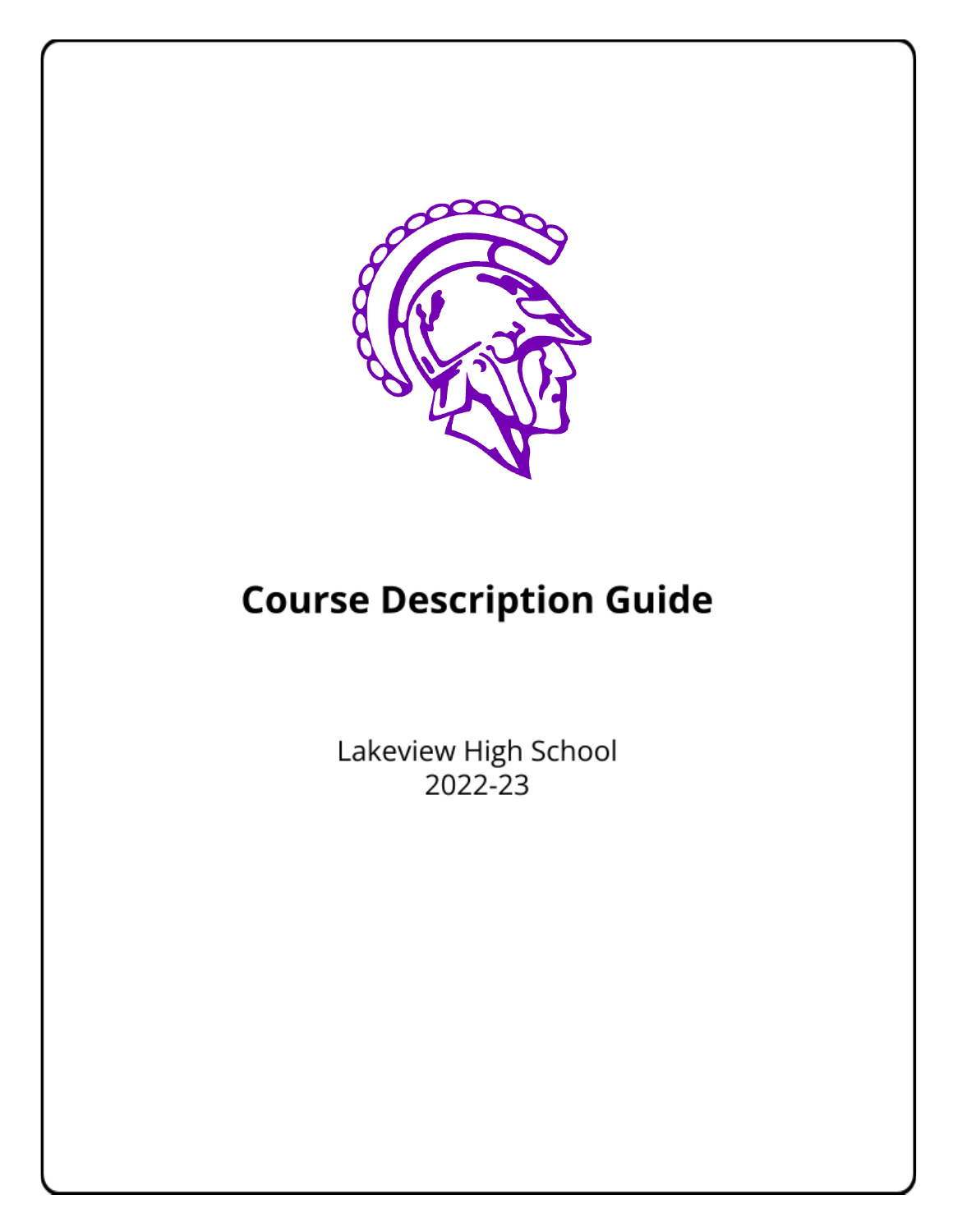### **2022-23 COURSE DESCRIPTION GUIDE**

### **LAKEVIEW HIGH SCHOOL**

15060 Helmer Road South Battle Creek, Michigan 49015

Main Office: (269) 565-3700 Student Service Center: (269) 565-3728

### **High School Administration**

Cody Japinga, Principal E-mail: cjapinga@lakeviewspartans.org

Kyle Kracht, Athletic Director E-mail: kkracht@lakeviewspartans.org

Tara Rice, Assistant Principal E-mail: trice@lakeviewspartans.org Dayna Lang, Assistant Principal E-mail: dlang@lakeviewspartans.org

### **High School Guidance Staff**

Heather Allbee, Counselor E-mail: hallbee@lakeviewspartans.org (269) 565-3723

Robert Allison, Counselor E-mail: rallison@lakeviewspartans.org (269) 565-3722

Lukas Pederson, Counselor E-mail: lpederson@lakeviewspartans.org (269) 565-3725

Niesha Brown, Counselor E-mail: nbrown@lakeviewpartans.org (269) 565-3724

Lara VanDis, Student Service Center **Secretary** E-mail: lvandis@lakeviewspartans.org (269) 565-3721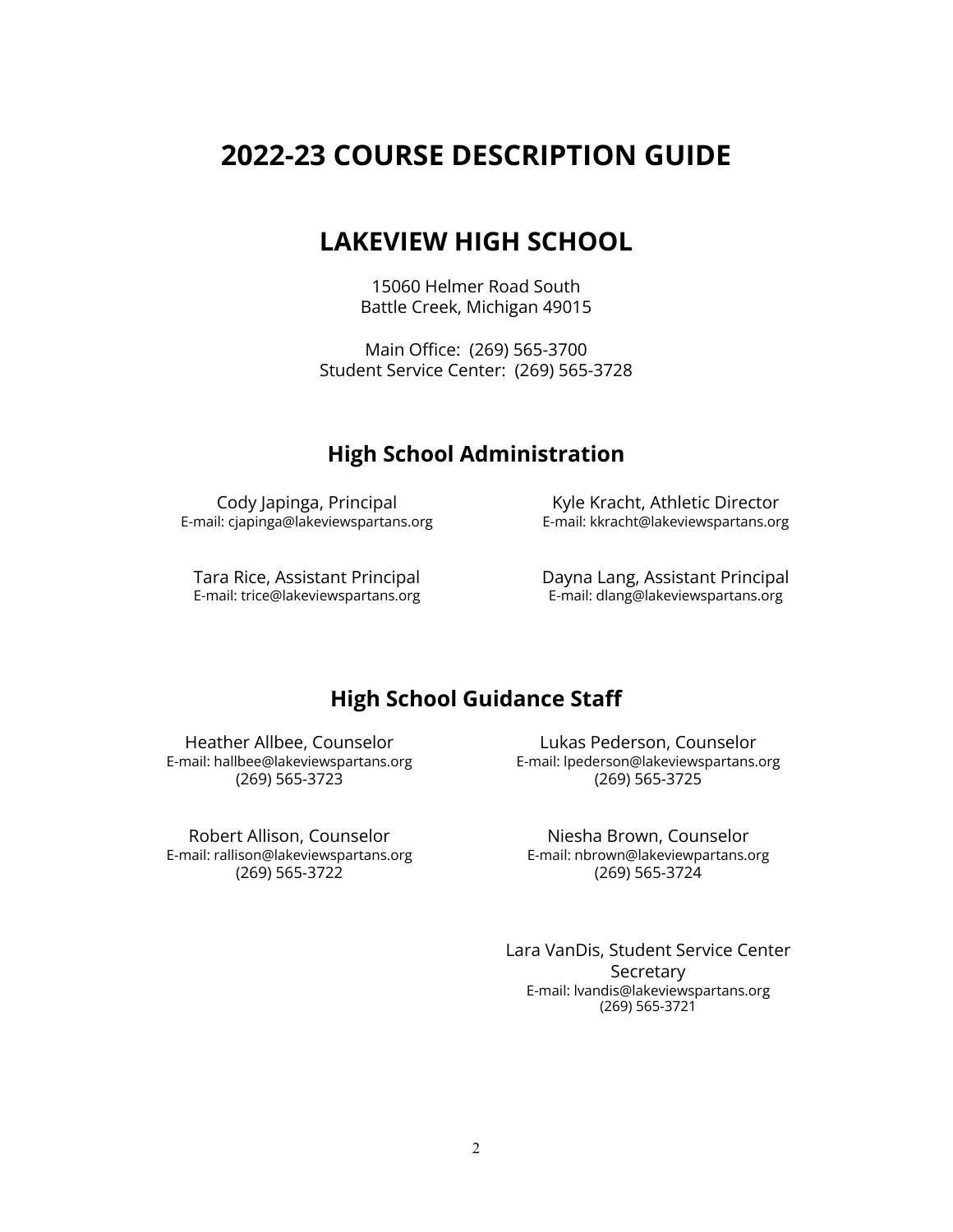Dear Lakeview Parents and Students,

The Student Service Center at Lakeview High School is pleased to offer this course description guide for your use in selecting courses for the 2022-23 school year. It is important that courses are selected that enable students to be successful after graduation. Our goal is to help our students successfully pursue post-secondary options in their chosen fields.

All students will need to satisfy the requirements for graduation listed below, either as a diploma candidate or certificate of achievement candidate. It is important to develop a four-year course plan consistent with the Educational Development Plan (EDP) first developed in middle school and to review that four-year plan and EDP each year prior to selecting courses.

In order to plan successfully for graduation and post-secondary opportunities, students must pass all courses in which they are enrolled so that all course options are open to them each subsequent year. We also need support from parents in monitoring that students are completing their homework and passing tests so that their son/daughter will be able to pursue elective options such as AP courses, advanced classes, dual enrollment, Calhoun Area Career Center, Battle Creek Area Math/Science Center, etc.

The elective courses that are taught each year are determined by how many students sign up to take them during the scheduling process. **It is very important that students and parents choose courses they intend not only to start but also complete.** Unfortunately, due to class size limitations, there is not the opportunity for students to "try out" a class and then change it.

**Also, it is important for students and parents to understand that a student cannot "drop a class."** Students are required to be enrolled in and attending six classes each trimester. If a student doesn't like a class or no longer has the opportunity to earn credit in that class, he or she is still required to attend that class.

Please contact us at the numbers listed below with questions or concerns. We are here to assist students and families in the course selection process.

Sincerely,

Lakeview High School Counseling Department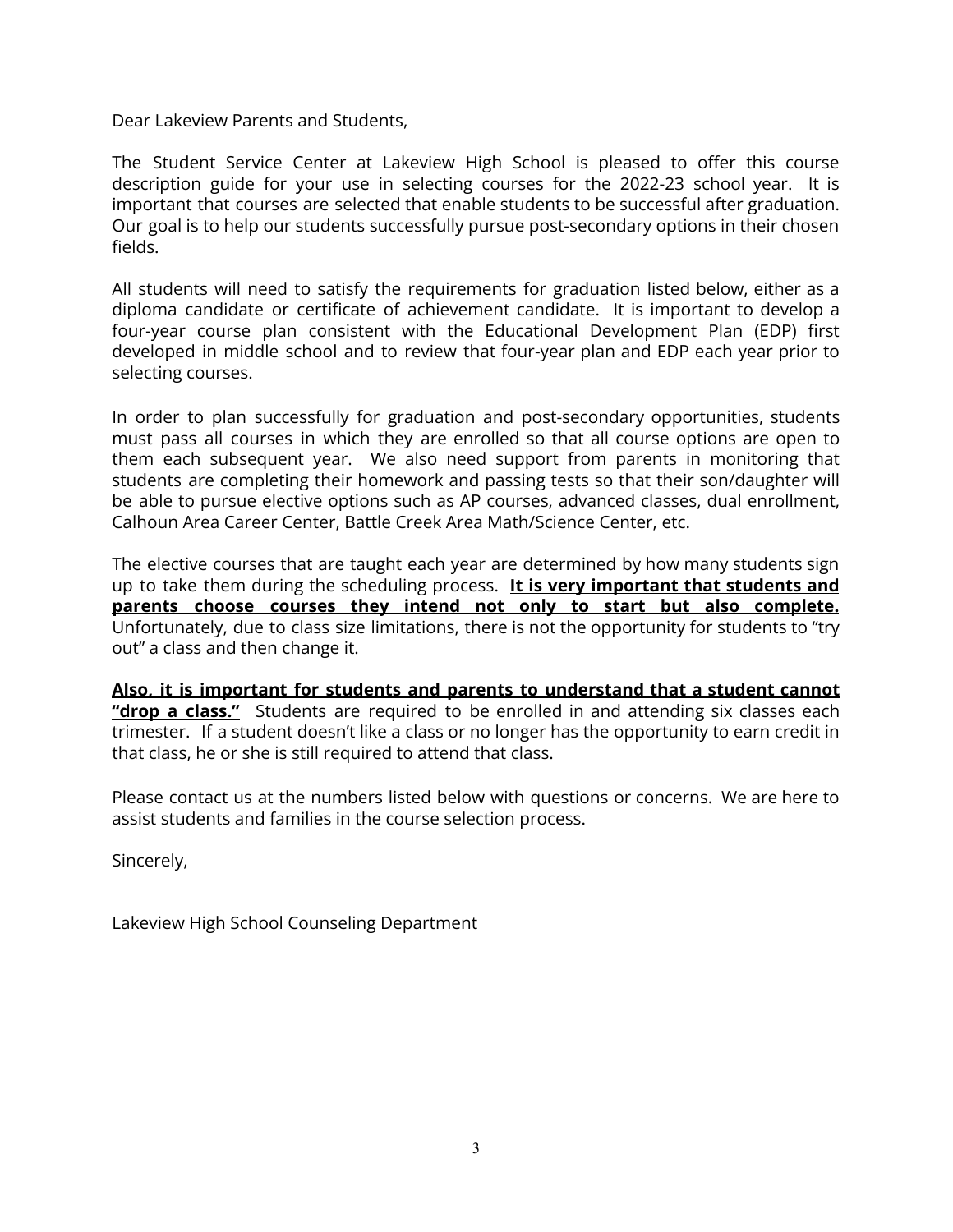### **TABLE OF CONTENTS**

| <b>GENERAL INFORMATION</b>                       | $\overline{2}$ |
|--------------------------------------------------|----------------|
| LAKEVIEW HIGH SCHOOL GRADUATION REQUIREMENTS     | $\overline{2}$ |
| MODIFICATION OF GRADUATION REQUIREMENTS          | 3              |
| ADVANCED PLACEMENT COURSES                       | 6              |
| <b>GRADE-POINT AVERAGE</b>                       | $\overline{7}$ |
| <b>TESTING OUT OF COURSES</b>                    | $\overline{7}$ |
| <b>COLLEGE OR UNIVERSITY CREDIT</b>              | $\overline{7}$ |
| <b>DUAL ENROLLMENT</b>                           | 8              |
| <b>ONLINE COURSES</b>                            | 9              |
| <b>COURSE DESCRIPTIONS FOR 2018-19</b>           | 10             |
| <b>ART DEPARTMENT</b>                            | 11             |
| <b>BUSINESS DEPARTMENT</b>                       | 13             |
| <b>COMMUNICATIONS ARTS DEPARTMENT</b>            | 18             |
| DRAMA DEPARTMENT                                 | 20             |
| <b>ENGLISH DEPARTMENT</b>                        | 22             |
| FAMILY AND CONSUMER SCIENCE DEPARTMENT           | 27             |
| MATHEMATICS DEPARTMENT                           | 29             |
| <b>MUSIC DEPARTMENT</b>                          | 34             |
| PHYSICAL EDUCATION DEPARTMENT                    | 40             |
| <b>SCIENCE DEPARTMENT</b>                        | 42             |
| SOCIAL STUDIES DEPARTMENT                        | 46             |
| SPECIAL EDUCATION DEPARTMENT                     | 53             |
| <b>TECHNOLOGY DEPARTMENT</b>                     | 57             |
| WORLD LANGUAGES DEPARTMENT                       | 63             |
| <b>MISCELLANEOUS COURSES</b>                     | 67             |
| BATTLE CREEK AREA MATHEMATICS AND SCIENCE CENTER | 72             |
| CALHOUN AREA CAREER CENTER                       | 73             |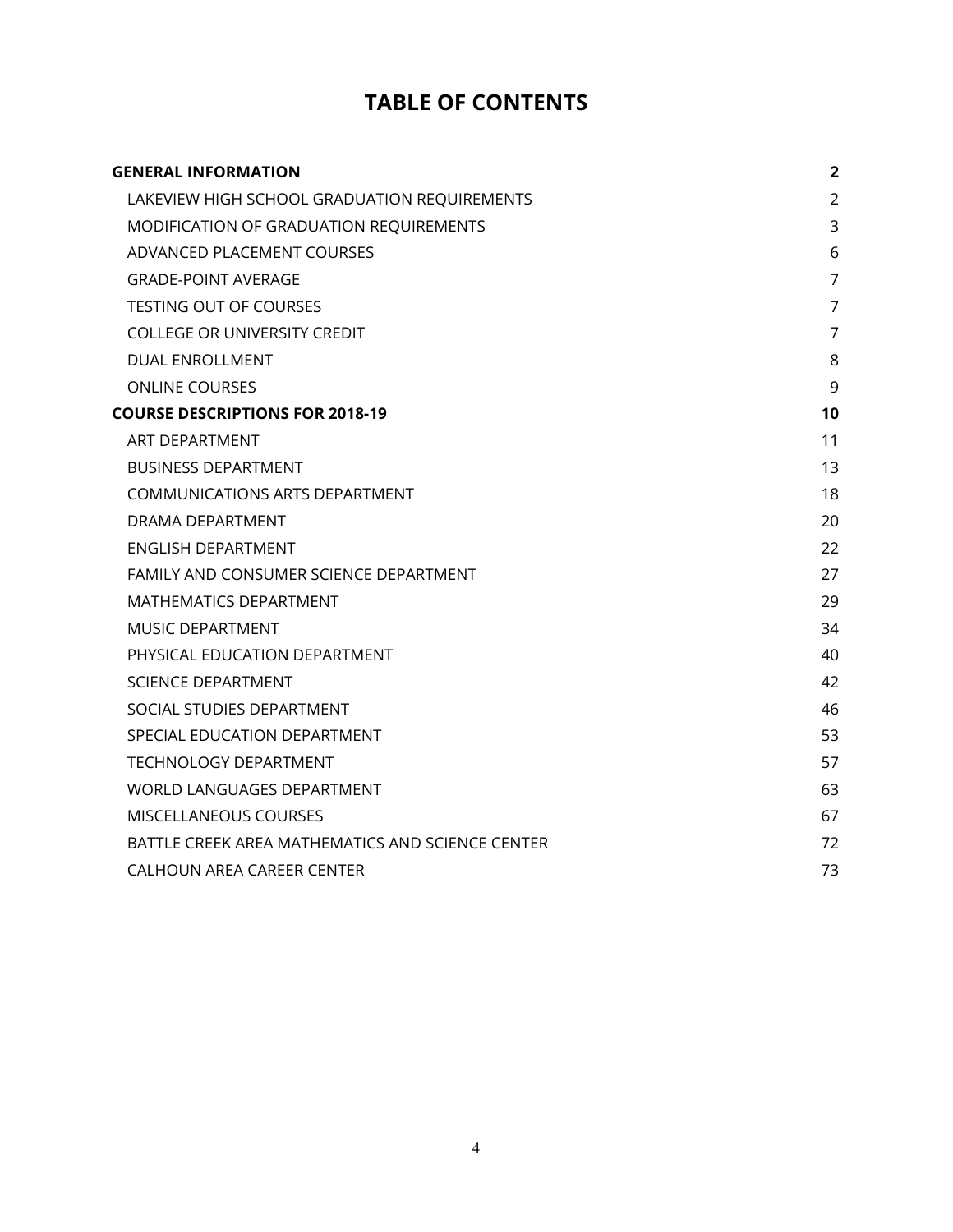## **GENERAL INFORMATION**

### <span id="page-4-0"></span>**LAKEVIEW HIGH SCHOOL GRADUATION REQUIREMENTS**

<span id="page-4-1"></span>To earn a Lakeview High School Diploma, students must satisfy all Lakeview School District credit requirements as listed. Students earning a Certificate of Achievement must satisfy credit requirements as listed.

| <b>Course Completion Requirements</b>                    |                                                                                                                                                                                                                                                                     |                                                                                                                                                                                                                            |  |  |  |
|----------------------------------------------------------|---------------------------------------------------------------------------------------------------------------------------------------------------------------------------------------------------------------------------------------------------------------------|----------------------------------------------------------------------------------------------------------------------------------------------------------------------------------------------------------------------------|--|--|--|
| Required<br><b>Courses</b>                               | <b>Diploma</b>                                                                                                                                                                                                                                                      | <b>Certificate of Achievement</b>                                                                                                                                                                                          |  |  |  |
| <b>English</b><br><b>Language Arts</b>                   | 4 credits - At least one core<br>English class taken each school<br>year.                                                                                                                                                                                           | 4 to 6 credits - At least one core<br>English class taken each school<br>year.                                                                                                                                             |  |  |  |
| <b>Mathematics</b>                                       | 4 credits (at least one in senior<br>year)<br>Algebra 1<br>Geometry<br>Algebra 2 or Applied Algebra<br>2 or Statistics<br>Additional math or math<br>related course                                                                                                 | 4 to 6 credits - At least one math<br>class taken each school year.                                                                                                                                                        |  |  |  |
| <b>Science</b>                                           | 3 credits<br>Biology A and B<br>One of:<br>Chemistry A and B<br>O<br>Physics A and B<br>O<br>Anatomy A and B<br>O<br>Approved science course or<br>CTE program completion                                                                                           | 2 credits - IPS and Life Science or<br>other science related course                                                                                                                                                        |  |  |  |
| <b>Social Studies</b>                                    | 3.5 credits<br><b>World History</b><br>$\bullet$<br><b>US History</b><br>Intro to Economics<br>$\bullet$<br>American Government                                                                                                                                     | 4 credits - Geography, American<br>History, Consumer Economics,<br>Citizenship                                                                                                                                             |  |  |  |
| <b>Health and</b><br><b>Physical</b><br><b>Education</b> | 2 credits<br>Personal Fitness/Health<br>PE Elective OR participation in<br>$\bullet$<br>school-sanctioned physical<br>activity* OR additional credit<br>from a core area (English,<br>Math, Science, Social Studies,<br>World Language)<br>$*2$ seasons = .5 credit | 2 credits - 1 Health and 1 credit of<br>a physical education course OR 4<br>seasons of an acceptable<br>school-sanctioned activity (OR a<br>combination of .5 credit of PE and<br>2 seasons of an acceptable<br>activity). |  |  |  |
| Visual,<br>Performing,<br><b>Applied Arts</b>            | 1 credit - See below for a list of<br>courses meeting this<br>requirement.                                                                                                                                                                                          | 1 credit - See below for a list of<br>courses meeting this<br>requirement.                                                                                                                                                 |  |  |  |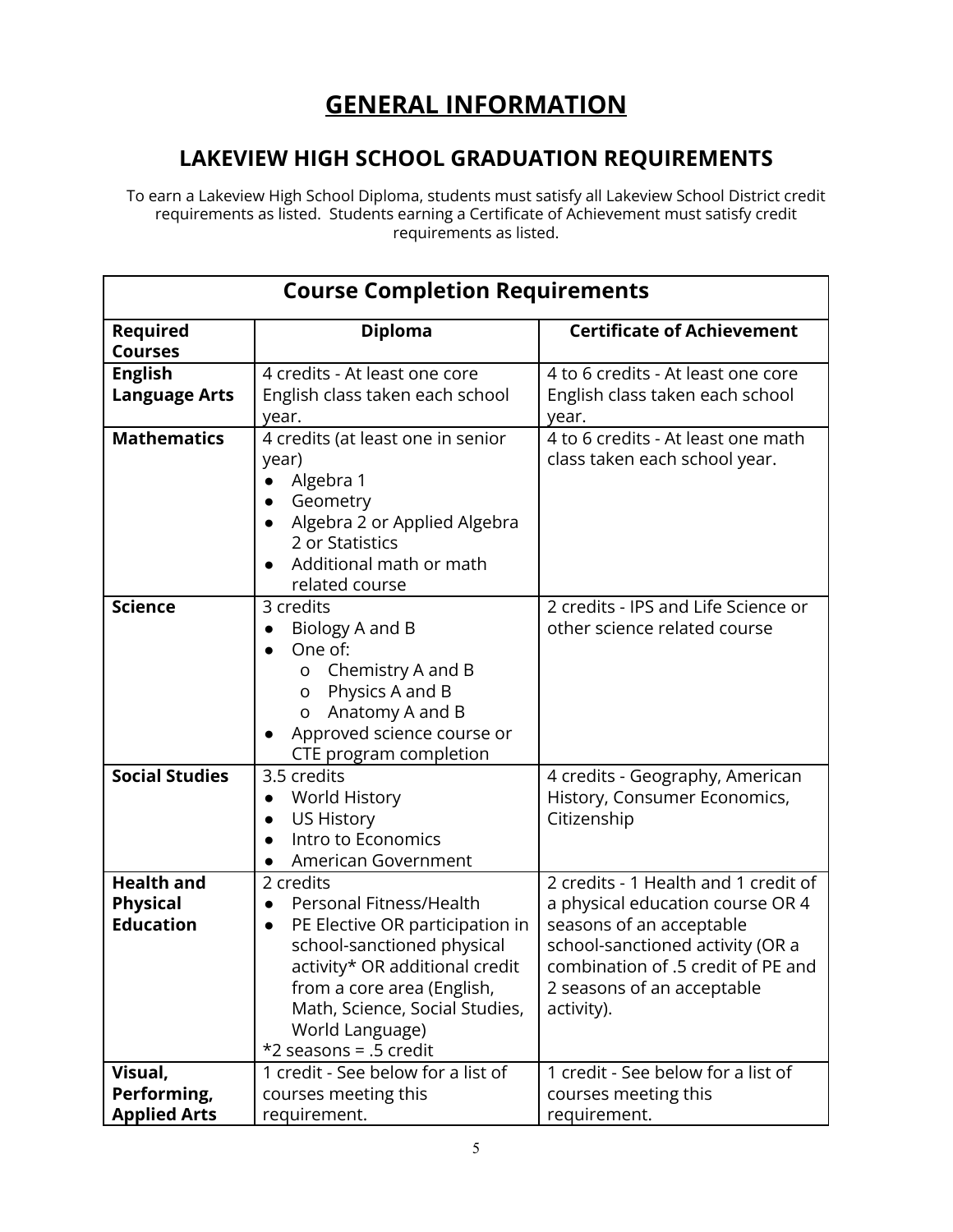| World              | 2 credits                                                            | None                              |
|--------------------|----------------------------------------------------------------------|-----------------------------------|
| <b>Languages</b>   | Both credits must be of the same<br>language OR students may satisfy |                                   |
|                    | the second credit by completing                                      |                                   |
|                    | a CTE program or taking an                                           |                                   |
|                    | additional VPAA course.                                              |                                   |
| <b>Online</b>      | 0.5 credit - Satisfied by                                            | None                              |
| Learning           | Economics and/or Intro to                                            |                                   |
| <b>Experience</b>  | Business and Marketing.                                              |                                   |
| Career             | 0.5 Career Readiness.                                                | 4 to 5.5 credits - 1 Occupational |
| <b>Preparation</b> |                                                                      | Guidance and 3 to 4.5 Work        |
|                    |                                                                      | Based Learning (based on student  |
|                    |                                                                      | need).                            |

### **Total Credit Earning Requirements**

In addition to specific course requirements, students also must earn enough elective credit to reach the total credit amount required for graduation. Students must earn 33.5 total credits to graduate.

\*Transfer students will have an adjusted credit requirement that will vary depending on total credits attempted at any previous high school(s).

### **MODIFICATION OF GRADUATION REQUIREMENTS**

<span id="page-5-0"></span>The State of Michigan allows students to request a personal curriculum to modify some of the state-established graduation requirements. If a personal curriculum is requested, the school district will grant the request. MCL 380.1278b(5)(p) This is discussed below.

### **Mathematics Requirements**

Modifications can be made to the mathematics requirements through a personal curriculum. See your counselor for further information.

All students must complete the following prior to being eligible for a Mathematics modification:

- Algebra 1
- Geometry
- Accelerated Algebra 2A-2B; Algebra 2A-2C; or Applied Algebra 2A-2C

Students must take one math or math-related course during their senior year. When taken during their senior year, the following courses satisfy this requirement:

| - All Accounting courses                                                                                                                                                                                                                                                                                                           | - Entrepreneurship                   |
|------------------------------------------------------------------------------------------------------------------------------------------------------------------------------------------------------------------------------------------------------------------------------------------------------------------------------------|--------------------------------------|
| - All Calhoun Area Career Center                                                                                                                                                                                                                                                                                                   | - Introduction to Engineering Design |
| Programs                                                                                                                                                                                                                                                                                                                           |                                      |
| - All Manufacturing courses                                                                                                                                                                                                                                                                                                        | - Surviving on Your Own              |
| $\mathbf{A} \mathbf{B}$ $\mathbf{F}$ $\mathbf{B}$ $\mathbf{B}$ $\mathbf{B}$ $\mathbf{B}$ $\mathbf{B}$ $\mathbf{B}$ $\mathbf{B}$ $\mathbf{B}$ $\mathbf{B}$ $\mathbf{B}$ $\mathbf{B}$ $\mathbf{B}$ $\mathbf{B}$ $\mathbf{B}$ $\mathbf{B}$ $\mathbf{B}$ $\mathbf{B}$ $\mathbf{B}$ $\mathbf{B}$ $\mathbf{B}$ $\mathbf{B}$ $\mathbf{B}$ | .                                    |

- All Technology courses - Physics**\***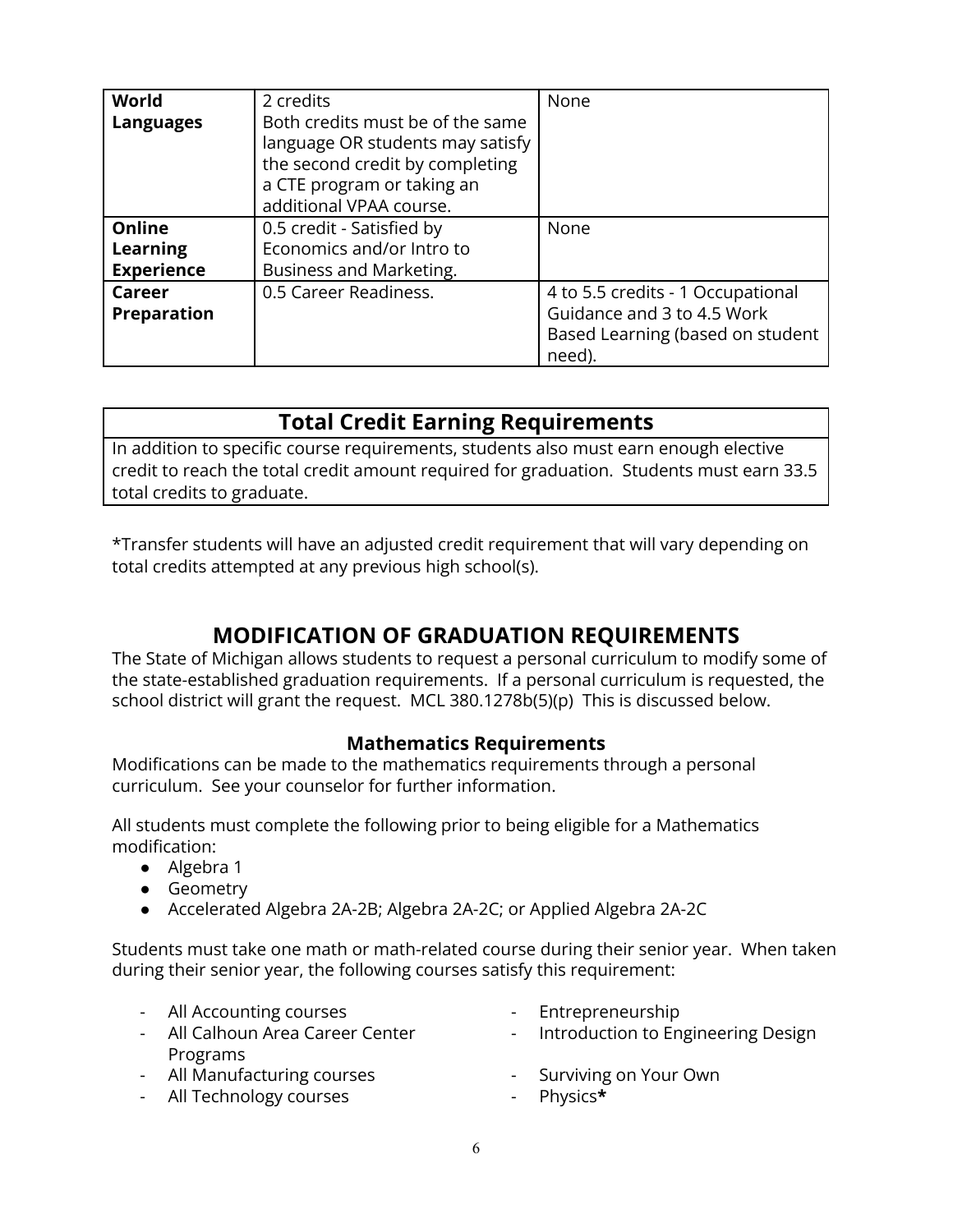**\***Students may not count Physics as both a science credit and a math-related credit. Students successfully completing Physics as a math-related credit must also successfully complete Chemistry.

#### **Social Studies Requirements**

Modifications can be made to the social studies requirements through a personal curriculum. Students may request a modification of one fewer Social Studies course if he/she takes additional credit(s) beyond the required credit in English Language Arts, Mathematics, Science, or World Languages. No modification can be made of the Civics/Government requirement. Because LHS students satisfy the online learning activity through one of the various economics courses, students may not modify the economics requirement.

#### **Physical Education Requirements**

As mentioned above, students may satisfy the second of their 2 required PE credits through participation in school-sanctioned physical activities or by taking core-area coursework beyond the graduation requirement.

Acceptable activities meet all of the following criteria:

- A school-sanctioned sport or club, and
- Require regular physical activity with a team during regularly-scheduled practices over the course of an established season, and
- Adhere to all of the requirements of Life of an Athlete.

Earning PE credit in this alternative way does *not* result in additional transcripted credit. Rather, it allows a student to waive that PE credit to take more elective coursework.

Acceptable core-area coursework included classes from the departments of English, Math, Science, Social Studies, or World Language that have been approved by the NCAA Eligibility Center as core.

#### **Visual, Performing, and Applied Arts Requirement**

Students may request a personal curriculum to replace this requirement by taking an additional credit beyond the graduation requirement in English, Mathematics, Science, or World Languages. Alternatively, this requirement can be satisfied by taking any of the courses below.

- *Art Department* All classes
- *Communications Department* All classes
- *Mathematics Department* Coding and Programming
- *Music Department* All classes
- *Drama Department* All classes
- *English Department* Creative Writing
- *Tech Department* All classes
- *Business Department* Advanced Marketing, Sports/Entertainment Marketing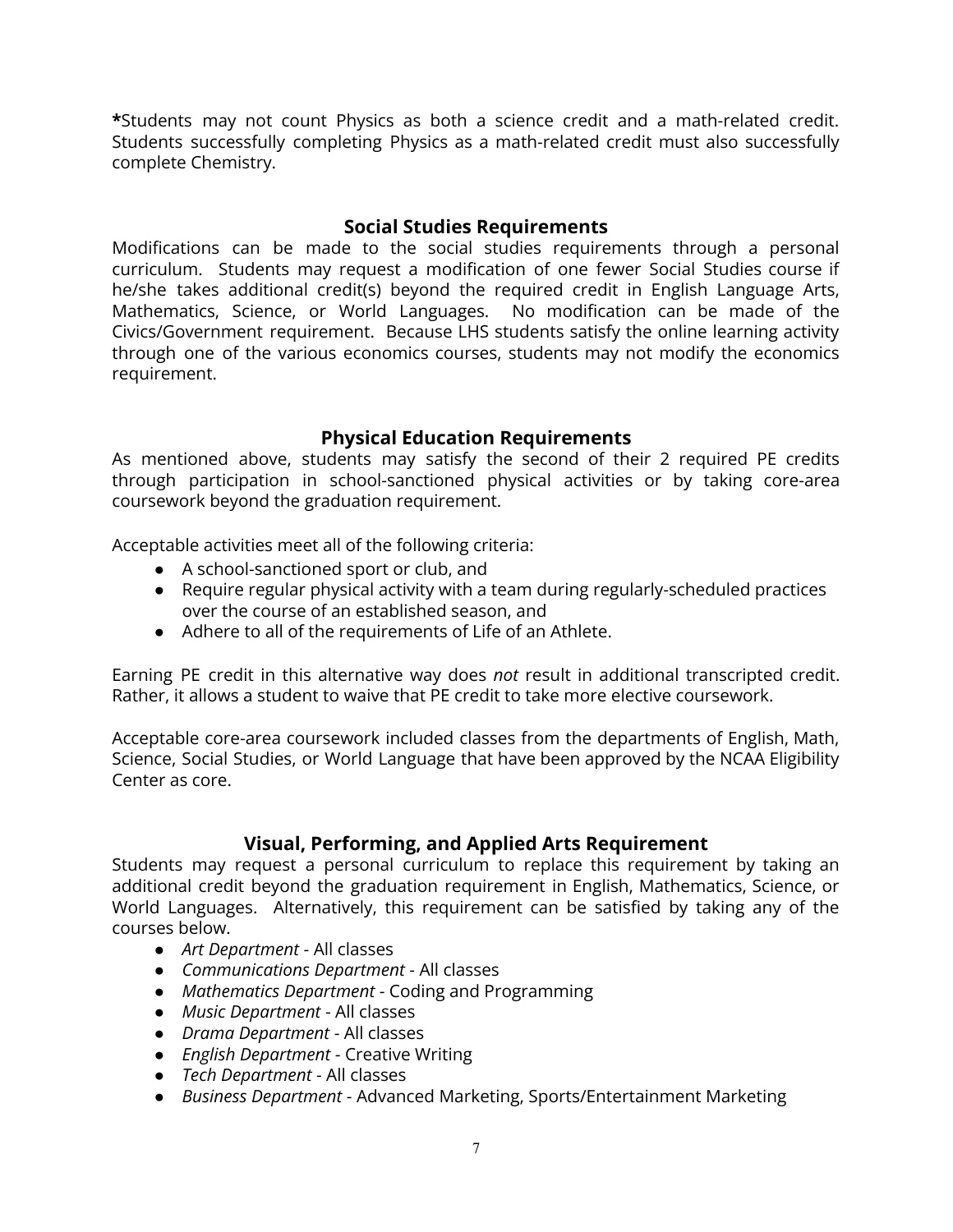- *Calhoun Area Career Center* Graphic Communications, Culinary Arts, Auto Service, Aviation, Collision Repair, CAD/CAM, Construction, Power Equipment, Welding
- *Battle Creek Area Math & Science Center* Intro to Computer Science, Computer Science, Engineering Analysis, Engineering, Engineering Robotics 1 and 2.

#### **NON-TRADITIONAL CREDIT**

In order for credit to be granted for a class taken prior to entering ninth grade, the student must receive credit for the experience on a high school transcript from an accredited secondary institution. Students participating in "accelerated programs" without earning credit from an accredited secondary institution are not given LHS credit for their participation, but may earn credit by testing out of related courses.

Once a student has begun classes at Lakeview High School, no credit will be given for any coursework or program taken anywhere other than Lakeview High School without prior approval of the principal.

No more than four (4) credits will be approved or accepted during any one trimester of attendance. During the summer, students may earn up to two (2) elective credits through any combination of summer school, online or early entry courses.

Students who transfer to Lakeview High School will be required to meet the Board of Education specific required credits for graduation as remaining space in their schedule permits.

Grade Point Average – A student's grade point average from a non-traditional, non-public secondary school will not be calculated. Credit only will be given for these courses.

Public Secondary School – With the exception of driver education, credit (MMC and/or otherwise) from Michigan High Schools will be accepted as designated on the previous school's transcript. Credit from high schools outside of Michigan (with the exception of driver education) will be accepted as MMC credit as current legislation, or Michigan Department of Education interpretation allows, for those subject areas designated as required MMC courses.

Non-Public Secondary School – Credits from a "traditional" non-public school (i.e. parochial or private schools, etc.), with the exception of Drivers Education, Seminar, and non-secular religion courses, as in keeping with the consistency in the public school will be accepted as transferred.

Home School – Credit for students entering Lakeview High School after the first trimester of the ninth grade from a home school program will be considered based on two criteria:

If the parent has registered as a homeschool with the Intermediate School District or other such governmental agency and has used curricula from a home-schooling program through an accredited institution, credit will be given based on the transcript received from that accredited institution. A copy of the home-schooling curriculum, course offerings, course descriptions, and grading requirements may also be required.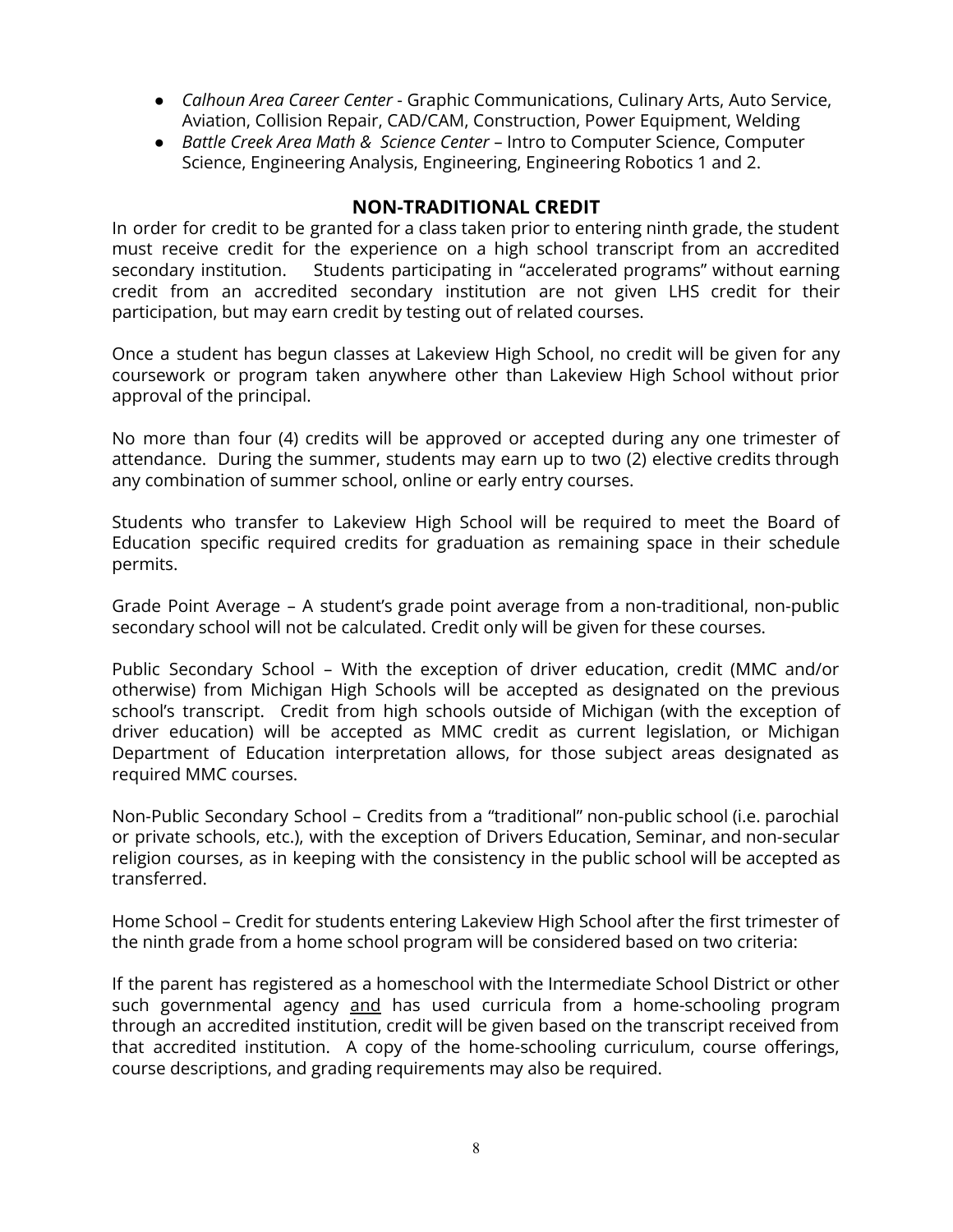If the parent has not registered as a homeschool with the Intermediate School District or other such governmental agency, credit will be given based on the student's ability to score 77% or higher on the Lakeview High School final exam for each course studied in the home school program.

Japanese Saturday School – Because of its accredited status, students attending the Battle Creek Japanese Saturday School may apply for one elective credit at Lakeview High School for each year of attendance at the Japanese Saturday School not to exceed three credits. Credit only, no letter grade, will be given after confirmation of attendance is provided by the administration of the Japanese Saturday School.

Correspondence Secondary Schools – Credit will be accepted through approved vendors. Approval must be granted prior to enrolling in the course. (Ex. Michigan Virtual High School)

### **ADVANCED PLACEMENT COURSES**

### **What are Advanced Placement (AP) Courses?**

<span id="page-8-0"></span>AP courses are college-level courses that students can take in high school. Curriculum in AP classes is determined by the College Board and is uniform throughout the United States and abroad. As a result, AP classes are recognized more uniformly by colleges and universities than other classes. AP courses require more time and work, but are academically more challenging and stimulating.

### **Who Should Take AP Courses?**

Students who:

- Love learning especially the subject area in which the AP course is being taken
- Are strong readers who have been academically successful
- Are motivated learners that are willing to take on hard work and responsibility
- Are enthusiastic about sharing ideas and concepts in academically challenging ways and Improving critical thinking skill
- Plan to attend a four-year university following high school
- Understand that success in AP classes requires work outside the school day.

### **Why Should AP Courses Be Taken?**

- It builds sophisticated, college-level academic skills and confidence. Students are more prepared to do college work because they have practiced the skills needed to be successful and are more confident when facing difficult and demanding courses in college.
- AP classes at Lakeview use a weighted 5.0 scale. This provides several advantages. First, it eliminates the "risk" of taking a more difficult course. Secondly, because many students earn a GPA of higher than 4.0 during their high school career, AP classes potentially increase a student's class ranking. Lastly, many colleges do not recalculate GPAs during the admissions process and use the highest GPA when determining admission, providing an advantage for students with a higher overall GPA.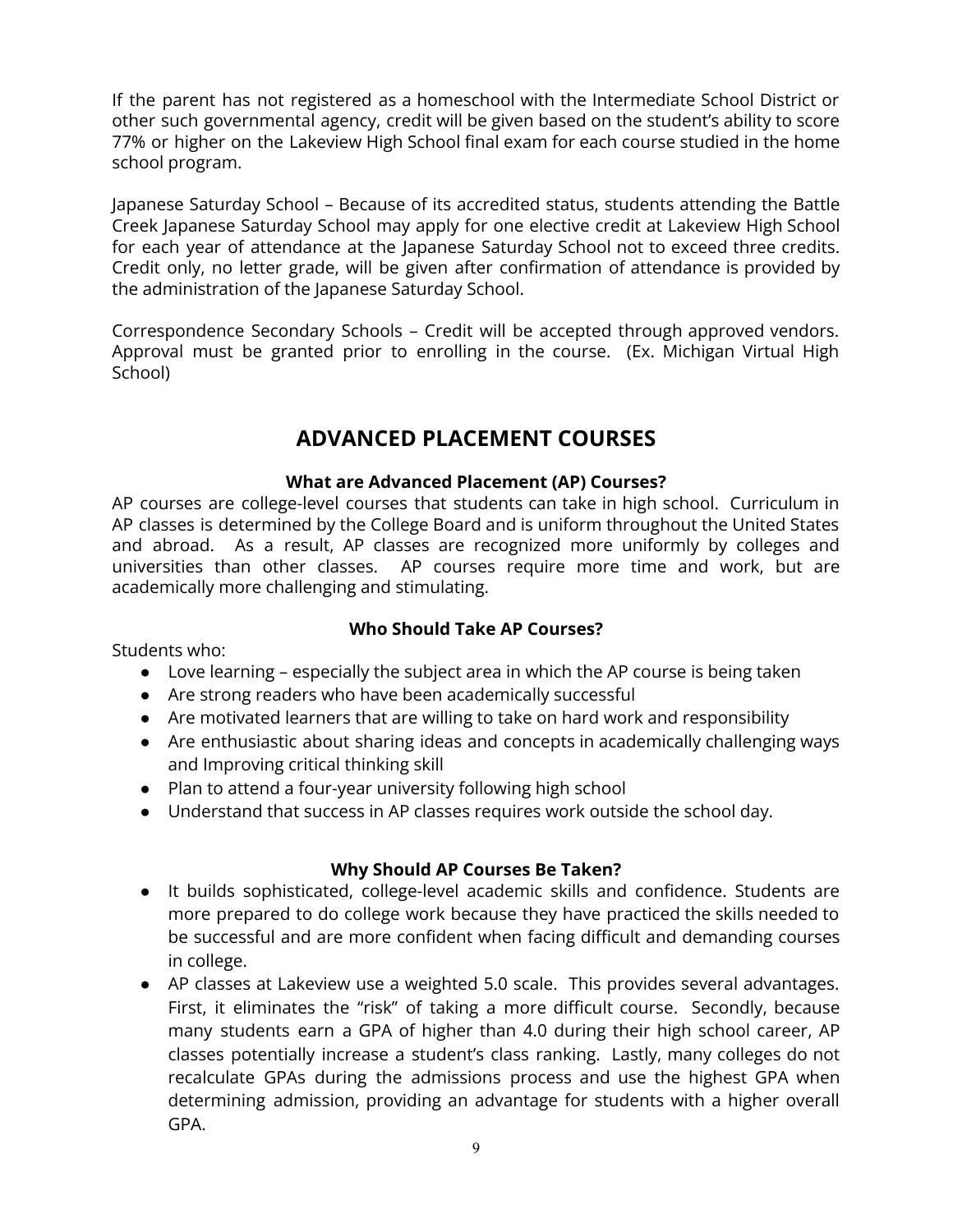- Success in AP leads to success in college. Research consistently shows that students who participate in AP courses and exams while in high school have higher GPAs, credit hours earned and four year graduation rates at the university level.
- Success in AP can lead to college credit: Students have the option of taking the AP exam in each of the content areas. Performance on these tests can lead to college credit.
- It increases options at college and saves money. Students who earn college credit by taking AP courses and exams may be able to take upper level courses in their field of interest or complete their undergraduate degrees earlier thus saving money.
- It impresses college admission officers. Taking AP makes candidates more attractive to colleges. It improves their chances of getting into competitive colleges and increases eligibility for scholarships.

### **GRADE-POINT AVERAGE**

<span id="page-9-0"></span>Student cumulative grade-point averages will be calculated based on final trimester grades during grades 9-12 along with any credit-bearing grades from other institutions according to the guidelines above. Grade point average is a representation of a student's average grade, with each grade assigned a number value, called "honor points," according to the chart below. AP course grades are weighted so that each corresponding honor point value is increased by 1.

|                | <b>Non-AP Courses</b> |                               | <b>AP Courses</b> |                        |
|----------------|-----------------------|-------------------------------|-------------------|------------------------|
| <b>Percent</b> | Grade                 | <b>Honor</b><br><b>Points</b> | Grade             | Honor<br><b>Points</b> |
| 93-100%        | $A+$ , $A$            | 4.00                          | $A^+$ , A         | 5.00                   |
| 90-92%         | $A-$                  | 3.67                          | А-                | 4.67                   |
| 87-89%         | $B+$                  | 3.33                          | $B+$              | 4.33                   |
| 83-86%         | B                     | 3.00                          | B                 | 4.00                   |
| 80-82%         | B-                    | 2.67                          | B-                | 3.67                   |
| 77-79%         | $C+$                  | 2.33                          | $C+$              | 3.33                   |
| 73-76%         |                       | 2.00                          | C                 | 3.00                   |
| 70-72%         | $C -$                 | 1.67                          | $C -$             | 2.67                   |
| 67-69%         | D+                    | 1.33                          | D+                | 2.33                   |
| 63-66%         | D                     | 1.00                          | D                 | 2.00                   |
| 60-62%         | D-                    | 0.67                          | D-                | 1.67                   |
| 0-59%          | F                     | 0.00                          | E                 | 0.00                   |

### **TESTING OUT OF COURSES**

<span id="page-9-1"></span>Students may test out of courses by earning a 77% score on required end of course assessments. When a student tests out of a course, he or she is given credit for that course. Credit earned this way will be designated on the transcript solely as "credit" and shall not be included in the grade point average computation. Likewise, students who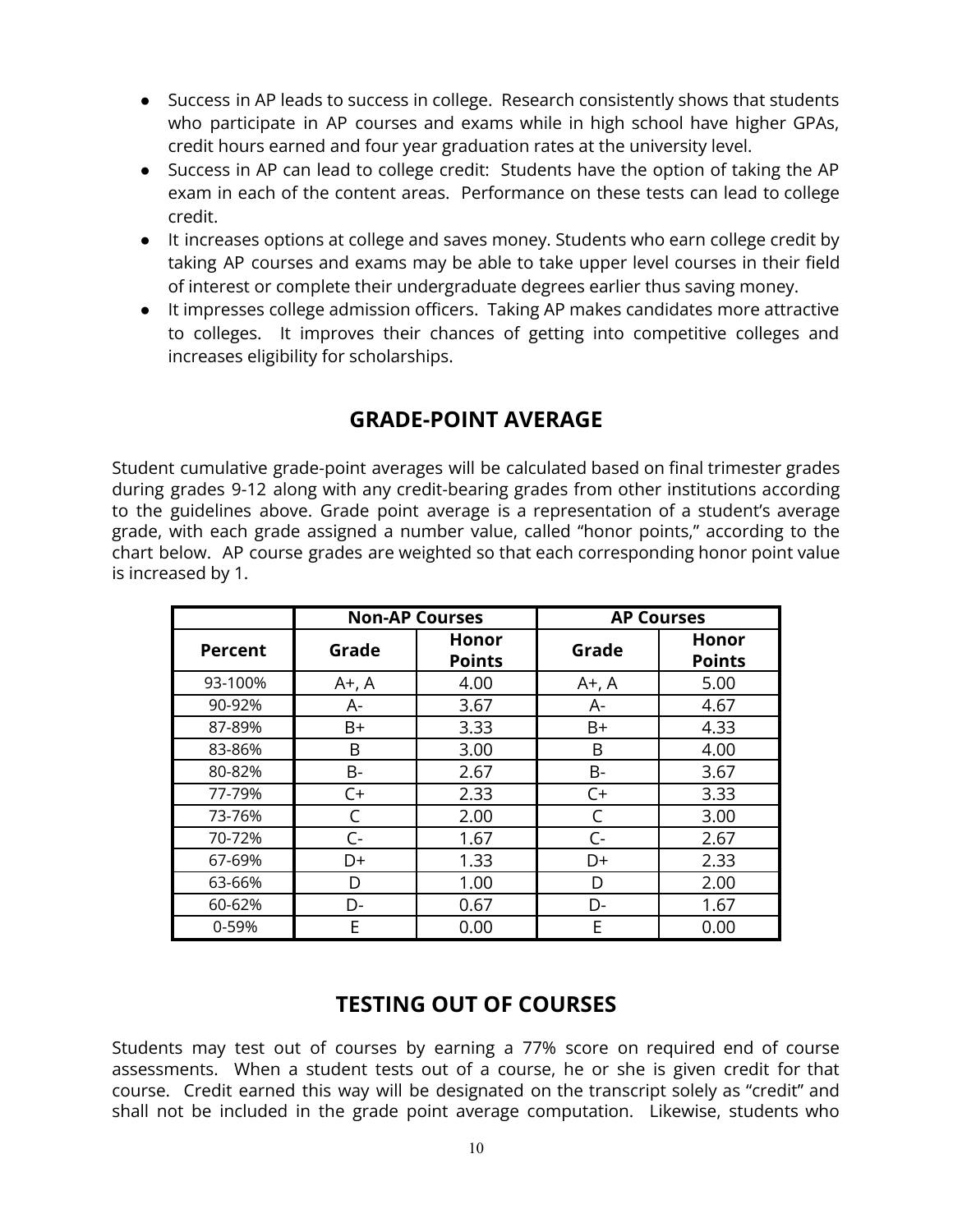attempt to test out of a course and do not earn a qualifying score will have that listed on their transcript as "no credit", which will also not be included in grade point average calculation.

Attempts to test out of a course must be made prior to a student starting the course and according to the following deadline schedule:

- For credit to be awarded in first trimester, applications are due by May 1 of the previous academic year
- For credit to be awarded in second trimester, applications are due by October 1
- <span id="page-10-0"></span>● For credit to be awarded in third trimester, applications are due by January 1

### **COLLEGE OR UNIVERSITY CREDIT**

Early Entry – A student may enroll in a college or university prior to graduating from high school if the post-secondary institution allows. Any student who takes college courses in an early entry program must do so outside of regular Lakeview High School hours. Any tuition, fees, or materials associated with these courses are the responsibility of the student and his or her family. A student may elect to have these college courses on his or her high school transcript by submitting an Approval for Non-Lakeview High School Credit form prior to taking any course(s). It is understood that any course and its accompanying grade that appears on a student's Lakeview High School transcript will be included in the student's grade point average.

Dual Enrollment – See Dual Enrollment section below.

On-line College Courses – A student may enroll in an on-line college or university course prior to graduating from high school if the post-secondary institution is an accredited one. The principal, prior to enrollment, must approve this course. Any student who takes on-line college courses may do so consistent with the requirements described above of an early entry student or dual enrollment student.

### **DUAL ENROLLMENT**

<span id="page-10-1"></span>Students may enroll in college courses as part of their high school experience. If you wish to pursue dual enrollment, please see your counselor.

Students are eligible to dual enroll if they:

- Have principal approval,
- Are enrolled in at least one high school course, and
- Have taken and received a qualifying score on at least one of the following tests: MME, ACT, SAT, Compass, Accuplacer, EXPLORE, PLAN, or PSAT.

A course which qualifies for dual enrollment must be one which:

- Is not offered by Lakeview High School;
- Is offered, but is not available to the student because of a scheduling conflict;
- Is a college level course which the student has taken and completed at the high school level. i.e.- Anatomy & Physiology; and
- Is an academic course. Courses in physical education, theology, divinity, or religious education are not available through dual enrollment.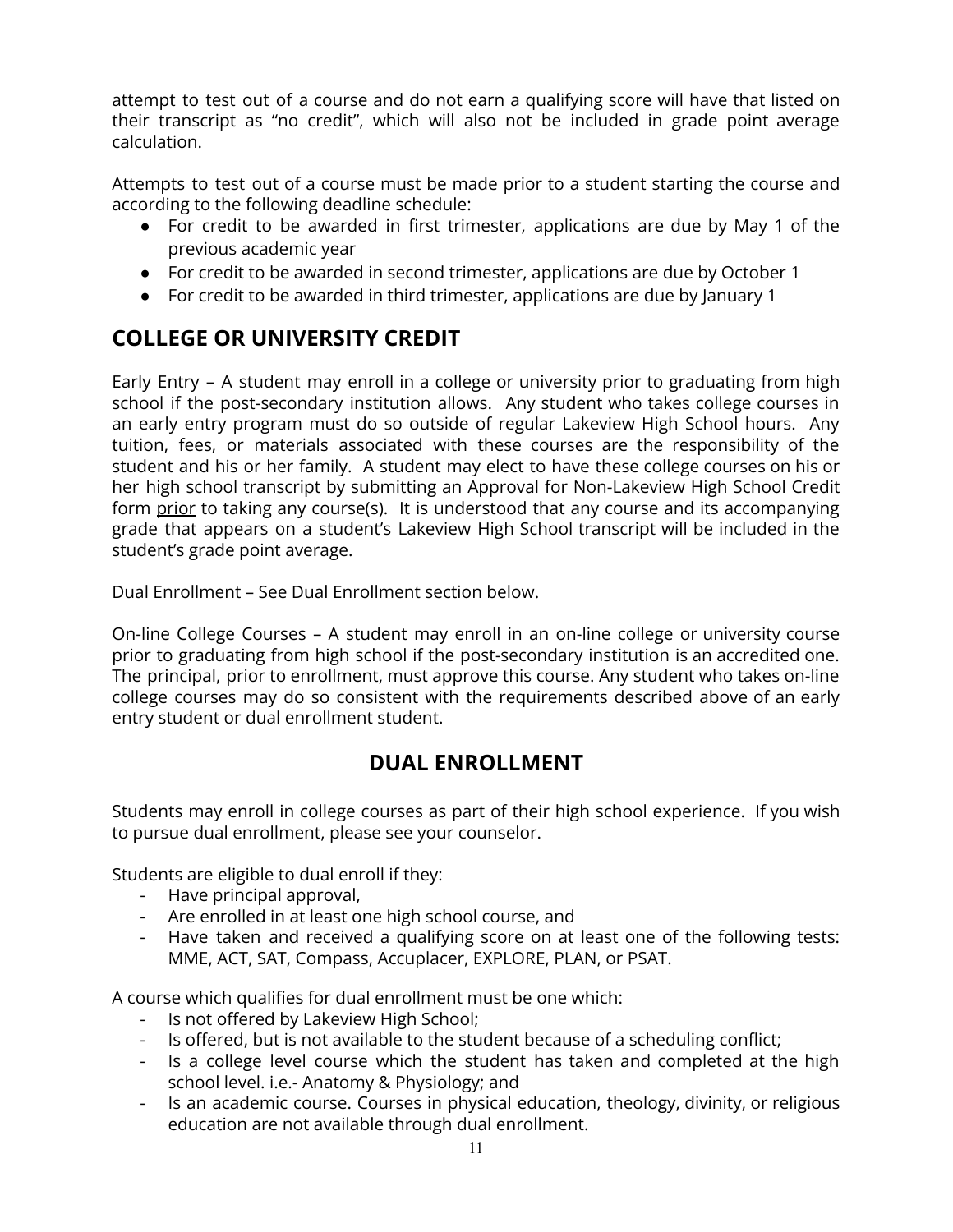Students dual enrolling may have the costs of required textbooks paid for by Lakeview High School provided that the total amount of tuition, fees and books does not exceed \$609.58. Students should first check with the LHS main office secretary to see if the book is already available. If not, the school will purchase the book and it will be available for pickup at KCC. Upon completion of the course, textbooks must be returned to Lakeview High School. Students are responsible for transportation, parking costs, or any activity fees.

Any student who wishes to dual enroll must complete a Lakeview High School Dual Enrollment form prior to taking any courses. It is understood that any course taken as part of dual enrollment and its accompanying grade will appear on the student's transcript with accompanying grades. Final grades will be included in the trimester GPA, cumulative GPA, and class ranking.

### **ONLINE COURSES**

<span id="page-11-0"></span>Online courses must be selected at the same time as other course selections. LHS works with Michigan Virtual High School to provide online courses. High school courses are offered in semester and trimester lengths. AP courses offered through MiVHS are challenging, year-long courses that prepare students for the College Board AP exams. Students registering for MiVHS classes should be self-motivated learners who are proficient at time management and comfortable with computers and the Internet. Students must complete an application and sign a contract in order to be enrolled in MiVHS courses. Available courses can be found at mivhs.org. Please see your counselor for further information. **Applications and contracts are due March 5, 2022, for any course(s) the student wishes to take in the 2022-2023 school year.**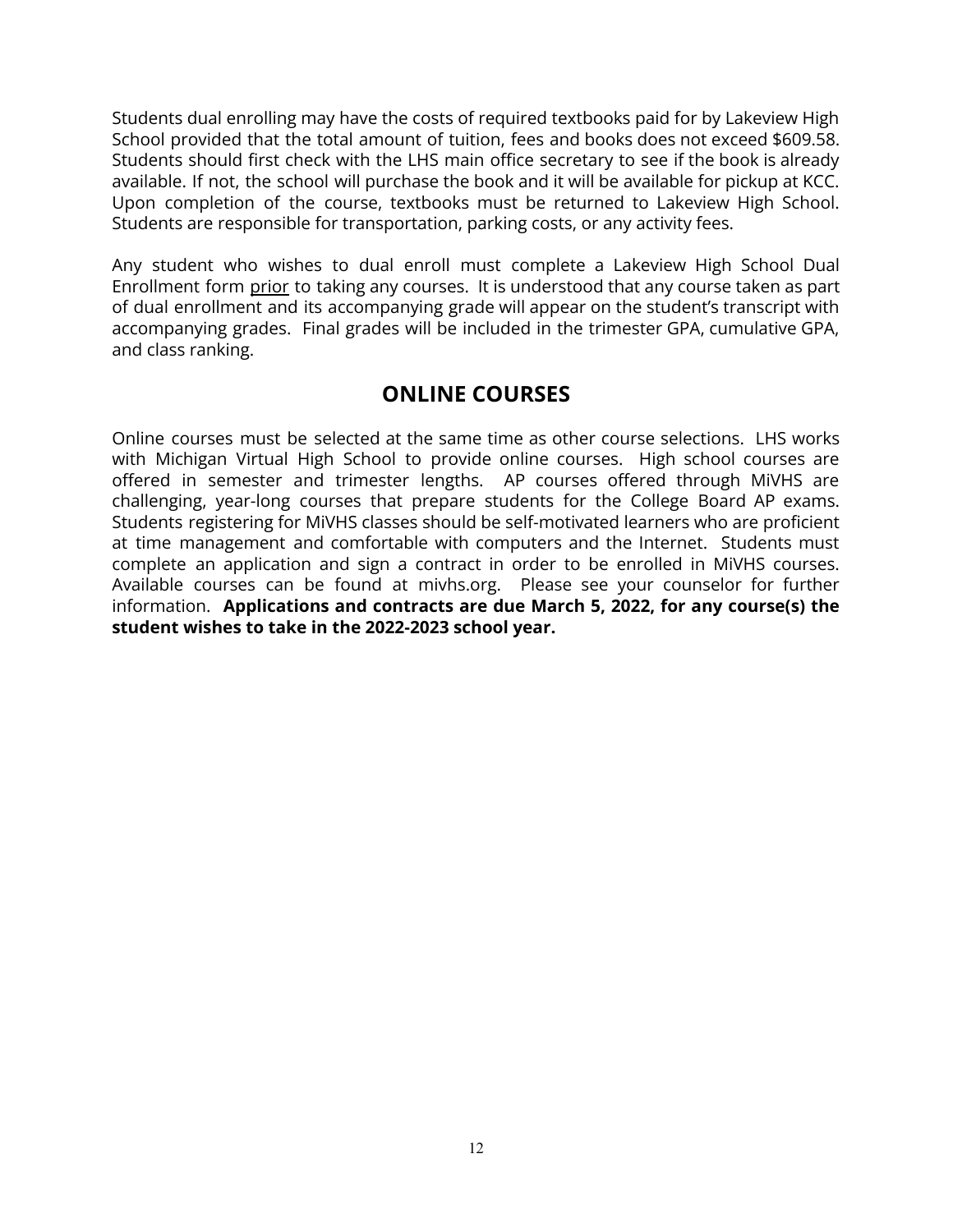## **COURSE DESCRIPTIONS FOR 2022-23**

<span id="page-12-0"></span>Below are the descriptions of courses available to LHS students. When selecting courses, please read this section carefully. Each year, counselors and teachers work with students in planning their schedules for the following year. The final selection of courses, however, rests with the student and his/her parents. **Once choices are made**, **we cannot guarantee the chance to make changes in the future.** Also, some courses listed in this booklet may not eventually be offered because of insufficient enrollments.

Courses are listed under their departments, which are arranged alphabetically.

Be sure to note the following before registering:

- The number of credits and trimesters a course runs
- Whether you must register for all parts of a course, since in some cases this is optional
- Whether a course has prerequisites that you must take first. It is highly recommended that students earn at last a C- in any prerequisite course.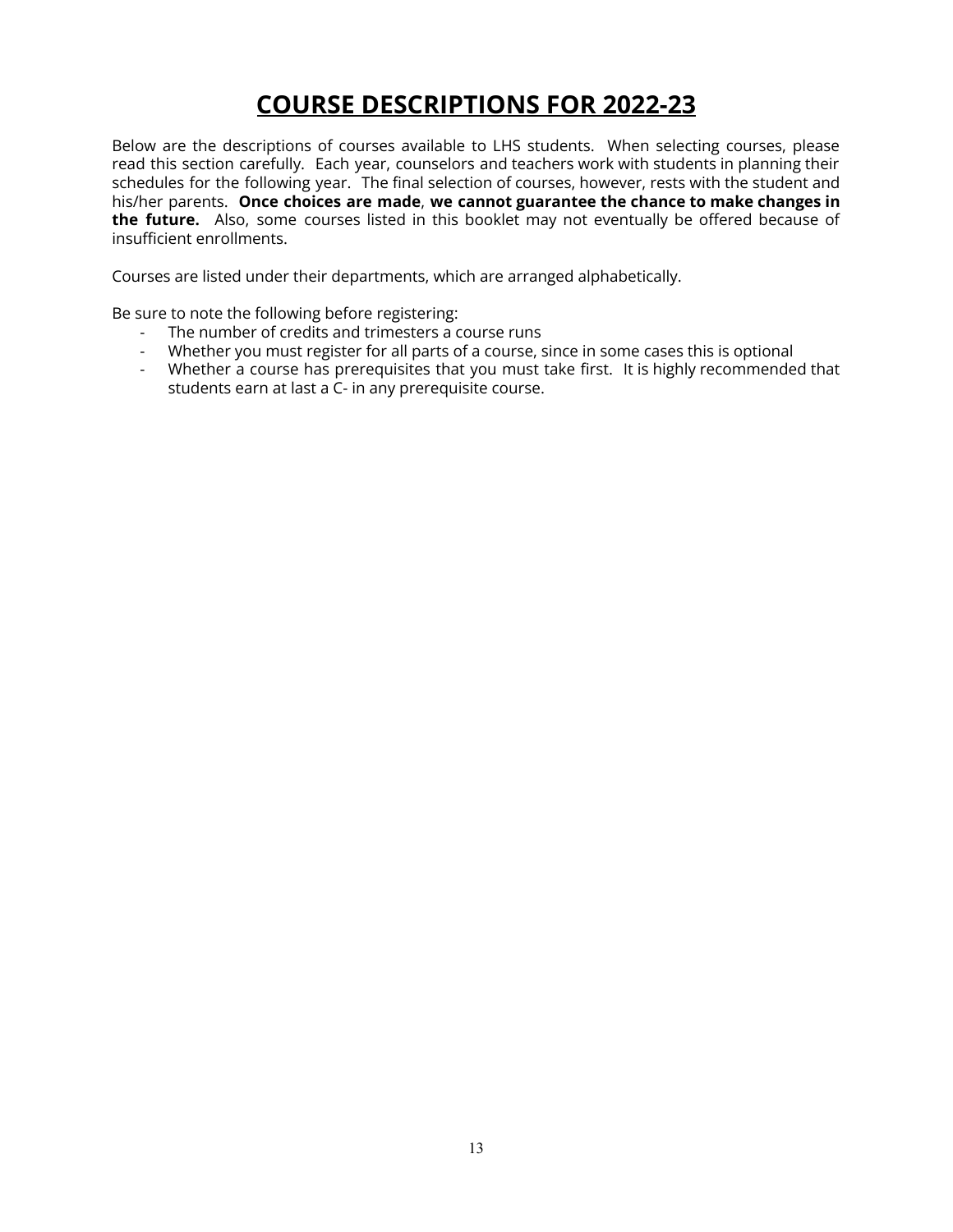### **ART DEPARTMENT**

#### <span id="page-13-0"></span>**GENERAL NOTES**

All classes in the Art Department satisfy the visual, performing and applied arts graduation requirement.

#### **INTRODUCTION TO ART**

Credits: 1.0 Trimesters: 2 Grade Level: 9-12 **Preference Contract Contract Contract Contract Contract Contract Contract Contract Contract Contract Contract Contract Contract Contract Contract Contract Contract Contract Contract Contract Contract Con** *Students may register for Introduction to Art A, or both courses.*

Course AR100 - Introduction to Art A Course AR101 - Introduction to Art B

Students will be introduced to the elements of art: line, shape, value, color, form, texture and space. They will explore visual composition, studio skills, techniques, styles and media, along with the principles of art: pattern, rhythm/movement, proportion, balance, emphasis and unity. Focus areas will be drawing, painting, collage, printmaking and sculpture. Original composition and individual growth in skill development is stressed.

#### **2-DIMENSIONAL ART**

Credits: 1.0 Trimesters: 2 Grade Level: 9-12 Prerequisite: Introduction to Art *Students may register for 2-Dimensional Art A, or both courses.*

Course AR200 - 2-Dimensional Art A Course AR201 - 2-Dimensional Art B

Students will develop 2-D art skills using a variety of media including pencil, pen and ink, colored pencil, watercolor, oil pastels, and tempera paint. Emphasis will focus on furthering proficiency in media use and drawing. Students will build on their drawing skills to create original works that will incorporate a variety of media.

#### **2-DIMENSIONAL ART – ADVANCED**

Credits: 0.5 Trimesters: 1 Grade Level: 10-12 Prerequisites: 2-Dimensional Art

Course AR250 - 2-Dimensional Art – Advanced

This is an advanced course for mature students with a serious interest in 2-D art who are able to work independently as well as from assigned problems. Portfolio quality work will be emphasized in various studio areas. Aesthetics and criticism will be studied.

#### **3-DIMENSIONAL ART**

Credits: 1.0 Trimesters: 2 Grade Level: 9-12 Prerequisite: Introduction to Art *Students may register for 3-Dimensional Art, or for both courses.*

Course AR300 - 3-Dimensional Art A Course AR301 - 3-Dimensional Art B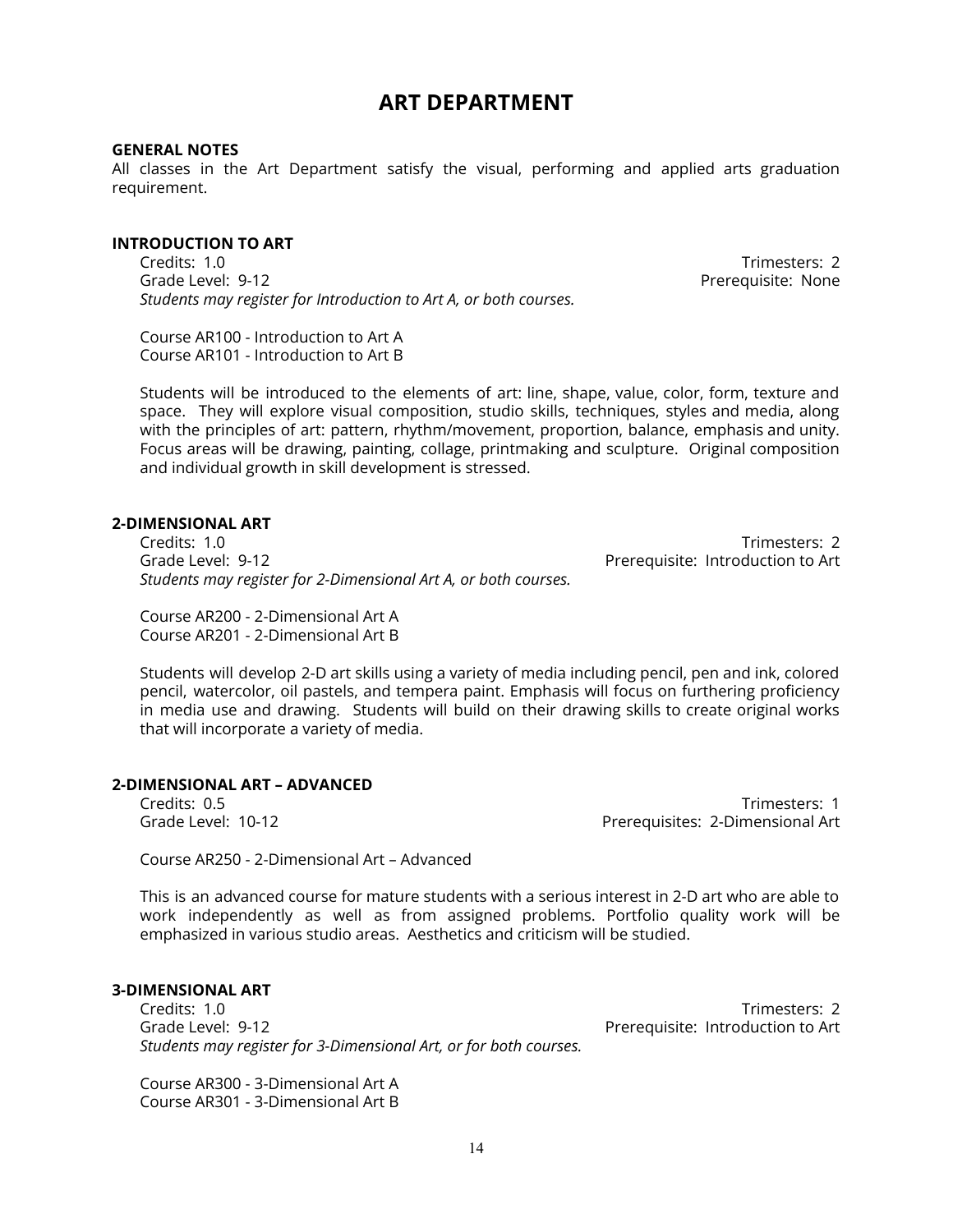Students will develop 3-D art skills through a variety of media, including clay, paper, wood, wire, paper mache, plaster and found objects, glass, and pottery on the wheel. Emphasis will focus on furthering proficiency in media use. Students will build on their sculpture skills to create original works that will incorporate a variety of media.

#### **3-DIMENSIONAL ART – ADVANCED**

Credits: 0.5 Trimesters: 1 Grade Level: 10-12 Prerequisite: 3-Dimensional Art

Course AR350 - 3-Dimensional Art – Advanced

This is an advanced course for mature students with a serious interest in 3D art who are able to work independently as well as from assigned problems. Portfolio quality work will be emphasized in various studio areas. Aesthetics and criticism will be studied.

#### **PHOTOGRAPHY**

Credits: 1.0 Trimesters: 2 Grade Level: 11-12 **Preference 2018** Prerequisite: None *Students must register for both courses.*

Course AR400 - Photography A Course AR401 - Photography B

Students will be introduced to the digital camera, composition, and the manipulation of digitized images using the computer. This course will involve assigned and independent photographic projects, work with the computer, and Photoshop. Photography projects will include in and out of school assignments.

#### **PHOTOGRAPHY – ADVANCED**

Credits: 0.5 Trimesters: 1 Grade Level: 11-12 **Premium and Communisties** Photography

Course AR450 - Photography – Advanced

This is an advanced course for mature students with a serious interest in photography who are able to work independently as well as from assigned problems. Portfolio quality work will be emphasized in various studio areas. Aesthetics and criticism will be studied.

#### **INDEPENDENT STUDY IN ART**

Credits: 0.5 Trimesters: 1 Grade Level: 11-12 Prerequisite: B- in at least 3 credits of Art and instructor approval

Course AR500 - Independent Study in Art

Independent students will develop their own objective and curriculum plan with the guidance of the teacher requested. This is an opportunity for students who plan to continue art into their post-secondary education. Acceptance will be based on a portfolio review by all members of the art department, and will be limited to no more than 1 per section.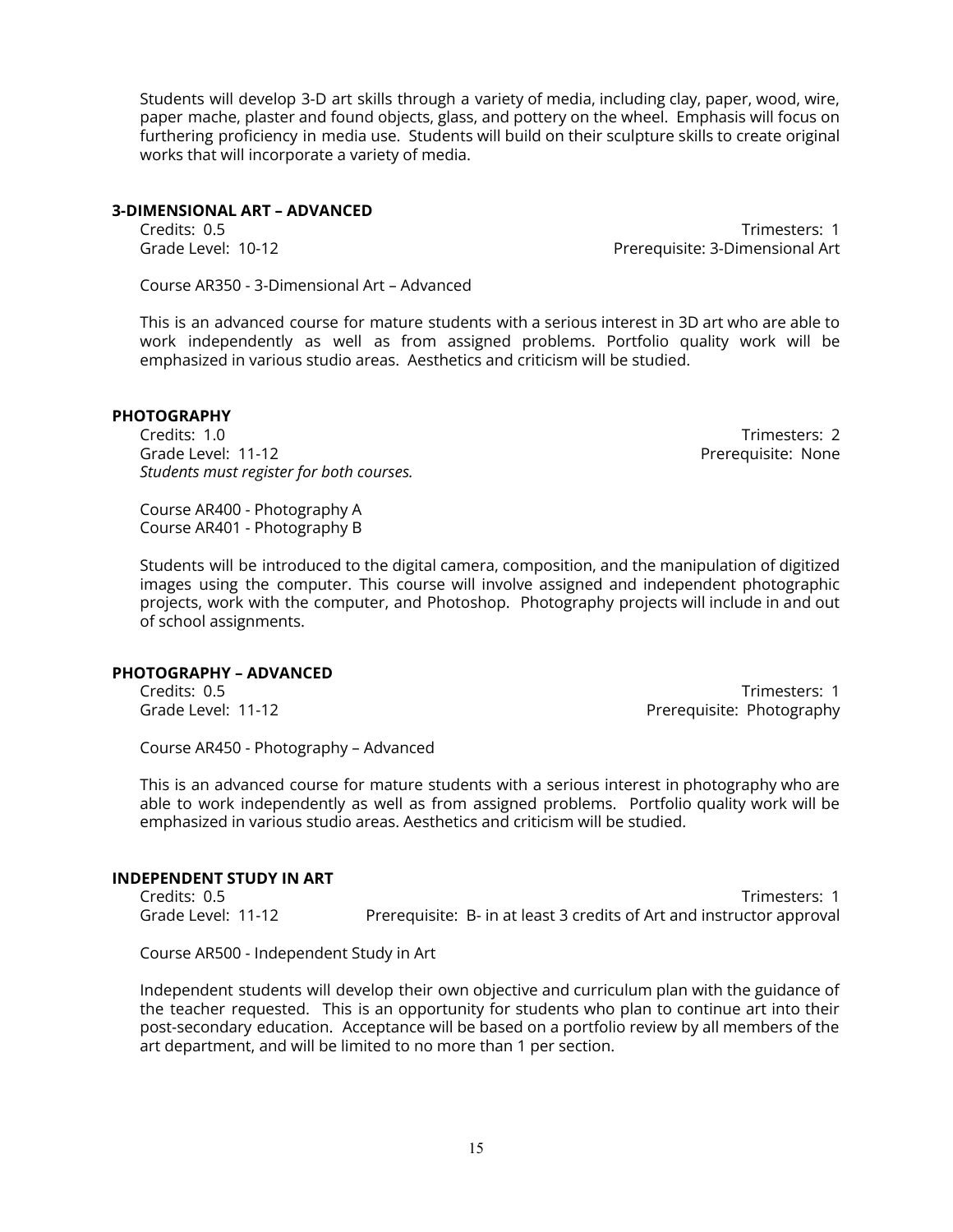### **BUSINESS DEPARTMENT**

#### <span id="page-15-0"></span>**GENERAL NOTES**

- Successful completion of Introduction to Business and Marketing satisfies the 0.5 credit economics graduation requirement.
- All Accounting Courses and Entrepreneurship satisfy the  $4^{\text{th}}$  year mathematics graduation requirement when taken successfully during the senior year.
- Courses labeled as KCC Articulated Course earn KCC college credit while taking the class.
- Advanced Marketing and Sports & Entertainment Marketing satisfy the visual, performing and applied arts credit requirement.

#### **ACCOUNTING 1**

Credits: 1.0 - KCC Articulated Course (when taken through Accounting 2) Trimesters: 2 Grade Level: 9-12 **Preference Level: 9-12** Prerequisite: None *Students must register for both courses.*

Course BU120 - Accounting 1A Course BU121 - Accounting 1B

Accounting I is designed to provide a workable and comprehensive knowledge of various business transactions and accounting forms. The class includes working with the accounting records of service and retail businesses in both sole proprietorship and partnership format. Students planning a college major in ANY area of business will find this course beneficial. Serious business students should plan to enroll in Accounting 1, 2 and 3. Homework requirements outside of class are minimal. Students completing both Accounting 1 and Accounting 2 with grades of B- or better can receive credit at KCC as Accounting 101. Successful completion of this course satisfies the  $4<sup>th</sup>$  year mathematics graduation requirement.

#### **ACCOUNTING 2**

Credits: 1.0 - KCC Articulated Course Trimesters: 2 Grade Level: 9-12 *Students must register for both courses.*

Course BU220 - Accounting 2A Course BU221 - Accounting 2B

Accounting 2 is for students seeking a business career, or a college major in ANY area of business. The course includes units on partnerships, corporate, and departmental accounting. Homework requirements outside of class are minimal. Students completing both Accounting 1 and Accounting 2 with grades of B- or better can receive credit at KCC as Accounting 101. Successful completion of this course satisfies the 4th year mathematics graduation requirement.

#### **ACCOUNTING 3**

Credits: 1 Trimesters: 2 Grade Level: 10-12 **Premission** Prerequisite: Accounting 2 *Students must register for both courses.*

Course BU320 - Accounting 3 A Course BU321 - Accounting 3 B

Prerequisite: Accounting 1

Accounting 3 is for students seeking a business career, or a college major in ANY area of business. The course includes units on corporate and cost accounting. Homework requirements

16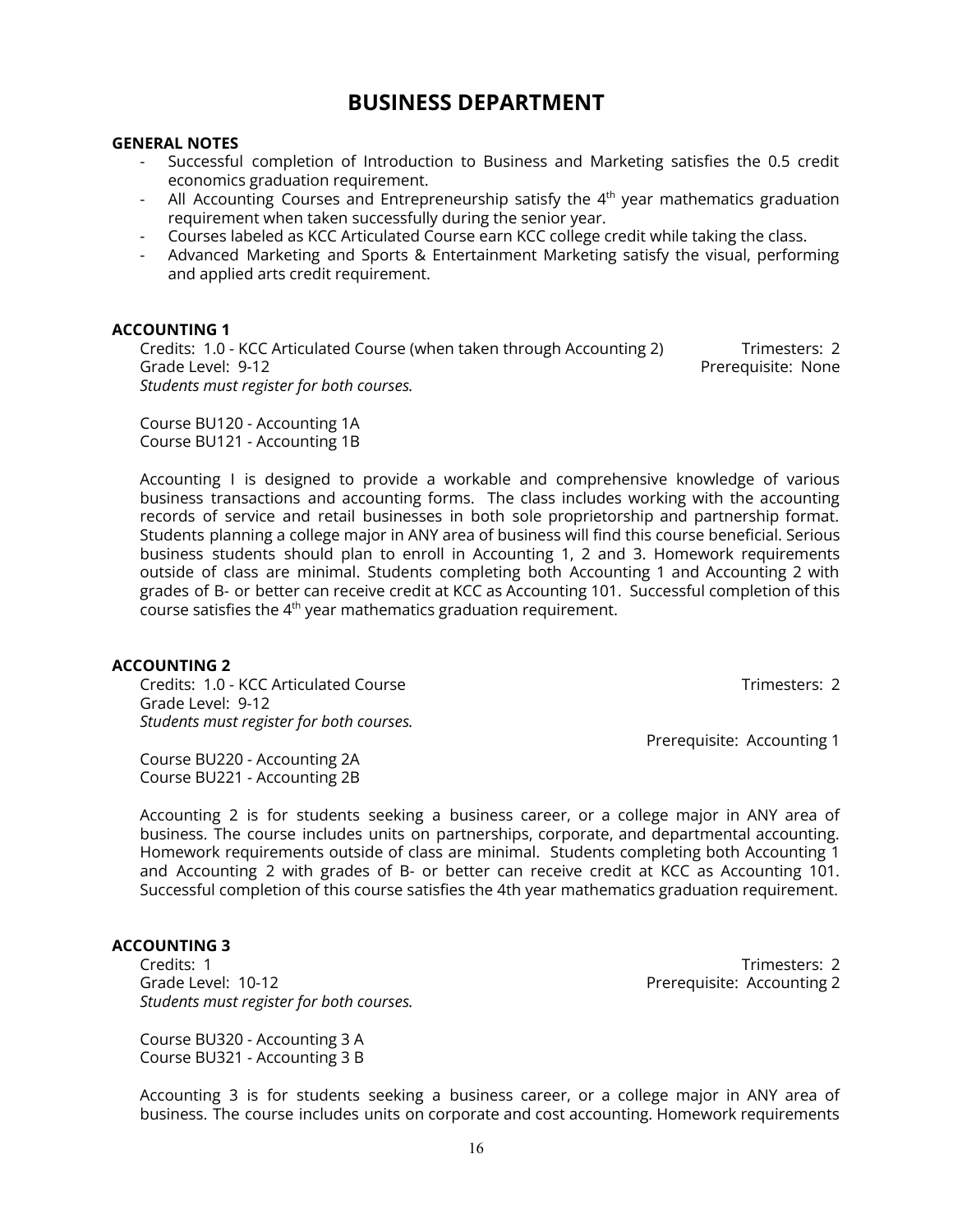outside of class are minimal. Successful completion of this course satisfies the 4th year mathematics graduation requirement.

#### **INTRODUCTION TO BUSINESS**

Credits: 1.0 - KCC Articulated Course Trimesters: 2 Grade Level: 9-11 **Preference Level: 9-11** Prerequisite: None *Students must register for both courses.*

Course BU100 - Introduction to Business A Course BU101 - Introduction to Business B

Welcome to the world of business! In this course you will learn the basics of economics, marketing and entrepreneurship, and personal finance. Students make a detailed study of the market economy, advertising, advantages and disadvantages of starting your own business, use of online checking accounts, saving and investments, and using credit wisely. Students will use a Personal Finance online simulation as a part of the course. Learn everything you need to look for, interview for, get, and keep a job in today's workforce. We will explore job hunting sites, develop an online professional presence, practice interviewing techniques and develop a resume. Successful completion of this course transfers as college credit to KCC as BUAD 101. This class, when taken with Marketing, also satisfies the 0.5 Economics Graduation.

#### **MARKETING & ECONOMIC PRINCIPLES**

Credits: 1.5 - KCC Articulated Course Trimesters: 3 Grade Level: 10-12 **Premissible** Prerequisite: Intro to Business Recommended *Students must register for all three courses. Taken in addition to Introduction to Business, this course satisfies the 0.5 credit economics graduation requirement.*

Course BU430 - Marketing & Economic Principles A Course BU431 - Marketing & Economic Principles B Course BU432 - Marketing & Economic Principles C

In this course, students develop learning-by doing enthusiasm and hands on proficiency in content areas including marketing, promotion, and selling. Marketing students are encouraged to become part of DECA, a nationally recognized Business, Marketing, and Entrepreneurship organization. School store is also a key component of the course; students will work as employees in the School Store and also learn the fundamentals of running a retail business. School Store topics covered include cashiering basics, visual display, sales, loss prevention, customer service and promotion. Successful completion of this course transfers as college credit to KCC as BUEN 105. Successful completion of Marketing and Introduction to Business also satisfies the .5 Economics Graduation Requirement.

#### **SCHOOL STORE OPERATIONS**

Course BU495 - School Store Operations - A Course BU496 - School Store Operations - B Course BU497 - School Store Operations - C

Credits: 0.5 each course Trimester: 3 Grade Level: 10-12 Co-requisite: Marketing & Economic Principles *Students must register for all three courses.* Prerequisite: instructor approval

Learn how a business works from behind the scenes. Students will learn the fundamentals of running a retail business. Topics covered include cashiering basics, visual displays, sales, loss prevention, customer service and promotion. Students will practice these skills by working in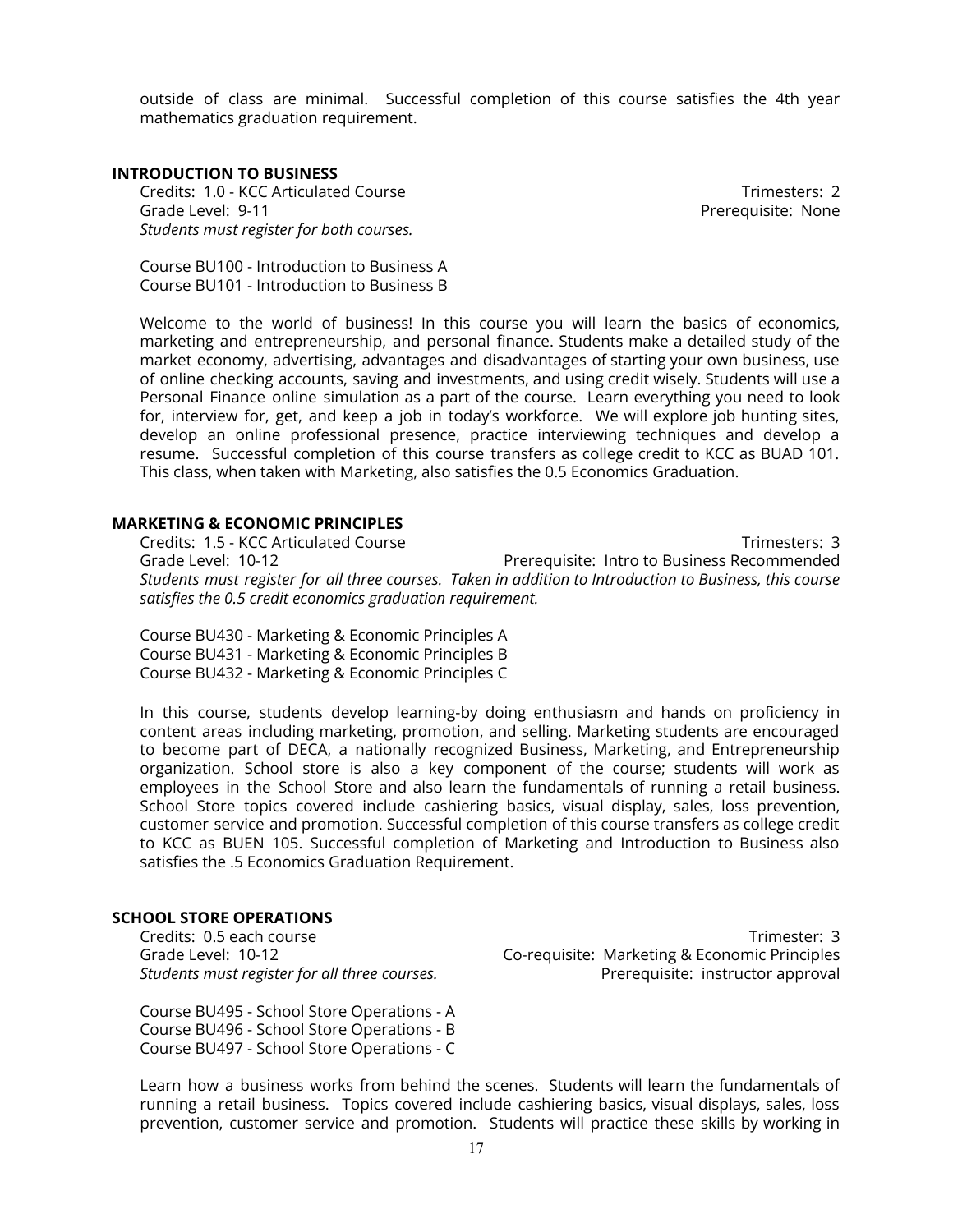the Spartan Spirit Shop. Upon completion, students may apply for Retail Management. Students will also have the opportunity to participate in DECA. Note: Activities outside of the regular school day are required.

#### **ADVANCED MARKETING**

Credits: 1. 0 - KCC Articulated Course Trimesters: 2 Grade Level: 11-12 **Prerequisite: Marketing & Economic Principles** *Students must register for both courses.* and teacher approval

Course BU435 - Advanced Marketing A Course BU436 - Advanced Marketing B

Students in Advanced Marketing will learn the skills and competencies needed for success in DECA's competitive events program at the district, state, and national levels. Attendance at the fall district competition is required. Those qualifying for national competition are encouraged, but not required to attend. Students may also choose to participate in a National DECA project such as Advertising Campaign, Fashion Promotion Campaign, Learn and Earn Project, Entrepreneurship Participating, etc. Students interested in this class must have demonstrated active involvement in DECA as Marketing students. Successful completion of this course transfers as college credit to KCC as BUAD 121. Successful completion of this course satisfies the visual, performing and applied arts credit graduation requirement. Note: Activities outside of the regular school day are required.

#### **DECA LEADERSHIP**

Credits: 1.0 Trimesters: 2 Grade Level: 11-12 **Prerequisite: Marketing & Economic Principles** *Students must register for both courses.* and teacher approval

Course BU500 - DECA Leadership A Course BU501 - DECA Leadership B

Are you DECA pumped? If so, take DECA Leadership! In this class students will complete DECA jobs through DECA groups or as a DECA Officer. Plan events such as DECA meetings, be a DECA trainer, or raise money for MDA. The sky is the limit!

#### **SPORTS & ENTERTAINMENT MARKETING**

Credits: 1.0 Trimesters: 2 Grade Level: 10-12 **Prerequisite: Marketing & Economic Principles or in** 12<sup>th</sup> Grade *Students must register for both courses.*

Course BU480 - Sports & Entertainment Marketing A Course BU481 - Sports & Entertainment Marketing B

Welcome to your first big step into the business of sports! This course will teach marketing concepts via the sports and entertainment industry. Course A will focus on market research, segmentation, promotion, endorsements and sponsorships, and distribution. Students in this course will complete a short promotional plan. In addition, they will complete promotional campaigns that market LHS sports and entertainment groups. Course B will focus on new product development, branding and brand management, pricing, and careers in sports and entertainment. Students will also create and research a new sports or entertainment product and complete an Entrepreneurship Innovation Plan. Successful completion of this course satisfies the visual, performing and applied arts graduation requirement.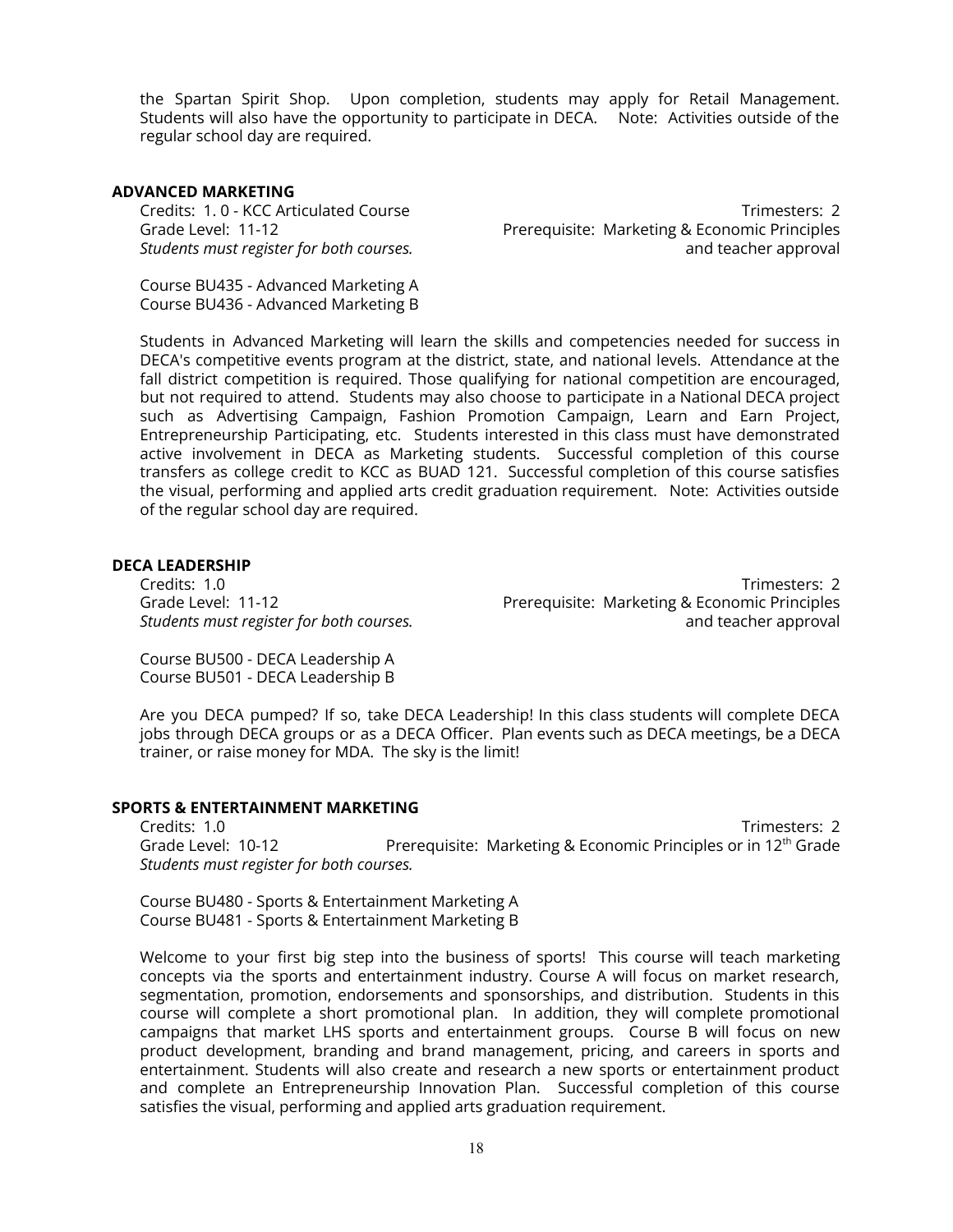#### **RETAIL MANAGEMENT**

*Students must register for all three courses.*

Credits: 1.5 Trimesters: 3 Grade Level: 11-12 **Prerequisite: Marketing & Economic Principles** 

Course BU490 - Retail Management A Course BU491 - Retail Management B Course BU492 - Retail Management C

If you want to advance your knowledge in marketing and management then managing the Spartan Spirit Shop is for you. You will be responsible for the overall operations and success of the Spartan Spirit Shop. You will work closely with your management team to effectively run all operations of the school store including daily operations, POS system, employee training, employee incentives, and store group management. This course is offered only through teacher approval. Note: Activities outside of the regular school day are required.

#### **ENTREPRENEURSHIP**

Credits: 1.0 - KCC Articulated Course Trimesters: 2 Grade Level: 10-12 **Prerequisite: Marketing & Economic Principles or in** 12<sup>th</sup> Grade *Students must register for both courses.*

Course BU440 - Entrepreneurship A Course BU441 - Entrepreneurship B

This course is designed for students who are interested in possibly owning their own business. During the course, students plan and operate two different businesses of their choice. The first one is a one-day class mini-venture. The second business venture is run after the students have completed their business plans. Students also have the opportunity to participate in DECA. DECA is a nationally renowned Marketing/Entrepreneurship student organization. Successful completion of this course transfers as college credit to KCC as BUEN 101. Successful completion of this course satisfies the 4th year mathematics graduation requirement when taken successfully during the senior year.

#### **BUSINESS LAW**

Credits: 0.5 Trimesters: 1 Grade Level: 10-12 **Preference 2018** Prerequisite: None

Course BU420 - Business Law

Business Law will focus on torts (civil wrongs against individuals) and crimes, employee versus employer relationships, and insurance. You will be able to see some court cases on video and also view scams to avoid in real life. Guest speakers will speak to you about their careers to give you some insight on careers available in the field of business law.

#### **INVESTMENTS: HOW TO MAKE MONEY**

Credits: 0.5 Trimesters: 1 Grade Level: 10-12 **Preference 2018** Prerequisite: None

Course BU421 - Investments: How to Make Money

Investments will focus on saving and investing. Never spend a dime of interest on credit card debt and work towards retiring early. You will learn the most basic means of saving from bank accounts to riskier but more lucrative investing, like stocks and real estate. You will study the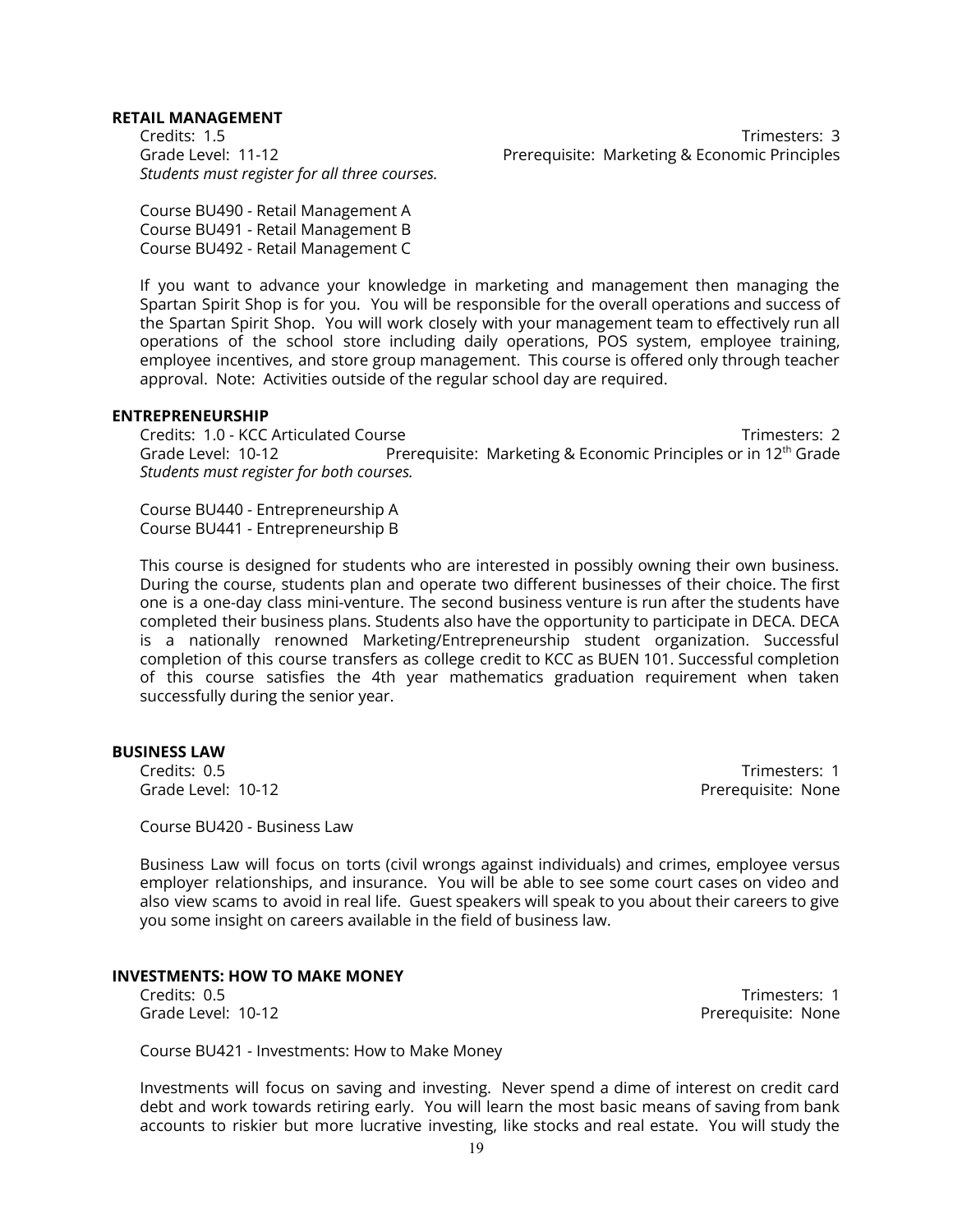successes of Donald Trump in real estate ventures and learn how an individual made it big in real estate in the book, "Rich Dad Poor Dad." You will learn how to invest in the stock market and buy and sell stocks. Guest speakers will speak about their careers and share insight on careers available in the field of business.

#### **MICROSOFT OFFICE APPLICATIONS**

Credits: 0.5 - KCC Articulated Course Trimesters: 1 Grade Level: 9-12 **Preference 2018** Prerequisite: None *Students must register for both courses.*

Course BU211 - Microsoft Office Applications A

Learn the basics of Microsoft Office software including Microsoft Word (word processing), Excel (spreadsheet), Access (database), and PowerPoint (presentations). Students will use various resources including the Internet to complete assignments. Students will complete a brief individualized progress-at-your-own-pace refresher of keyboarding skills. Homework requirements outside of class are minimal.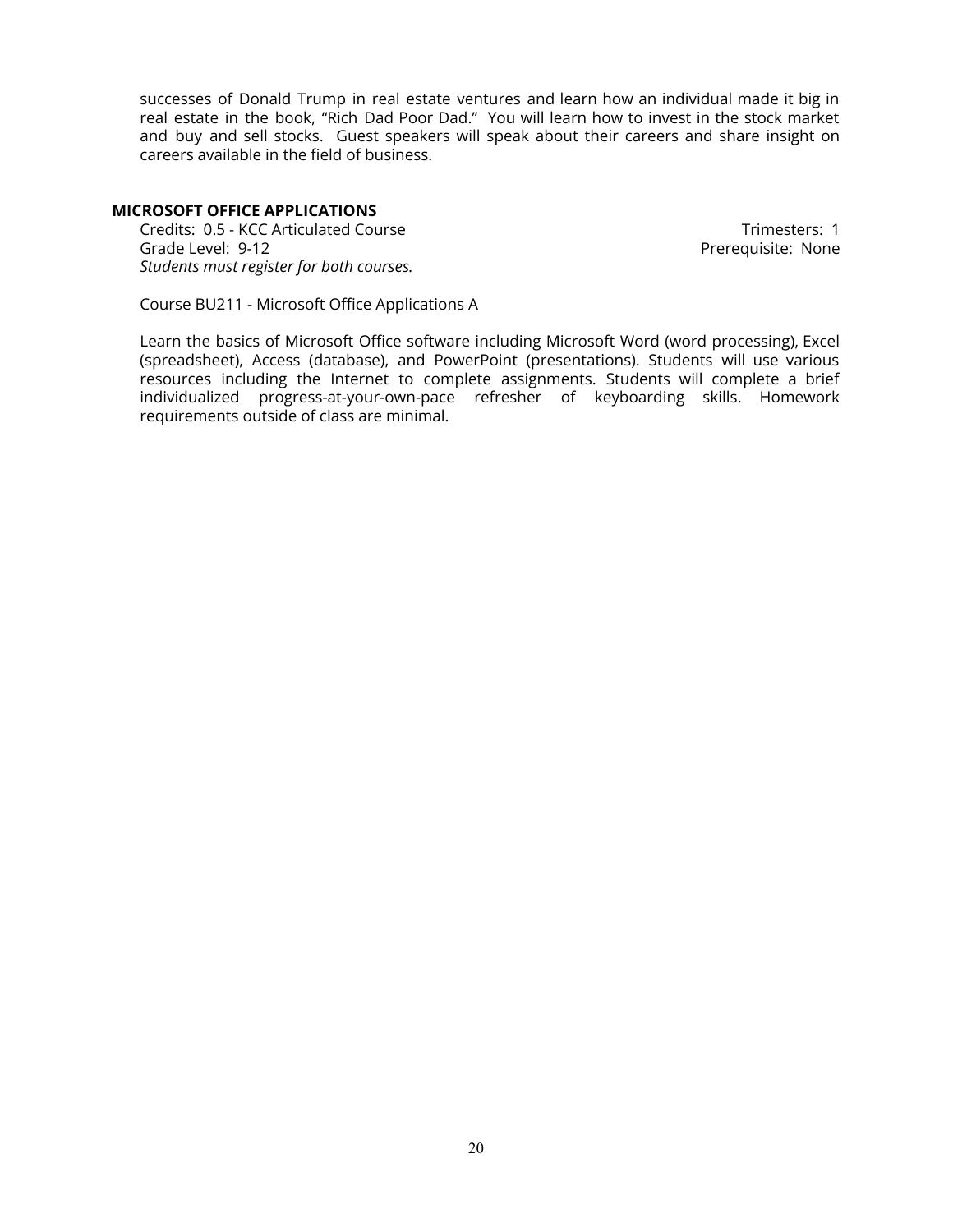### **COMMUNICATIONS ARTS DEPARTMENT**

#### <span id="page-20-0"></span>**GENERAL NOTES:**

All communication classes satisfy the visual, performing and applied arts graduation requirement.

#### **INTRODUCTION TO COMMUNICATIONS**

Credits: 1.0 Trimesters: 2 *Students must register for both courses.*

Grade Level: 9-12 **Grade Level: 9-12** Recommendation: C+ or better In English

Course CO110 - Introduction to Communications A Course CO111 - Introduction to Communications B

This course introduces the disciplines of scholastic journalism to students who like to write and are above average English students. Areas of exploration include the history and power of the various types of mass media (including social media), the rights and responsibilities of journalists, and media ethics. A variety of journalistic writing styles are also explored. The course surveys newspaper and yearbook production and design. Students will gain experience in interviewing, reporting, writing, editing, layout, and design using available technology. This course is intended to provide a training ground for producing the school newspaper and yearbook and is strongly recommended for students who are interested in working on the Crystal or Log.

#### **CRYSTAL: NEWSPAPER**

Credits: 1.5 Trimesters: 3 Grade Level: 10-12 **Prerequisite: Introduction to Communications** *Students must register for all three courses.* or instructor permission

Course CO200 - Crystal: Newspaper A Course CO201 - Crystal: Newspaper B Course CO202 - Crystal: Newspaper C

Members of this class make a full year commitment to publishing the school newspaper on a monthly basis. They will complete all phases of the process including brainstorming for story ideas, covering beats, reporting, interviewing, writing and editing, using the computer to design and layout pages, and selling advertising. Introduction to Communications is recommended for students interested in this class. Final admission to the class is determined by advisor approval. Applications are available from the advisor.

#### **LOG: YEARBOOK**

Credits: 1.5 Trimesters: 3 Grade Level: 10-12 **Premission Example 20** Prerequisite: Introduction to Communications *Students must register for all three courses.* or instructor permission

Course CO300 - Log: Yearbook A Course CO301 - Log: Yearbook B Course CO302 - Log: Yearbook C

Members of this class must make a full year commitment. They will complete all phases of the process including determining specifications for the book, creating section designs, writing stories, laying out pages, and selling advertising. Introduction to Communications is recommended for students interested in this class. Final admission to the class is determined by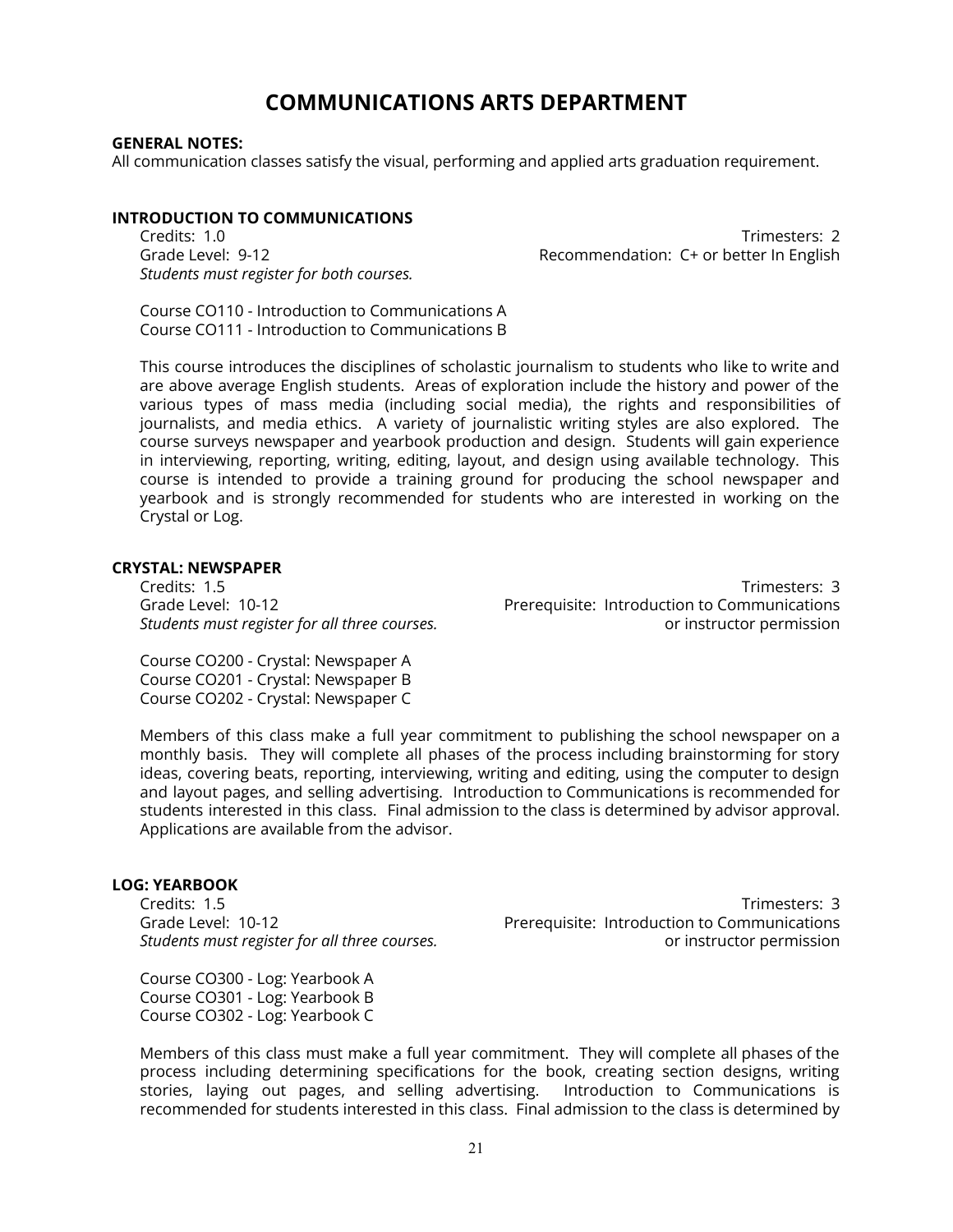advisor approval. Applications are available from the advisor. **Note: Activities outside of the regular school day are required.**

#### **INTRODUCTION TO FILM PRODUCTION AND COMMUNICATION**

Credits: 1.0 Trimester: 2 Grade Level: 10-12, 9 by Teacher Interview **Premium Communistie: None** Prerequisite: None *Students must register for both courses.*

Course CO400 - Intro to Film Production & Communication A Course CO401 - Intro to Film Production & Communication B

This course is designed for anyone interested in movie creation and digital editing. In this hands-on course you will develop an understanding of how to create informational, entertaining, and dramatic movies and presentations. Students will use the software program Final Cut to create a short film, commercials, a music video, and a feature film. Students also have the opportunity to enter their films in several student film festivals throughout the semester.

#### **BROADCAST JOURNALISM**

Credits: 1.5 Trimesters: 3 *Students must register for all three courses.*

Course CO500 - Broadcast Journalism A Course CO501 - Broadcast Journalism B Course CO502 - Broadcast Journalism C

Grade Level: 11-12 Prerequisite: Introduction to Film Production

This course provides students the opportunity to run a fully functional TV studio. This class is responsible for running Channel 101 News, Lakeview's in-house TV station. Students are able to experience all roles involved in creating a production. Roles range from lead anchor to more behind the scene jobs such as audio technician, floor director, and more. Students also learn how to interview, create news scripts, and develop news stories using Final Cut. Students are responsible for the daily news program that is broadcast to the school. Students may take this class more than one time. Students electing to take this class a second time may apply for management roles such as studio producer and news room director among others.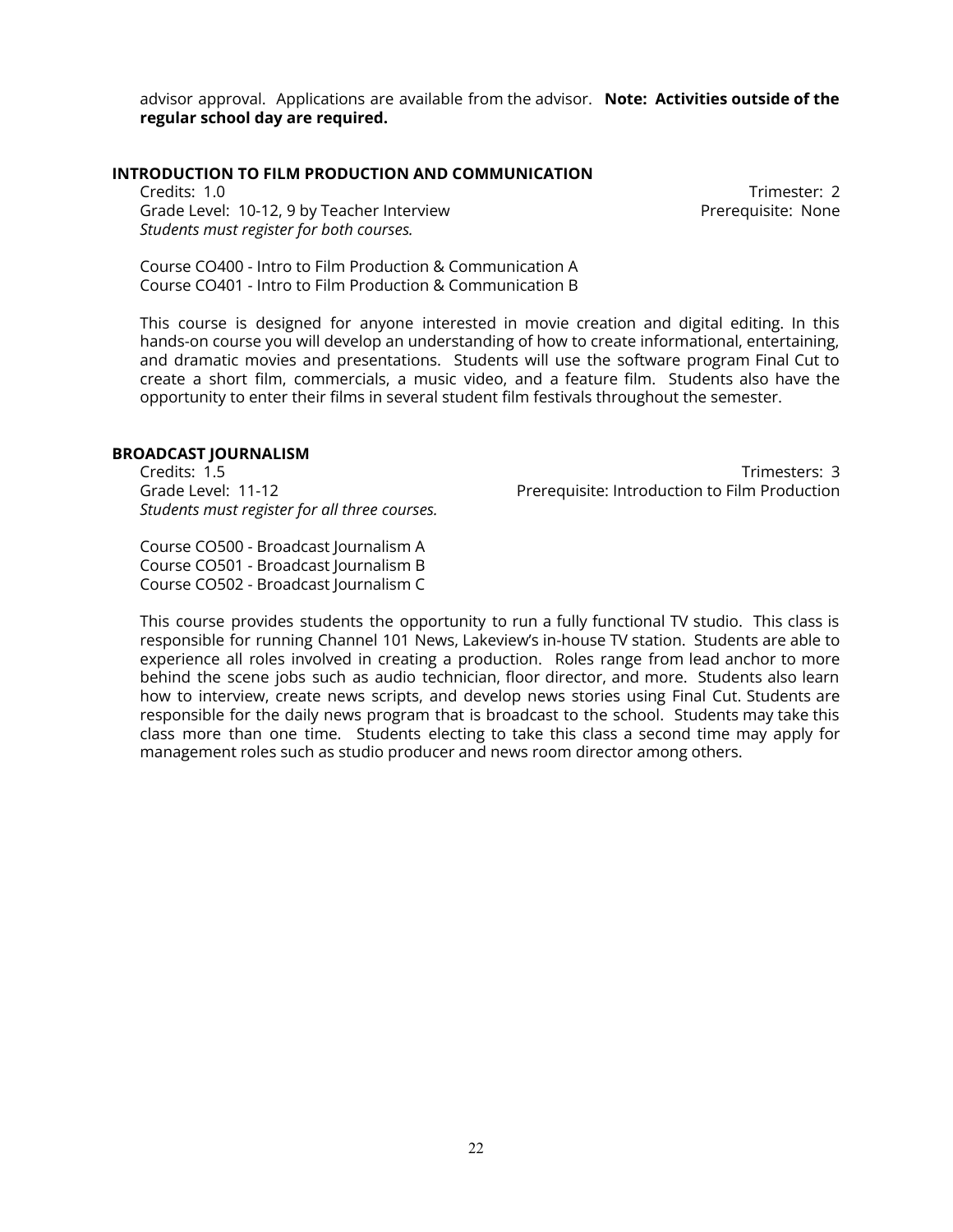### **DRAMA DEPARTMENT**

#### <span id="page-22-0"></span>**GENERAL NOTES:**

All drama classes satisfy the visual, performing and applied arts credit requirement. Students may take up to THREE trimesters of Theater. These can/should be a combination of Theater Arts/ Theater Arts Mentor as well as Stagecraft and/or Stage Improv and Performance.

#### **THEATER ARTS**

Credits: 0.5 Trimesters: 1 or 2 Grade Level: 9-12 Prerequisite: None *Students must register for the course based on the number of trimesters they wish to take. For example, if a student wants to take 2 trimesters of Theater Arts, they should register for course number TH101.*

Course TH100 - Theater Arts - 1 trimester Course TH101 - Theater Arts - 2 trimesters

This course is an introduction to theater appreciation and performance. Students develop "learning-by doing" enthusiasm and "hands-on" proficiency in content areas dealing with stage fright, auditions, movement, the development of ensemble, theatrical and rehearsal etiquette, audience responsibility, characterization, diction, performance scale, stagecraft, technical terminology, performance, self-evaluation, and aesthetic judgment. This course culminates in a required public showcase recital.

#### **STAGECRAFT: MAKEUP, COSTUMING, COMBAT**

Credits: 0.5 Trimesters: 1 Grade Level: 10-12 Prerequisite: Theater Arts and instructor permission

Course TH400 - Stagecraft

This course will be a "hands-on" approach to some of the technical sides of Theatre. It will introduce and hone the many crafts, including (a) *the history of the theater*, its origins, and evolutions, (b) *stage makeup*, exploring creating paper renderings, shadowing and highlighting, creating depth on the face, basic prosthetic use, old age and fantasy make-up. This unit will end with the creation of a "Makeup Morgue," (c) *stage costuming*, exploring the history of costuming by eras/ genres, creating costume renderings for those eras, and basic costume creation. This unit will end with the creation of a student made costume, and (d) *stage combat*, exploring the basics of stage combat including the proper safety measures, hand-to-hand combat, basic use of weapons, and basic tumbles and throws. This unit will end with a scene that will include stage combat and strikes.

#### **THEATER ARTS MENTOR**

Credits: 0.5 Trimesters: 1 or 2 Grade Level: 10-12 Prerequisite: Theater Arts and instructor permission *Students must register for the course based on the number of trimesters they wish to take. For* example, if a student wants to take 2 trimesters of Theater Arts Mentor, they should register for course *number TH201.*

Course TH200 - Theater Arts Mentor - 1 trimester Course TH201 - Theater Arts Mentor - 2 trimesters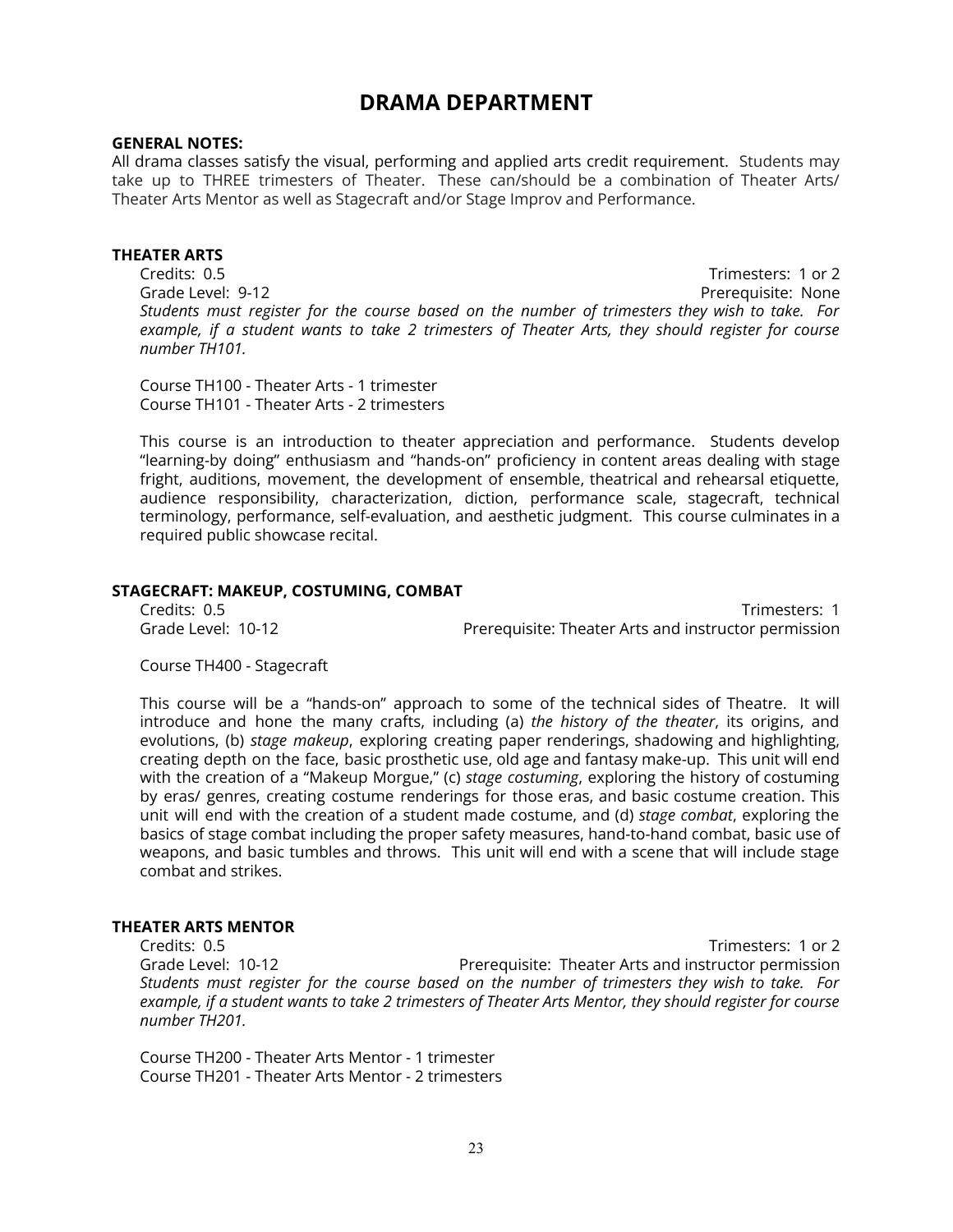This trimester appointment is a continuation of Theater Arts and is specifically designed for the advanced theater student. The theater mentor will assist both the instructor and the beginning theater arts students in improvisations, stage fright intervention, scene work, make-up application, technical terminology and stage craft instruction, lip-syncs, production lab, monolog, characterization, performance scale, work ethic, audience etiquette, and the public showcase recital. Space is limited per Theater Arts section.

#### **STAGE IMPROV AND PERFORMANCE**

Credits: 0.5 Trimesters: 1 Grade Level: 10-12 **Preference 20 All 2018** Prerequisite: Instructor permission *Students must register for the course based on the number of trimesters they wish to take. For example, if a student wants to take 2 trimesters of Advanced Theater, they should register for course number TH301.*

Course TH300 – Stage Improv - 1 trimester Co-requisite: Theater Arts Mentor taken in same year Course TH301 – Stage Improv - 2 trimesters Co-requisite: Theater Arts Mentor taken in same year

This is a class designed for the Mentor level actor or the theater student who has shown considerable talent and work ethic in performances and has been recommended by the instructor. The class will be performance intensive and focus exclusively on the choosing, crafting, blocking, and performing of a monologue, scene work, and one act plays. It will rely heavily on the student's ability to hone and refine their skills in the realm of performances and improvisation. Students will also be learning and training in the acting methods of Meisner, Stanislavsky, as well as other famous acting coaches/teachers. Must be taken in the same year as Theater Arts Mentor.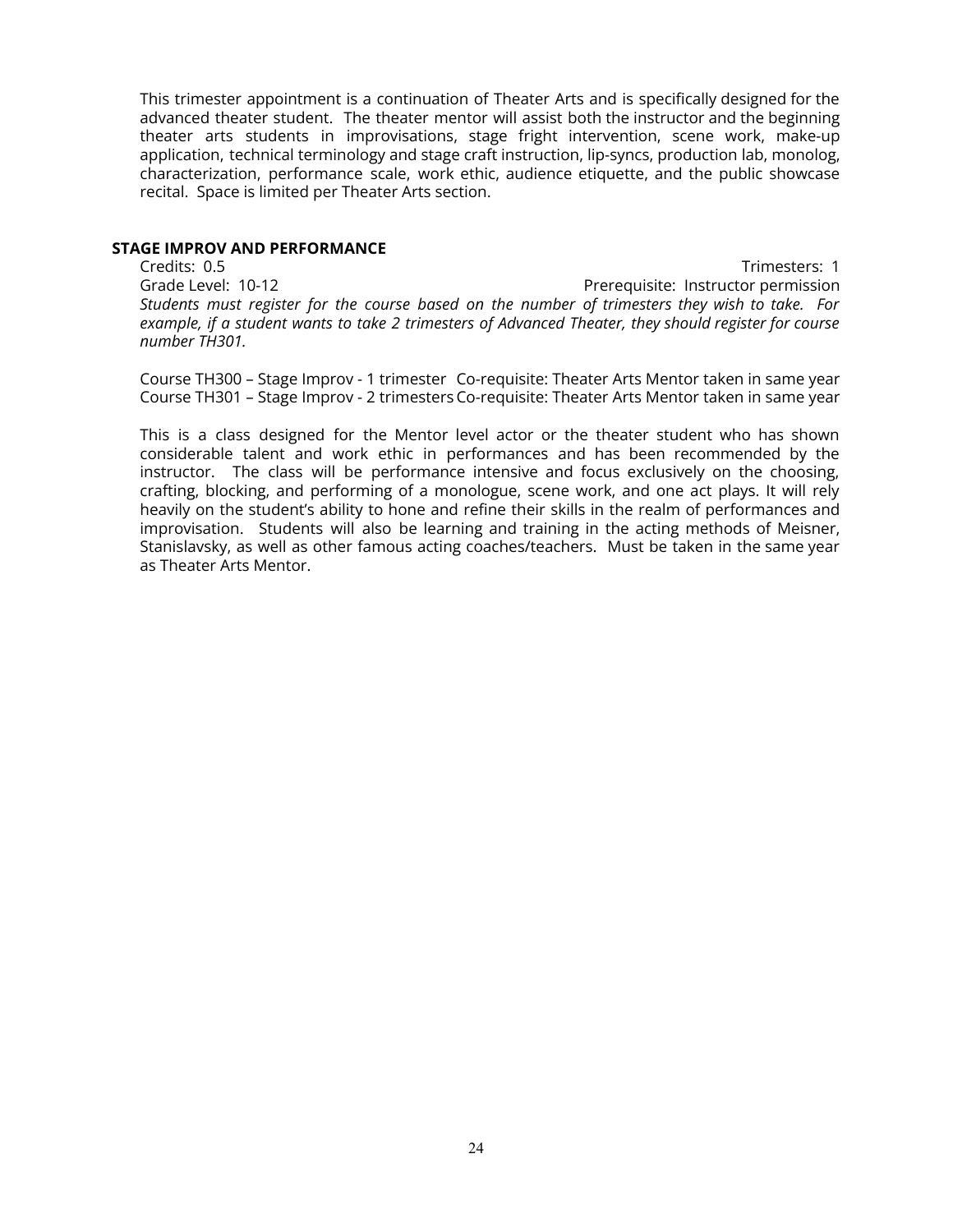### **ENGLISH DEPARTMENT**

#### <span id="page-24-0"></span>**GENERAL NOTES:**

Creative Writing satisfies the visual, performing and applied arts graduation requirement.

#### **ENGLISH 9**

Credits: 1.5 Trimesters: 3 Grade Level: 9-10 Prerequisite: Department placement *Students must register for all three courses.*

Course EN200 - English 9 A Course EN201 - English 9 B Course EN202 - English 9 C

Students will immerse themselves in a workshop format with the focus on studying mentor texts and creating student-driven narrative writing as well as argumentative writing. This will include studying Shakespeare's masterpiece *Romeo and Juliet*, and analyzing the craft of the script and of multiple artistic interpretations. Students will also study informational text, analyzing the craft and purpose of these literary essays. They will also study a novel and companion texts, focusing on the common theme of "coming of age" and "prejudice", analyzing their craft and themes and making connections to the informational texts in the course.

#### **ENGLISH 10**

Credits: 1.5 Trimesters: 3 Grade Level: 9-12 Prerequisite: English 9 or *Students must register for all three courses.* department placement

Course EN300 - English 10 A Course EN301 - English 10 B Course EN302 - English 10 C

Students will open by studying poetry with a focus on the analysis of theme/purpose and the impact of poetic devices. Students will go on to study The Hero's Journey structure of storytelling, building up to an analysis of a novel. Students will expand their understanding of argumentation through the study of essential types of evidence and forms of persuasion.. Students will also read and analyze two classic texts: Elie Wiesel's *Night* and Shakespeare's *Macbeth*.

#### **ENGLISH 11**

Credits: 1.0 Trimesters: 2 Grade Level: 9-12 **Preference 20 and 20 and 20 and 20 and 20 and 20 and 20 and 20 and 20 and 20 and 20 and 20 and 20 and 20 and 20 and 20 and 20 and 20 and 20 and 20 and 20 and 20 and 20 and 20 and 20 and 20 and 20 and 20** *Students must register for both courses.* department placement

Course EN400 - English 11 A Course EN401 - English 11 B

Students will launch the Writer's Notebook and Independent Reading units to establish learner habits, strategies, and practices that help ramp students into later units of analyzing complex texts and writing well-reasoned arguments. They will study narrative reading and argumentative writing, study a variety of literature genres in fiction and non-fiction, and study informational text, analyzing the craft and purpose of these literary essays. Students will study a variety of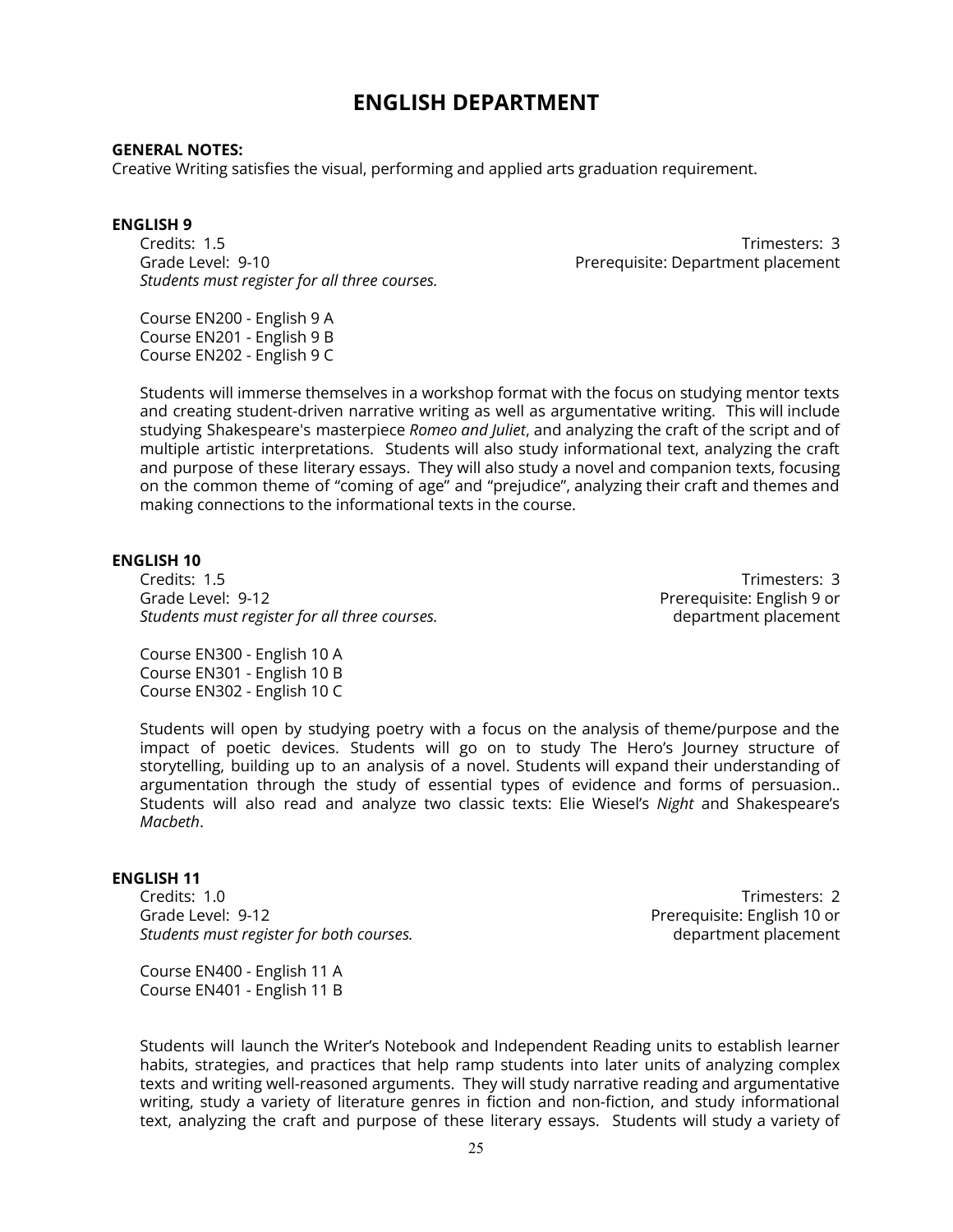argumentative texts for structure, tone, audience, claim, counterclaim evidence and line of reasoning, and will gather information from primary and possibly secondary resources.

#### **ENGLISH 12**

Credits: 1.0 Trimesters: 2 Grade Level: 9-12 Prerequisite: English 11 or *Students must register for both courses.* department placement

Course EN500 - English 12 A Course EN501 - English 12 B

Students will immerse themselves in the study of poetry and will closely analyze the impact of style on a self-chosen poem. They will study Shakespeare's masterpiece *Hamlet*, and analyze the craft of the script of multiple film interpretations. Students will study informational text, analyzing the craft and purpose of these literary essays. They will also develop research skills through the study of informational texts, working towards the development of a researched argument and presentation.

#### **ADVANCED PLACEMENT ENGLISH – LANGUAGE AND COMPOSITION**

| Credits: 1.5      | Trimesters: 3                                       |
|-------------------|-----------------------------------------------------|
| Grade Level: 9-12 | Prerequisite: English 12 or an A in English 11 or a |
|                   | B+ with that teacher's recommendation               |

*Students must register for all three courses.*

Course EN695 - AP English Language & Comp. A Course EN696 - AP English Language & Comp. B Course EN697 - AP English Language & Comp. C

This course will focus both on older and modern non-fiction essays. Selections will be taken from supplemental anthologies, current newspapers, and magazines. The major objectives of the course are to improve your writing in response to non-fiction, recognize and use authors' techniques and skills in non-fiction, become familiar with the AP English Language test format, improve your independent researching skills, and continue to formulate a personal philosophy in response to literature.

#### **ADVANCED PLACEMENT ENGLISH – LITERATURE AND COMPOSITION**

Credits: 1.5 Trimesters: 3 Grade Level: 9-12 **Prerequisite: English 12 or an A in English 11 or a** B+ with that teacher's recommendation

*Students must register for all three courses.*

Course EN700 - AP English Literature & Comp. A Course EN701- AP English Literature & Comp. B Course EN702- AP English Literature & Comp. C

Students will read a broad range of texts from classical and contemporary literature. Students will gain strategies to help them navigate, comprehend, annotate, interpret, and analyze literature. They will become familiar with works from many literary movements and learn how to recognize both the historical and philosophical contexts of a piece as well as the enduring themes present in literature which continue to speak to readers today. They will be encouraged to question, discover, and explore as they are immersed in novels, poetry, short fiction, and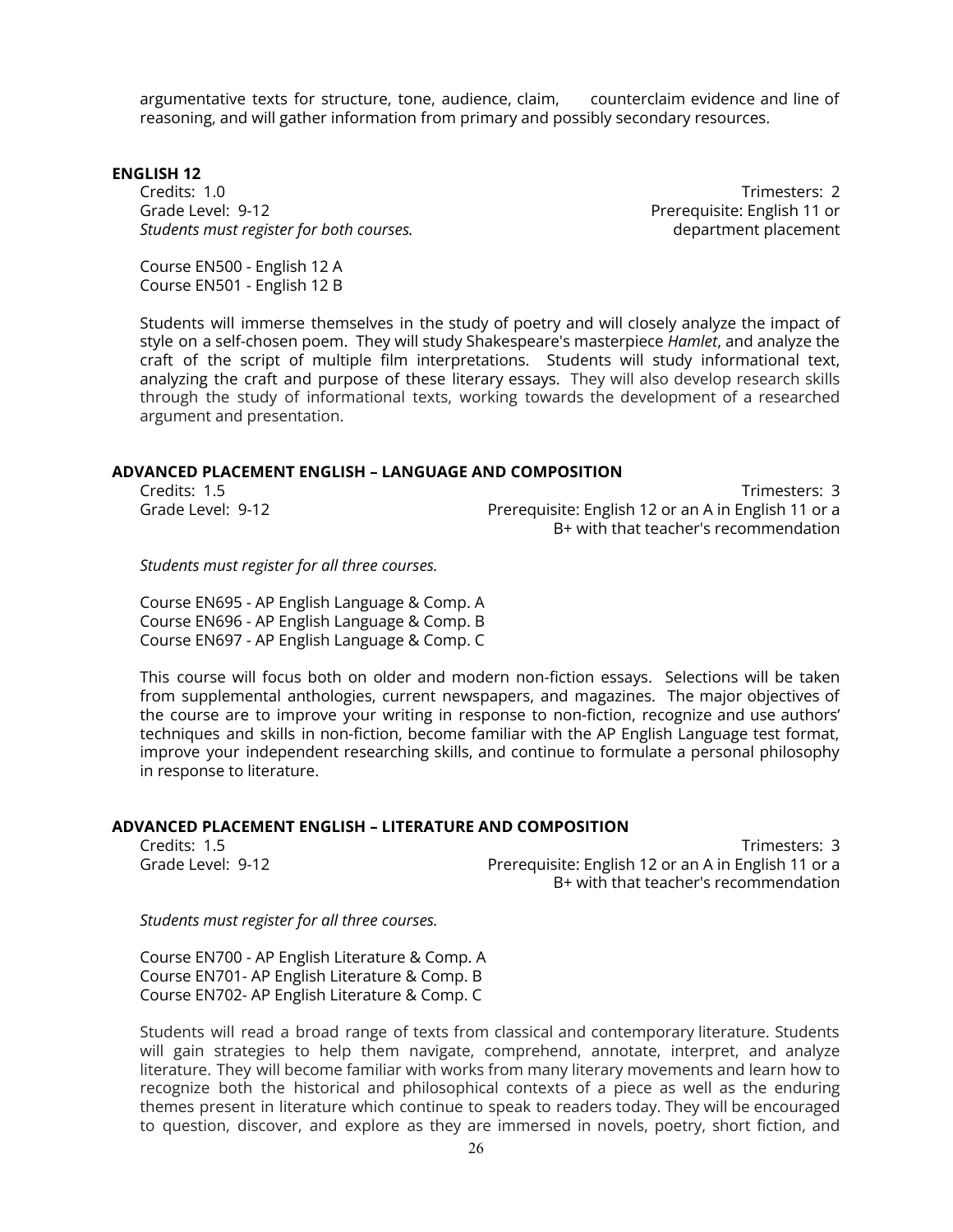drama. Students will learn to assert themselves as confident writers who can articulate innovative ideas about a text, formulate a logical argument, support a thematic statement and thesis with exhaustive textual evidence, and define their own original voices.

#### **PUBLIC SPEAKING**

Credits: 0.5 each course Trimesters: 1 each course Grade Level: 10-12 *Students may register for Public Speaking A or for both courses*

Course EN120 – Personal and Testimonial Public Speaking - A Prerequisite: None This course will introduce the student to the different types of public speaking as well as covering different methods behind speaking. Students will be introduced to the basics behind quality public speaking, the techniques for preparation, overcoming fear/anxiety, writing formal outlines, and improving the ability to organize ideas and put them into a quality presentation. The course will culminate in a Persuasive/ Inspirational Speech designed to prepare students for a very common type of speech giving that will be available to them in the "real" world.

Course EN121 – Debate and Motivational Public Speaking - B Prerequisite: Public Speaking A This course will continue building upon the techniques that the student learned in Public Speaking A. Public Speaking B will take a more formal approach to the process of public speaking with an emphasis on speaking in the professional and formal setting. The course will culminate in a Symposium Panel Forum debate among the class on a debatable topic that is chosen by the fellow students in the Public Speaking course.

#### **CREATIVE WRITING**

Credits: 0.5 each course Trimesters: 1 each course Grade Level: 10-12 Prerequisite: None *Students may register for either or both courses.*

#### Course EN410 - Creative Writing – Short Prose

Students will explore a variety of stylistic approaches within the prose genre in order to develop a personal voice in writing. In Creative Writing A, students will study the "seven moves writers make," read a variety of short prose, compose a variety of short stories, consistently and intently revising their own work, participate in workshop reviews of peer compositions, and reflect deeply upon what makes their literary voice unique.

#### Course EN411 - Creative Writing – Poetry and Drama

In Creative Writing B, students will write both closed and open form poems, write a one-act play, consistently and intently revise their own work, participate in workshops of peer work, and create a portfolio to represent and reflect upon the above work. If both parts of Creative Writing are successfully completed, these courses satisfy the visual, performing and applied arts graduation requirement.

#### **PHILOSOPHY**

Credits: 0.5 each course Trimesters: 1 Grade Level: 11-12 **Premium Community** Prerequisite: None *Students may register for either or both courses.*

Course EN420 - Philosophy – The Universe and Popular Culture

This course examines questions of the universe: where it comes from, how it works, mankind's place and purpose in it, etc. These ideas and others are discussed through the lenses of great philosophers—both past and present. Much of the content is student-interest-driven. Movies, video clips, sitcoms, cartoons, book excerpts, articles, and current events are all used to spark discussion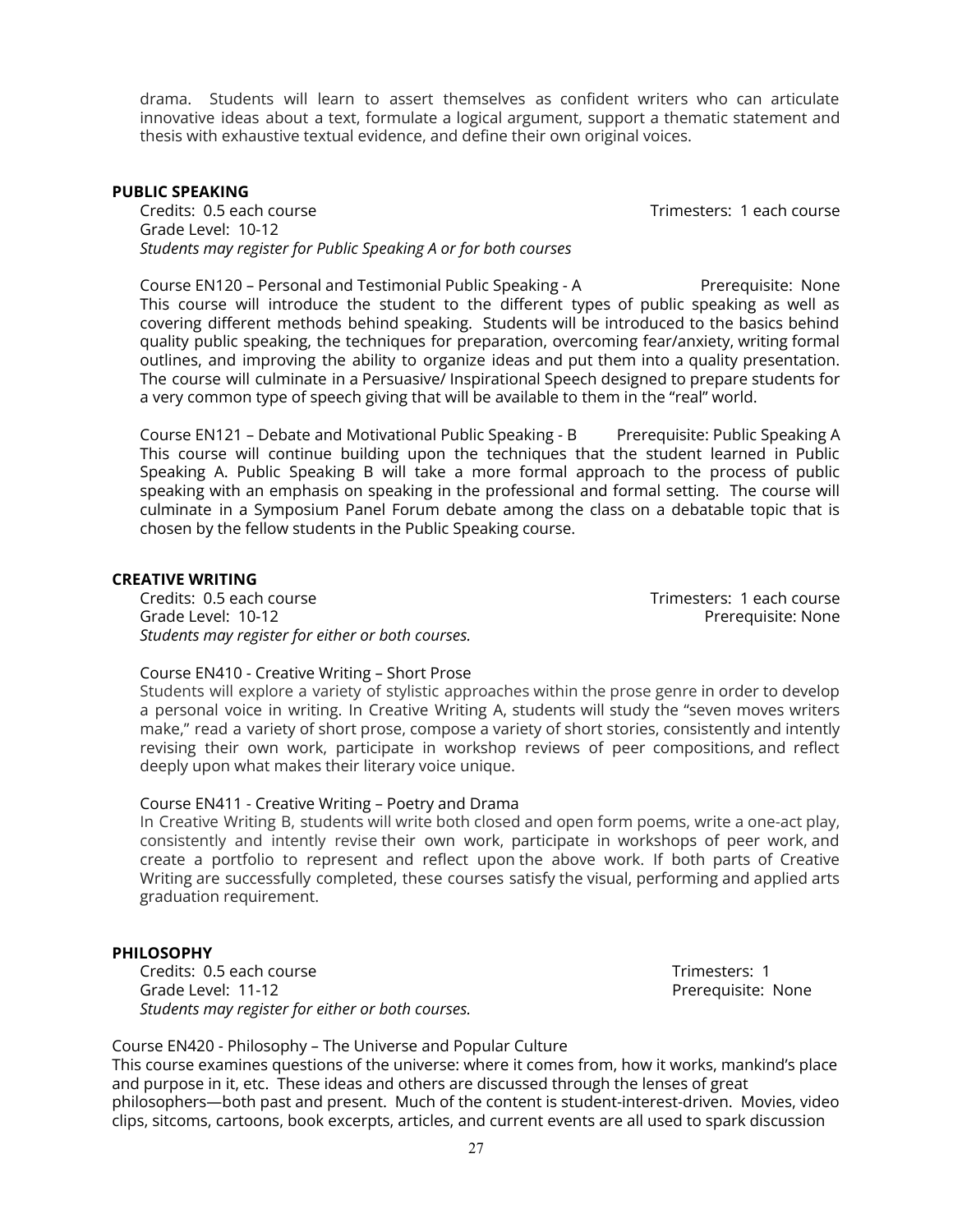and learning. The course will be structured around exploration of key questions where students will participate in debates and reflection; an overview of the history of philosophy; explorations of student-selected philosophical topics; and a philosophy journal that is reactive and reflective.

#### Course EN421 - Philosophy – Ethics and Popular Culture

This course examines questions of ethics: what is good and evil, what is valuable in life, what is happiness, etc. of key questions where students will participate in debates and reflection; an overview of the history of philosophy; explorations of student-selected philosophical topics; and a philosophy journal that is reactive and reflective. These ideas and others are discussed through the lenses of great philosophers—both past and present. Much of the content is student-interest-driven. Movies, video clips, sitcoms, cartoons, book excerpts, articles, and current events are all used to spark discussion and learning.

#### **MYTHOLOGY**

Credits: 0.5 each course Grade Level: 10-12 Students may register for Mythology A – Classical or for Both Myth A and Myth B

#### Course EN430 - Mythology A – Classical

This course will introduce students to the study of mythology with a focus on Classical Myths such as Egyptian, Greek, Roman, and Norse. The focus of this class is to analyze how relationships, images, patterns, and symbols are used to convey implied meanings in a variety of cultures. This class will provide an opportunity for extended and deepened comprehension by relating stories from one culture to another and interpreting the experiences, issues, and events revealed in some highly intriguing cultures. Through an analysis of the distinguishing and shared characteristics of each culture, students will develop an understanding of how literature reflects, records, communicates, and influences the interpretation of human experience on a global scale.

#### Course EN431 - Mythology B – World

Prerequisite: Mythology A: This course will continue the study of myths from other parts of the world, such as India, China, China, Africa, Peru, Brazil, Mexico, and Native America. The focus of this class is to analyze how relationships, images, patterns, and symbols are used to convey implied meanings in a variety of cultures. This class will provide an opportunity for extended and deepened comprehension by relating stories from one culture to another and interpreting the experiences, issues, and events revealed in some highly intriguing cultures. Through an analysis of the distinguishing and shared characteristics of each culture you will develop an understanding of how literature reflects, records, communicates and influences the interpretation of human experience on a global scale.

#### **NOVELS THROUGH FILM**

Credits: 0.5 each course Trimesters: 1 each course Grade Level: 9-12 *Students may register for either or both courses.*

Course EN140 - Novels Through Film- Dystopia **Premier Course Prerequisite: None** In this class, students will explore a variety of film versions of novels with dystopian settings, both classic and recently released, as pieces of visual literature. The main focus will be on analysis and interpretation of character, theme, setting, and plot. Short excerpts of the novel versions will be analyzed for comparison of the craft of the novel and script. The different films' themes of government control, individual freedoms, and the happiness of society also will be compared to each other.

Course EN141 - Novels Through Film- Real Life **Premission Course Course Prerequisite: None** In this class, students will explore a variety of film versions of novels surrounding true stories of people's lives as pieces of visual literature. The main focus will be on analysis and interpretation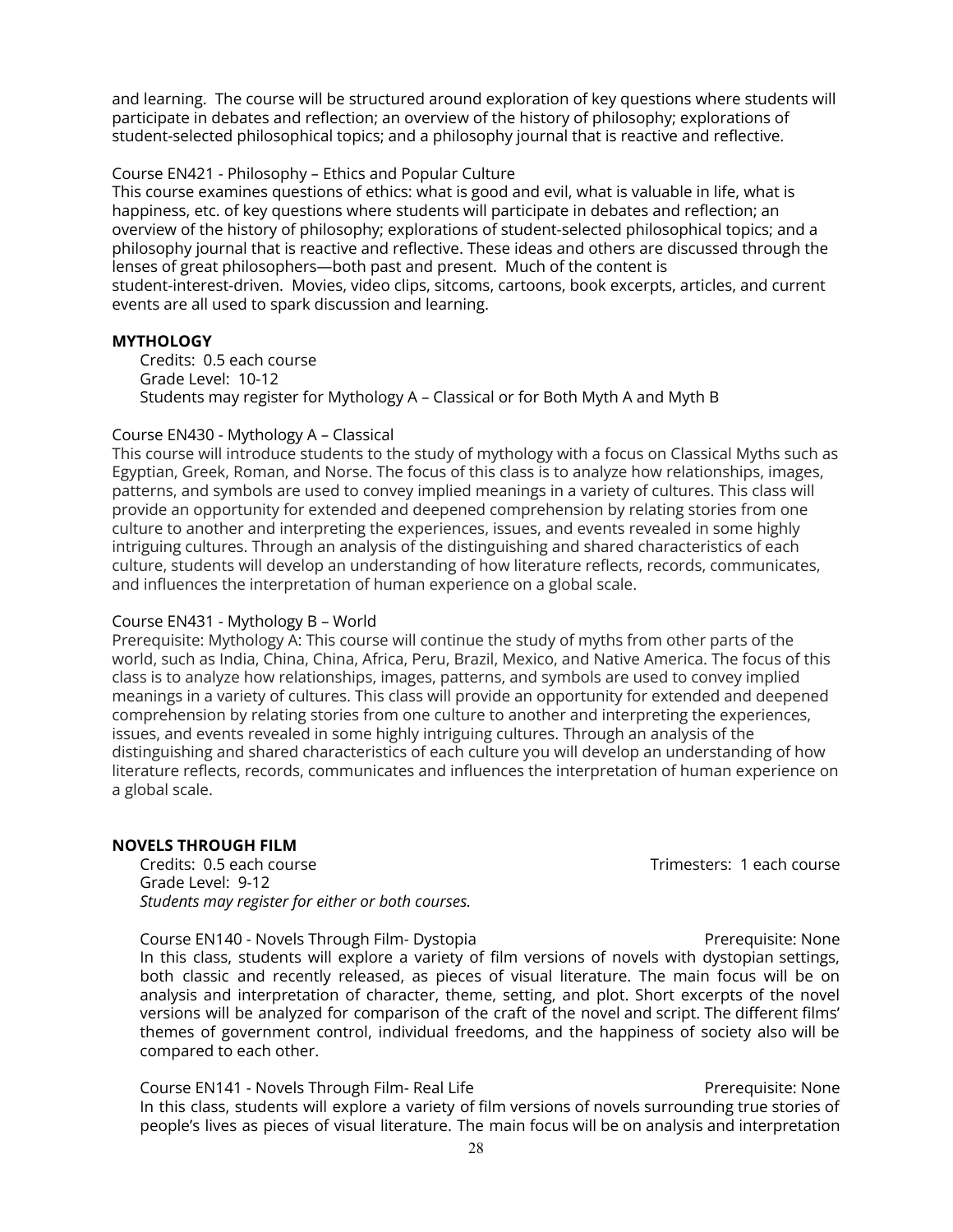of character, theme, setting, and plot. Short excerpts of the novel versions will be analyzed for comparison of the craft of the novel to movie script. The different films' themes of modern struggles in life and overcoming them also will be compared to each other.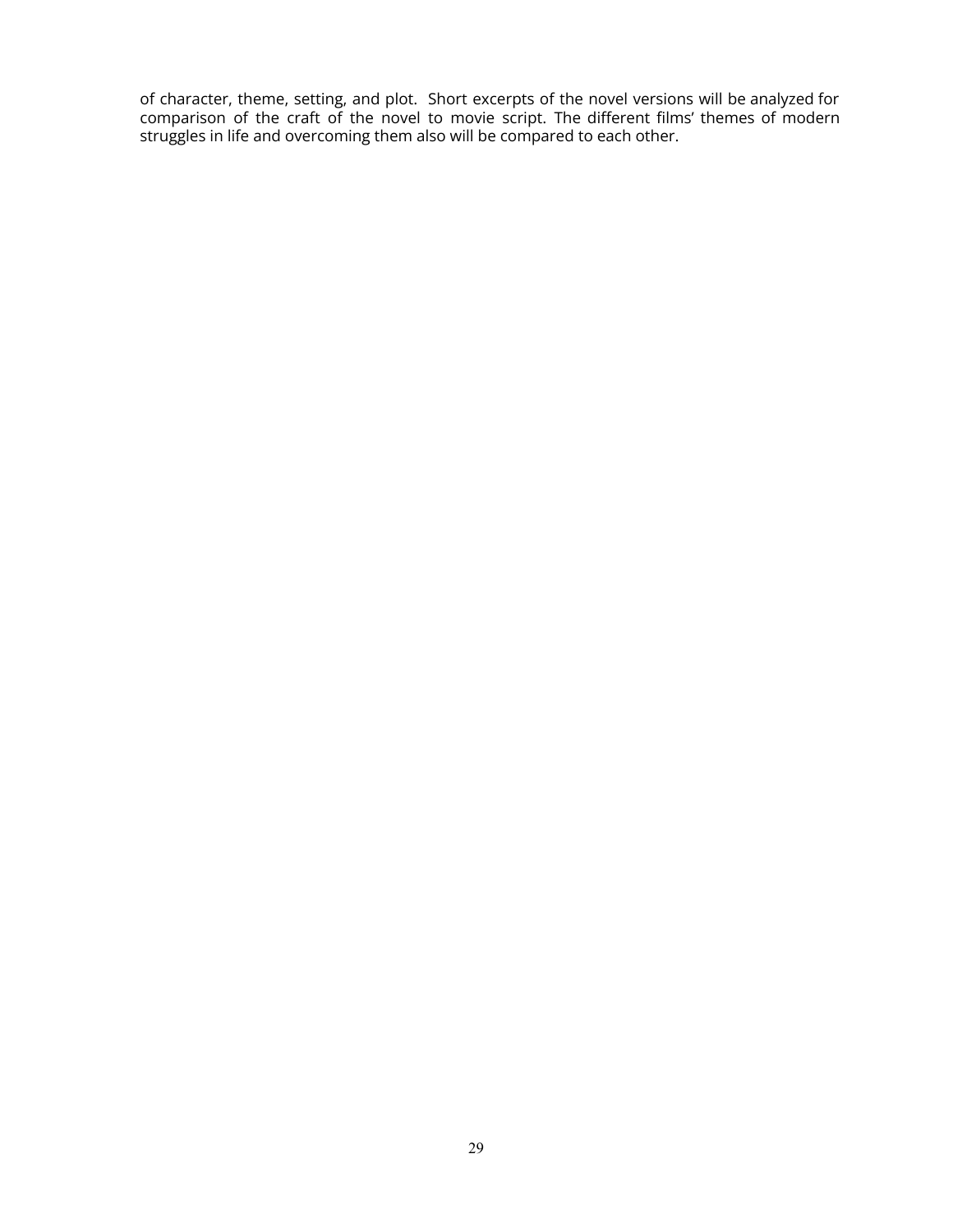### **FAMILY AND CONSUMER SCIENCE DEPARTMENT**

#### <span id="page-29-0"></span>**GENERAL NOTES**

Surviving on Your Own satisfies the  $4^{\text{th}}$  year mathematics credit if both courses are successfully taken during the senior year.

#### **CHOICES**

Credits: 0.5 Trimesters: 1<br>Grade Level: 9-10 Trimesters: 1 Prerequisite: None

Course LM115 - Choices

Students will identify their own personality traits and their strengths and weaknesses. Students will use this information to set goals and explore possible career choices. This course includes information on relationships and on how to avoid destructive decisions.

**CHILD DEVELOPMENT** *OFFERED EVERY OTHER YEAR: 2023-24, 2025-26* Credit: 0.5 Trimesters: 1 Grade Level: 11-12 **Preference Level: 11-12** 

Course LM210 - Child Development

Students will study how children develop physically, intellectually, socially and emotionally. They will explore the facts and theories that go along with this topic. Observation and interaction with children will also be a part of the class.

**PARENTING** *OFFERED EVERY OTHER YEAR: 2022-23, 2024-25* Credit: 0.5 Trimesters: 1 Grade Level: 11-12 Prerequisite: None

Course LM220 - Parenting

This course is intended as guidance for future parents. Students will study how to prepare themselves for parenting from pregnancy to birth and beyond. Students will look at different parenting styles and theories and will have the option of 'parenting' a 'Real Care' baby for a few days.

#### **NUTRITION**

Credits: 0.5 each course Trimesters: 1 each course Grade Level: 11-12 **Preference Level: 11-12** *Students may register for either or both courses.*

Course LM240 - Nutrition – General

How do you make the best choices from all of the foods available? How do you know who to believe with so much conflicting information? In this course, students will look at the crucial roles diet and daily physical activity play in health throughout their lifespan. Students will explore how their decisions affect their state of wellness. Students will also look at how to make informed decisions when it comes to purchasing, preparing and consuming foods.

Course LM241 - Nutrition – Your Body Prerequisite: Nutrition - General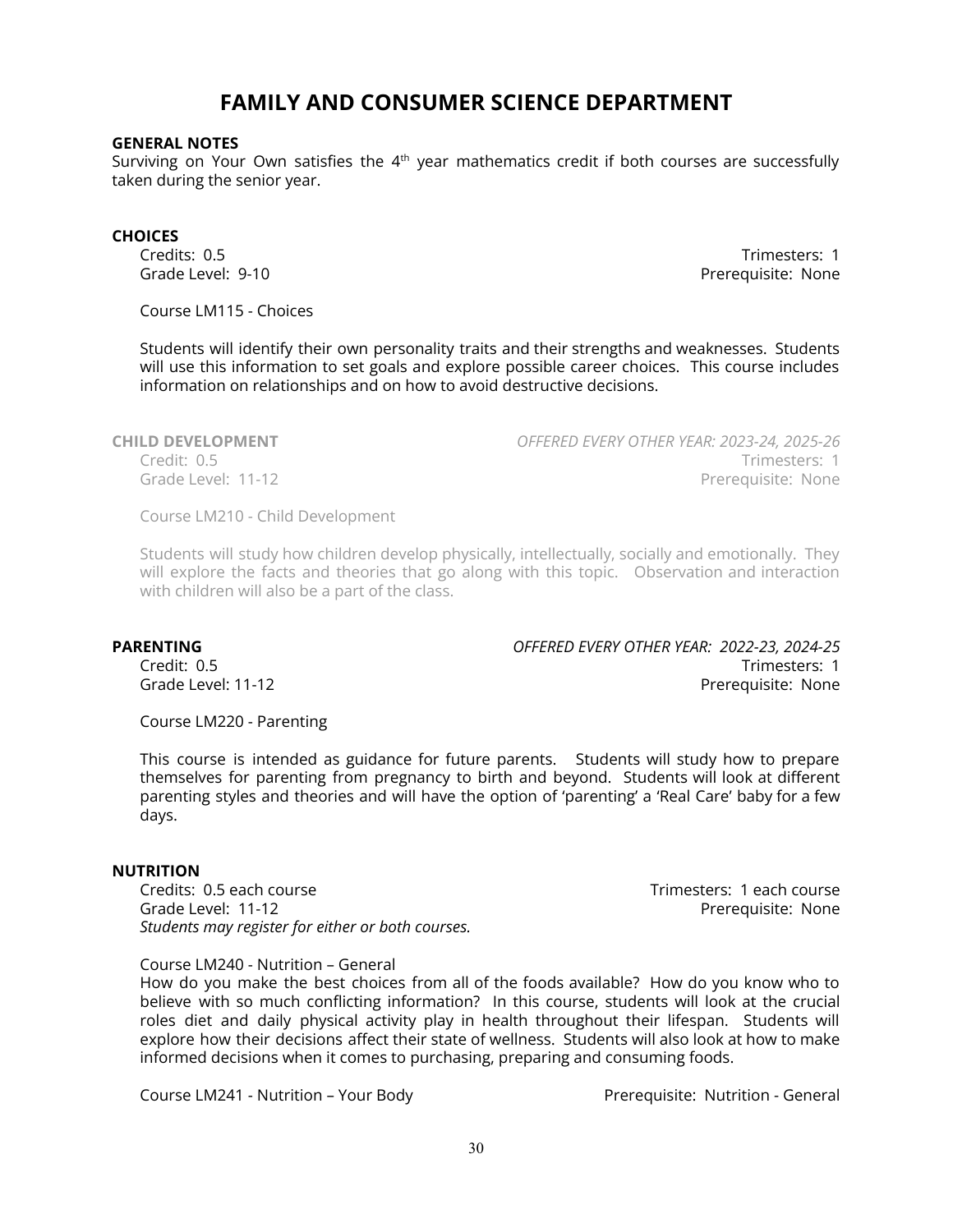Students will study the principles of nutrition and how food affects the body, including issues related to health, disease, and athletic performance. Students will also look in depth at how the body uses nutrients from foods as well as looking at various food fads and diet claims.

#### **SURVIVING ON YOUR OWN**

Credits: 0.5 each course Trimesters: 1 each course Grade Level: 11-12 *Students may register for either or both courses.*

Course LM250 - Surviving on Your Own – Household Finance Prerequisite: None This course will focus on financial goal setting, personal money management including saving and investing and creating spending plans (budgets).

Course LM251 - Surviving on Your Own – General Finance Prerequisite: None This course will focus on the use and cost of credit, securing paper work, insurance, and finding affordable housing.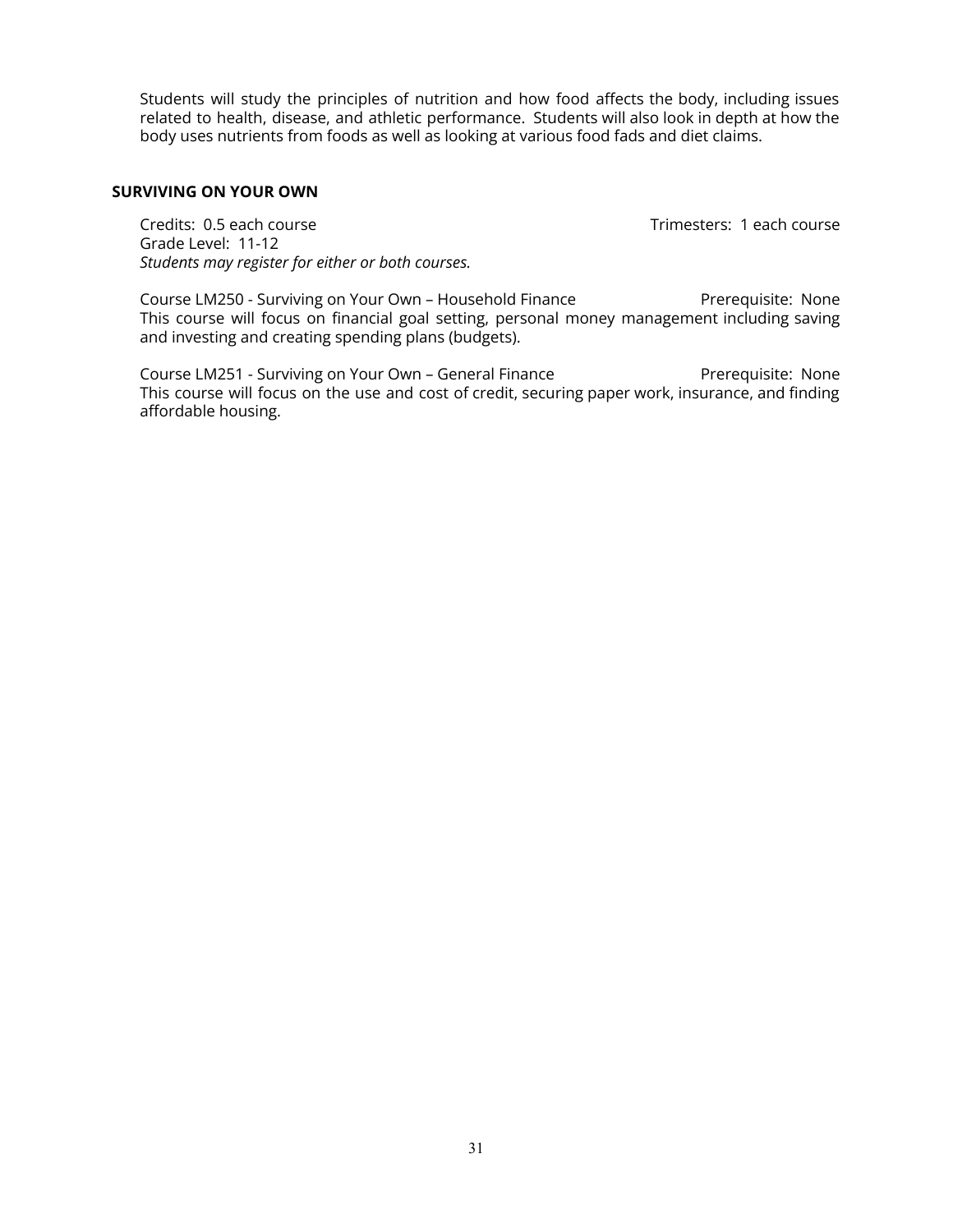### **MATHEMATICS DEPARTMENT**

#### <span id="page-31-0"></span>**GENERAL NOTES**

- To be successful in mathematics, it is important to fully understand the concepts at one level before moving on to the next level. Therefore, it is recommended that students move up to the next level only if they earn a C or above in the class.
- See the Math Sequence Table below. All courses on the same level can be taken concurrently to allow students to accelerate.
- Coding and Programming satisfies the visual, performing and applied arts credit requirement.

| Level 0          | Pre-Algebra<br>3 trimesters                                                               |            |                                                                                                 |            |                                                                                                 |
|------------------|-------------------------------------------------------------------------------------------|------------|-------------------------------------------------------------------------------------------------|------------|-------------------------------------------------------------------------------------------------|
| Level I          | <b>Algebra 1</b><br>3 trimesters                                                          |            |                                                                                                 |            |                                                                                                 |
| <b>Level II</b>  | Geometry<br>Beginning with<br>2021-2022<br>3 trimesters<br>Prereq: Algebra 1              |            |                                                                                                 |            |                                                                                                 |
| <b>Level III</b> | <b>Algebra 2</b><br>3 trimesters<br>Prereq: Algebra 1                                     | or         | <b>Accelerated</b><br><b>Algebra 2</b><br>2 trimesters<br>Prereq: Algebra 1                     | or         | <b>Applied</b><br>Algebra 2<br>3 trimesters<br>Prereq: Algebra 1                                |
| <b>Level IV</b>  | <b>Statistics in</b><br><b>Action</b><br>2 trimesters<br>Preregs: Geometry<br>& Algebra 2 | and<br>/or | <b>Precalculus -</b><br><b>Functions</b><br>1 trimester<br>Preregs: Geometry<br>& Algebra 2     | and<br>/or | <b>Precalculus -</b><br><b>Trigonometry</b><br>1 trimester<br>Preregs: Geometry &<br>Algebra 2  |
| <b>Level V</b>   | <b>AP Statistics</b><br>3 trimesters<br>Prereq:<br><b>Precalc - Functions</b>             | and<br>/or | <b>AP Calculus AB</b><br>3 trimesters<br>Preregs:<br><b>Precalc Functions</b><br>& Precalc Trig | or         | <b>AP Calculus BC</b><br>3 trimesters<br>Preregs:<br><b>Precalc Functions</b><br>& Precalc Trig |

#### **Math Sequence Table**

#### **PRE-ALGEBRA**

Credits: 1.5 Trimesters: 3 Grade Level: 9 **Preference Level: 9** Prerequisite: None *Students will be placed in this course based on need.*

Course MA105 - Pre-Algebra A Course MA106 - Pre-Algebra B Course MA107 - Pre-Algebra C

This course is designed for students to develop skills necessary for algebraic reasoning. Students will build from where they are mathematically to topics such as: working with positive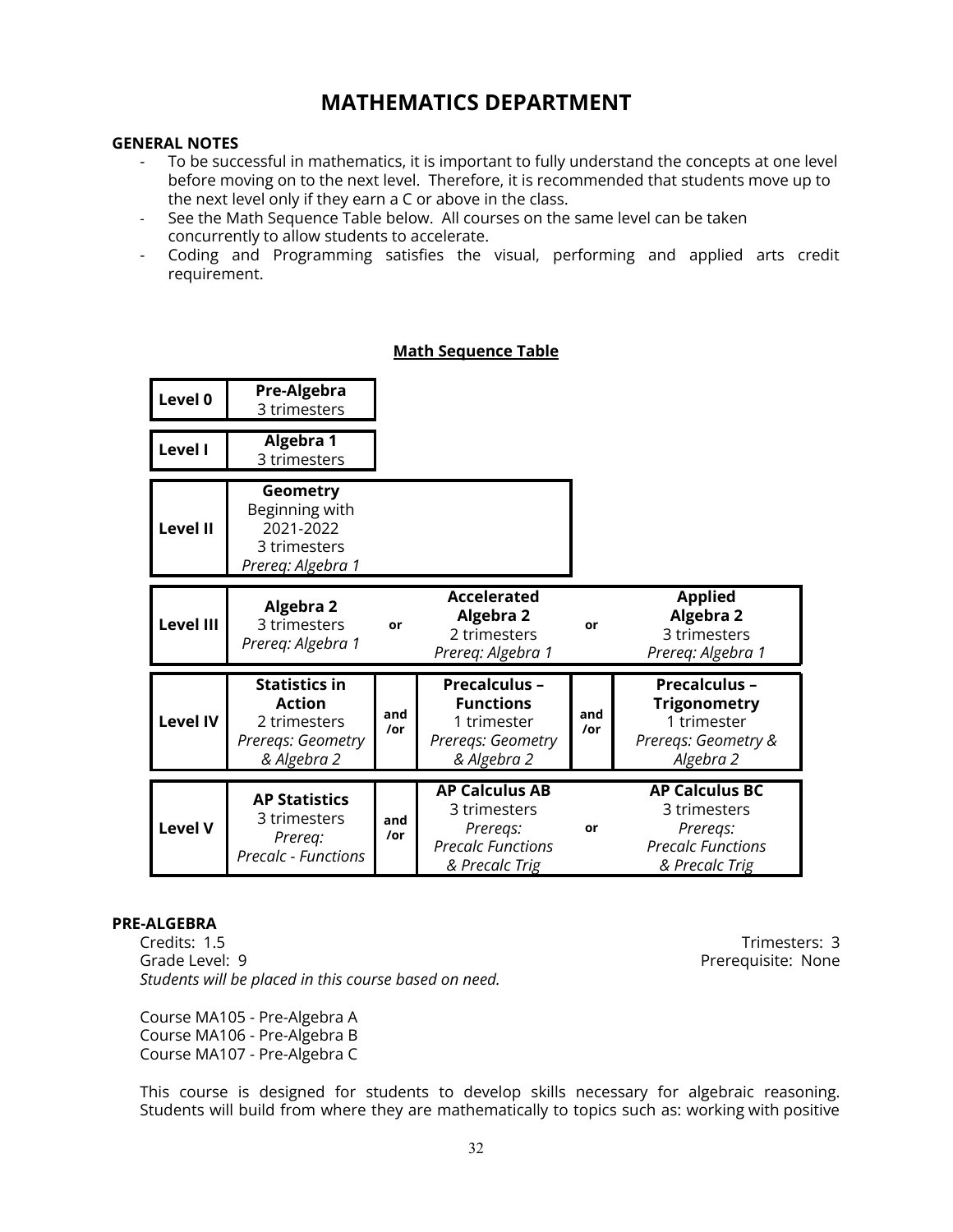and negative numbers, proportional reasoning, basic geometry, linear relationships, solving equations and inequalities.

#### **ALGEBRA I**

Credits: 1.5 Trimesters: 3 Grade Level: 9-12 Prerequisite: None *Students must register for all three courses.*

Course MA110 - Algebra 1 A Course MA111 - Algebra 1 B Course MA112 - Algebra 1 C

This course is designed for students to develop foundations upon which to build algebraic thinking, solve equations and inequalities, and understand functions. Students will further develop their understanding among topics such as: solving equations and inequalities; linear, exponential, quadratic, and rational functions; systems of equations and inequalities, exponents, polynomials, radical and rational expressions, and data analysis and probability.

#### **GEOMETRY**

Credits: 1.5 Trimesters: 3 Grade Level: 9-12 **Preference 2018** Prerequisite: Algebra 1 *Students must register for both courses.*

Course MA210 - Geometry A Course MA211 - Geometry B Course MA212 – Geometry C

This course is designed for students to further develop foundations upon which to build geometric and algebraic thinking. Students will further develop their understanding among topics such as: reasoning and proof, parallel and perpendicular lines, congruent triangles, relationships within triangles, right triangle trigonometry, polygons, similarity, transformations, area, surface area and volume, circles, and probability.

**APPLIED GEOMETRY**

Credits: 1.5 *Not Offered 2022-23* Grade Level: 9-11 **Premier and American** Prerequisite: Algebra 1 *Students must register for both courses.*

Course MA215 – Applied Geometry A Course MA216 – Applied Geometry B Course MA217 – Applied Geometry C

This course is designed for students to further develop foundations upon which to build geometric and algebraic thinking. Students will further develop their understanding among topics such as: reasoning and proof, parallel and perpendicular lines, congruent triangles, relationships within triangles, right triangle trigonometry, polygons, similarity, transformations, area, surface area and volume, circles, and probability. This course moves at a slower pace than Geometry to ensure students develop full understandings of the content at a pace that is appropriate. *NOTE: This course does not meet NCAA eligibility requirements.*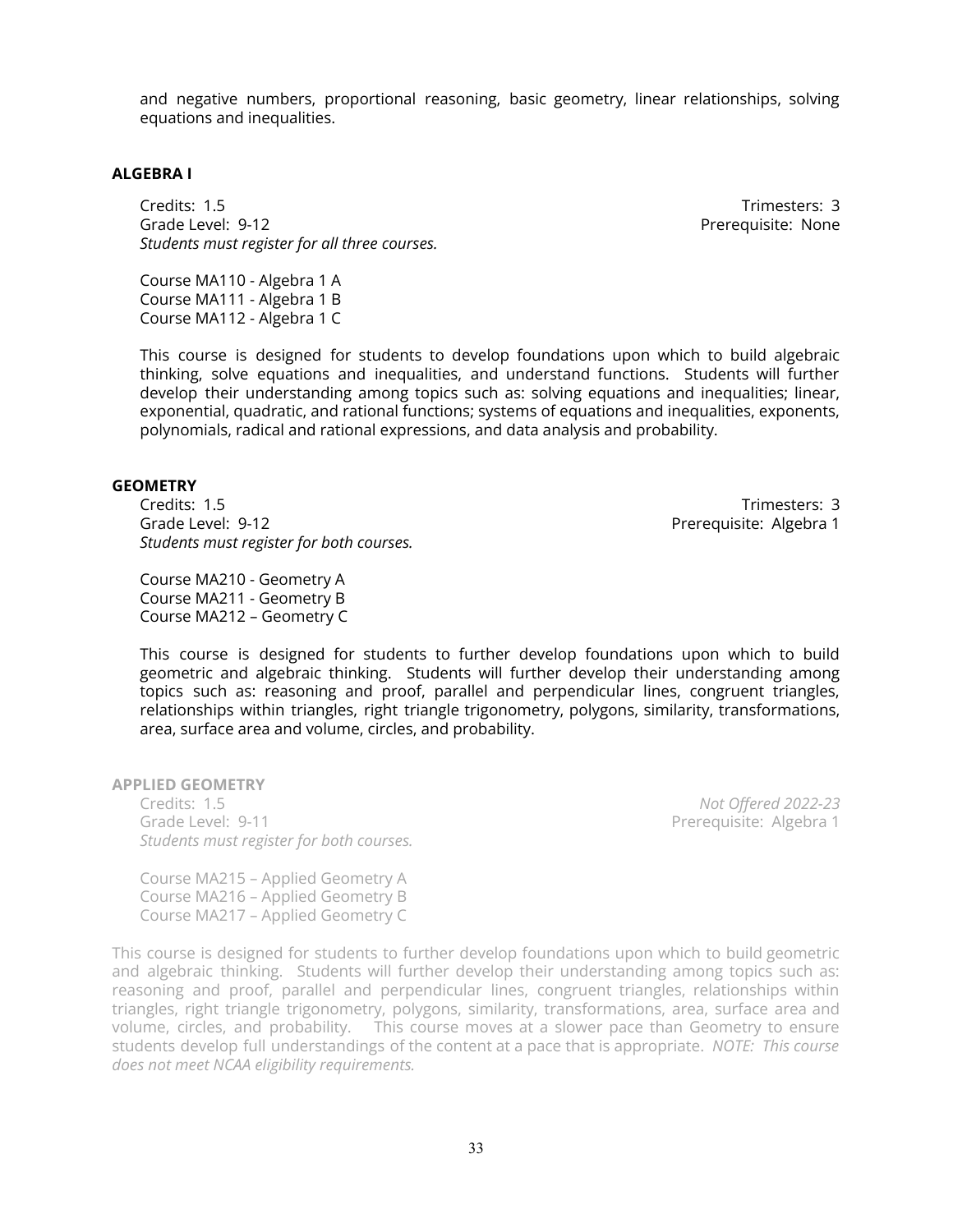#### **APPLIED ALGEBRA II**

Credits: 1.5 Trimesters: 3 Grade Level: 11, 12 **Preference 20 August 20 August 20 August** 20 August 20 **Prerequisite: Geometry** *Students must register for all three courses.*

*This course is not recommended for any student planning to go directly into a 4-year college or university after graduation.*

Course MA305 - Applied Algebra II A Course MA306 - Applied Algebra II B Course MA307 - Applied Algebra II C

In this course students will study the priority standards of the Algebra 2 curriculum with a focus on real-life applications of mathematics. These concepts include but are not limited to fractions, radicals, solving equations, and graphing functions. Students who earned credit for Algebra 1 and Geometry and believe they would be more successful given some additional time to study the complex topics introduced in the Algebra 2 curriculum should enroll in this alternative choice to Algebra 2. The course is recommended for students who are interested in being successful on junior college placement exams and required exams for entrance into the military, technical programs, and vocational institutions. *NOTE: This course does not meet NCAA eligibility requirements.*

#### **ALGEBRA II**

Credits: 1.5 Trimesters: 3 Grade Level: 9-12 Prerequisite: Algebra 1 *Students must register for all three courses.*

Course MA310 - Algebra 2 A Course MA311 - Algebra 2 B Course MA312 - Algebra 2 C

This course is designed for students to develop algebraic thinking. Students will further develop their understanding among topics such as: expressions, equations, inequalities, functions, equations, graphs, linear systems, quadratic, polynomial, radical, exponential, and rational functions, sequences and series, quadratic relations and conic sections, probability and statistics, matrices, and trigonometric concepts. This course can be taken concurrently with Geometry.

#### **ALGEBRA 2 – ACCELERATED**

Credits: 1.0 Trimesters: 2 Grade Level: 9-12 **Premier and Contract Contract Contract Contract Contract Contract Contract Contract Contract Contract Contract Contract Contract Contract Contract Contract Contract Contract Contract Contract Contract Co** *Students must register for both courses.*

Course MA320 - Algebra 2 – Accelerated A Course MA321 - Algebra 2 – Accelerated B

This course is the same curriculum as Algebra 2 delivered at an accelerated pace. This course can be taken concurrently with Geometry. The rigorous pace of this course will demand a serious commitment to doing work outside of school.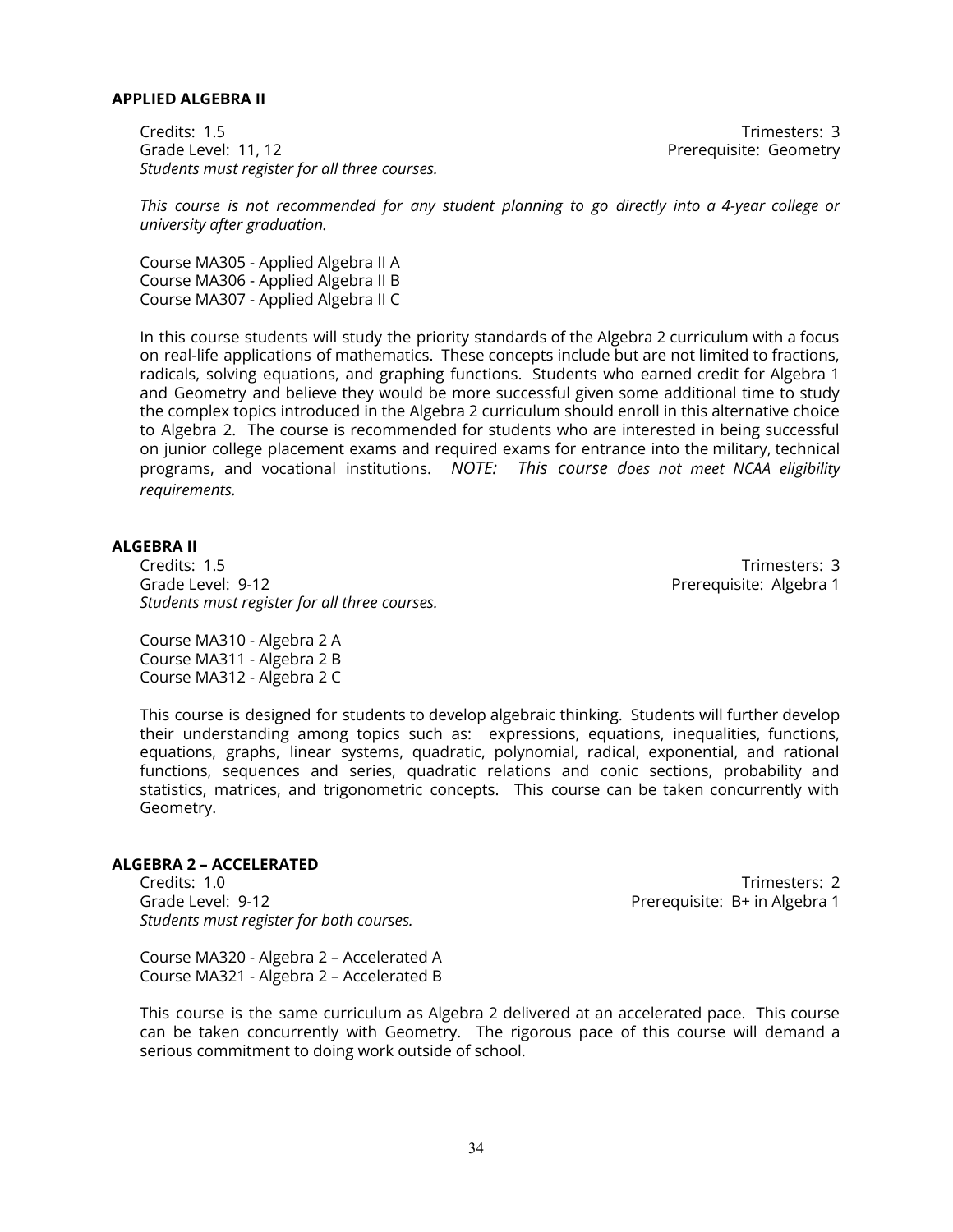#### **PRECALCULUS – TRIGONOMETRY**

Credits: 0.5 Trimesters: 1 Grade Level: 9-12 **Premation Controller Serverse Prefequisite:** Algebra 2 & Geometry

Course MA410 - Precalculus – Trigonometry

Students will cover topics related to circle trigonometry and trigonometric identities, polar and rectangular coordinates, evaluating parametric equations, and graphing parametric equations. The rigorous pace of this class will demand a serious time commitment outside of school. Students taking Precalculus - Trigonometry are preparing for college level classes in college algebra and calculus.

#### **PRECALCULUS – FUNCTIONS**

Credits: 0.5 Trimesters: 1 Grade Level: 9-12 Prerequisite: Algebra 2 & Geometry

Course MA420 - Precalculus – Functions

Students will cover topics related to exponential, logarithmic, and rational functions. Students will also discuss quadratic functions and higher degree polynomial relationships. The rigorous pace of this class will demand a serious time commitment outside of school. Students taking Precalculus - Functions are preparing for college level classes in college algebra and calculus.

#### **STATISTICS IN ACTION**

Credits: 1.0 Trimesters: 2 Grade Level: 9-12 Prerequisite: Algebra 2 & Geometry *Students must register for both courses.*

Course MA440 - Statistics in Action A Course MA441 - Statistics in Action B

This course incorporates three major themes: collecting data, displaying data, and analysis of data. Surveys will be designed and distributed, samples will be determined, and experiments will be designed and simulated. One and two variable data sets will be displayed using multiple graphs. After collecting and displaying data, the data will be analyzed. A study of the rules of probability and the types of distributions will help students understand how to make decisions from data. This course will be project based using technology to analyze and present reports on real world data.

#### **ADVANCED PLACEMENT STATISTICS**

Credits: 1.5 Trimesters: 3 Grade Level: 9-12 **Preference 20 All 20 All 20 All 20 All 20 All 20 All 20 All 20 All 20 All 20 All 20 All 20 Al** *Students may register for AP Statistics A, or register for all three courses.*

Course MA690 - AP Statistics A Course MA691 - AP Statistics B Course MA692 - AP Statistics C

This course incorporates four major themes: exploratory analysis, planning a study, probability inference and statistical inference. Graphical and numerical techniques will be used to study patterns and departures from patterns. An examination will be made of relationships among variables and unusual values, as well as characteristics, shape, location, and variability of distributions. Collecting data based on a well-developed plan, identifying important variables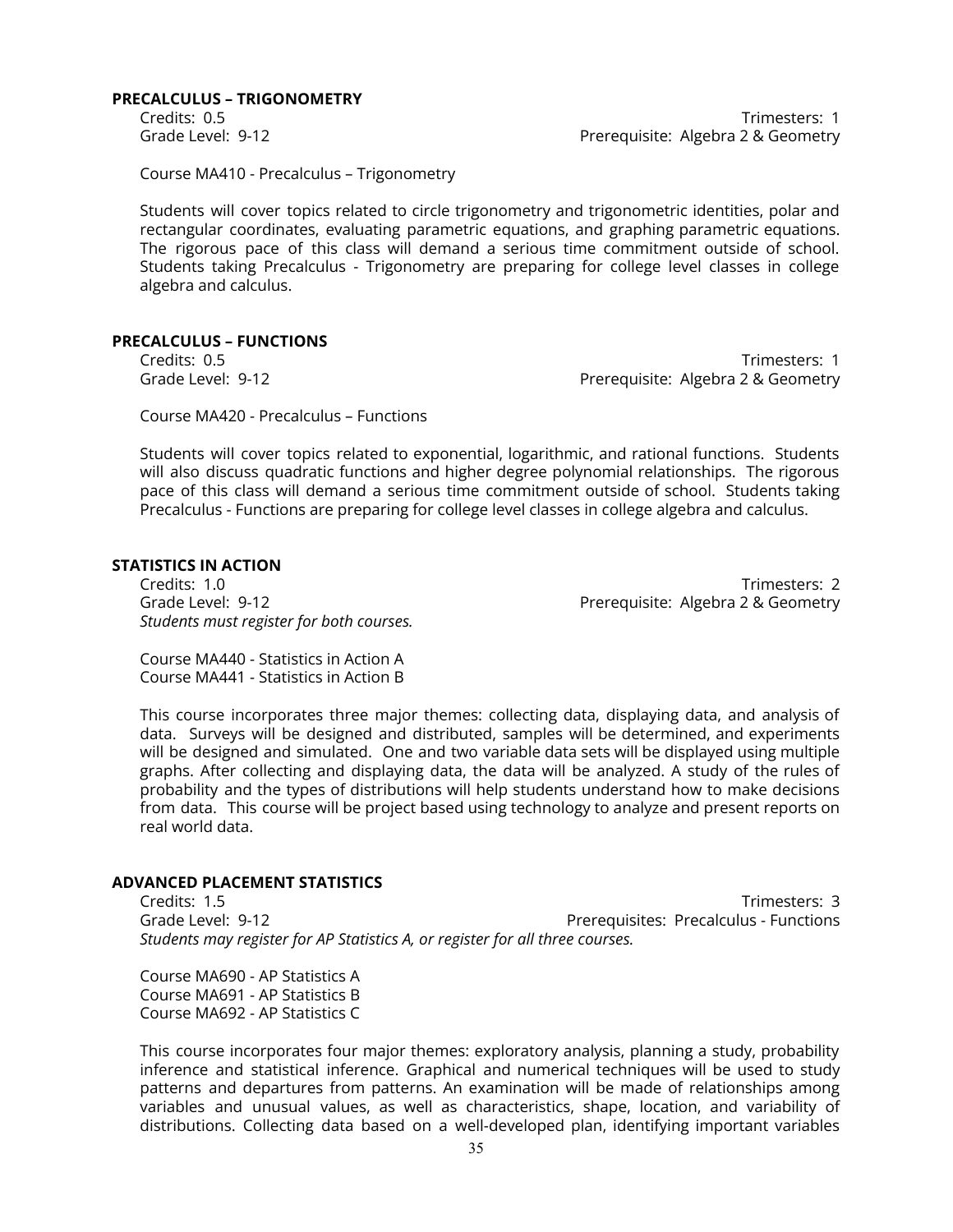and specifying how they are measured, and formulating a mathematical model for which inference can be drawn will be important activities. Probability will be used to anticipate what the distribution of data should look like under a given model. Key concepts of randomness and variation will be discussed in detail.

#### **ADVANCED PLACEMENT CALCULUS AB**

Credits: 1.5 Trimesters: 3 Grade Level: 9-12 **Prerequisites: Precalculus - Functions &** *Students must register for all three courses.* Precalculus-Trigonometry

Course MA790 - AP Calculus AB A Course MA791 - AP Calculus AB B Course MA792 - AP Calculus AB C

This course is a thorough introduction to calculus for students who intend to continue in mathematics, and for those who will use calculus in other fields of study. Topics include: finite and nonexistent limits, continuity, definition of derivatives, statements and applications of theorems about derivatives and applications of derivatives, linear approximation, rates of change, properties of graphs, The Fundamental Theorem of Calculus, and a limited introduction to definite and indefinite integration. Students will investigate applications in related rates, optimization, solid geometry and elementary mechanics.

#### **ADVANCED PLACEMENT CALCULUS BC**

Grade Level: 9-12 **Preference 20 All 20 All 20 All 20 All 20 All 20 All 20 All 20 All 20 All 20 All 20 All 20 A** *Students must register for all three courses.* Precalculus-Trigonometry

Course MA890 - AP Calculus BC A Course MA891 - AP Calculus BC B Course MA892 - AP Calculus BC C

Credits: 1.5 Trimesters: 3 (or full credit Precalculus)

This course will include most of the work of AP Calculus AB, in addition to the topics of vector functions, parametric equations, polar coordinates and related equations, rigorous definitions of limits, derivatives of vector functions and parametrically defined functions, further explorations of L'Hopital's Rule, tangent lines to parametrically defined curves, velocity and acceleration vectors for motion on a plane curve, additional techniques for integration, area bounded by polar curves, conic functions, and a study of the convergence of divergence of sequences and series.

#### **INTRO TO COMPUTER SCIENCE AND CODING**

Credit: 0.5 Trimesters: 1 Grade Level: 9-12 **Preference Controller Serverse Controller** Prerequisite: None

Course MA910 – Coding/Programming

What do computer games, movies, cars, and the modern home have in common? They are all controlled by computer programs! Coding is the way to tell the computer what you want it to do, step by step and with immediate feedback. It all starts with a step, and this class will start you on your way. This course satisfies the visual, performing and applied arts graduation requirement.

(or full credit Precalculus)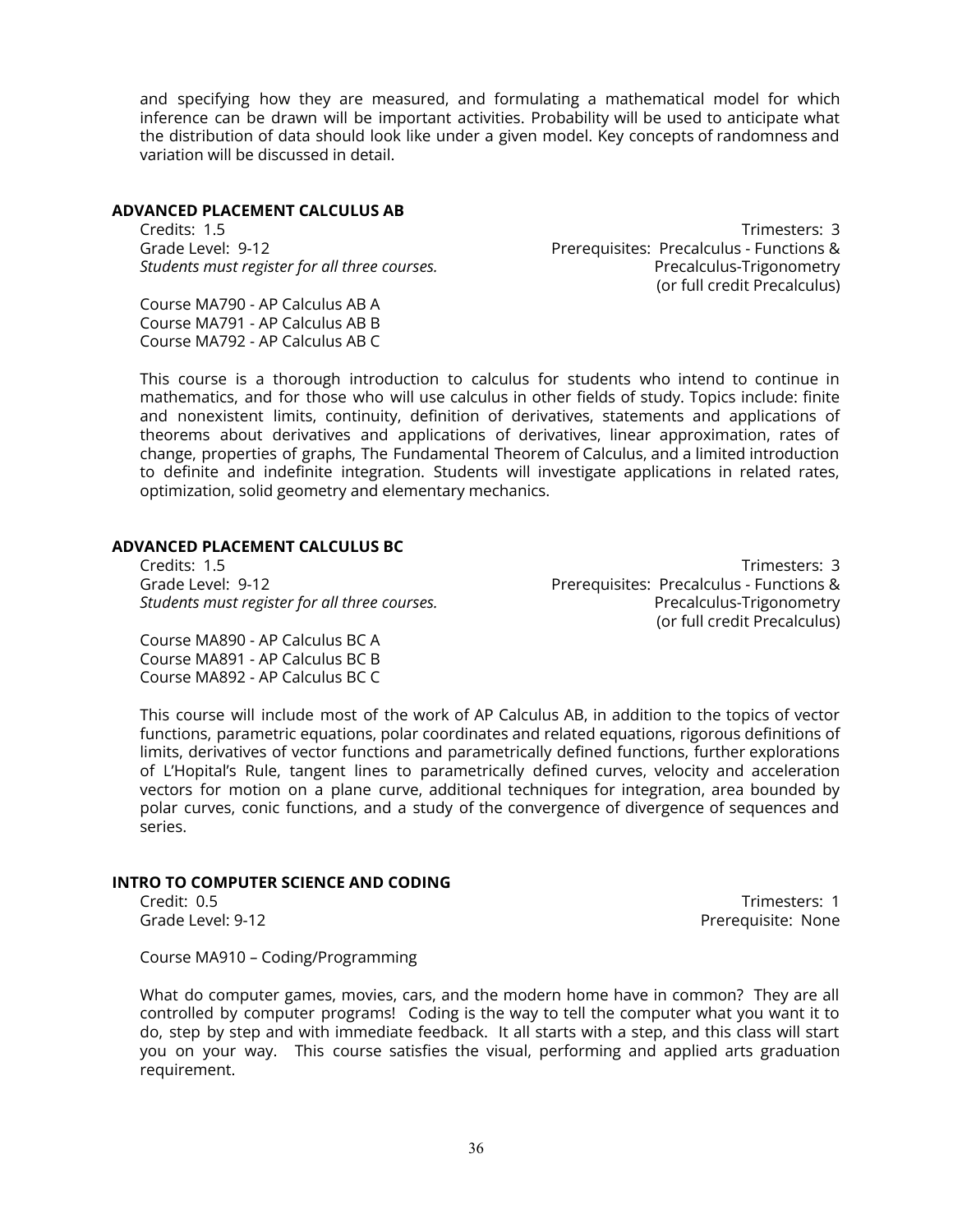#### **ADVANCED PLACEMENT COMPUTER SCIENCE PRINCIPLES**

Credits: 1.5 Trimesters: 3 Grade Level: 9-12 **Preference 2018** Prerequisites: Algebra 1 *Students must register for all three courses.*

What is the fastest growing field? Computer Science! According to the United States Department of Labor, computer and information research scientist is projected to grow 19 percent from 2016 to 2026, much faster than the average for all occupations. This course is an introductory class that will help students develop computational thinking skills vital for success in all disciplines. Topics include abstraction, data processing and lists, how the internet works, algorithms and simulations, and how computers work. The curriculum has students investigating and developing programs to solve problems, developing effective communication and collaboration skills. Current events in computer science are analyzed and collected, provoking discussions and helping students prepare for the in-class portion of the AP CSP exam. This course satisfies the visual, performing and applied arts graduation requirement.

# **ADVANCED PLACEMENT COMPUTER SCIENCE A**

Credits: 1.5 Trimesters: 3 Grade Level: 9-12 **Prerequisites: Algebra 1, AP Computer Science Principles,** *Students must register for all three courses.* Algebra 2 or teacher recommendation.

AP Computer Science A is an introductory college-level computer science course. Students will cultivate their understanding of coding through analyzing, writing, and testing code as they explore concepts like modularity, variables, and control structures. This course satisfies the visual, performing and applied arts graduation requirement.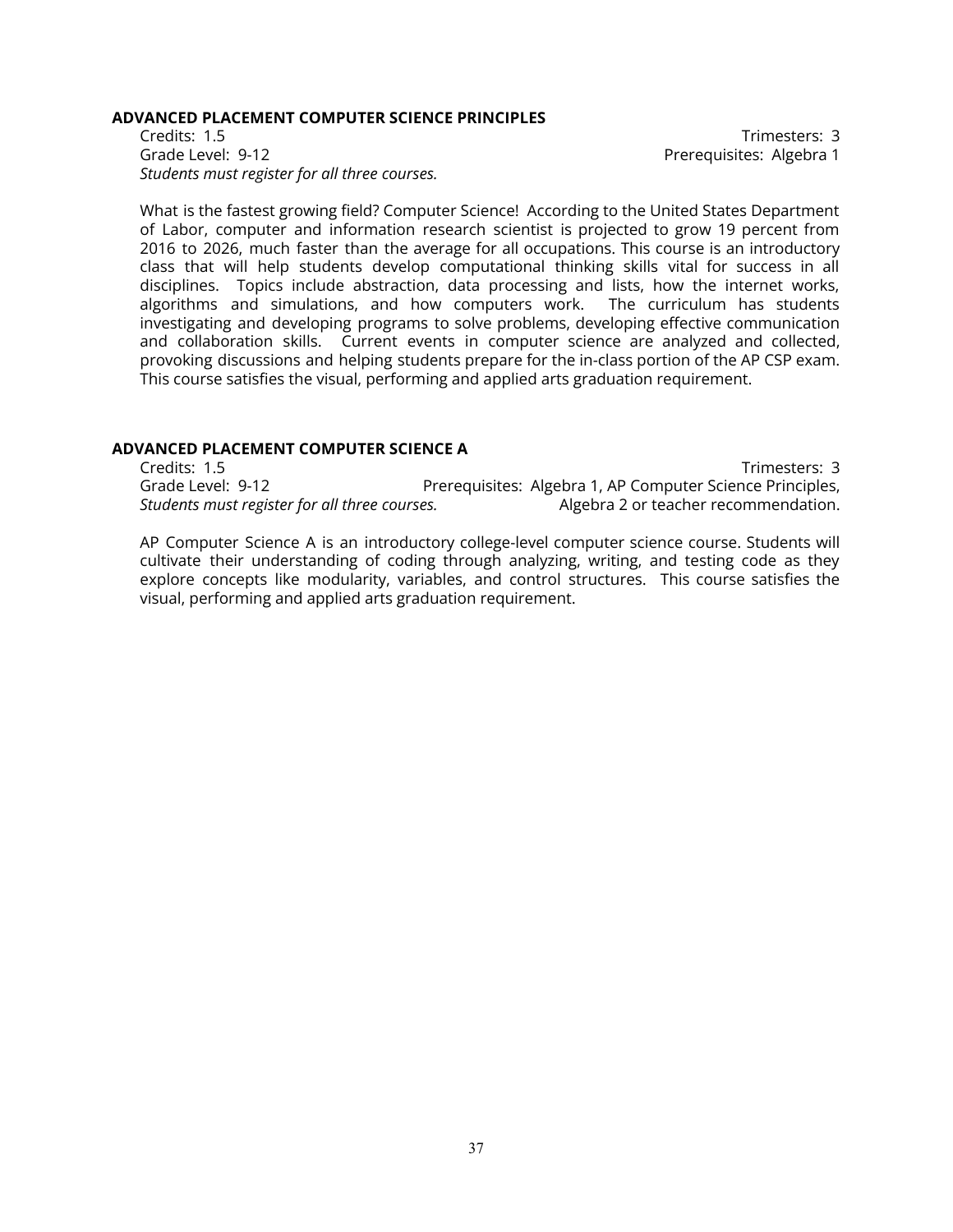# **MUSIC DEPARTMENT**

### **GENERAL NOTES:**

All music classes satisfy the visual, performing and applied arts credit requirement.

# **FUNDAMENTALS OF MUSIC**

Credits: 0.5 Trimesters: 1 Grade Level: 9-12 **Prerequisite: None. Music reading skills recommended** 

Course MU100 - Fundamentals of Music

Fundamentals of Music is a course open for 9-12 students and designed for those students who have a genuine interest in music who may not have formal training. This class is designed as an introduction course to Music Theory. Students will learn the basic concepts of formal music theory as well as the influence of Common Practice Theory in today's genres of music.

#### **MUSIC THEORY**

Credits: 1.0 Trimesters: 2 Grade Level: 10-12 **Premission Communisties: Fundamentals of Music or** pass Music Theory placement exam

Course MU110 - Music Theory A Course MU111 - Music Theory B

Music Theory is for all students in grades 9-12 who want to know more about music. Because music is an important part of life, knowing how music is put together can improve the performance of music, increase the understanding of music and expand the enjoyment of music.

#### **GUITAR**

Credits: 0.5 each course Trimesters: 1 each course Grade Level: 9-12 *Students may register for Guitar A or for both courses.*

Course MU220 - Guitar A Prerequisite: None

This class is designed to educate new or experienced musicians in the basic techniques of guitar playing, music theory, and music history. Students will explore different genres of guitar music from rock and roll to classical. The class performs once during the Semester. Guitars are provided. Attendance at the evening performance is required. No audition is necessary.

Course MU221 - Guitar B Prerequisite: Guitar A or pass an audition

Guitar B is designed for guitar players with moderate experience. It will teach intermediate techniques of guitar playing, music theory, and music history. Students will learn solo techniques and intermediate chord and finger picking techniques. Guitars are provided. Attendance at the evening performance is required.

Course MU222 - Guitar C Prerequisite: Guitar A and B or pass an audition

Guitar C has a different focus than Guitar A and B. While Guitar A and B are designed to develop technique, the focus of Guitar C is to take the skills learned in Guitar A and B and use them for performing. Students will gain experience through the performance of classical, folk, and pop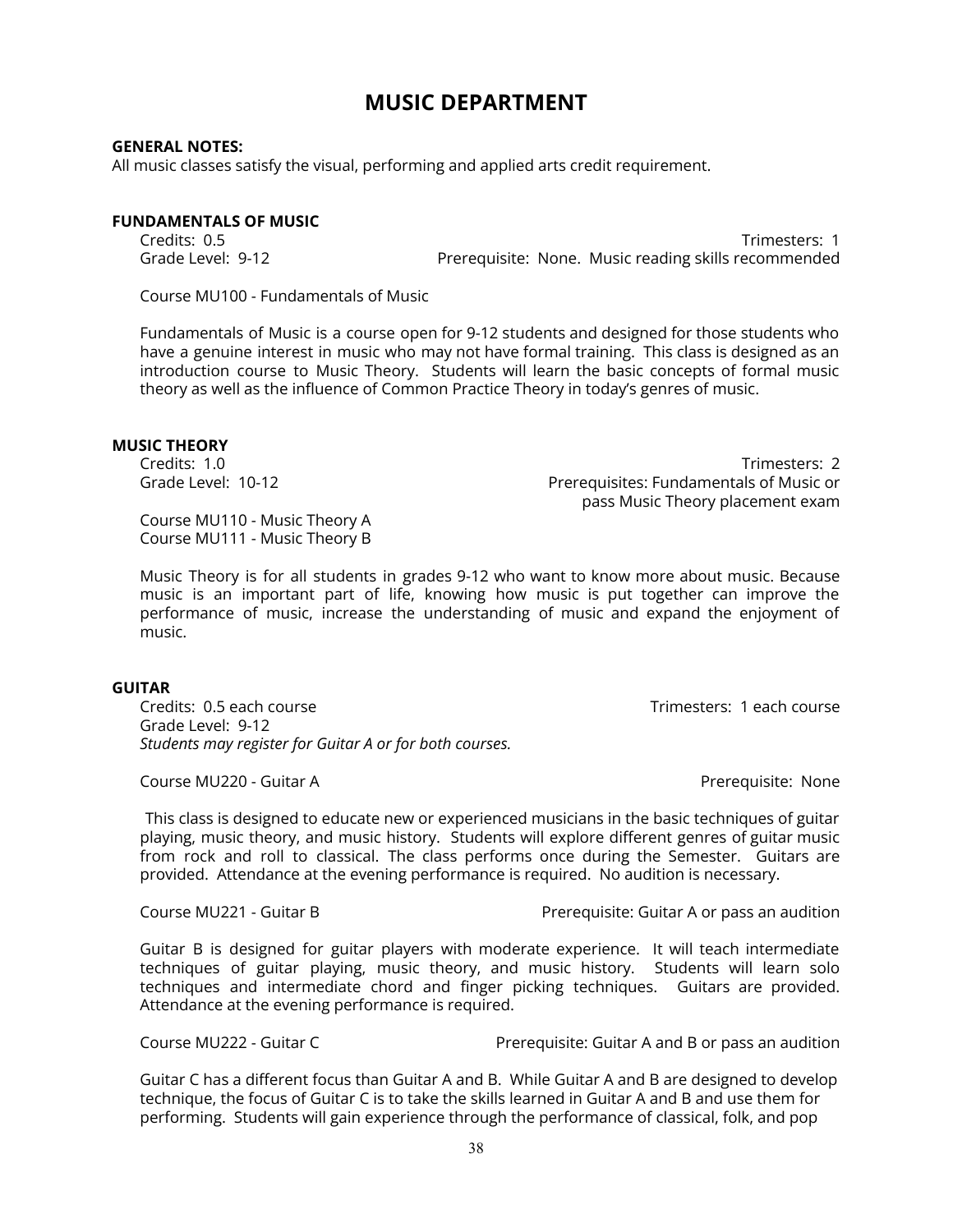music as a large ensemble. Students will be given opportunities to perform in small groups as well. **Attendance at an evening performance is required.**

# **PIANO**

Credits: 0.5 each course Trimesters: 1 each course Grade Level: 9-12 *Students may register for Piano A or for both courses.*

Course MU230 - Piano A Prerequisite: None

This course is designed for those students who have an interest in learning how to play piano and have little to no previous formal training. In this class, students will learn the basic fundamentals of piano as well as learn a variety of styles and songs from both the classical and contemporary era.

Course MU231 - Piano B Prerequisite: Piano A or audition

This course is designed for those students who have some previous formal training or experience playing the piano. In this class, students will learn more advanced fundamentals of piano as well as learn a variety of styles and songs from both the classical and contemporary era.

# **BAND**

Credits: 1.5 Trimesters: 3 *Band is a year-long commitment. Students must register for three trimesters. Students must select one of the following sequences: - Marching – Wind Ensemble– Wind Ensemble - Marching – Symphonic – Symphonic*

*All 9 th graders will start in Symphonic Band unless passed into Wind Ensemble.*

#### **MARCHING BAND**

Course BA200 - Marching Band Prerequisite: Pass 8<sup>th</sup> grade band, or permission of instructor Grades: 9-12

This ensemble meets for the first trimester during 6<sup>th</sup> period and is responsible for performing at all home Varsity Football Games as well as playoff games. This ensemble is also responsible for marching in parades and will perform in at least 3 marching competitions or festivals throughout the season. Band Camp attendance for this ensemble is also a requirement. This ensemble is open for all high school students 9-12 with previous ensemble experience. You must also be signed up for two other trimesters of Ensemble Music (Wind Ensemble, Symphonic Band, or Philharmonic). **Performances are mandatory.**

#### **SYMPHONIC BAND**

Course BA210 - Symphonic Band A Trimesters: 2 Course BA211 - Symphonic Band B Prerequisite: Pass  $8^{th}$  grade band, or permission of instructor Grades: 9-12

Symphonic Band is required for all students in grades 9-12 who play a wind or percussion instrument. This ensemble provides students with a variety of performing opportunities; including full band, full orchestra, chamber ensembles and solos. Symphonic band performs literature at the class D, C, B difficulty level from the MSBOA basic music list (see www.msboa.org). Key concepts of Symphonic Band include building instrumental technique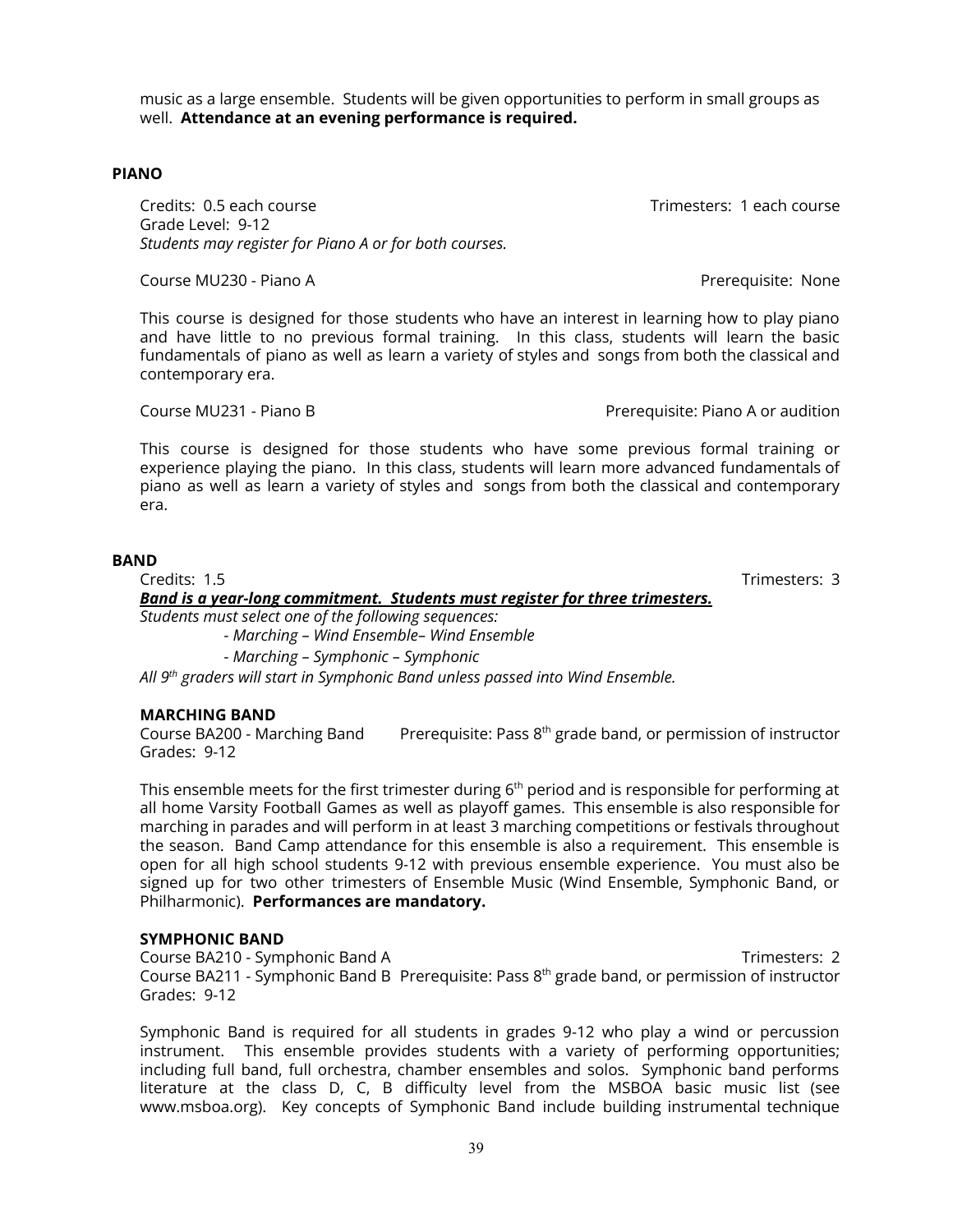skills, music reading, ensemble rehearsal skills, music history, and ear training. **Performances are mandatory.**

#### **WIND ENSEMBLE**

Course BA300 - Wind Ensemble A Trimesters: 2 Course BA301 - Wind Ensemble B Prerequisite: Audition Grades: 9-12

You must have been a member of Symphonic Band or selected by an audition. Wind Ensemble is for students in grades 9-12 who play a wind or percussion instrument. This ensemble provides students with a variety of performing opportunities; including full band, full orchestra, chamber ensembles, and solos. Wind Ensemble performs literature at the class B, A, AA difficulty level from the MSBOA basic music list (see www.msboa.org). Key concepts of Wind Ensemble include building instrumental technique skills, advanced music reading, ensemble rehearsal skills, music history, and ear training. This ensemble also acts as the Pep Band for selected girls and boys basketball games. The director reserves rights to exceptions based on the needs of the ensemble. **Performances are mandatory.**

Grades: 9-12

**JAZZ ENSEMBLE Not Offered 2022-23** Course BA250 - Jazz Ensemble A Trimesters: 2 Course BA251 - Jazz Ensemble B Prerequisite: Pass  $8<sup>th</sup>$  grade band or permission of instructor.

Jazz Ensemble is open for 9-12 grade students. Jazz Ensemble is a course devoted to the study and performance of the standard jazz works of our American cultural heritage. Major topics will include style, jazz theory, and improvisation skills. Enrollment is for trumpet, trombone, and saxophone. The rhythm section is limited to one guitar, one bass (upright or electric), one piano, one drum set, and two auxiliary percussionists. **Performances are mandatory.**

### **LAKEVIEW HIGH SCHOOL PHILHARMONIC**

Credits: 1.5 Trimesters: 3 Grades: 9-12 Prerequisite: String or percussion previous playing experience.

Course OR100 - Philharmonic A Course OR101 - Philharmonic B Course OR102 - Philharmonic C

Philharmonic is for all students in grades 9-12 who play violin, viola, cello or bass. This ensemble provides students with a variety of performing opportunities; including string orchestra, full orchestra, chamber ensembles, and solos. The Lakeview High School Philharmonic performs literature at the class C, B, A difficulty level from the MSBOA basic music list (see www.msboa.org). Key concepts of this ensemble include building instrumental technique skills, music reading, ensemble rehearsal skills, music history, and ear training. **Philharmonic is a full year commitment (exceptions are made on a case by case basis; please talk to your counselor and instructor). Performances are mandatory.**

#### **CONCERT CHOIR**

Credits: 1.5 Trimesters: 3 Grade Level: 9-12 Prerequisite: None *Students are encouraged to register for all three courses.*

Course CH100 - Concert Choir A Course CH101 - Concert Choir B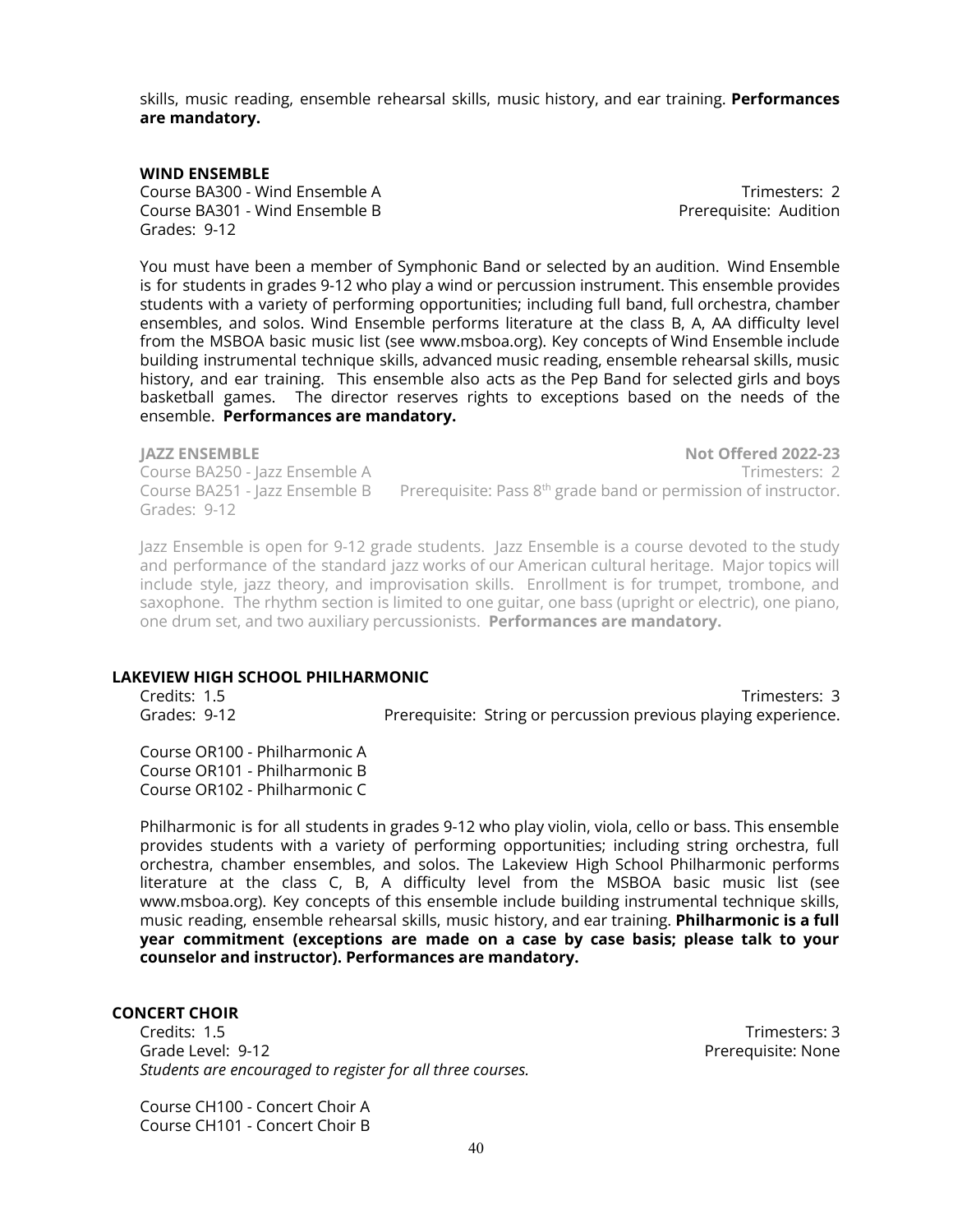Course CH102 – Concert Choir C

Concert Choir is an introductory choir. Its purpose is to educate new singers about basic music theory, music history, and proper singing techniques. The group meets only during the 2<sup>nd</sup> and 3 rd trimesters and performs 1 or 2 times during the course. **Attendance at evening performances is required**. No audition is necessary.

#### **CANTABILE**

Credits: 1.5 Trimesters: 3 Grade Level: 9-12 Prerequisite: Audition *Students must register for all three courses. Students may not register until auditions are completed.*

Course CH200 - Cantabile A Course CH201 - Cantabile B Course CH202 - Cantabile C

Cantabile (kahn-TAH-bee-lay) is a treble (Soprano and Alto) choir that performs intermediate choral music from the "classical" genre. Cantabile performs numerous times throughout the year and may participate in District and State Choral Festivals. **Attendance at evening performances is required**. Students learn the fundamentals of music theory, music history, and proper singing technique at an intermediate level.

# **CHAMBER CHOIR/SPARTANAIRES**

Credits: 1.5 Trimesters: 3 Grade Level: 9-12 Prerequisite: Audition *Students must register for all three courses. Students may not register until auditions are completed.*

Course CH250 - Chamber Choir/Spartanaires A Course CH251 - Chamber Choir/Spartanaires B Course CH252 - Chamber Choir/Spartanaires C

Chamber Choir is a mixed (Soprano, Alto, Tenor, Bass) choir that performs advanced choral music from the "classical" genre. Chamber Choir performs numerous times throughout the year and may participate in District and State Choir Festival. **Attendance at evening performances is required.** Students learn the fundamentals of music theory, music history, and proper singing technique at an advanced level. Members of the Chamber Choir also perform as The Spartanaires. The Spartanaires is a show choir which blends singing and dancing to create an entertaining, high-energy performance. The Spartanaires perform music of the "pop" genre (show tunes, top 40, vocal jazz, etc.).

#### **ADVANCED PLACEMENT MUSIC THEORY**

Credits: 1.0 Trimesters: 2 Grade Level: 11-12 **Prerequisite: Music Theory & permission of instructor** 

Course MU280 - AP Music Theory A Course MU281 - AP Music Theory B

Students in AP Music Theory study college-level classical theory as mandated by the AP music theory syllabus. Topics include part writing and analysis of music from Bach to the early twentieth century. Ear training includes sight-singing, melodic and harmonic dictation, and interval identification.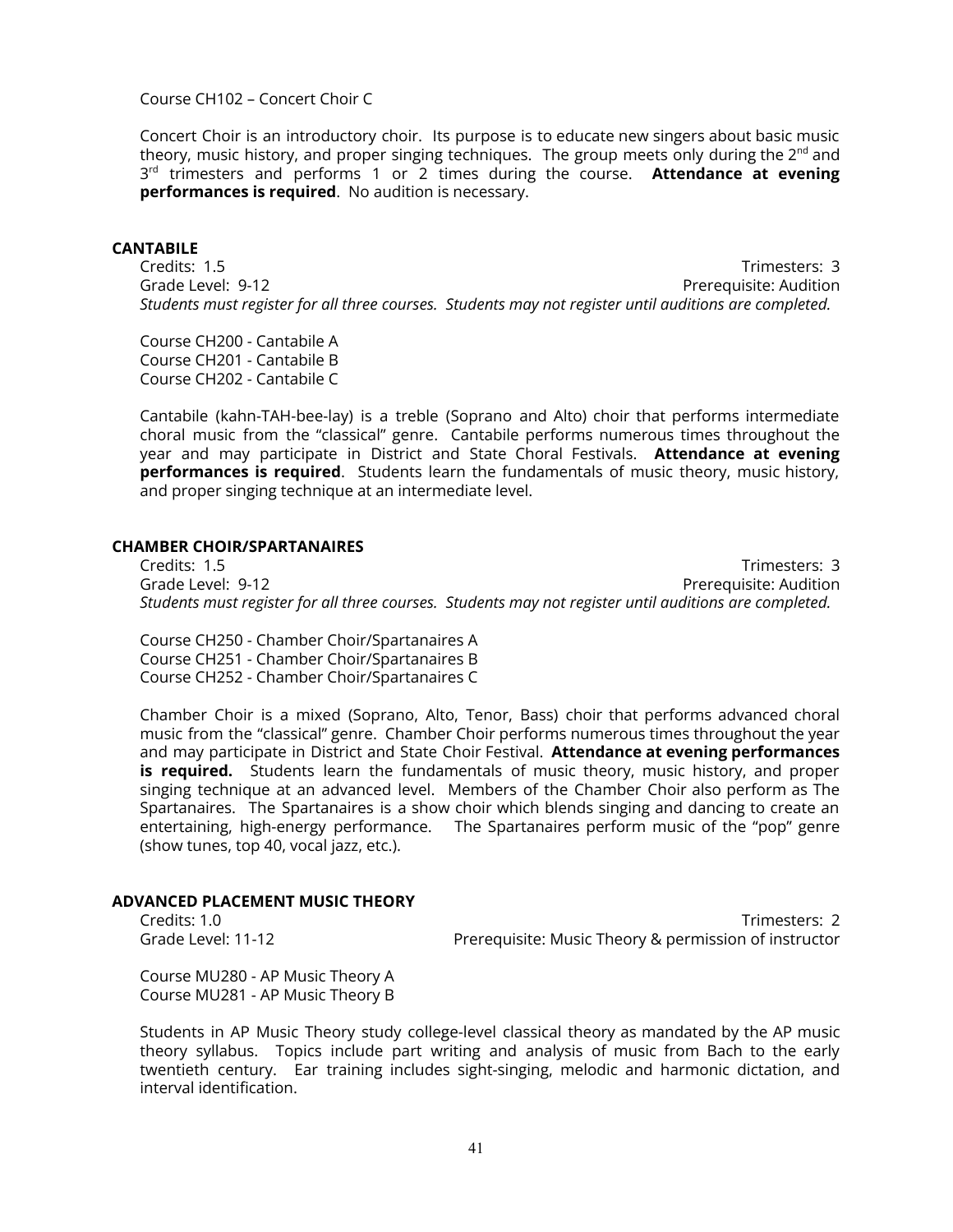# **PHYSICAL EDUCATION DEPARTMENT**

#### **PERSONAL FITNESS**

Credit: 0.5 Trimesters: 1 Grade Level: 9 Prerequisite: None

Course PE100 - Personal Fitness

This course is required for all freshmen. It may be postponed to the sophomore year if a scheduling conflict exists. The course includes a variety of physical education experiences, including aerobic activities, strength training, team and individual sports, and recreation and leisure time activities.

#### **HEALTH**

Credits: 0.5 Trimesters: 1 Grade Level: 9 Prerequisite: None

Course PE110 - Health

This course is required for all freshmen (it may be postponed to the sophomore year if a scheduling conflict exists). The course includes a variety of units in the health education area. These units include stress management, substance use and abuse, human sexuality, relationships, exercise, nutrition, and sexually transmitted diseases.

#### **COURT SPORTS**

Credits: 0.5 each course Trimesters: 1 each course Grade Level: 9-12 Prerequisite: Personal Fitness *Students must register for the course based on the number of trimesters they wish to take. For example, if a student wants to take 2 trimesters of Court Sports, they should register for course number PE211.*

Course PE210 - Court Sports - 1 trimester Course PE211 - Court Sports - 2 trimesters Course PE212 - Court Sports - 3 trimesters

This is an elective course open to all students in all grades who have passed Personal Fitness. Lifelong fitness is emphasized through participation in team handball volleyball, floor hockey, basketball, badminton, pickleball, lacrosse, soccer, Air Force football, and tennis. Aerobic fitness is also emphasized.

# **AEROBICS – CORE AND MORE**

Credits: 0.5 each course Trimesters: 1 each course Grade Level: 9-12 Prerequisite: Personal Fitness *Students must register for the course based on the number of trimesters they wish to take. For example, if a student wants to take 2 trimesters of Aerobics, they should register for course number PE231. Aerobics: Core & More activities will include step aerobics, \*water aerobics/dry land training, kickboxing, power walking, jogging, stability ball training, circuit training, resistance training, Pilates, Yoga & more.*

Course PE230 - Aerobics - 1 trimester Course PE231 - Aerobics - 2 trimesters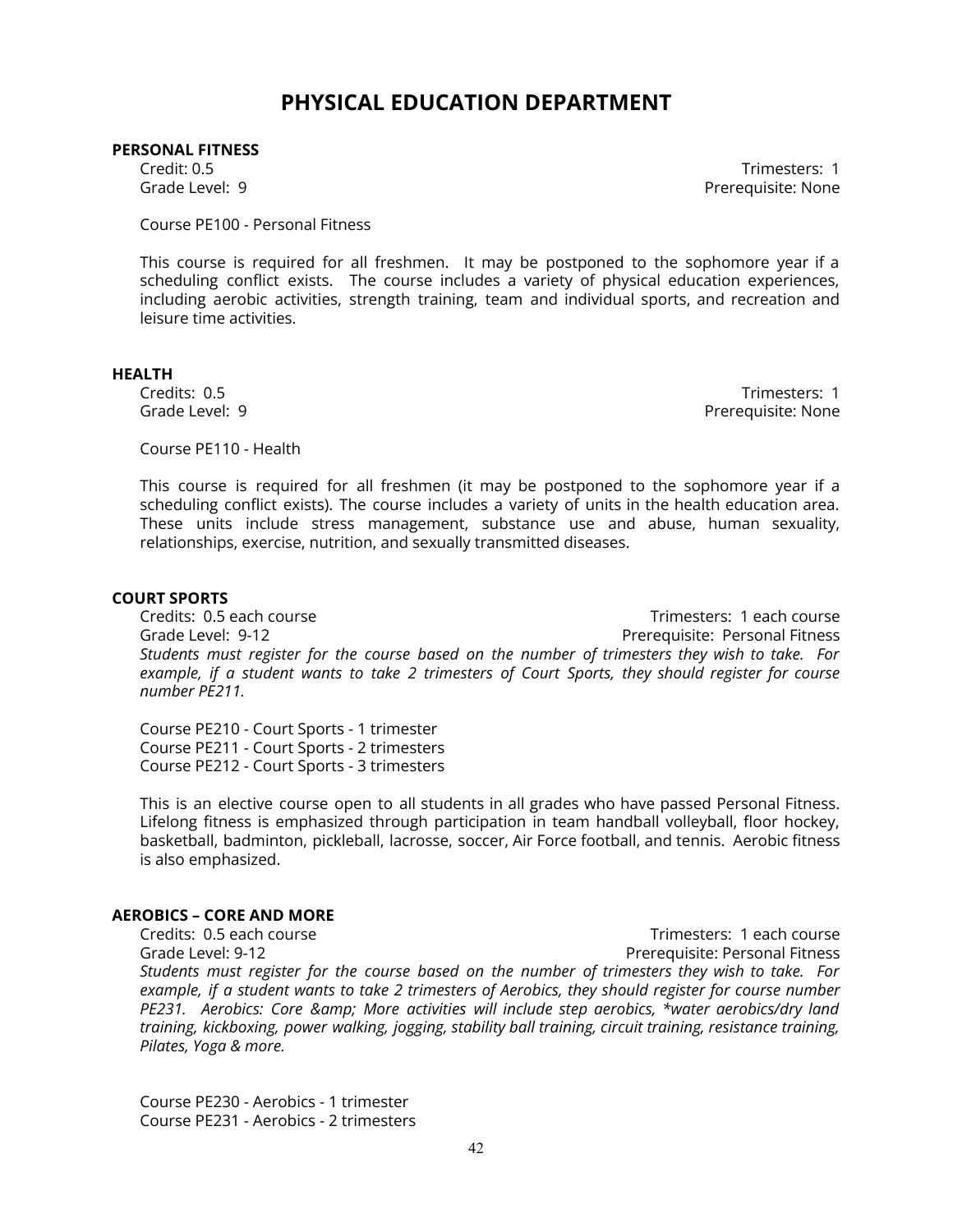Course PE232 - Aerobics - 3 trimesters

This is an elective physical education course open to all students in grades who have passed Personal Fitness. The goal of this class is to improve one's fitness level through a variety of cross training activities. Flexibility and muscle toning sessions will be included.

# **WEIGHT TRAINING**

Credits: 0.5 each course Trimesters: 1 course Grade Level: 9-12 Prerequisite: Personal Fitness *Students must register for the course based on the number of trimesters they wish to take. For example, if a student wants to take 2 trimesters of Weight Training, they should register for course number PE221.*

Course PE220 - Weight Training - 1 trimester Course PE221 - Weight Training - 2 trimesters Course PE222 - Weight Training - 3 trimesters

This is an elective course open to all students in grades who have passed Personal Fitness. The curriculum emphasizes strength training through a rigorous weight-training program. Each student will be expected to set and achieve goals commensurate with their ability. Activities that encourage aerobic fitness and flexibility will also be included.

#### **OLYMPIC POWERLIFTING**

Credits: 0.5 per course Trimesters: 1 course Grade Level: 10-12 *Students must register for the course based on the number of trimesters they wish to take. For example, if a student wants to take 2 trimesters of Powerlifting, they should register for course number PE224.*

Course PE223 - Olympic Powerlifting - 1 trimester Course PE224 - Olympic Powerlifting - 2 trimesters Course PE225 - Olympic Powerlifting - 3 trimesters

This course is designed for students who have advanced experience in weight and agility training. Students will work on building strength and technique through the specific sets and variations of Olympic lifts. This course is for students who are also enrolling in 3 trimesters of Weight Training.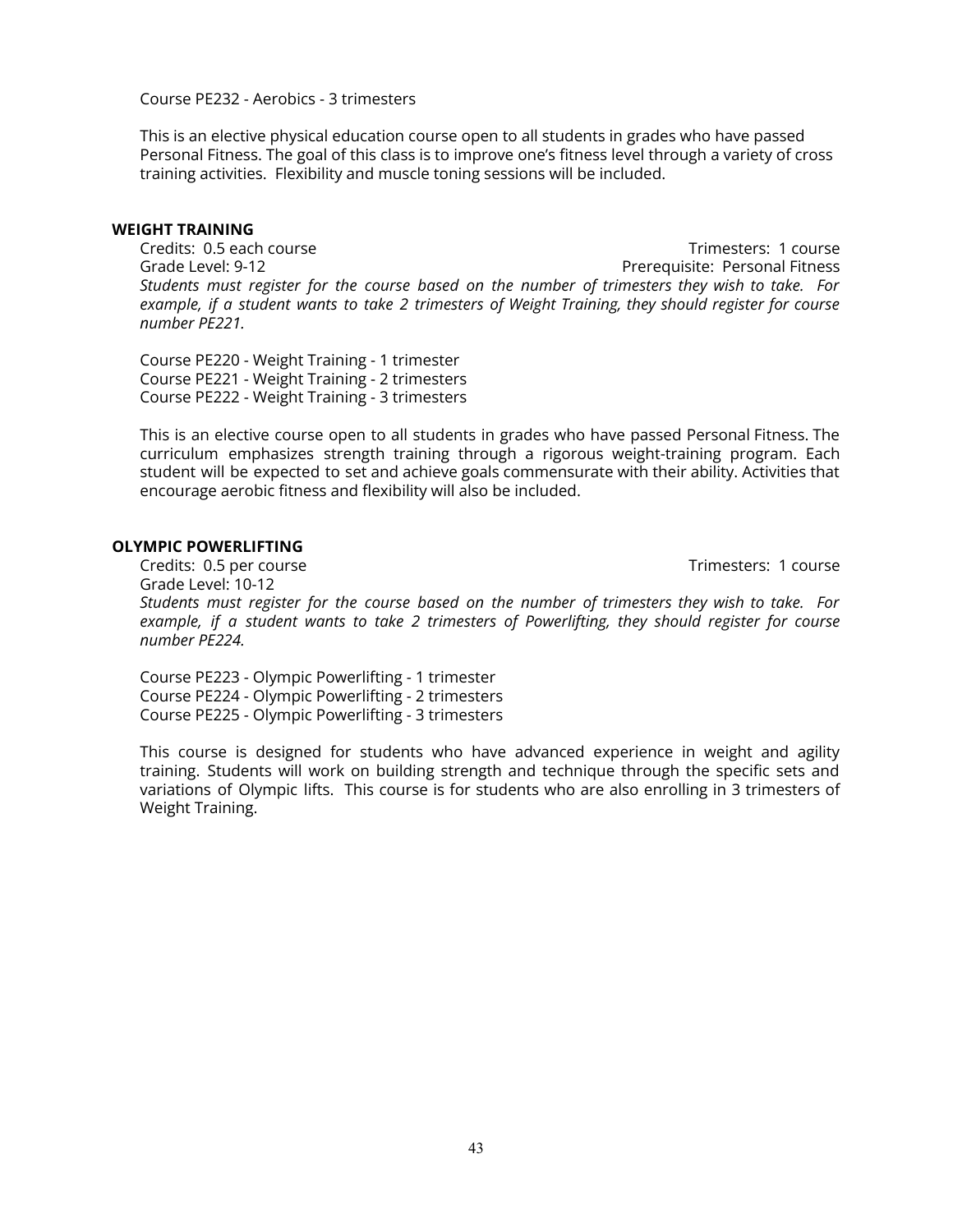# **SCIENCE DEPARTMENT**

#### **GENERAL NOTES**

It is recommended that students complete the required three course sequence in science before taking elective science courses, but this is not required. Also, beginning in 2018-19, due to new national science standards, Biology, Chemistry and Physics will be taken in a different order. The "A" sections (i.e., the first half of each course) must be taken prior to taking the "B" sections (the second half) of each course. This is based on newly established best practices in delivery of science curriculum.

#### **BIOLOGY A**

Credits: 0.5 Trimesters: 1 Grade Level: 9-11 **Preference Contract Contract Contract Contract Contract Contract Contract Contract Contract Contract Contract Contract Contract Contract Contract Contract Contract Contract Contract Contract Contract Con** 

Course SC110 - Biology A

This course emphasizes the patterns, process, and the relationship of living organisms. Students will use observations, experiments, hypothesis, tests, model, theory and technology to explore how life works. Core ideas for Biology A include cell division, DNA, genetics and heredity, and evolution. There will be multiple opportunities for students to apply these ideas in developing solutions to authentic problem-based scenarios while also exploring career opportunities.

### **BIOLOGY B**

Credits: 0.5 Trimesters: 1 Grade Level: 9-11 **Prerequisite: Physics A, Biology A, Chemistry A** 

Course SC111 - Biology B

This course emphasizes the patterns, process, and the relationship of living organisms. Students will use observations, experiments, hypothesis, tests, model, theory and technology to explore how life works. Core ideas for Biology B include organic structures and homeostasis, matter and energy, ecology and energy flow, biodiversity and human impact. There will be multiple opportunities for students to apply these ideas in developing solutions to authentic problem-based scenarios while also exploring career opportunities.

#### **CHEMISTRY A**

Credits: 0.5 Trimesters: 1 Grade Level: 9-11 **Preference Contract Contract Contract Contract Contract Contract Contract Contract Contract Contract Contract Contract Contract Contract Contract Contract Contract Contract Contract Contract Contract Con** 

Course SC210 - Chemistry A

This course will cover content in kinetics, thermochemistry, atomic structure, periodic table and chemical bonding that stresses the structure/property relationships inherent in chemical systems. Students will use observations, experiments, hypotheses, models, theories and technology to explore how matter behaves. There will be multiple opportunities for students to apply these ideas in developing experiments and discover explanations to authentic real life phenomena.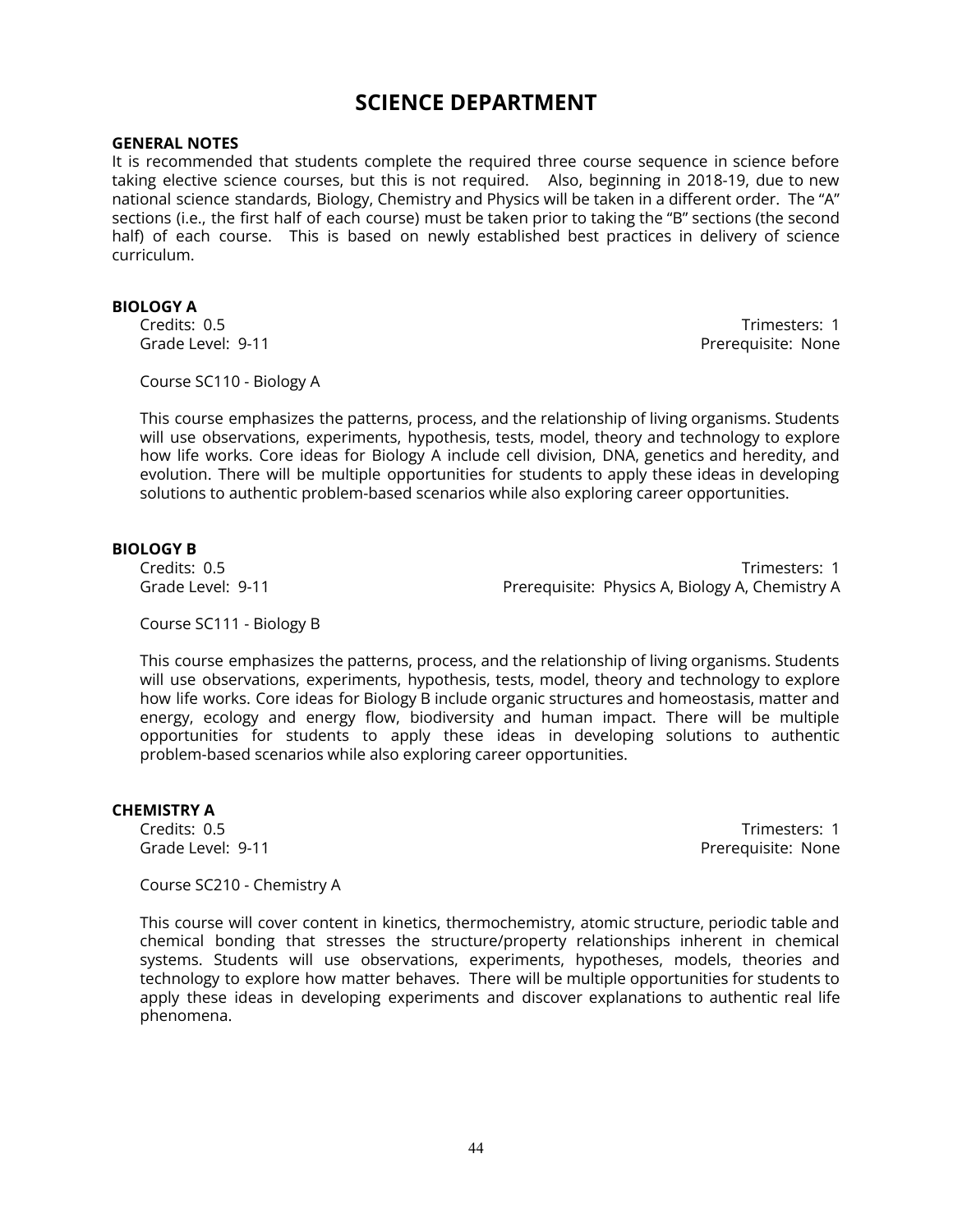#### **CHEMISTRY B**

Credits: 0.5 Trimesters: 1 Grade Level: 9-11 **Prerequisite: Physics A, Biology A, Chemistry A** 

Course SC211 - Chemistry B

This course will cover content in writing and naming formulas, writing and balancing equations, stoichiometry, and equilibrium. Students will use observations, experiments, hypotheses, models, theories and technology to explore how matter behaves. There will be multiple opportunities for students to apply these ideas in developing experiments and discover explanations to authentic real life phenomena.

# **PHYSICS A**

Credits: 0.5 Trimesters: 1 Grade Level: 9-11 **Preference Level: 9-11** Prerequisite: None

Course SC220 - Physics A

This course explores the physical world through observations, theoretical work, laboratory experiences and real-world engineering projects. Topics of study include sound, electricity and magnetism, and electromagnetic energy (light). Students will have several opportunities to describe real-world phenomena through the studied physical laws of nature.

#### **PHYSICS B**

Credits: 0.5 Trimesters: 1 Grade Level: 9-11 **Premistry A** Prerequisite: Physics A, Biology A, Chemistry A

Course SC221 - Physics B

This course explores the physical world through observations, theoretical work, laboratory experiences and real-world engineering projects. Topics of study include motion, forces, work and energy, and momentum. Students will have several opportunities to describe real-world phenomena through the studied physical laws of nature.

# **ENVIRONMENTAL SCIENCE**

Credits: 0.5 each course Trimesters: 1 each course Grade Level: 10-12 Prerequisite: Biology A and B *Students may register for either or both courses.*

Course SC250 - Environmental Science – Action Project

Environmental Science - Action/Project will be action/project based and will provide a unique hands-on experience for students. Students will have opportunities to apply their education in real world situations as they collaborate with community organizations and businesses. Sustainable Business is a new and exciting field of study and is predicted to be one of the fastest growing jobs in the future. This course provides an opportunity for students to look at the growing interest the professional world is taking in environmental monitoring, management and regulatory compliance. Students will be provided with an understanding of how local companies currently affect the environment and what practices are in place to address this. Examples of projects include: community composting (on LHS campus in partnership with Sprout Urban Farms), alternative energy (bike peddling project with Gateway Sports and Sprout Urban Farms), and community gardening/local food benefits (Leila Arboretum), business inventories (local businesses) and more.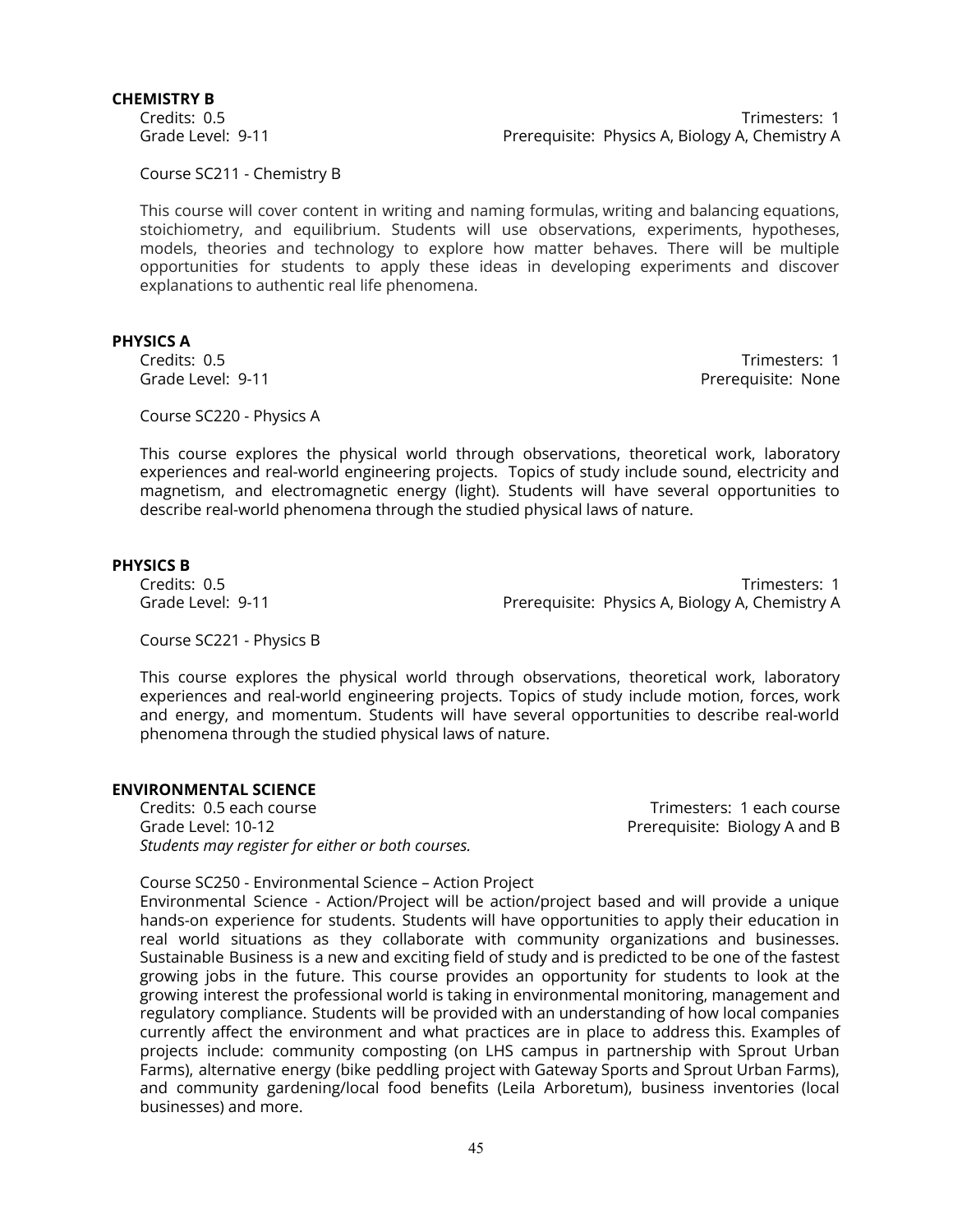### Course SC251 - Environmental Science - Water Resources

Environmental Science - Water Resources will have an emphasis on water resources including aquatic ecosystems, water quality studies and testing, welfare of the Great Lakes and other local waters and their resources, participation in projects related to recycling and conservation at our homes and in our community. Past and current regional and national environmental problems will be researched and debated.

# **ASTRONOMY**

Credits: 0.5 Trimesters: 1 Grade Level: 10-12 **Preference 20 Automobile: A Preference 20 Automobile: Prerequisite: None** 

Course SC270 - Astronomy

This course attempts to answer the question, "what's up in the night sky?" Through theoretical work, nighttime observations, and creative projects, students will learn about what objects and events form our universe. The course caters to student interest as well as current, relevant astronomical events and research, but also includes units of study relating to backyard astronomy, stars and stellar evolution, our solar system, galaxies, and cosmology. Field observations (staying up late and looking at the night sky) is required for the course.

# **PRINCIPLES OF BIOMEDICAL SCIENCES**

Credit: 1.5 Trimesters: 3 Grade Level: 10-12 **Preference Level: 10-12** *Students must register for all three courses.*

Course SC350 –Principles of Biomedical Sciences A Course SC351 - Principles of Biomedical Sciences B Course SC352 - Principles of Biomedical Sciences C

In the introductory course of the PLTW Biomedical Science program, students explore concepts of biology and medicine to determine factors that led to the death of a fictional person. While investigating the case, students examine autopsy reports, investigate medical history, and explore medical treatments that might have prolonged the person's life. The activities and projects introduce students to human physiology, basic biology, medicine, and research processes while allowing them to design their own experiments to solve problems.

# **HUMAN BODY SYSTEMS**

Credit: 1.5 Trimesters: 3 Grade Level: 10-12 Prerequisite: Biology or Principles of Biomedical Sciences *Students must register for all three courses.*

Course SC360 –Human Body Systems A Course SC361 - Human Body Systems B Course SC362 - Human Body Systems C

This course is comparable to an introductory college anatomy class. Students pursuing occupations in the medical field are strongly encouraged to participate. Students examine the interactions of human body systems as they explore identity, power, movement, protection, and homeostasis in the body. Through projects such as determining the identity of a skeleton using both forensic anthropology and DNA analysis, students examine the interactions of human body systems and apply what they know to solve real-world medical cases. Exploring science in action, students build organs and tissues on a skeleton mannequin, monitor body functions such as muscle movement, reflex and voluntary action, and respiration while taking on the role of biomedical professionals. . It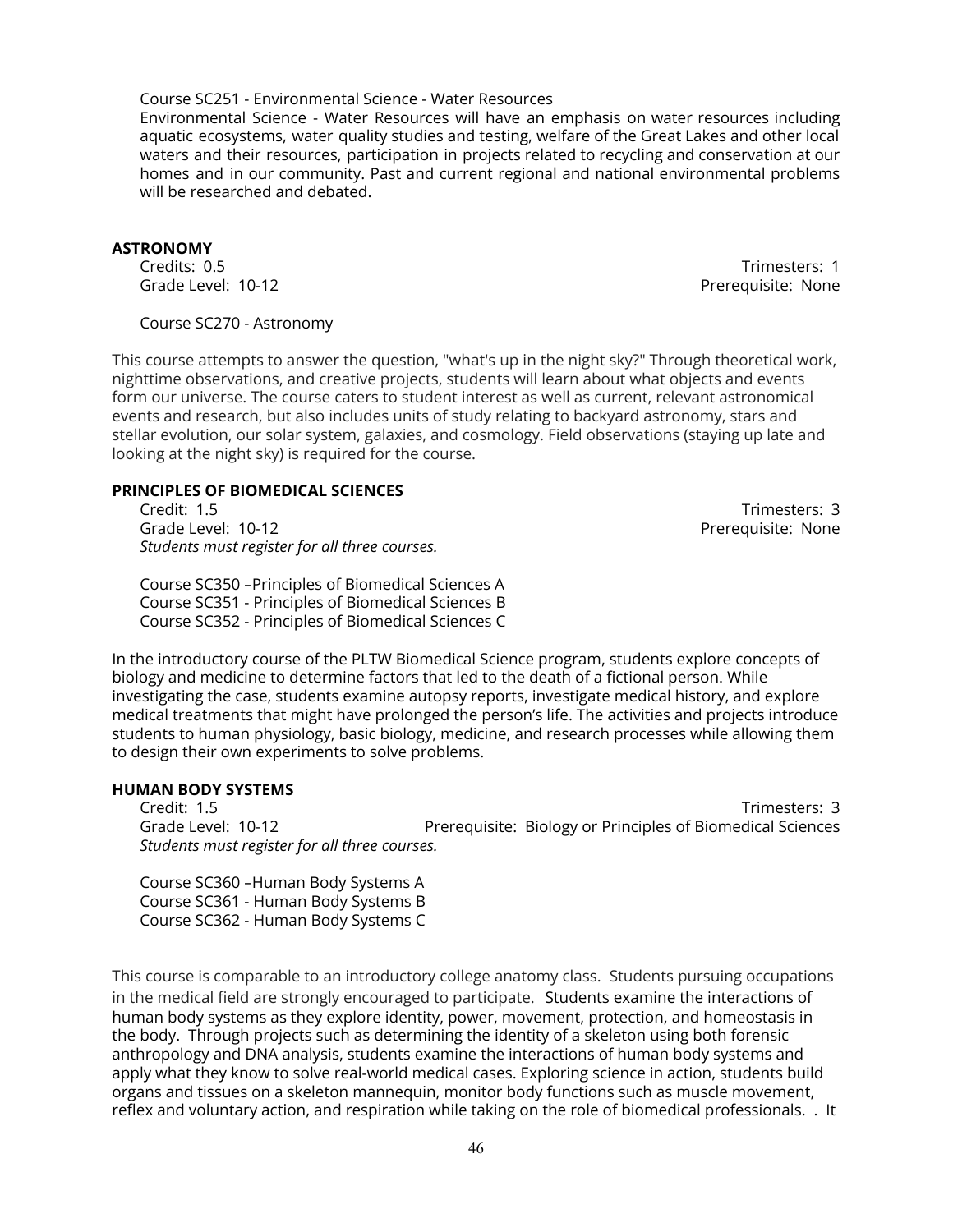is strongly advised that any student who is unable to commit to excellent attendance and/or maintain excellent attendance not select this course.

#### **ADVANCED PLACEMENT BIOLOGY**

Credit: 1.5 Trimesters: 3 Grade Level: 10-12 **Preference A** Prerequisite: Biology A and B; *Students must register for all three courses.* or instructor approval

Course SC305 - AP Biology A Course SC306 - AP Biology B Course SC307 - AP Biology C

This course will take a thematic approach investigating energy transfer, continuity and change, the relationship of structure to function, homeostasis, and interdependence in nature and science technology and society. These themes will be used as the class studies molecules, cells, heredity, evolution and populations. Labs and independent research will be conducted covering topics in molecular biology, photosynthesis and respiration. For purposes of college application, this is an honors course.

# **ADVANCED PLACEMENT CHEMISTRY**

Course SC315 - AP Chemistry A Course SC316 - AP Chemistry B Course SC317 - AP Chemistry C

Credit: 1.5 Trimesters: 3<br>Grade Level: 10-12 **Trimesters: 3** Prerequisite: Chemistry A and B, and Algebra 2; Prerequisite: Chemistry A and B, and Algebra 2; *Students must register for all three courses.* or instructor approval

This course is the second of a two-course sequence that stresses the structure/properties of relationships inherent in chemical systems. The chemistry topics covered are equivalent to the first two University Chemistry classes with a five on the AP test and accepting Universities. Course topics include kinetics, equilibrium, thermodynamics, and solution chemistry along with a study of more in-depth topics from Chemistry One. This course is highly recommended for any student interested in attending a four-year college or university. This is a rigorous course which requires out of school work.

# **ADVANCED PLACEMENT PHYSICS I: ALGEBRA-BASED**

Credits: 1.5 Trimesters: 3 Grade Level: 10-12 **Preference All America** Prerequisite: Physics A and B and Geometry; *Students must register for all three courses.* or instructor approval

Course SC320 - AP Physics IA Course SC321 - AP Physics IB Course SC322 - AP Physics IC

This course dives deeper into concepts introduced in Physics A and Physics B and is equivalent to the first semester of an algebra-based university physics course. In-depth analysis, experimentation, and calculation of motion (kinematics, circular/rotational, and gravitational), energy and momentum, simple harmonic motion, electricity, and waves are completed during this year-long course. The course is laboratory and mathematically intensive and will require work outside of class.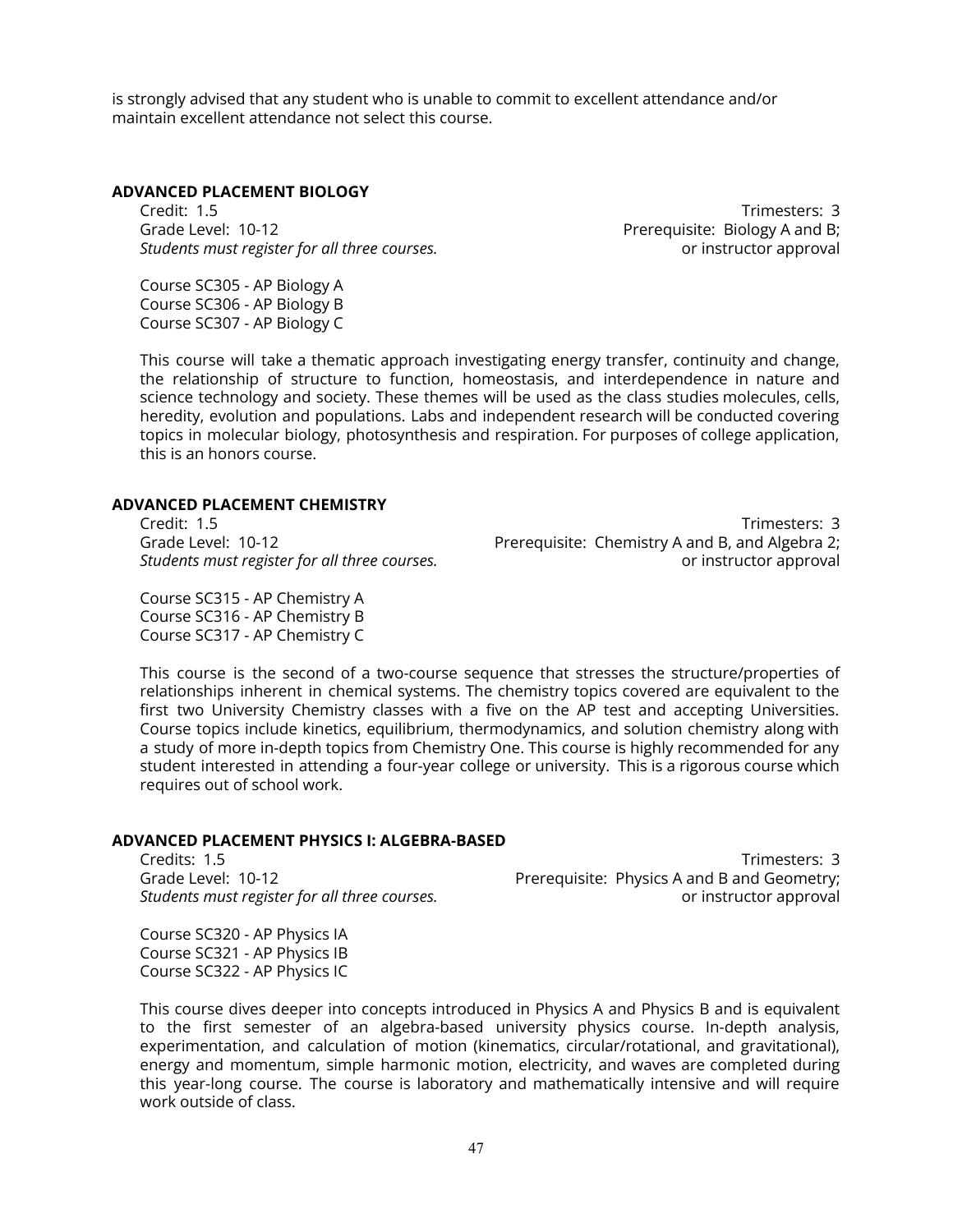This course covers material from the Reconstruction period immediately following the Civil War to the present, including the development of modern America, world wars, and movements for equality. Topics are covered from a political and social perspective. Foreign and domestic

# **SOCIAL STUDIES DEPARTMENT**

# **GENERAL NOTES**

- All advanced placement classes may be taken in place of the required social studies course, for example, AP World History meets the requirement for World History.
- Economics satisfies the online experience graduation requirement.

### **WORLD HISTORY**

Credits: 1.0 Trimesters: 2 Grade Level: 9-12 Prerequisite: None *Students must register for both courses.*

Course SS125 - World History Western World Course SS126 - World History Eastern World

World History examines the human experience on a worldwide scale. Students will explore the development and interaction of western and non-western human societies from the Neolithic period to the present by analyzing and evaluating significant events, ideas, movements, and patterns that have helped shape the modern world. Students will gain an understanding of history, geography, political processes, religion, ethics, diverse cultures, and humanities that will enable them to be informed and participating members of a global society. World History A will focus on the western world and World History B will focus on the eastern world.

# **ADVANCED PLACEMENT WORLD HISTORY**

Credits: 1.5 Trimesters: 3 Grade Level: 9-11 **Preference Controller Serverse Controller** Prerequisite: None *Students must register for all three courses.*

Course SS390 - AP World History A Course SS391 - AP World History B Course SS392 - AP World History C

This course is designed to develop greater understanding of the evolution of global processes, contacts, and interactions with different types of human societies. Areas of study include the impact of interaction among major societies through trade, war and diplomacy, the impact of technology and demography on people and environment, among other topics. Students taking this course are encouraged to take the Advanced Placement World History test in May.

# **U. S. HISTORY**

Credits: 1.0 Trimesters: 2 Grade Level: 9-10 *Students must register for both courses.*

Course SS200 - U.S. History A **Preference SS200 - U.S. History A** Prerequisite: None Course SS201 - U.S. History B Prerequisite: U.S. History A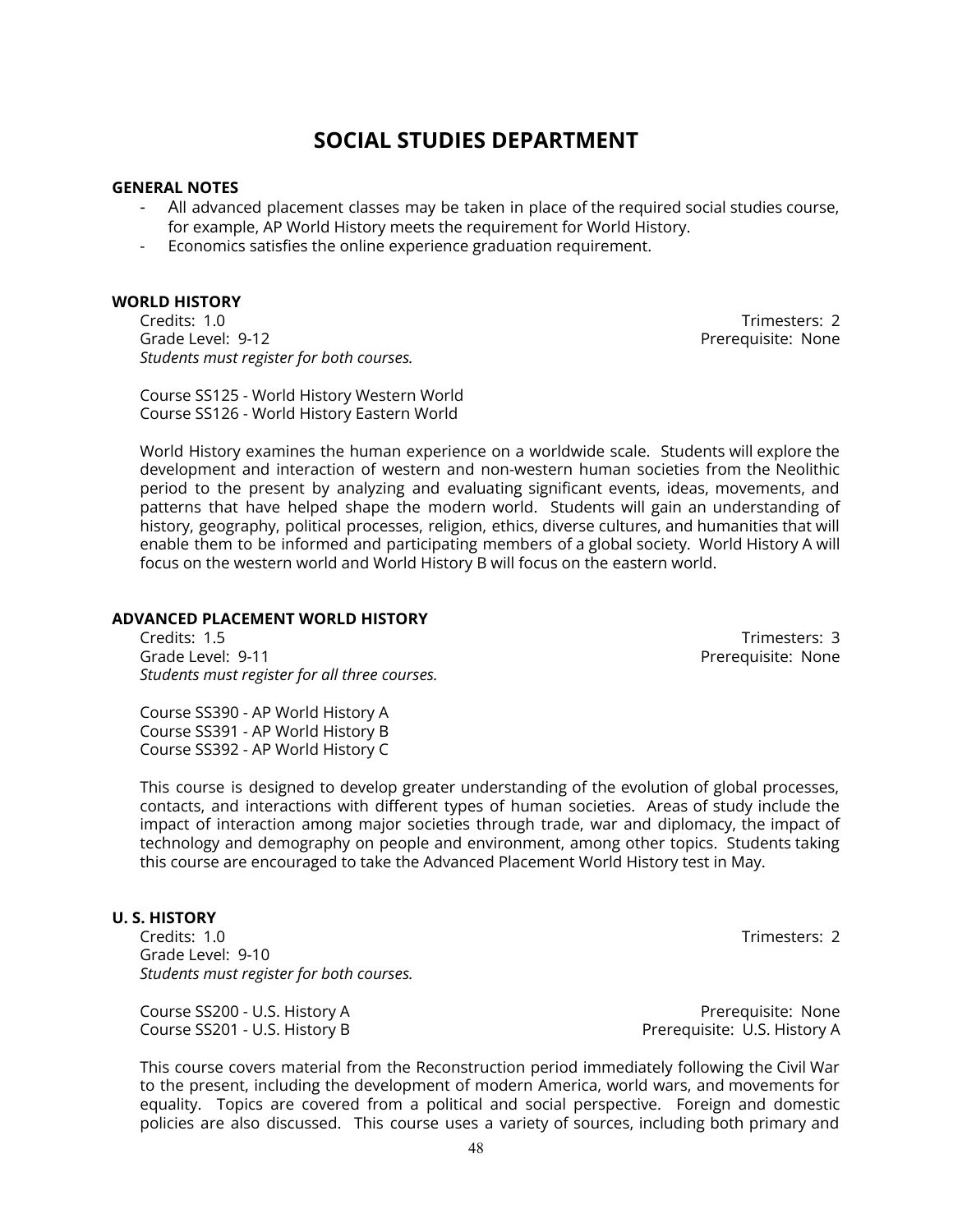secondary, and relies upon a diversity of skills in assessments. US history A will focus on the history of the United States from post-civil war to the Great Depression and US history B will focus on WWII to the present day.

# **ADVANCED PLACEMENT U.S. HISTORY**

Credits: 1.5 Trimesters: 3 Grade Level: 10-12 **Preference 2018** Prerequisite: None *Students must register for all three courses.*

Course SS395 - AP U.S. History A Course SS396 - AP U.S. History B Course SS397 - AP U.S. History C

This course is designed to provide students with the analytical skills and factual knowledge necessary to deal critically with the problems and materials in U.S. history. The program prepares students for intermediate and advanced college courses by making demands upon them equivalent to those made by full year introductory college courses. Students will learn to assess historical materials and to weigh the evidence and interpretations presented in historical scholarship. This course is designed with the disciplined student in mind who is college bound and/or has a strong interest in United States history. Students taking this course are encouraged to take the Advanced Placement US History test in May.

# **INTRODUCTION TO ECONOMICS**

Credits: 0.5 Trimesters: 1 Grade Level: 10-12 **Preference 20 and 20 and 20 and 20 and 20 and 20 and 20 and 20 and 20 and 20 and 20 and 20 and 20 and 20 and 20 and 20 and 20 and 20 and 20 and 20 and 20 and 20 and 20 and 20 and 20 and 20 and 20 and 20** 

Course SS210 – Introduction to Economics

This is an introductory course in economics designed to minimally satisfy the Michigan state requirement of  $\frac{1}{2}$  credit of economics for graduation. Content covered includes the economic systems, supply and demand, Federal Budget and taxing, Federal Reserve and the money supply, business cycle, and globalization.

AP Macroeconomics is a rigorous and intellectually demanding course designed to provide students with a thorough understanding of the principles of macroeconomics. Content includes supply and demand, unemployment, inflation, fiscal policy, long-run vs. short-run equilibrium, and other topics as outlined by the College Board. Upon completion of this class, the student has the option of taking the AP Macroeconomics test from which they could earn college credit.

### **ADVANCED PLACEMENT MACROECONOMICS**

Credits: 1.0 – KCC Articulated Course Trimesters: 2 Grade Level: 10-12 **Preference 2018** Prerequisite: None *Students must register for both courses.*

Course SS251 - AP Macroeconomics A Course SS252 - AP Macroeconomics B

49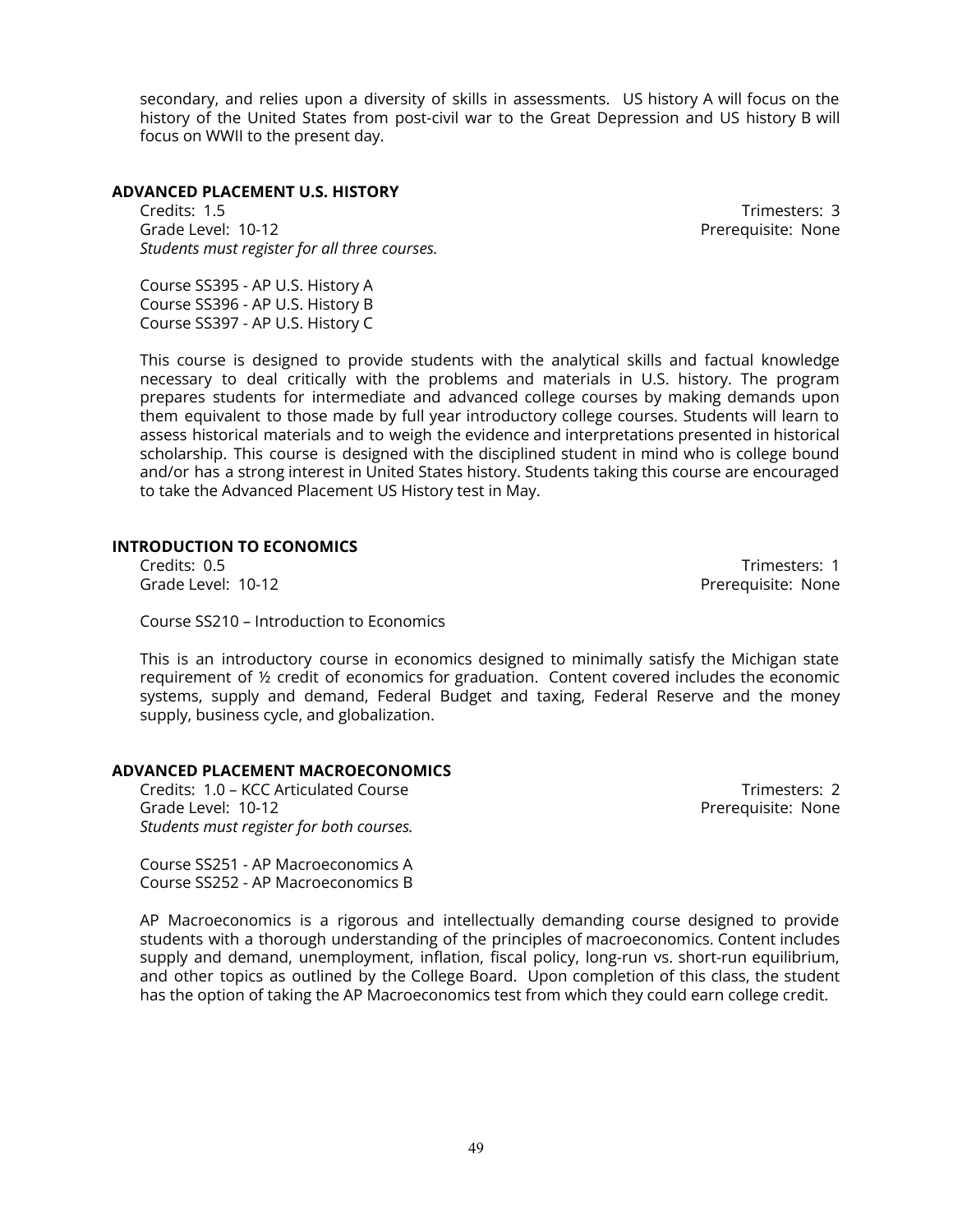In this course, students are exposed to the empirically-supported psychological facts, research findings, terminology, major figures, principles, and phenomena associated with each of the major subfields within psychology. Students will learn about the methods psychologists use in their science and practice. The aim of this course is to provide students with a learning experience equivalent to that obtained in most college introductory psychology courses. Students will be required to read college level text and prepare text annotations prior to daily lectures. Students will be prepared to succeed on the AP Exam. To succeed, students should plan on dedicating 1-2 hours of daily studying.

perspective, family, the media, school and other social institutions.

Course SS221 - Sociology B – Race and Gender Precession Research Prerequisite: None Sociology B will introduce you to social psychology, focusing on issues of race and gender. Social psychology is the study of how people act and think in groups. This class will address many topics covered in AP Psychology so can give students a good idea if they would enjoy psychology. Topics will include social cognition, stereotypes, race and gender studies, and social stratification.

Prerequisite: None Sociology A will introduce you to macro-sociology focusing on the study of institutions, culture, and the sociology perspective. How does your culture and family influence your personality and behaviors? How do sociologists look at the world? Topics discussed include culture, theoretical

Course SS253 - AP Microeconomics A

AP Microeconomics is a rigorous and intellectually demanding course designed to provide students with a thorough understanding of the principles of microeconomics. Content includes economic systems, supply and demand and market equilibrium, elasticity, role of consumer and role of producer, the role of government, and other topics as outlined by the College Board. Upon completion of this class, the student has the option of taking the AP Microeconomics test from which they could earn college credit.

#### Grade Level: 10-12 **Preference 20 and 20 and 20 and 20 and 20 and 20 and 20 and 20 and 20 and 20 and 20 and 20 and 20 and 20 and 20 and 20 and 20 and 20 and 20 and 20 and 20 and 20 and 20 and 20 and 20 and 20 and 20 and 20** *Students must register for both courses.*

**ADVANCED PLACEMENT MICROECONOMICS**

Course SS54 - AP Microeconomics B

Credits: 0.5 each course Trimesters: 1 each course

Credits: 1.0 – KCC Articulated Course Trimesters: 2

Credits: 1.5 Trimesters: 3 Grade Level: 11-12 **Preference Level: 11-12** 

# **SOCIOLOGY**

Grade Level: 10-12

Course SS220 - Sociology – Being Human

**ADVANCED PLACEMENT PSYCHOLOGY**

Course SS490 - AP Psychology A Course SS491 - AP Psychology B Course SS492 - AP Psychology C

*Students must register for all three courses.*

*Students may register for either or both courses.*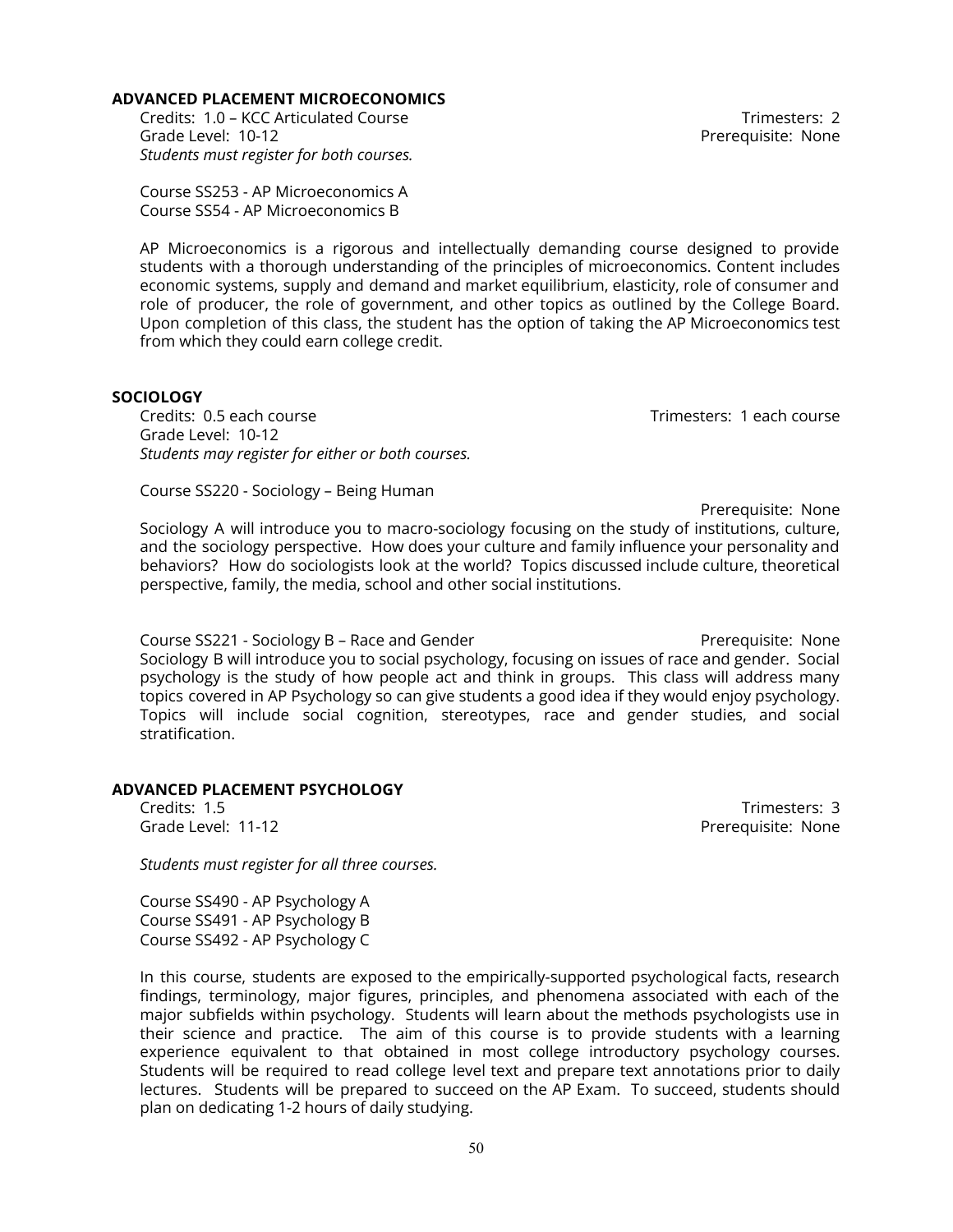#### **AMERICAN GOVERNMENT – TRADITIONAL FORMAT**

Credits: 1.0 Trimesters: 2 Grade Level: 11-12 **Preference Level: 11-12** *Students must register for both courses.*

Course SS300 - American Government - Foundations Course SS301 - American Government B - Politics

In this course students will study the basic principles and development of the United States Constitution, and the Federal System and the interrelationships of federal, state and local government. Students will also study the branches of government and the power struggle between them, as well as issues related to local government, including school districts, cities, and counties. American Government A will focus on the Constitution and structures of American Politics. American Government B will focus on the political process and becoming an active engaged citizen.

#### **AMERICAN GOVERNMENT – ONLINE FORMAT**

Credits: 1.0 Trimesters: 2 Grade Level: 11-12 Prerequisite: Online orientation course and *Students must register for both courses.* signed parent/student contract

Course SS305 - American Government A - Online Course SS306 - American Government B - Online

This course has the same content as the traditional class but will be offered online and taught by Lakeview Staff. The only in-person requirement for this class will be 4 meetings after school hours spread throughout the trimester. Students will be required to log in to the class daily M-F, meet virtually with the teacher and other online students once a week, and complete weekly tasks. Students will be able to stay in the Media Center during the period that this course is assigned. A contract will be signed by the student and parent before the class begins to ensure understanding of the online requirements and responsibilities. This class can be scheduled during any block in your schedule.

### **ADVANCED PLACEMENT U.S. GOVERNMENT AND POLITICS**

Credits: 1.5 Trimesters: 3 Grade Level: 11-12 **Preference Level: 11-12** *Students must register for all three courses.*

Course SS350 - AP U.S. Government A Course SS351 - AP U.S. Government B Course SS352 - AP U.S. Government C

AP United States Government and Politics is an intellectually demanding course designed to provide students with a complete understanding of government, politics, and the political process within the United States. This class is intended for students with a high interest in American governmental institutions and politics. Students will understand the history of government in America and the formation of the U.S. Constitution. They will study the governmental institutions provided by the Constitution, as well as major institutions not written in the Constitution. Students will develop a thorough understanding of the formation of public policy in America and the struggles associated with the formation of public policy, through the study of these institutions.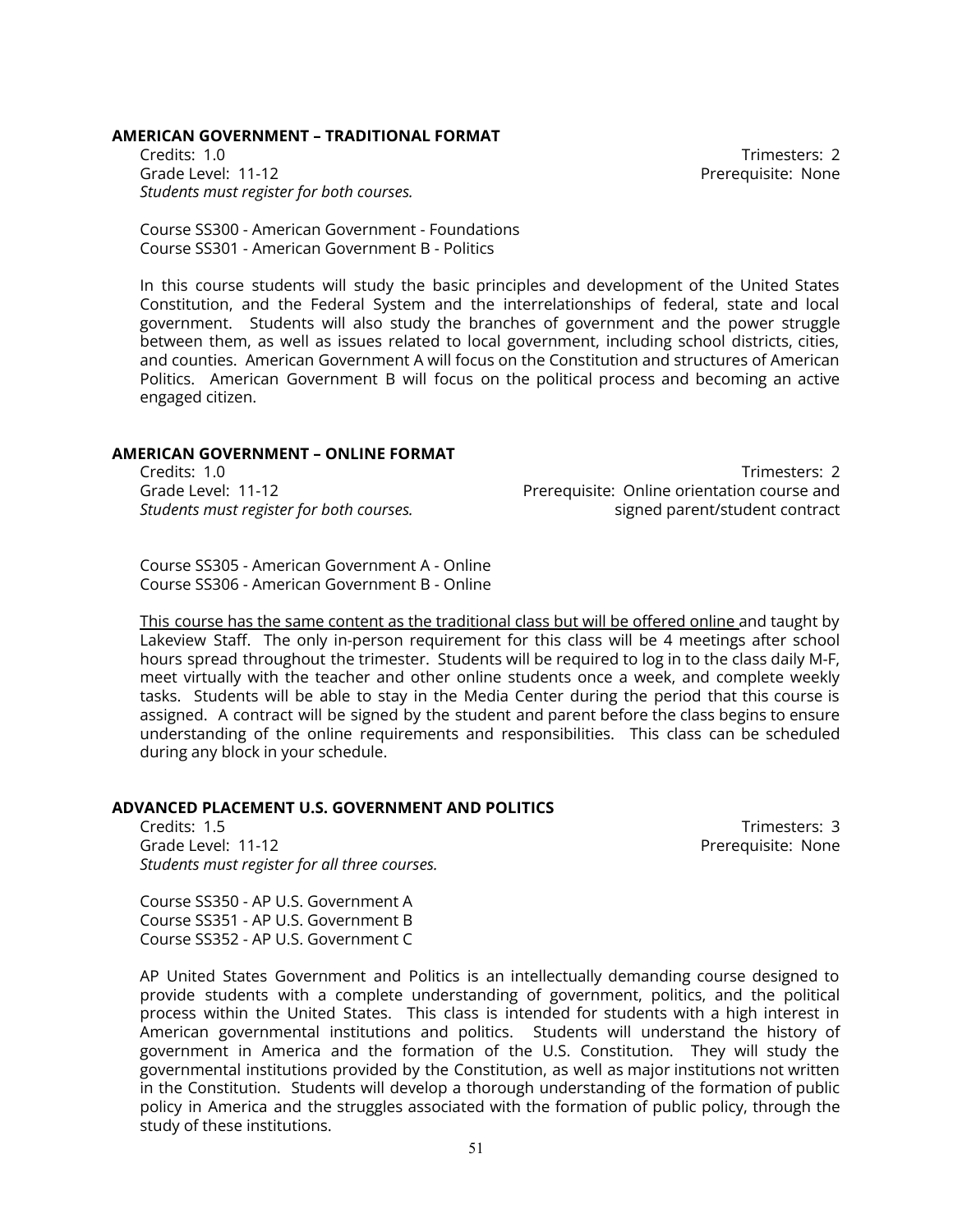### **WORLD AT WAR – 9/11 & THE WAR ON TERROR – ONLINE FORMAT**

Credits: 0.5 **Not Offered 2022-23** Grade Level: 10-12 **Trimesters: 1** Prerequisite: Online orientation course and signed parent/student contract

Course SS312 - World at War – 9/11 and the War on Terror

This course will focus on 9/11 and the war on terror; including the motivations of terrorism, its human impact, and the effect of 9/11 has on us even today. We will focus on the Arab-Israeli conflict, the rise of the Taliban, the effects of the wars in Afghanistan and Iraq, the Arab Spring, and the state of the world today.

This course will be offered only online and taught by Lakeview Staff. The only in-person requirement for this class will be 4 meetings after school hours spread throughout the trimester. Students will be required to log in to the class daily M-F, meet virtually with the teacher and other online students once a week, and complete weekly tasks. Students will be able to stay in the Media Center during the period that this course is assigned. A contract will be signed by the student and parent before the class begins to ensure understanding of the online requirements and responsibilities. This class can be scheduled during any block in your schedule.

# **WORLD AT WAR – WWII – ONLINE FORMAT**

Credits: 0.5 **Not Offered 2022-23** Grade Level: 10-12 **Trimesters: 1** Prerequisite: Online orientation course and signed parent/student contract

Course SS310 - World at War – WWII

World at War - WWII and Holocaust will focus on WWII and the Holocaust. This class will look into the causes of WWII (including WWI) and then analyze the geopolitical and human impact of WWII, on both nation states and individuals. A key focus will be the origins of the Holocaust and its impact on our humanity even today. We will use primary sources and video presentations/movies to get an accurate understanding of the events of this time period.

#### **WORLD AT WAR – COLD WAR – ONLINE FORMAT Not Offered 2022-23** Credits: 0.5 Trimesters: 1 Grade Level: 10-12 **Preference 2018** Prerequisite: None Course SS311 - World at War - Cold War

World at War - Cold War will focus on the Cold War - the world immediately following WWII and the giant ideological divide that separated the world from 1945-1989. We will study the details of such conflicts like the Korean War, the Vietnam War, the Cuban Missile Crisis, and even global thermo-nuclear war. We will use many primary sources from both sides of the Iron Curtain as well as many video clips and movies to get an accurate understanding of the events of this time period.

# **ELECTIONS AND CONTEMPORARY AMERICAN POLITICS**

Credits: 0.5 Trimesters: 1 Grade Level: 10-12 **Preference Level: 10-12** Course SS322 – Elections and Contemporary American Politics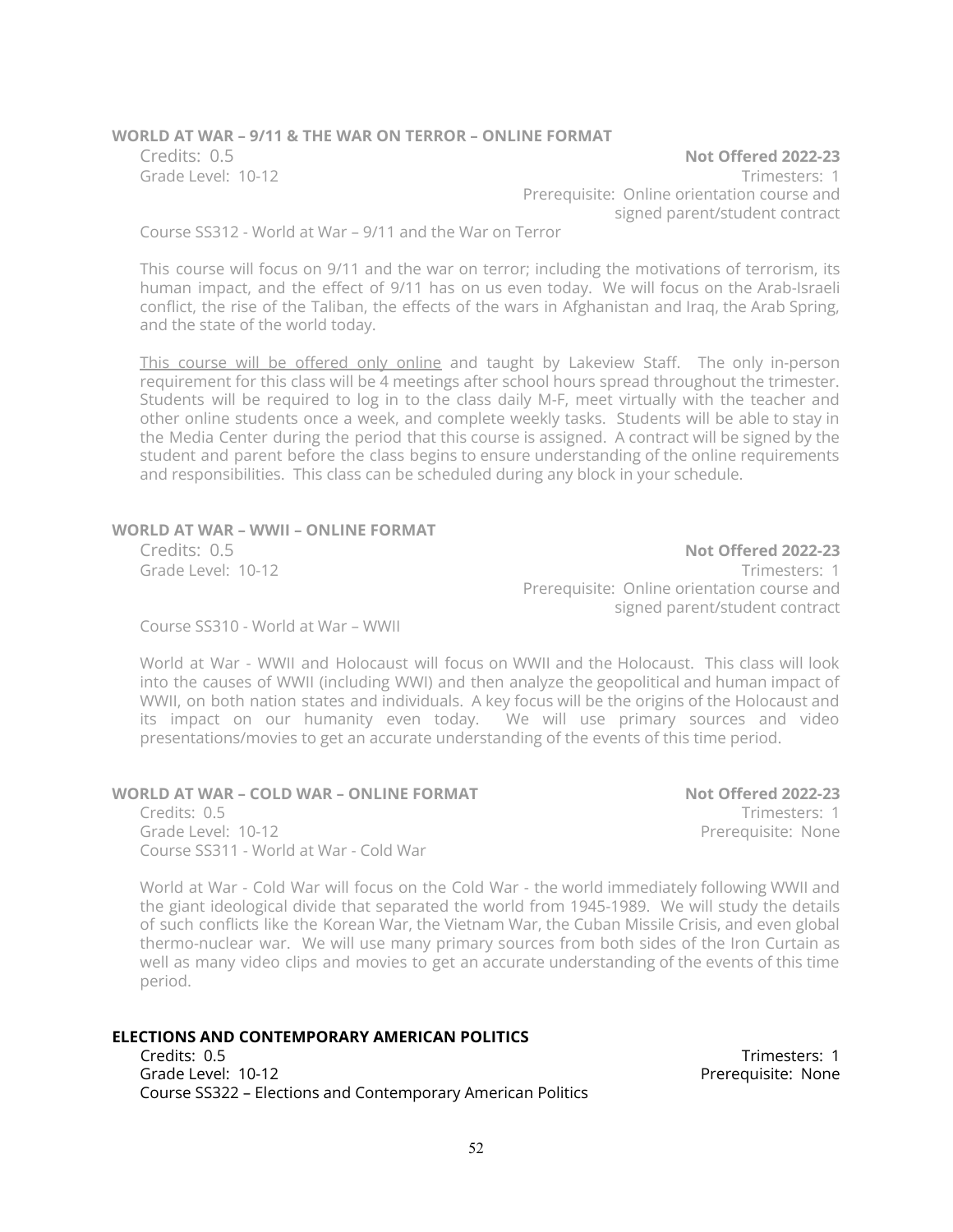This course will use major Hollywood films and documentaries to study contemporary politics in America. Examples of the feature films analyzed in this course are Bob Roberts, Wag the Dog, The War Room, Journeys with George, Nixon, and The Perfect Candidate. This course is academic in nature and will use the films as learning tools to study how politicians get and use power. During each presidential election year, students will closely study the election process, participate in an in-depth election simulation that will give them hands-on experience in running a political campaign, and conduct research on individuals, issues, and events (current and historical) related to the political topics studied throughout the course.

# **YOUTH EMPOWERMENT**

Credits: 0.5 Trimesters: 1 Grade Level: 9-12 Prerequisite: None Course SS325 - Youth Empowerment

This class will use interactions between students from Battle Creek Central High School and Lakeview High School to learn about each other and our community. We will also aggressively seek out experts in our own community, participate in cross-district projects that will improve the quality of life for students and the community at-large, and "experience" many of the issues discussed through field trips to places within our city and to further away places as well. The goal of the class is to challenge students' preconceived notions of people who are different from them and build leadership skills so that they can bring out the best in all people.

# **Introduction to Law**

Credits: 0.5 Trimesters: 1 Grade Level: 10-12 **Preference Level: 10-12** Course SS335 - Pre-Law and Order

Pre-Law and Order provides an overview of the U.S. legal system with an emphasis on constitutional law. The class will provide an introduction to criminal and civil law at the federal, state and local levels. Students will participate in mock trials, read landmark court cases, debate legal issues, and analyze how laws are enforced in the United State. Students will have opportunities to job-shadow local attorneys, judges, and police officers. Students will be given the opportunity to observe court proceedings in the state and federal court systems. This class is the first step in creating a mock trial team and entering in local, state, and federal mock trial competitions.

# **CULTURAL LITERACY**

Credits: 0.5 Trimesters: 1 Grade Level: 10-12 **Preference 20 and 20 and 20 and 20 and 20 and 20 and 20 and 20 and 20 and 20 and 20 and 20 and 20 and 20 and 20 and 20 and 20 and 20 and 20 and 20 and 20 and 20 and 20 and 20 and 20 and 20 and 20 and 20** Course SS380 - Cultural Literacy – Books and Movies

Students will learn about the most influential books and movies of the 20th Century. They will analyze the historical impact as well as the historical context in which the books and movies were created. In addition, students will constantly be making connections to our culture today, developing an understanding of how we got the books and movies we have today. Finally, students will be lifting from these cultural artifacts lessons about how to understand themselves and the people around them better.

**CULTURAL LITERACY Not Offered 2022-23** Credits: 0.5 Trimesters: 1 Grade Level: 10-12 **Preference 2018** Prerequisite: None Course SS381 - Cultural Literacy – Music and Sports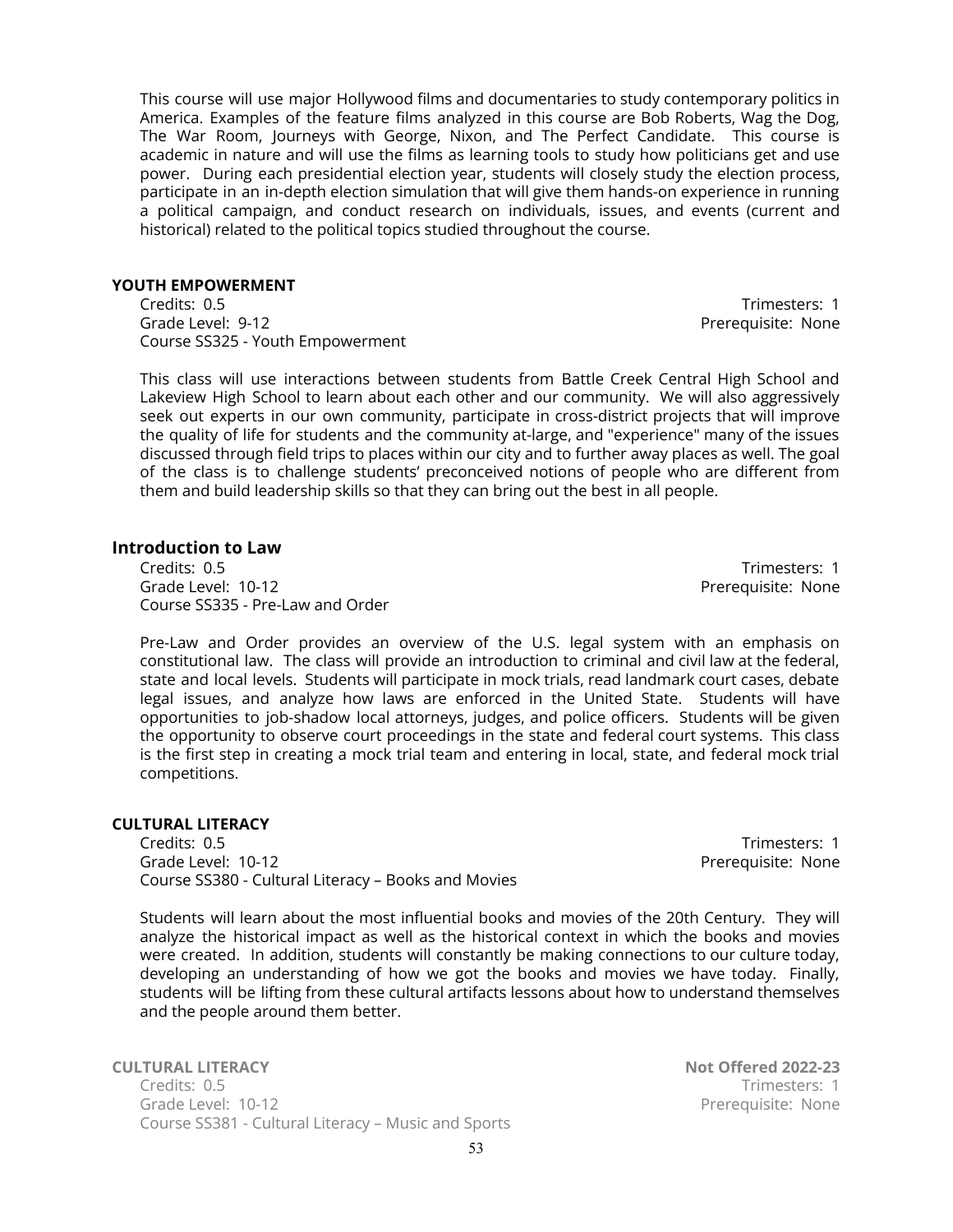Students will learn about the most influential music genres and sporting events/icons of the 20th century. We will analyze the historical impact of these events and individuals as well as the historical context that made them possible. In addition, we will constantly be making connections to our culture today, helping you understand how we get the books and movies we get today. Finally, we will be lifting from these cultural artifacts lessons how to understand yourselves and the people around you better.

# **STUDENT LEADERSHIP FOR CHANGE**

Credits: 0.5 Trimesters: 1 Grade Level: 9-12 Prerequisite: Election to student government or teacher approval

Course MI160 - Student Leadership for Change

This course is designed to help students understand the many aspects of leadership. Through a blend of classwork and hands-on activities, students will develop both a leadership philosophy and the skills needed to make positive change. In this class, students will examine leadership from both a theoretical and practical perspective. This course is unique, offering a great opportunity to the highly motivated student who seeks to improve the lives of others in their school and/or community. The course will culminate with each student leading a movement for positive change of his or her choosing. Students must have shown previous interest in leadership through past or current election to student government and/or involvement at leadership level of co/extra-curricular activities.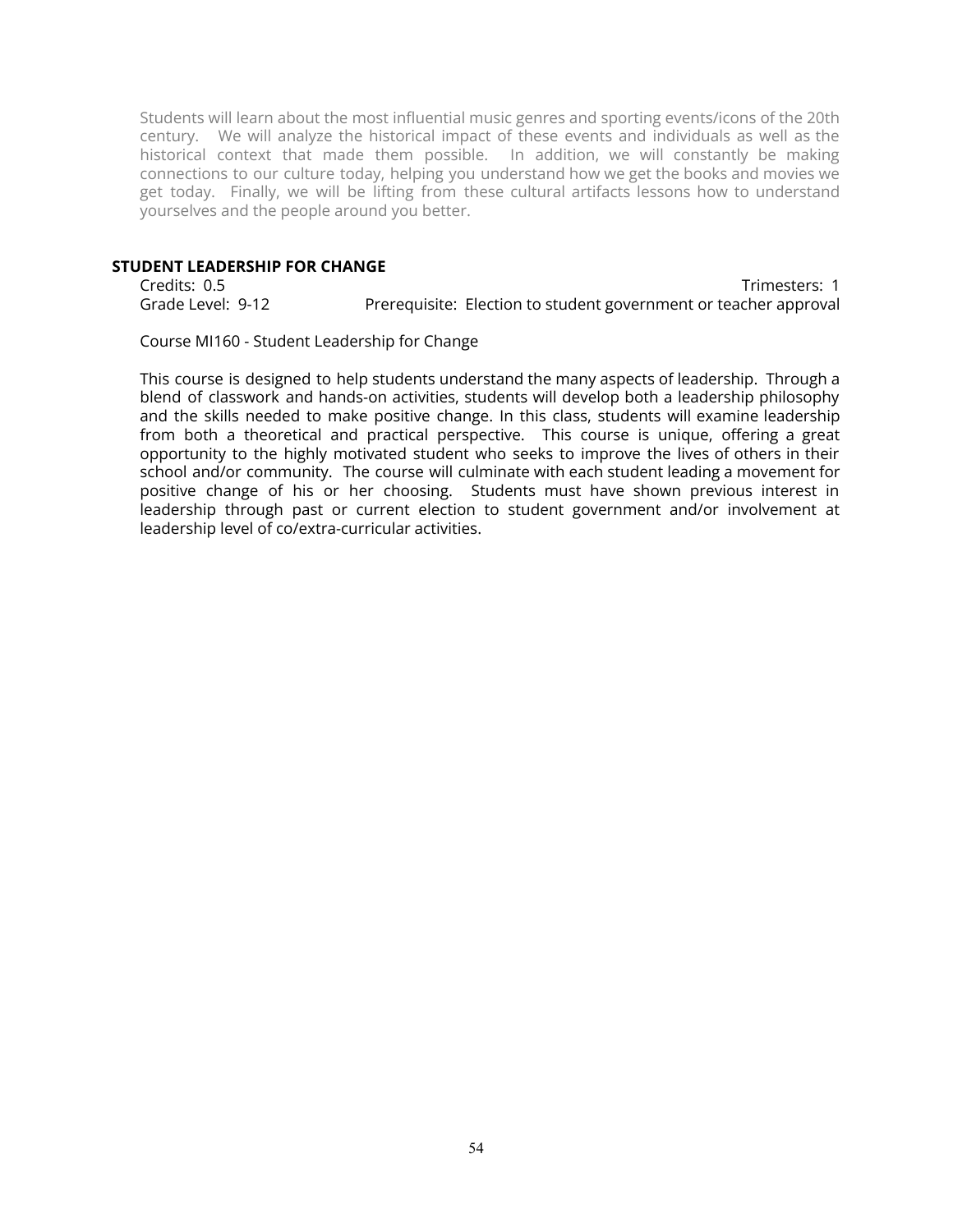# **SPECIAL EDUCATION DEPARTMENT**

# **GENERAL NOTES**

- Special education services are provided at LHS to students who qualify for services based on need in one of the following formats:
	- o A regular education setting with a single regular education teacher,
	- o A regular education setting in which a regular education and a special education teacher team teach the course, and/or
	- o A special education setting with a single special education teacher.
- Course placement is dependent upon the individual student's progress toward graduation and identified disability. This placement is reviewed with teachers, counselors, parents and the student.
- The courses described below are those offered in a special education setting.
- The Certificate of Achievement focuses on helping students acquire the skills necessary to be independent and function successfully out in their community. The emphasis on this program is placed on functional academics, career and employability, prevocational, adult living, and personal social skills. Students in the program will also build skills in order to achieve their personalized post-secondary goals. Certification of Achievement students may have reduced credits per the IEP team and building administration, but no less than 21 credits including all core/required courses. Students in this program will receive a certificate of achievement.

# **ADULT LIVING HOME REPAIR**

Credits: 0.5 Trimesters: 1

Course LM080 – Adult Living Home Repair

This course will focus on the functional life skills of home maintenance projects that students might encounter in their adult life. Students in this class will learn to identify and master the use of basic household tools. The course focuses on how to complete projects from start to finish, including project planning, hanging drywall safely, taping, sanding, trims, and basic electrical wiring. Students will also learn repair techniques for plastering walls.

# **AMERICAN HISTORY**

Credits: 1.0 Trimesters: 2<br>Grade Level: 9-12 Trimesters: 2 *Students will be enrolled in both courses*

Course SS055 - American History A Course SS056 - American History B

This course covers material from the Reconstruction period immediately following the Civil War to the present, including the development of modern America, world wars, and movements for equality. Topics are covered from a political and economic standpoint and rely upon a diversity of skills and assessments.

# **CONSUMER ECONOMICS**

Credits: 1.0 Trimesters: 2 Grade Level: 11-12 **Preference Level: 11-12** *Students will be enrolled in both courses*

Prerequisite: None

Grade Level: 10 Prerequisite: None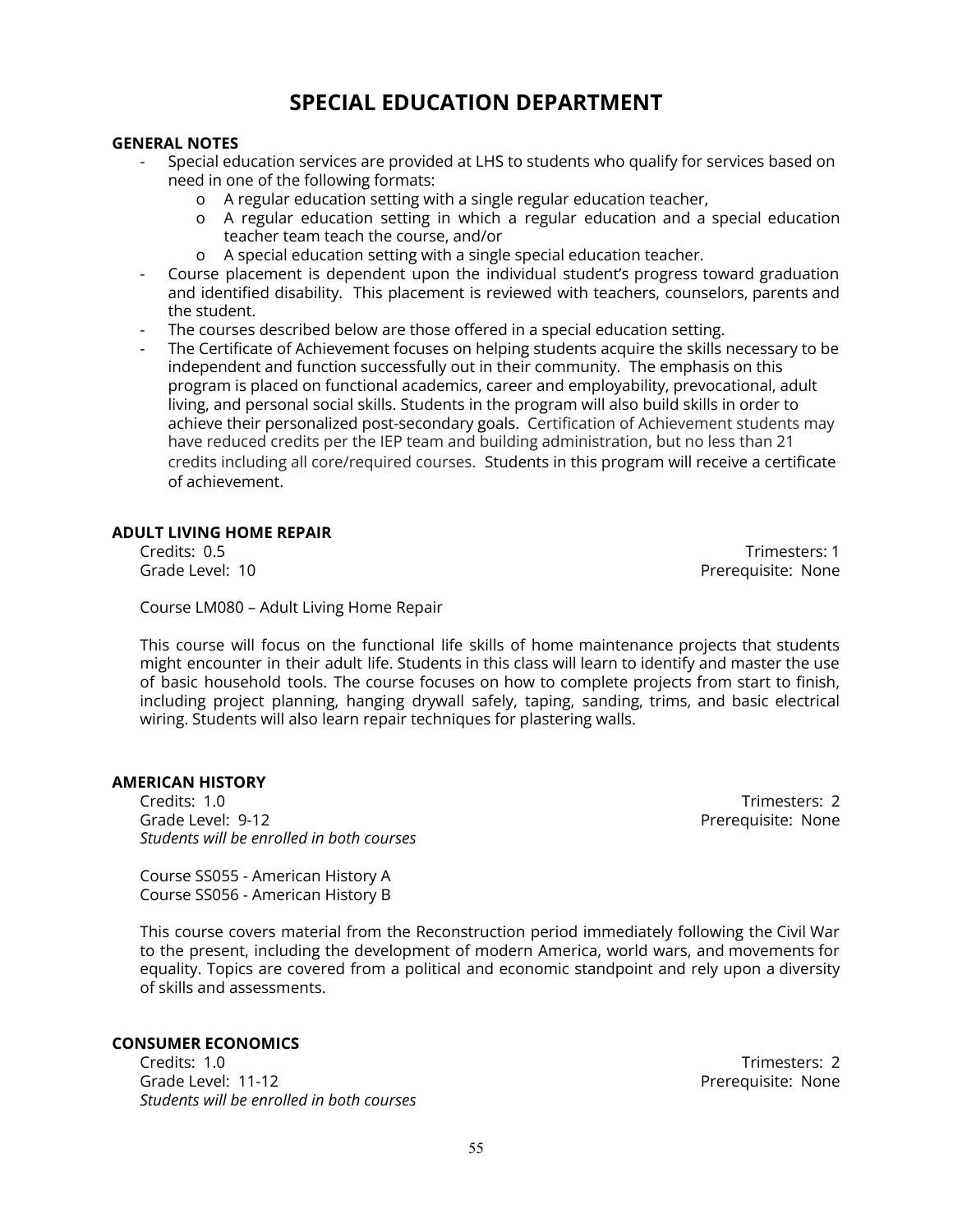Course SS060 - Consumer Economics A Course SS061 - Consumer Economics B

Students will cover basic economic principles and terminology that will give them the knowledge and tools needed to make rational economic decisions for themselves and our nation. Examples of the topics covered are: economic principles, supply and demand, the investment sector, the Federal Reserve System, economic markets, financial institutions, and the business cycle.

#### **CITIZENSHIP**

Credits: 1.0 Trimesters: 2 Grade Level: 12 Prerequisite: None *Students will be enrolled in both courses*

Course SS070 - Citizenship A Course SS071 - Citizenship B

This course will cover how American democracy has unique qualities. Students will learn about the three branches of government and how each has separate powers and responsibilities at the local, state, and federal levels. Students will explore how American officials are brought into office, and how Americans have individual rights and freedoms.

#### **DAILY LIVING SKILLS 9**

Credits: 2.0 Trimesters: 2 Grade Level: 9-12 Prerequisite: None *Students will be enrolled in both courses. Each course is two periods long.*

Course LM072 - Daily Living Skills 9 A Course LM073 - Daily Living Skills 9 B

This class is designed for the functional program. This class will focus on the basic skills for survival. In the class, students will work on knowing their personal information, work on daily household chores, and use the Safety Smart videos to help them learn how to be safe in the kitchen, in the community, and on the computer, etc. Daily Living Skills has a focus on shopping, budgeting, introduction to job skills, and money skills. Students will be making weekly trips to Meijer to practice these skills, complete recycling in the building and cooking weekly.

#### **ENGLISH**

Credits: 1.5 Trimesters: 3 Grade Level: 9-12 **Preference 2018** Prerequisite: None *Students will be enrolled in all three courses.*

Course EN010 - English 1 Course EN020 - English A 2 A Course EN011 - English 1 Course EN021 - English B 2 B Course EN012 - English 1 Course EN022 - English C 2 C

This is a yearlong course designed to develop language arts skills for the functional program. Students will strengthen their reading fluency, vocabulary, spelling, grammar, and comprehension skills using a variety of reading materials. Students will also engage themselves in many forms of writing by being exposed to a variety of graphic organizers, computers, and other tools necessary to writing.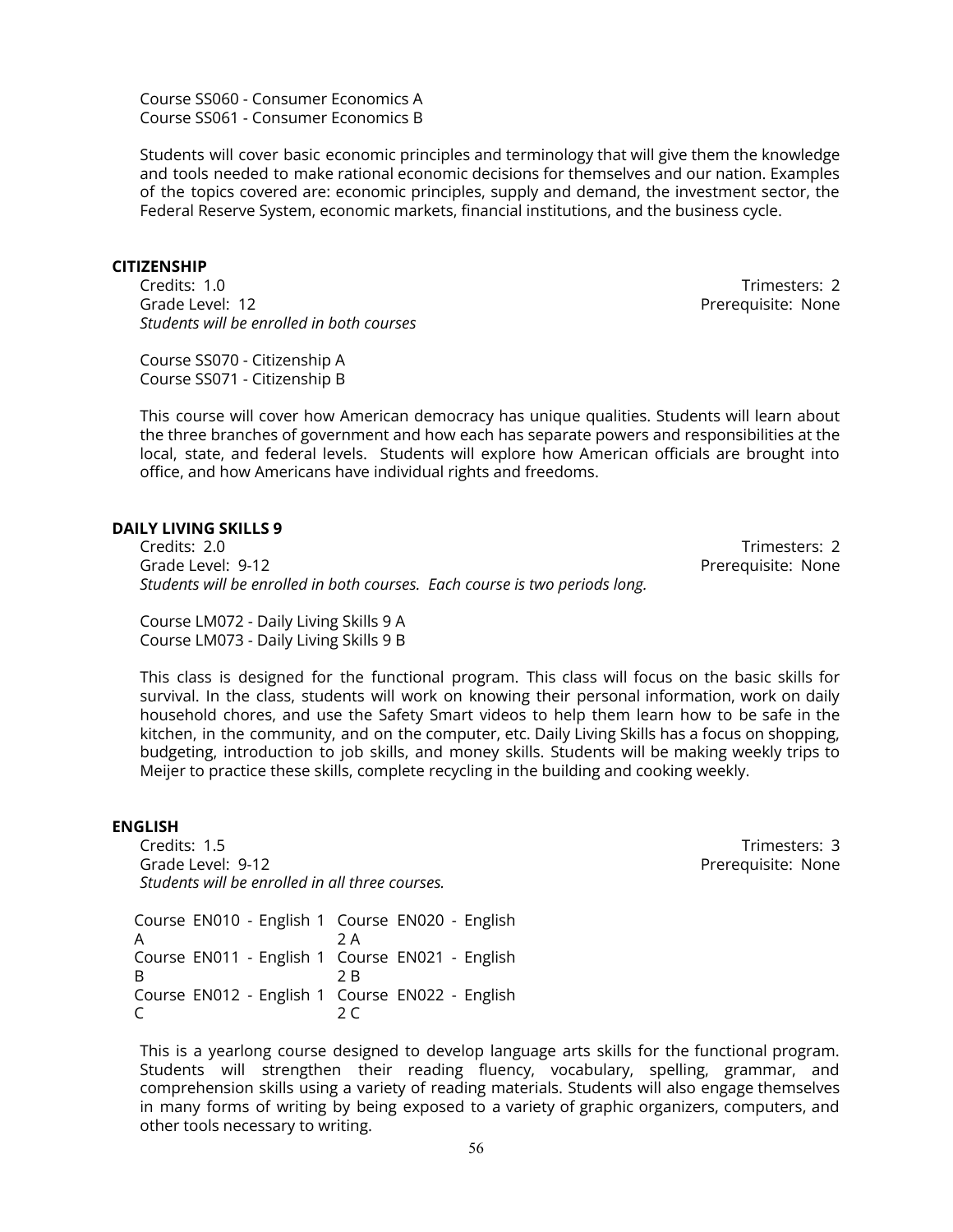# **GEOGRAPHY**

Credits: 1.0 Trimesters: 2 Grade Level: 9-12 Prerequisite: None *Students will be enrolled in both courses*

Course SS080 - Geography A Course SS081 - Geography B

Students will study and discover the earth and how people live on it. There will be five themes taught to organize geographic information about the planet. Students will also utilize visual representations of geographic information.

#### **HEALTH**

Credits: 1.0 Trimesters: 2 Grade Level: 9-12 **Preference Contract Contract Contract Contract Contract Contract Contract Contract Contract Contract Contract Contract Contract Contract Contract Contract Contract Contract Contract Contract Contract Con** *Students will be enrolled in both courses*

Course PE050 - Health A Course PE051 - Health B

This course will give students a greater understanding of the human body and how all aspects of personal health work together to create a healthy person. Topics will include health and wellness, personal hygiene, nutrition, first aid and safety, drugs and medicine and human development.

### **INTRODUCTION TO PHYSICAL SCIENCE**

Credits: 1.0 Trimesters: 2<br>Grade Level: 9-12 Grade Level: 9-12 *Students will be enrolled in both courses.*

Prerequisites: None

Course SC050 - Introduction to Physical Science A Course SC051 - Introduction to Physical Science B

Students will study and apply the concepts of chemistry and physics. Students will identify properties of common families of elements, how elements differ in structural parts and electrical charges, the risk/benefit balance of using household and agricultural products, and the development of the new products by the breaking of bonds and rearrangement of atoms. Students will also study kinematics to learn how to analyze the patterns of force and motion in the operation of complex machines, relate characteristics of sounds and the properties of waves and light, the formation of stars through astronomy, and the principles of electricity and circuits. The learning of these facts will involve problem solving, research, and practical application and products.

#### **LIFE SCIENCE**

Credits: 1.0 Trimesters: 2 Grade Level: 9-12 Prerequisite: None *Students will be enrolled in both courses.*

Course SC060 - Life Science A Course SC061 - Life Science B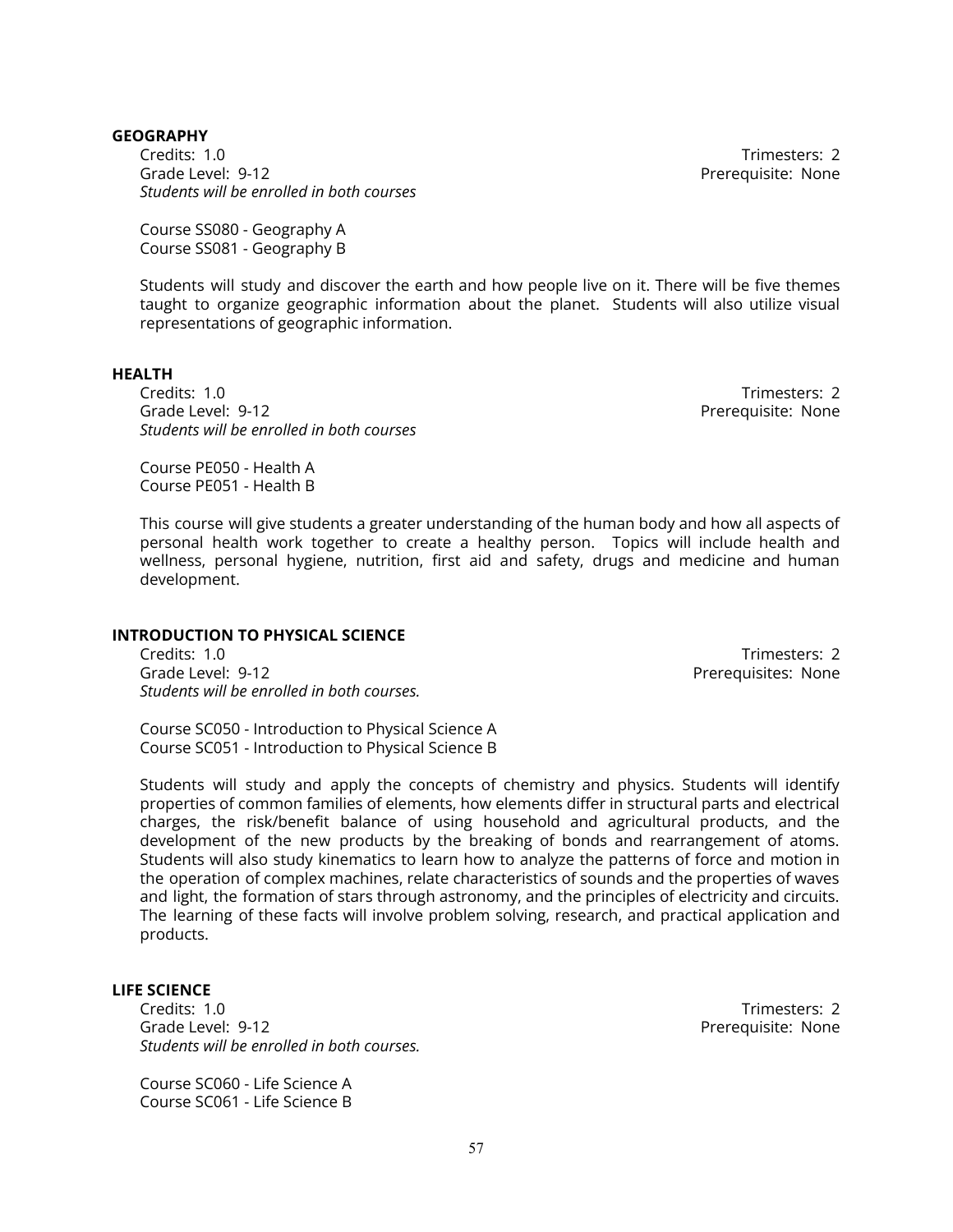Biology is a course in laboratory science where students investigate the living world around them, using field study and laboratory techniques. Students study the diversity, complexity and interconnectedness of living systems. Topics addressed are cell physiology, organ systems, disease-causing organisms, genetics, evolution, characteristics and classification of life forms, ecology and what impact humans have on the environment and ecosystems of our earth.

#### **MATH**

Credits: 1.5 Trimesters: 3 Grade Level: 9-12 **Preference 2018** Prerequisite: None *Students will be enrolled in all three courses.*

Course MA010 - Math 1 A Course MA020 - Math 2 A Course MA011 - Math 1 B Course MA021 - Math 2 B Course MA012 - Math 1 C Course MA022 - Math 2 C

This is a yearlong course designed to develop math skills for students in the functional program. Students will strengthen their math computation skills using real life situations and basic math problems that involve money, time, and measurement. Other units include basic operations, geometry and fractions and decimals.

#### **OCCUPATIONAL GUIDANCE**

Credits: 1.0 Trimesters: 2 Grade Level: 11-12 **Preference Level: 11-12** *Students will be enrolled in both courses.*

Course LM061 - Occupational Guidance A Course LM062 - Occupational Guidance B

This class is designed to give students a greater understanding of the world of work and what skills they will need to have success in the workplace. They will explore their interests, personalities, strengths and weaknesses along with how all of these categories shape their career choices. Students will explore the hard and soft skills of a job and learn about different careers and the requirements that are specific to the skills in the various pathways. Students will also be given the opportunity to complete a one-week work based learning experience, create a resume and practice interviewing skills with a variety of professionals.

# **WORK BASED LEARNING**

Credits: 1.0 - 4.5 Trimesters: 2-3 Grade Level: 12 **Prerequisite: Occupational Guidance or related course** 

Course WL100 - Work Based Learning - 1 trimester Course WL101 - Work Based Learning - 2 trimesters Course WL102 - Work Based Learning - 3 trimesters

This class is designed to provide the opportunity for students to further develop and achieve their educational, occupational and employment goals as identified in their Educational Development Plan (EDP) and/or their Individualized Educational Plan (IEP) Transition Plan. The educational benefits for the student will include hands-on learning in jobs that they are interested in and giving them the ability to apply skills that they have learned previously. Prior to being placed on the job site, students will complete a review of why people work, benefits of working, complete online safety training, in addition to watching job training and workplace videos. Refer to the course outline for more information regarding the class and its expectations.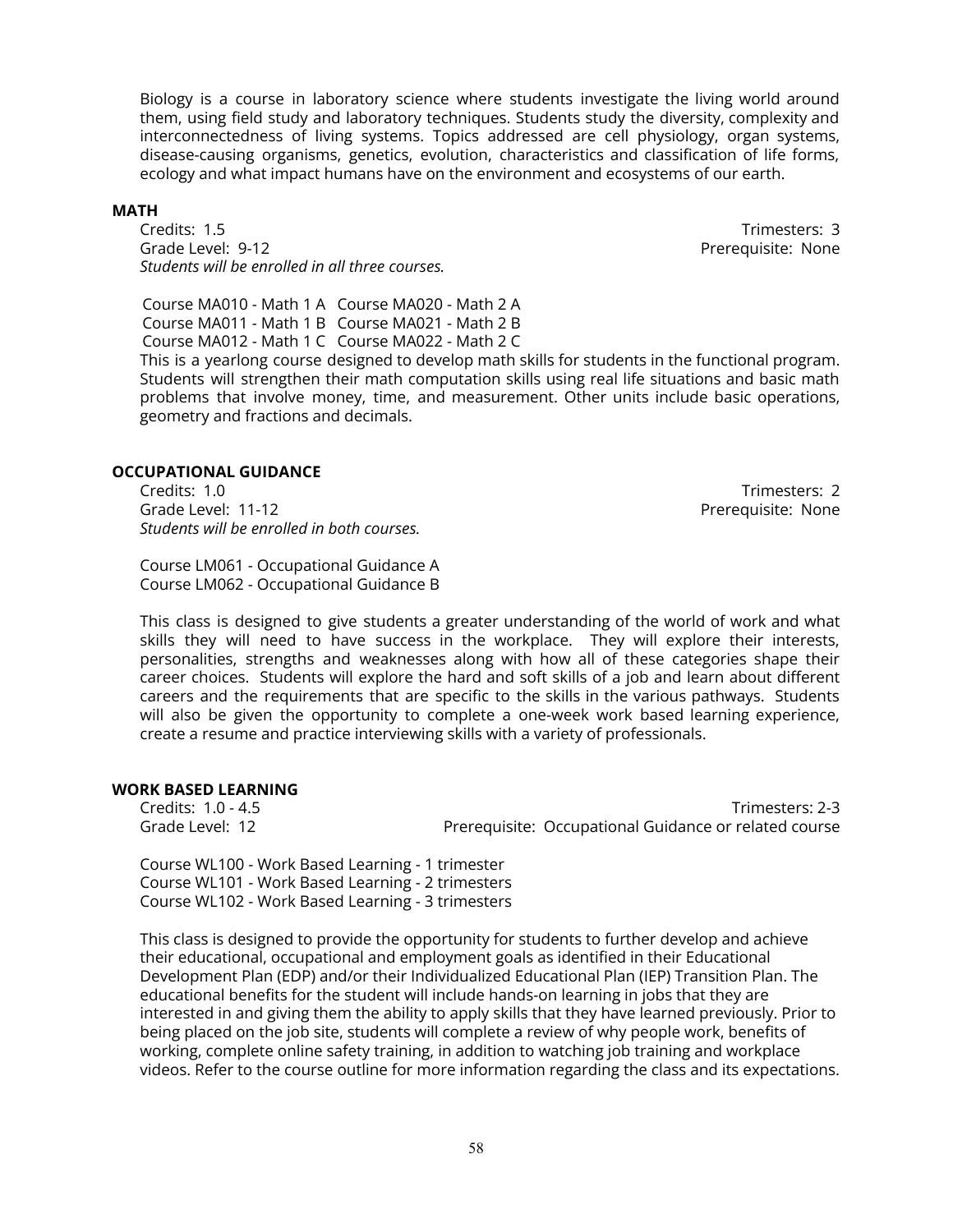# **TECHNOLOGY DEPARTMENT**

### **GENERAL NOTES**

- All Technology classes satisfy the State visual, performing and applied arts credit requirement.
- Technology offerings address multiple purposes:
	- o The introductory classes utilize hands-on activities, which build confidence in the areas of technology.
	- o These experiences will help students make better career pathway decisions regarding post-secondary options.
	- o If students choose a college career pathway in the skilled trades or engineering, these classes allow them to begin to concentrate in one of the two broad areas of Technology: Physical Technology or Information Technology.
- Engineering 1, Woodworking Technology 1 4, and Manufacturing Technology 1-3 satisfy the  $4^{\text{th}}$  year math graduation requirement if taken successfully during the senior year.

# **ENGINEERING 1: INTRODUCTION TO ENGINEERING DESIGN**

Credits: 1.0 Trimesters: 2 Grade Level: 9-12 **Preference 20 All 20 All 20 All 20 All 20 All 20 All 20 All 20 All 20 All 20 All 20 All 20 Al** *Students must register for both courses.* Algebra I recommended

Course TE500 - Engineering 1 A Course TE501 - Engineering 1 B

This course will expose students to the design process, research and analysis, teamwork, communication methods, global and human impacts, engineering standards and technical documentation. Students use 3D solid modeling design software to help them design solutions to problems and learn how to document their work and communicate solutions to peers and members of the professional community. Students will learn through activity-based, project-based, and problem-based learning. The course of study includes: design process, modeling, sketching, measurement, statistics, applied geometry, presentation design and delivery, engineering drawing standards, CAD solid modeling, reverse engineering, consumer product design, graphic design, engineering ethics, and virtual design teams.

# **ENGINEERING 2: PRINCIPLES OF ENGINEERING**

Grade Level: 10-12 **Preference 20 All 20 and 20 and 20 and 20 and 20 and 20 and 20 and 20 and 20 and 20 and 20 and 20 and 20 and 20 and 20 and 20 and 20 and 20 and 20 and 20 and 20 and 20 and 20 and 20 and 20 and 20 and 20** *Students must register for both courses.* or Physics, or Algebra 2

Course TE510 - Engineering 2 A Course TE511 - Engineering 2 B

Credits: 1.0 Trimesters: 2

Principles of Engineering (POE) is a high school-level survey course of engineering. The course exposes students to some of the major concepts that they will encounter in a post-secondary engineering course of study. Students have an opportunity to investigate engineering and high tech careers. POE gives students the opportunity to develop skills and understanding of course concepts through activity-, project-, and problem-based (APPB) learning. Used in combination with a teaming approach, APPB learning challenges students to continually hone their interpersonal skills, creative abilities, and problem solving skills based upon engineering concepts. Students will develop problem-solving skills and apply their knowledge of research and design to create solutions to various challenges. Students will also learn how to document their work and communicate their solutions to their peers and members of the professional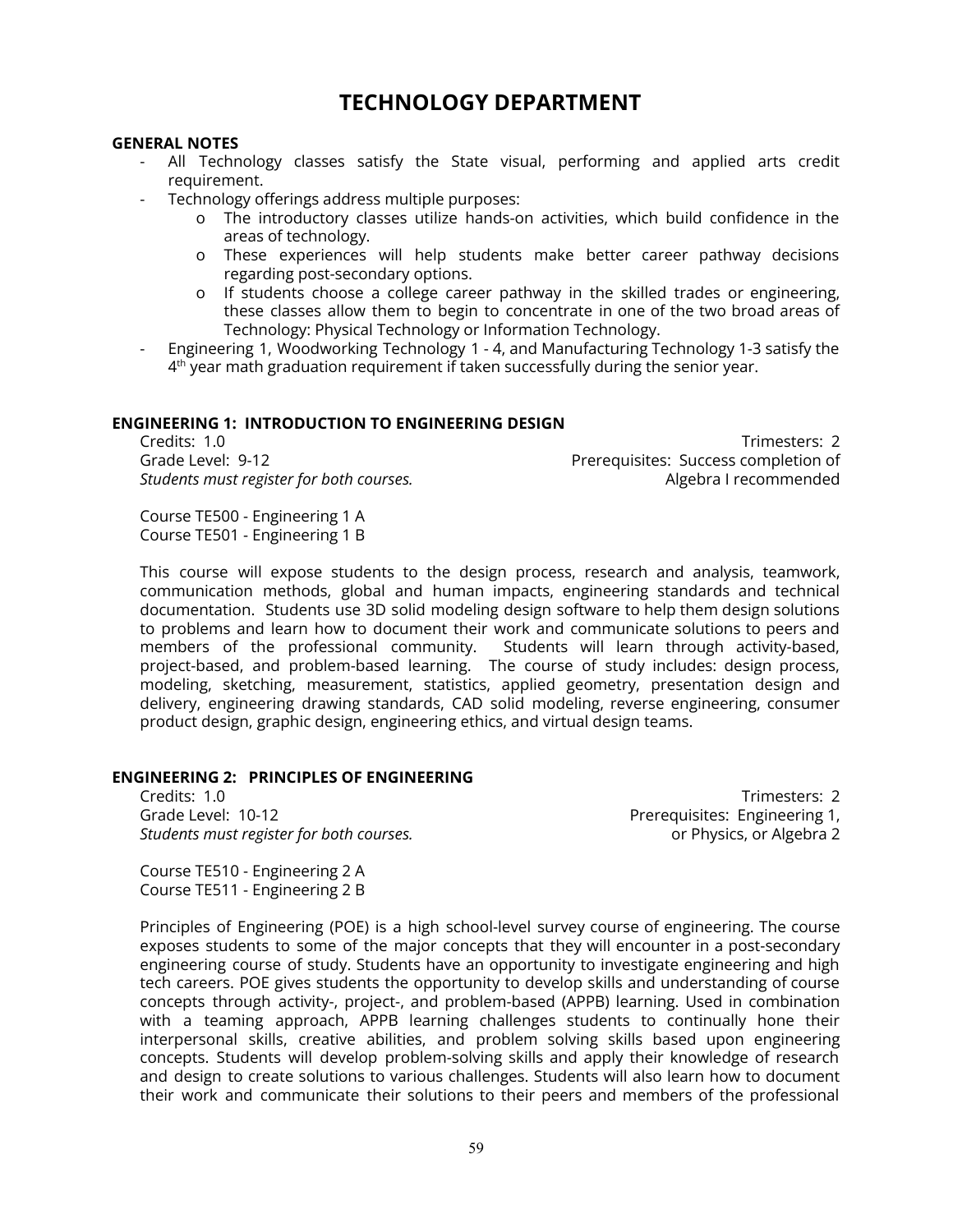community. It also allows students to develop strategies to enable and direct their own learning, which is the ultimate goal of education.

# **ENGINEERING 3: ENGINEERING DESIGN AND DEVELOPMENT**

Credits: 1.0 Trimesters: 2 Grade Level: 11-12 **Premiering 2** Prerequisites: Engineering 2 *Students must register for both courses.*

Course TE520 - Engineering 3 A Course TE521 - Engineering 3 B

Have you ever said: "Don't you hate it when…?" Here is your chance to do something about it! Working as part of a team, you'll design a solution to a technical problem of your choosing. Research, design, test, and construct that solution and present it to industry partners. Engineering Design and Development (EDD) is the capstone course in the PLTW high school engineering program. It is an engineering research course in which students work in teams, or as individuals to design and develop an original solution to a valid open-ended technical problem by applying the engineering design process. After carefully defining the problem, teams or individuals will design, build, and test their solution. Finally, student teams will present and defend their original solution to an outside panel. While progressing through the engineering design process, students will work closely with a community mentor and will continually hone their organizational, communication and interpersonal skills, creative and problem solving abilities, and their understanding of the design process. The course applies and concurrently develops secondary level knowledge and skills in mathematics, science, engineering, and technology.

# **MANUFACTURING TECHNOLOGY 1**

Credits: 1.0 Trimesters: 2 Grade Level: 9-12 Prerequisite: None *Students may register for Manufacturing Technology 1A, or both courses.*

Course MT100 - Manufacturing Technology 1A Course MT101 - Manufacturing Technology 1B

In this class students will use tools and machinery to create a series of unique and useable projects. Torches, lathes, drills, and a sandblaster are among the machines that students will use to change steel, sheet metal, wood, and other material into finished products. This class is very active and will challenge students' ability to create things with their hands.

# **MANUFACTURING TECHNOLOGY 2**

*Students must register for both courses.*

Credits: 1.0 Trimesters: 2 Grade Level: 9-12 **Premies and American Controllery** Prerequisite: Manufacturing Technology 1

Course MT200 - Manufacturing Technology 2A Course MT201 - Manufacturing Technology 2B

Building upon what students have learned in Manufacturing Tech 1, this class will give students many new skills and abilities. CNC design, welding, plasma cutting, and advanced machining are just a few of the new skills students will learn while constructing exciting and advanced projects.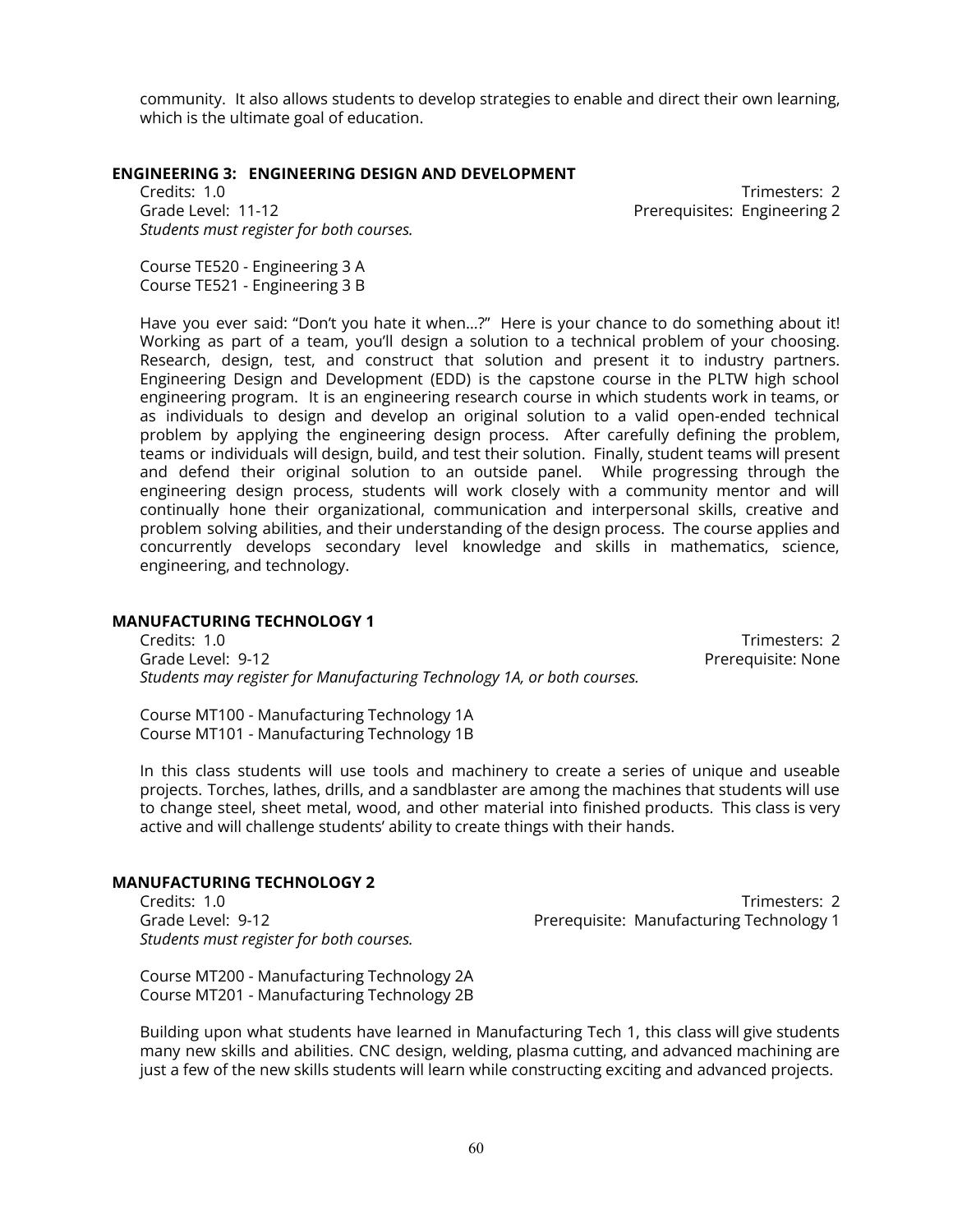#### **MANUFACTURING TECHNOLOGY 3**

Credits: 0.5 each course Trimesters: 1 each course Grade Level: 10-12 **Premier Communistie:** Manufacturing Technology 2 *Students must register for the course based on the number of trimesters they wish to take. For example, if a student wants to take 2 trimesters of Manufacturing Technology 3, they should register for course number MT301.*

Course MT300 - Manufacturing Technology 3 - 1 trimester Course MT301 - Manufacturing Technology 3 - 2 trimesters

This advanced technology class allows you to build your confidence and skill through technical research along with advanced equipment and processes. In this class you will design, engineer, and manufacture your own projects.

# **MANUFACTURING TECHNOLOGY 4**

Credits: 0.5 each course Trimesters: 1 each course Grade Level: 10-12 **Premier Communistie: Manufacturing Technology 3** *Students must register for the course based on the number of trimesters they wish to take. For example, if a student wants to take 2 trimesters of Manufacturing Technology 3, they should register for course number MT401.*

Course MT400 - Manufacturing Technology 4 - 1 trimester Course MT401 - Manufacturing Technology 4 - 2 trimesters

This advanced technology class allows you to build your confidence and skill through technical research along with advanced equipment and processes. In this class you will design, engineer, and manufacture your own projects.

#### **WOODWORKING TECHNOLOGY 1**

Credits: 1.0 Trimesters: 2 Grade Level: 9-12 **Preference Contract Contract Contract Contract Contract Contract Contract Contract Contract Contract Contract Contract Contract Contract Contract Contract Contract Contract Contract Contract Contract Con** *Students must register for both courses.*

Course TE100 - Woodworking Technology 1A Course TE101 - Woodworking Technology 1B

This introductory course teaches students the full range of ways to work with wood, from hand working to computer-driven machining. Students will design and build several projects using computer aided drafting, traditional woodworking tools, computer aided machining, computer-driven laser engraving, a wind tunnel, and other machines. Projects include pens, CO2 cars, a checkerboard, computer-drafted product designs, and much more. Students will test ideas during the design and building process of turning a raw material into a final product. Students will work mainly with woods, but will gain experiences with materials from plastics, cloth, glass, to composites like fiberglass and a variety of adhesives.

# **WOODWORKING TECHNOLOGY 2**

*Students must register for both courses.*

Course TE200 - Woodworking Technology 2A Course TE201 - Woodworking Technology 2B

Credits: 1.0 Trimesters: 2 Grade Level: 10-12 Prerequisite: Woodworking Technology 1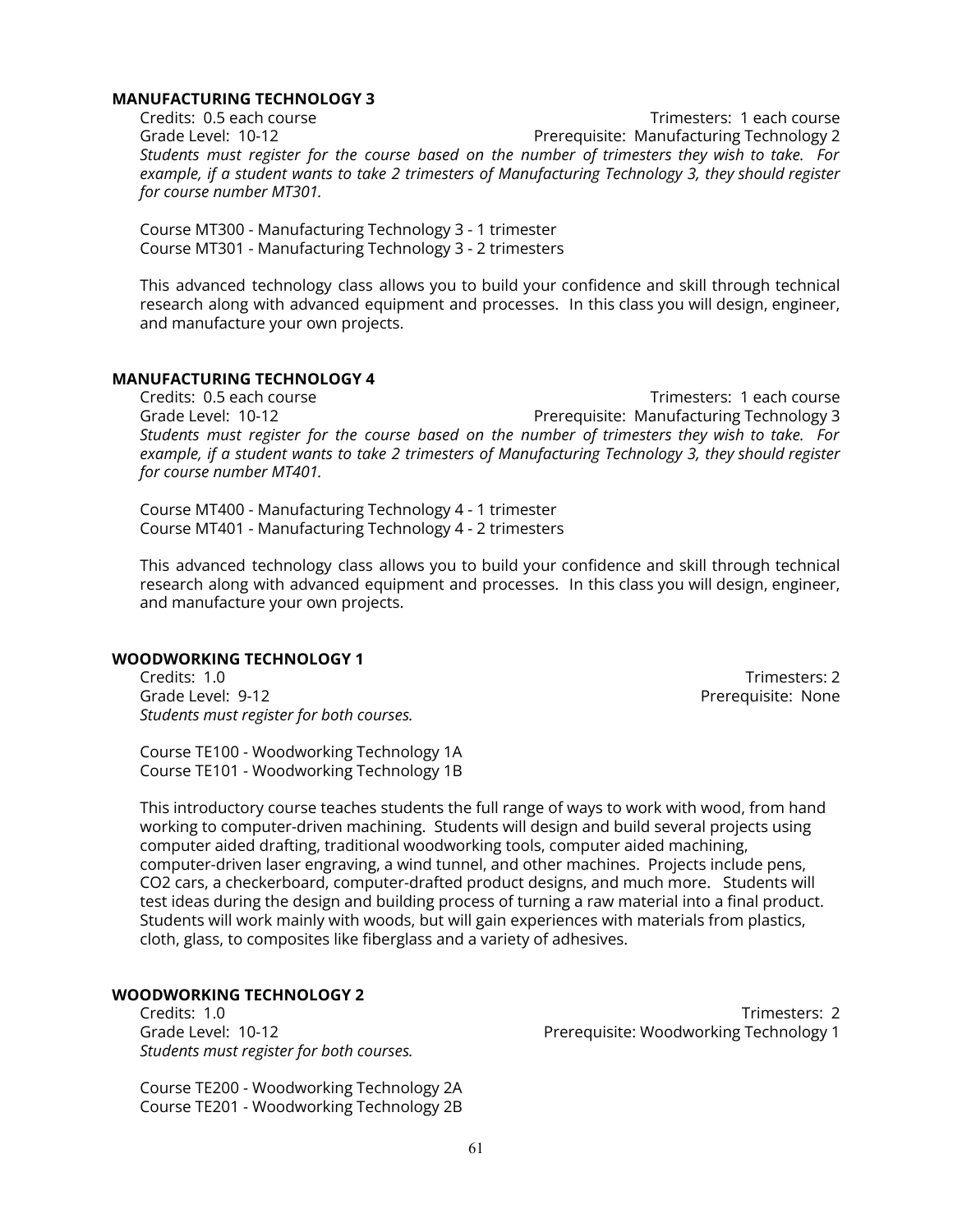Building upon the content of Introduction to Woodworking Technology, this class brings it all together. Students will design and build projects that require many processes and tools in the lab. While using the latest production processes, students will develop their creativity and skills by doing hands-on work including CAD, CAD/CAM- computer aided machining, laser engraving, and challenging cabinet making techniques. Students will leave this class with a beautiful mantel clock that they will be proud of for the rest of their lives.

# **WOODWORKING TECHNOLOGY 3**

*Students must register for both courses.*

Credits: 0.5 each course Trimesters: 1 each course Grade Level: 10-12 Prerequisite: Woodworking Technology 2

Course TE300 - Woodworking Technology 3A Course TE301 - Woodworking Technology 3B

"I can build that." Students will be able to say this about any consumer product or piece of furniture by the end of this class. Students' creative genius can drive their work because they now have the skills and experience to design and build anything they can imagine. It's awesome to be able to say "I built that hutch, I built that night stand, I built that \_\_\_\_\_\_\_" (fill in your project). This class is repeatable for credit. This means students can build a whole house full of furniture if they choose.

# **WOODWORKING TECHNOLOGY 4**

Credits: 0.5 each course Credits: 0.5 each course Grade Level: 10-12 **Preference 20 and 20 and 20 and 20 and 20 and 20 and 20 and 20 and 20 and 20 and 20 and 20 and 20 and 30 and 30 and 30 and 30 and 30 and 30 and 30 and 30 and 30 and 30 and 30 and 30 and 30 and 30 and 30** *Students must register for both courses.*

Course TE400 - Woodworking Technology 4A Course TE401 - Woodworking Technology 4B

This is an advance course focusing on independent projects and extending the learning from Woodworking Technology 3

### **COMPUTER GRAPHICS 1**

Credits: 1.0 Trimesters: 2 Grade Level: 9-12 Prerequisite: None *Students must register for both courses.*

Course IT100 - Computer Graphics 1A Course IT101 - Computer Graphics 1B

In this hands-on and computer-oriented course, students will be introduced to a majority of the computer graphic design areas. Students will get an introduction to computer basics and networking, computer imaging, computer aided drafting, digital media creation, electronic communication, multimedia authoring, architecture, web page design, animation, and various graphics media. Students will use the following software: SolidWorks, Chief Architect, Adobe Photoshop, Illustrator, and Premiere, Dreamweaver and Flash, Roland Sign making, Tajma Embroidery, Camtasia Authoring, Emco CNC, Publisher, Video Conferencing, HP Scan Imaging software.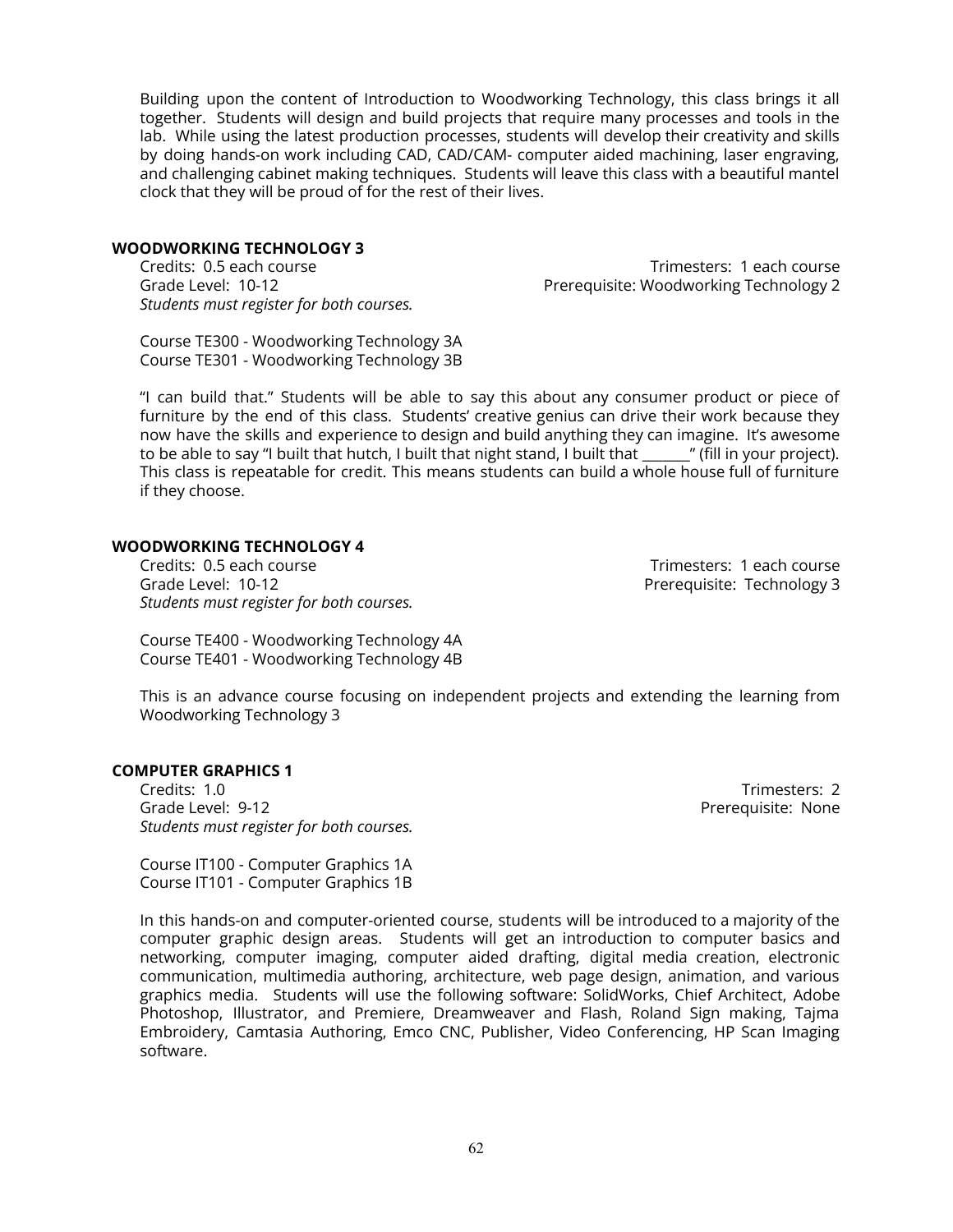#### **COMPUTER GRAPHICS 2 – MULTIMEDIA**

Credits: 1.0 Trimesters: 2 Grade Level: 10-12 **Preference 20 Aproximate** Prerequisite: Computer Graphics 1 *Students must register for both courses.*

Course IT240 - Computer Graphics 2 - Multimedia A Course IT241 - Computer Graphics 2 - Multimedia B

This course focuses on digital graphic design areas like digital image creation and editing, multimedia authoring, animation, embroidery, sign making, packaging, and other areas of computer graphics. With demonstrations and online computer instruction, students will further explore the graphics software programs from Computer Graphics 1. Instruction will emphasize Digital Design from packaging to 3-D graphics, digital media manipulation from digital still images to movie video, audio, and animation, as well as digital media authoring from multimedia to web design, and a small amount of photorealistic rendering with CAD.

# **COMPUTER GRAPHICS 2 – CAD**

Credits: 1.0 Trimesters: 2 Grade Level: 10-12 **Prerequisite: Computer Graphics 1 or Engineering Design** *Students must register for both courses.*

Course IT250 - Computer Graphics 2 - CAD A Course IT251 - Computer Graphics 2 - CAD B

This course focuses on Computer Aided Drafting (CAD) which offers those students interested in CAD, technical design, or engineering an opportunity to more fully explore both mechanical and architectural design in 2-D and 3-D CAD. Students will explore landscape and interior design, animation, image rendering, and other areas. With demonstrations and online computer instruction students extend their skills with several of the CAD programs, mainly SolidWorks and SoftPlan. Instruction will emphasize mechanical CAD from 3-D parts and assemblies, 2-D drawings and part analysis to product photo renderings and animations. Also, offering architectural CAD from plans and pictorials to interior and landscape design.

# **COMPUTER GRAPHICS 3 – CAD**

Credits: 0.5 each course Trimesters: 1 each course Grade Level: 11-12 Prerequisite: Computer Graphics 2 – CAD *Students must register for the course based on the number of trimesters they wish to take. For* example, if a student wants to take 2 trimesters of Computer Graphics 3 - CAD, they should register *for course number IT351.*

Course IT350 - Computer Graphics 3 – CAD - 1 trimester Course IT351 - Computer Graphics 3 – CAD - 2 trimesters

These advanced classes are for students interested in advanced mechanical or architectural design. Potential technicians, architects, graphics designers, animators, CAD designers, engineers, technicians or any technical career student will learn with the industry standard software. Students will choose an area of concentration, write learning objectives and pursue learning activities that best meet their career objectives. Students will create 3-D pictorial renderings, computer animations, visual presentations, various drawings and images, or learn to communicate with CNC machines as their interests dictate. Self-paced online instruction allows students to learn the concepts in their interest areas.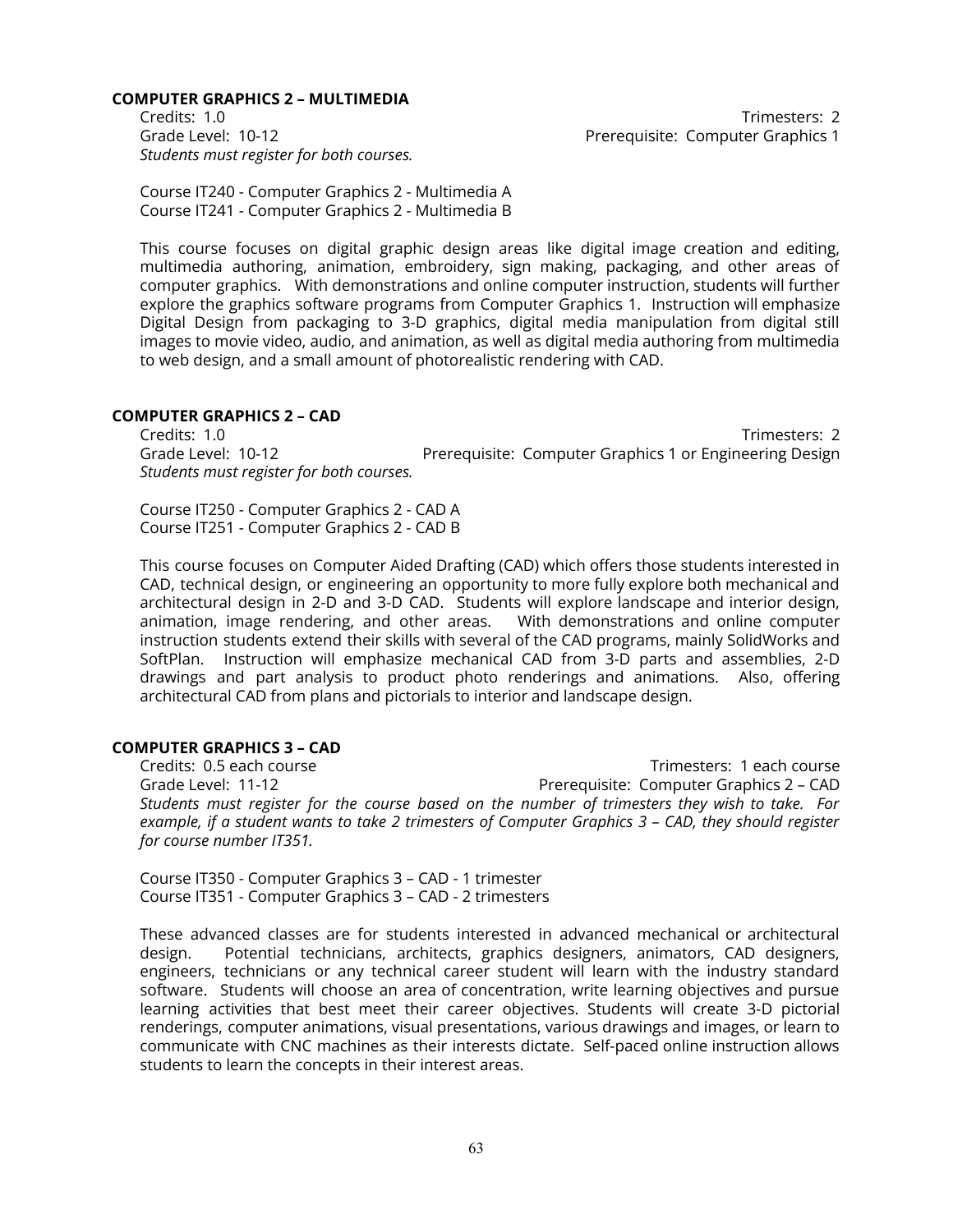#### **COMPUTER GRAPHICS 4 – CAD**

Credits: 0.5 each course Trimesters: 1 each course Grade Level: 11-12 Prerequisite: Computer Graphics 3 – CAD *Students must register for the course based on the number of trimesters they wish to take. For* example, if a student wants to take 2 trimesters of Computer Graphics 4 - CAD, they should register *for course number IT451.*

Course IT450 - Computer Graphics 4 – CAD - 1 trimester Course IT451 - Computer Graphics 4 – CAD - 2 trimesters

These advanced classes are for students interested in advanced mechanical or architectural design. Potential technicians, architects, graphics designers, animators, CAD designers, engineers, technicians or any technical career student will learn with the industry standard software. Students will choose an area of concentration, write learning objectives and pursue learning activities that best meet their career objectives. Students will create 3-D pictorial renderings, computer animations, visual presentations, various drawings and images, or learn to communicate with CNC machines as their interests dictate. Self-paced online instruction allows students to learn the concepts in their interest areas.

### **COMPUTER GRAPHICS 3 – MULTIMEDIA**

Credits: 0.5 each course Trimesters: 1 each course Grade Level: 11-12 Prerequisite: Computer Graphics 2 – CAD *Students must register for the course based on the number of trimesters they wish to take. For example, if a student wants to take 2 trimesters of Computer Graphics 3 – Multimedia, they should register for course number IT341.*

Course IT340 - Computer Graphics 3 – Multimedia - 1 trimester Course IT341 - Computer Graphics 3 – Multimedia - 2 trimesters

These advanced classes are for students interested in advanced work in the areas of graphic design, animation, video design, game design, website design, or any technical career. Students will choose an area of concentration, write learning objectives and pursue learning activities that best meet their objectives. Students will create pictorial renderings, computer animations, visual presentations, and images. They will take advantage of the self-paced online instruction and lessons to learn the concepts in their interest areas.

# **COMPUTER GRAPHICS 4 – MULTIMEDIA**

Credits: 0.5 each course Trimesters: 1 each course Grade Level: 11-12 Prerequisite: Computer Graphics 3 – Multimedia *Students must register for the course based on the number of trimesters they wish to take. For example, if a student wants to take 2 trimesters of Computer Graphics 4 – Multimedia, they should register for course number IT441.*

Course IT440 - Computer Graphics 4 – Multimedia - 1 trimester Course IT441 - Computer Graphics 4 – Multimedia - 2 trimesters

These advanced classes are for students interested in advanced work in the areas of graphic design, animation, video design, game design, website design, or any technical career. Students will choose an area of concentration, write learning objectives and pursue learning activities that best meet their objectives. Students will create pictorial renderings, computer animations, visual presentations, and images. They will take advantage of the self-paced online instruction and lessons to learn the concepts in their interest areas.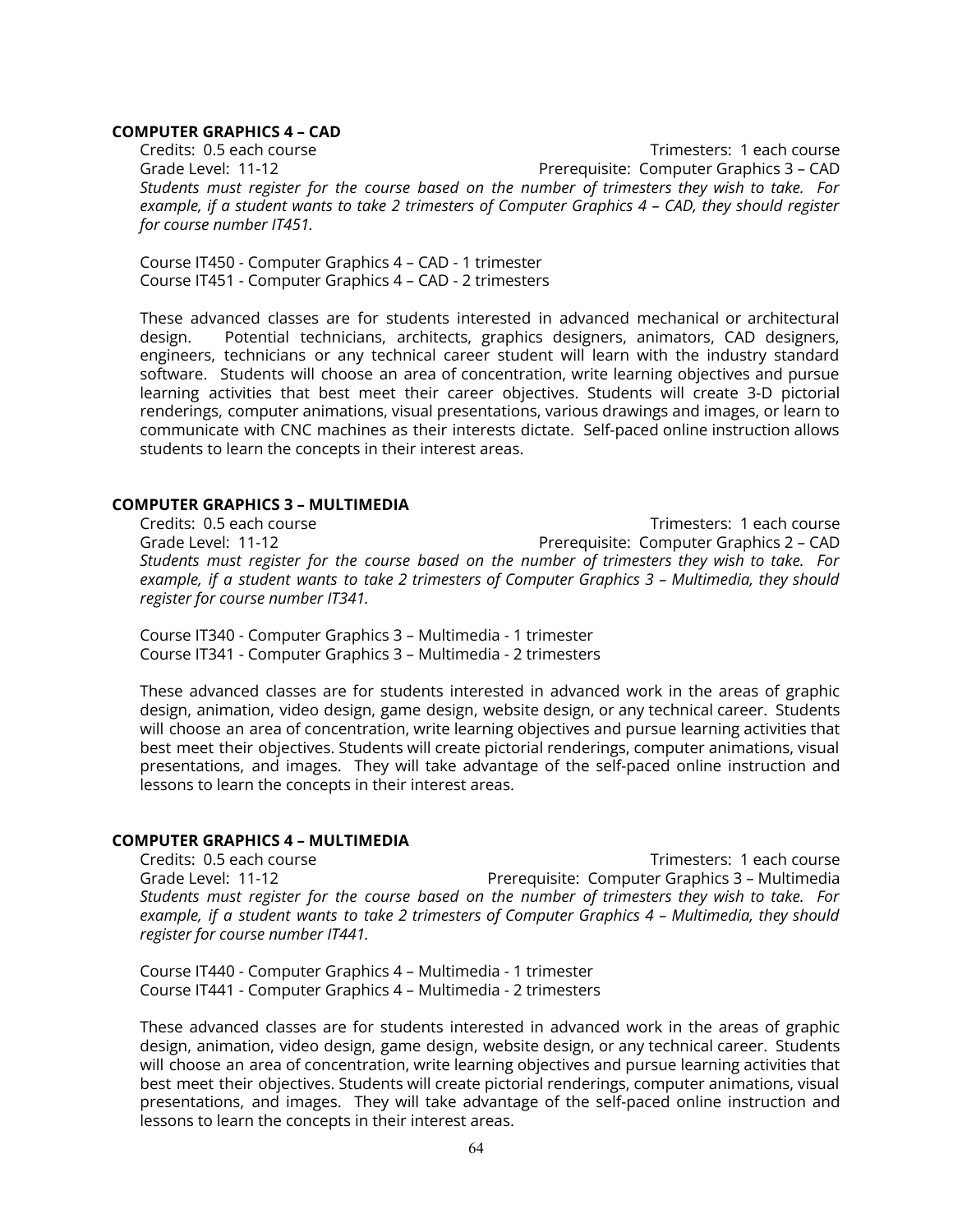# **WORLD LANGUAGES DEPARTMENT**

#### **JAPANESE 1**

Credits: 1.0 Trimesters: 2 Grade Level: 9-12 Prerequisite: none *Students must register for both courses.*

Course JA100 - Japanese 1 A Course JA101 - Japanese 1 B

Japanese 1 is an introduction to the Japanese language and culture. Emphasis is placed on basic language skill acquisition. Students will be able to use vocabulary related to greetings, classroom objects, numbers, months, weather, self-introduction and family in limited conversations. Students will learn the two phonetic alphabets, hiragana and katakana, and approximately 50 kanji characters.

#### **JAPANESE 2**

Credits: 1.0 Trimesters: 2 Grade Level: 9-12 **Preference 1 Preference 1 Preference 1** *Students must register for both courses.*

Course JA200 - Japanese 2 A Course JA201 - Japanese 2 B

Japanese 2 builds upon the curriculum mastered in Japanese 1. Building upon their current knowledge with more advanced vocabulary and grammar concepts, students will be able to communicate about and describe family, daily activities, places around town, and the seasons and holidays of Japan. Students will build on their knowledge of the written language by learning approximately 100 additional kanji characters.

#### **JAPANESE 3**

Credits: 1.0 Trimesters: 2 Grade Level: 10-12 **Premiers and Contract Automobile:** Prerequisite: Japanese 2 *Students must register for both courses.*

Course JA300 - Japanese 3 A Course JA301 - Japanese 3 B

Japanese 3 is a more rigorous study of the Japanese language. More complex grammar and sentence structures are explored. Students will apply their communication skills to finding their way around town, ordering and eating Japanese food, and describing fashion. Students will build on their knowledge of the written language by learning approximately 100 additional kanji characters. Students who successfully complete this course may be eligible to participate in a school trip to Japan.

#### **JAPANESE 4**

Credits: 1.0 Trimesters: 2 Grade Level: 10-12 **Premiers and Australian Control** Prerequisite: Japanese 3 *Students must register for both courses.*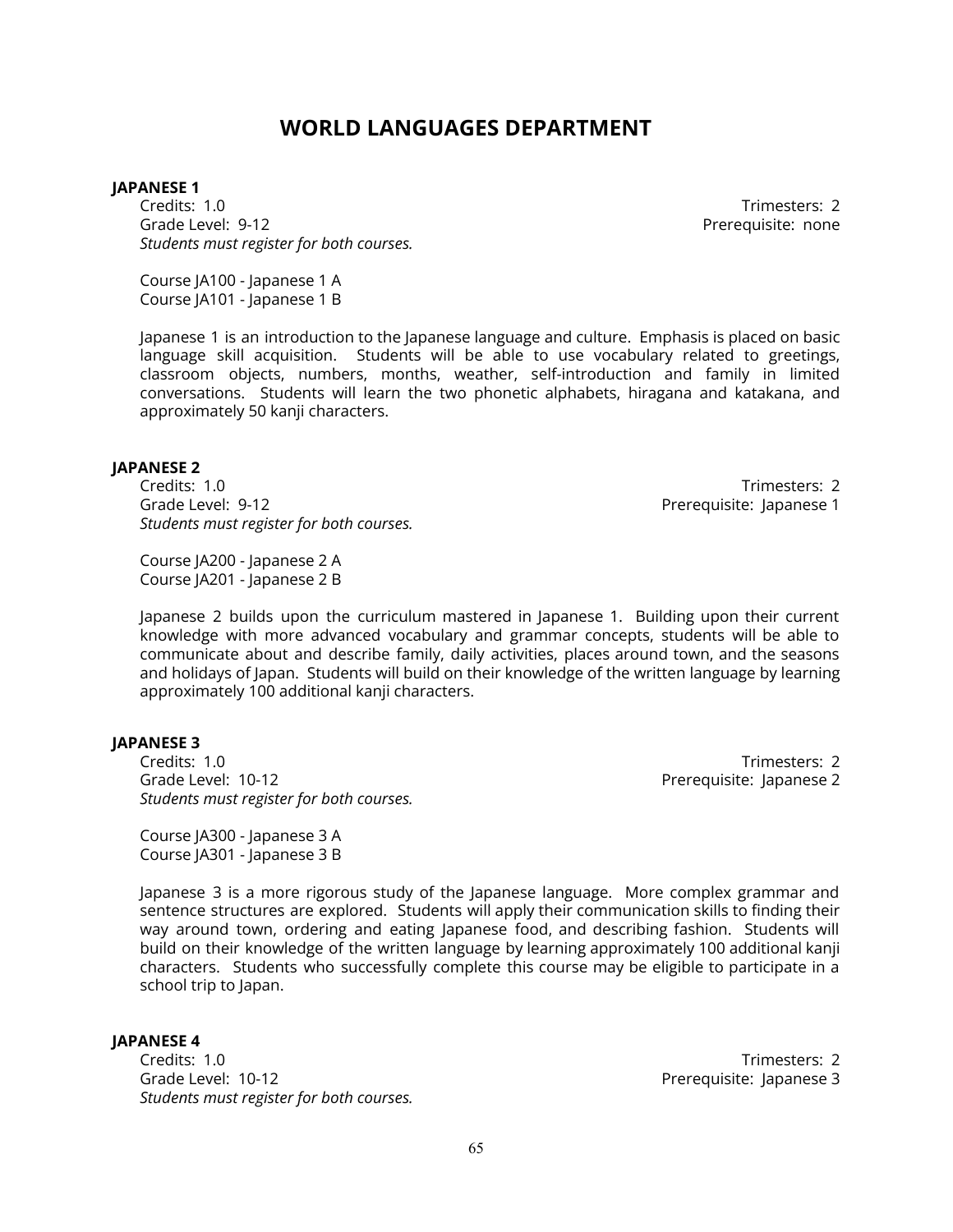Course JA400 - Japanese 4 A Course JA401 - Japanese 4 B

Japanese 4 and 5 are usually offered as a combined class. More complex grammar and sentence structures are explored. Students will build on their knowledge of the written language by learning approximately 100 additional kanji characters. Students who successfully complete this course may be eligible to participate in a school trip to Japan.

### **JAPANESE 5**

Credits: 1.0 Trimesters: 2 Grade Level: 11-12 **Premier and Australian Control** Prerequisite: Japanese 4 *Students must register for both courses.*

Course JA500 - Japanese 5 A Course JA501 - Japanese 5 B

Japanese 4 and 5 are usually offered as a combined class. Emphasis will be placed on application of acquired skills to relevant situations: reading of authentic materials, writing of authentic correspondence and oral communication on advanced topics. Students are expected to become familiar with up to 300 Kanji characters.

#### **SPANISH 1**

Credits: 1.0 Trimesters: 2 Grade Level: 9-12 **Preference 2018** Prerequisite: none *Students must register for both courses.*

Course SP100 - Spanish 1 A Course SP101 - Spanish 1 B

This course is an introduction to the Spanish language and culture. Basic grammar skills and pronunciation are practiced. In order to maximize communication skills, the vocabulary is based on everyday situations and topics such as greetings, dates, weather, food, classroom objects, likes and dislikes and food. Students will also learn some verb conjugations and simple sentences in the present tense. Students will develop skills in reading, writing, listening, speaking and culture.

#### **SPANISH 2**

Credits: 1.0 Trimesters: 2 Grade Level: 9-12 **Preference 20 A** Prerequisite: in Spanish 1 *Students must register for both courses.*

Course SP200 - Spanish 2 A Course SP201 - Spanish 2 B

Spanish 2 builds upon curriculum mastered in Spanish 1, applying vocabulary and grammar skills in more complex verbal and written contexts. Using more advanced vocabulary and grammar concepts, including the command and past tenses, students will speak, listen, read, and write about the home, family life, personal interests, restaurants, and shopping. Students will also gain a more in-depth understanding and appreciation for these concepts within the context of Spanish speaking cultures.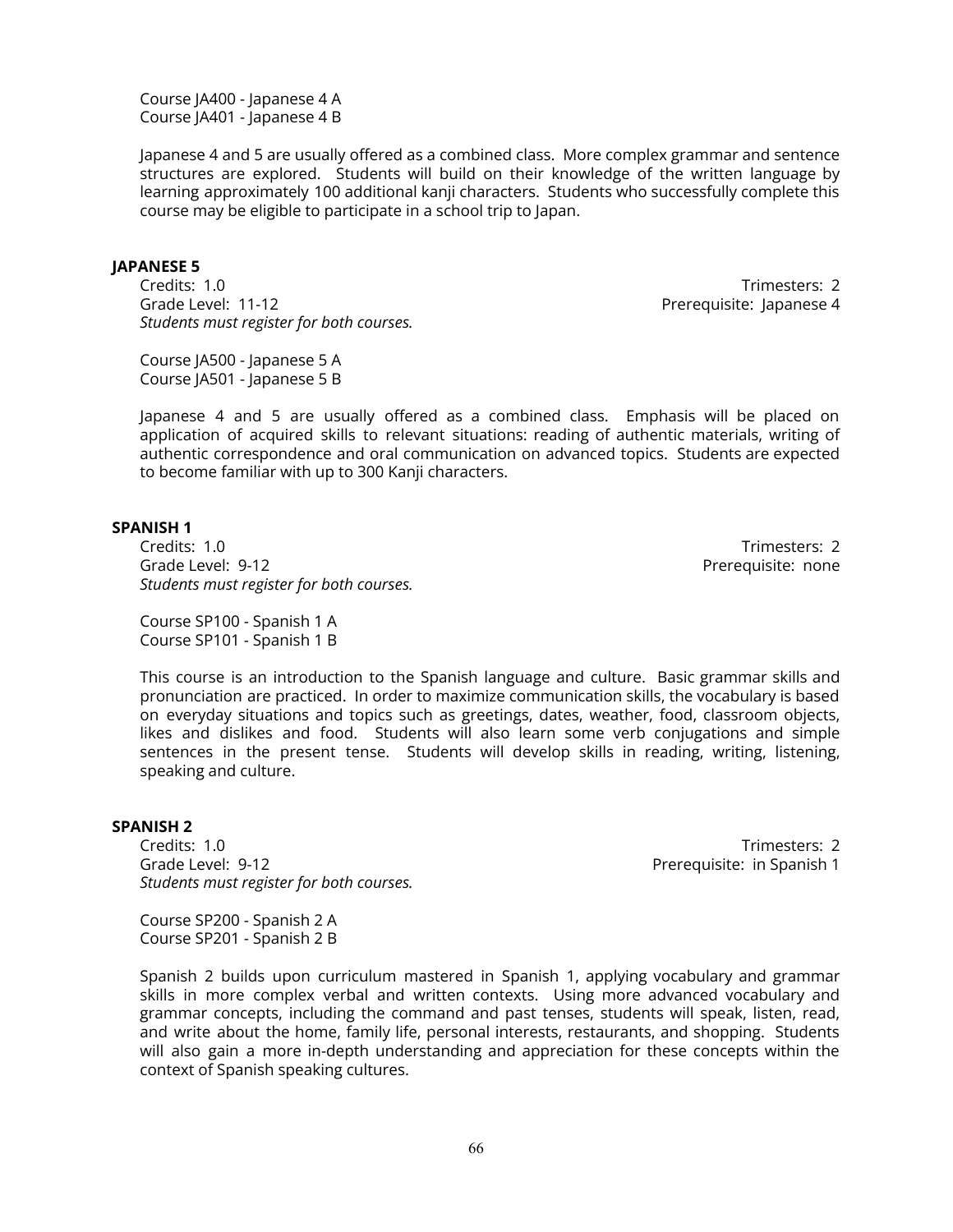#### **WORKPLACE SPANISH - MEDICAL**

Credits: 0.5 Trimesters: 1 Grade Level: 9-12 **Preference 20 August 2** Prerequisite: Spanish 2

Course SP110 - Workplace Spanish - Medical

This course teaches the fundamentals of practical Spanish with an emphasis on medical situations and basic medical terminology. Particular attention will be given to developing speaking and listening skills as well as cultural awareness. Students will be expected to participate in classroom activities such as role-plays based on typical office and emergency procedures in order to develop meaningful and accurate communication skills in Spanish. Students will also review and acquire forms and structures useful both inside and outside the medical field. At least once during this course, a bilingual medical professional will speak with the class.

#### **SPANISH 3**

Credits: 1.0 Trimesters: 2 Grade Level: 10-12 **Preference 2018** Prerequisite: Spanish 2 *Students must register for both courses.*

Course SP300 - Spanish 3 A Course SP301 - Spanish 3 B

Spanish 3 accelerates the students' exposure to and mastery of new vocabulary and grammar concepts by further immersing them in spoken Spanish on a daily basis. More complex grammar will be introduced, including the irregular preterit tense, imperfect tense, irregular commands, and reflexive verbs. Students will expand their communication skills within the contexts of sporting, personal hygiene, driving, and childhood experiences with an emphasis on the cultures of Spain and South America.

#### **SPANISH 4**

Credits: 1.0 Trimesters: 2 Grade Level: 10-12 **Preference 2018** Prerequisite: Spanish 3 *Students must register for both courses.*

Course SP400 - Spanish 4 A Course SP401 - Spanish 4 B

Spanish 4 is for students who are interested in pursuing a curriculum in Spanish at the university level. Using the skills acquired in levels 1 through 3, students will communicate with their classmates and teacher on a daily basis using verbal and written discourse in Spanish. Students will learn grammar concepts necessary for entering into the second or third semester at the college level, including the subjunctive, present progressive, future, conditional and imperfect subjunctive tenses. Upon completion of Spanish 4, students will be able to communicate within the contexts of medicine, politics, fashion, and space exploration.

# **SPANISH 5**

Credits: 1.0 Trimesters: 2 Grade Level: 10-12 **Preference 2018** Prerequisite: Spanish 4 *Students must register for both courses.*

Course SP500 - Spanish 5 A Course SP501 - Spanish 5 B

Spanish 5 consists of a grammar review with an emphasis placed on speaking and understanding Spanish. Achievement in reading and writing will be expanded through advanced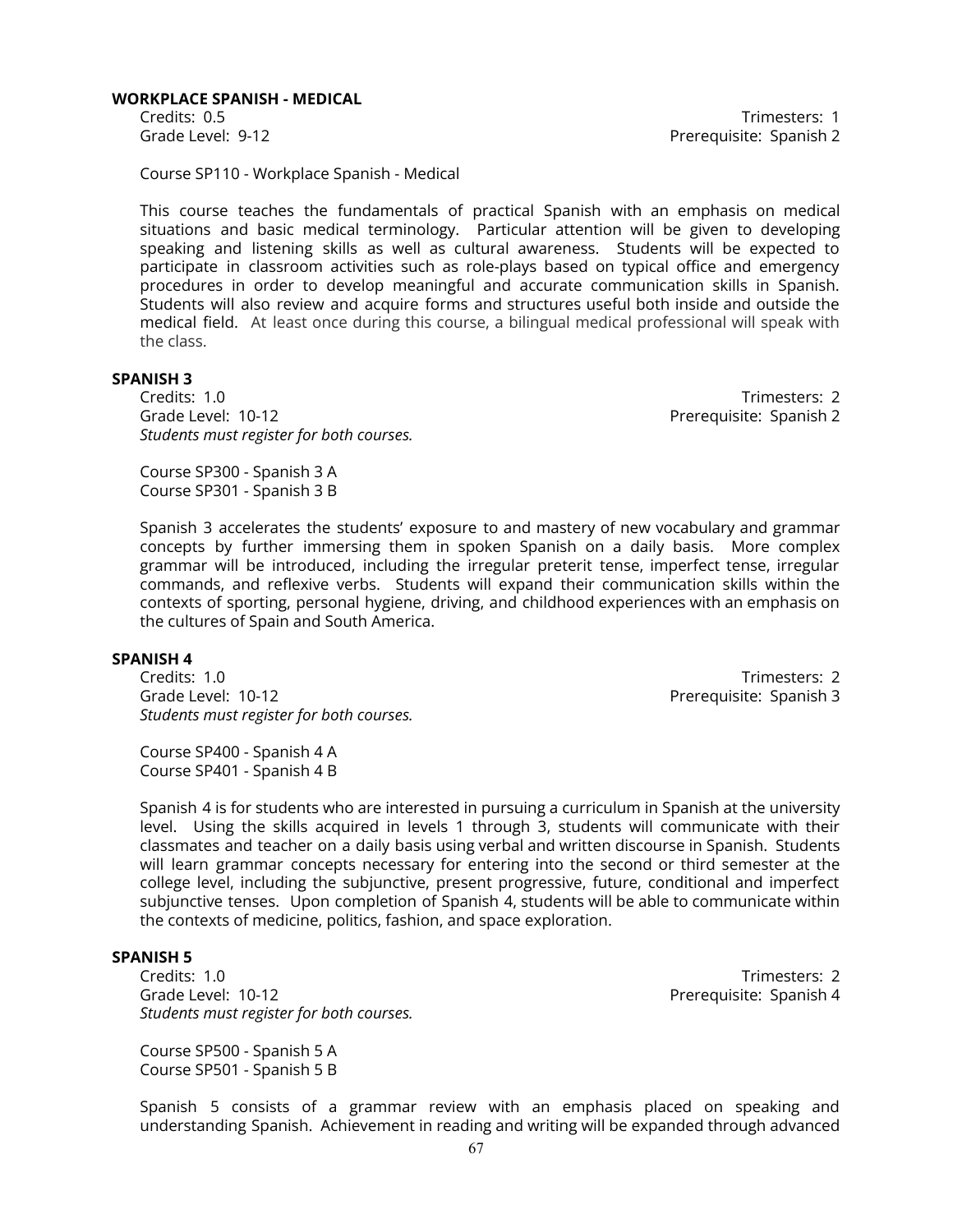vocabulary acquisition and composition, literary study and cultural study about Spain and/or Latin America**.**

# **MISCELLANEOUS COURSES**

# **ACADEMIC ENGLISH**

Credits: 0.5 each course Trimesters: 1 each course Grade Level: 9-12 **Preference Contract Contract Contract Contract Contract Contract Contract Contract Contract Contract Contract Contract Contract Contract Contract Contract Contract Contract Contract Contract Contract Con** *Students will be placed in the course based on need.*

Course MI140 - Academic English A Course MI141 - Academic English B Course MI142 - Academic English C

The emphasis of this course is on acquiring a multitude of high-frequency and academic vocabulary that can be used in day-to-day communicative interactions with English-speakers. This will improve the level of comprehension in most other classes for English language learners as well. In this course students will practice and refine grammar and writing skills and learn to read for comprehension and identifying main ideas. Through in-class conversations and gradually more advanced reading and writing activities, students will strengthen their communicative skills and increase their English language proficiency overall.

# **CAREER PREP AND HEALTHY LIVING**

Credits: 0.5 Trimesters: 1 Grade Level: 11 **Preference Contract Contract Contract Contract Contract Contract Contract Contract Contract Contract Contract Contract Contract Contract Contract Contract Contract Contract Contract Contract Contract Contr** *The graduation requirement of this course is on hold for the class of 2022*

Course MI180 – Career Prep and Healthy Living

This course will consist of two six-week sections, one focused on health-related choices, and one related to career preparation. In the health-related course, students will learn skills for building safe and healthy relationships including the development of conflict resolution skills. Students will explore the difference between substance use and abuse. There will also be a review of issues related to responsible reproductive health and personal safety issues. In the career-related portion, students will firm up their educational plans as related to their career preference. They will also create a professional portfolio, participate in a mock interview with business professionals, and participate in a job shadow in an area of their choosing.

#### **DUAL ENROLLMENT**

Credits: 1.5 Trimesters: 3 Grade Level: 9-12 **Preferent Test** Placement Test *Students must register for all three courses.*

Course DE101 - Dual Enrollment A Course DE102 - Dual Enrollment B Course DE103 - Dual Enrollment C

Students may enroll in college courses according to the dual enrollment procedures listed on page 9 of this Course Description Guide. If students decide to take any class through dual enrollment, they must commit to register for an even number of classes, spread across the school year. For example, a student could take two dual enrollment classes; one first semester, and one second semester. They would have "Dual Enrollment" listed as a class in all three trimesters. **Dual Enrollment forms are due March 5, 2022, for any course(s) the student wishes to take in the 2022-2023 school year. Students must be enrolled in their college**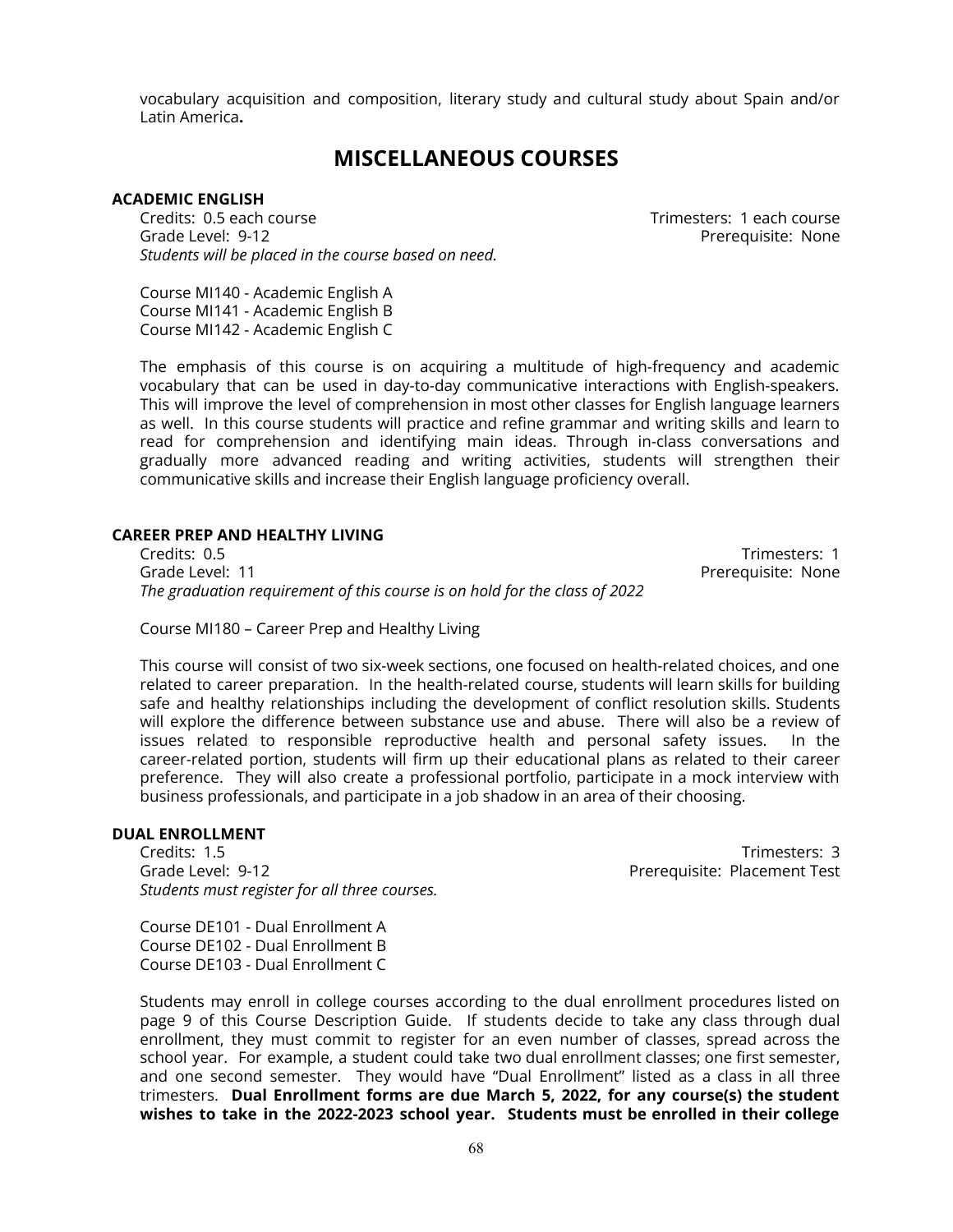**course prior to June 4, 2022, to maintain their status in dual enrollment for the 2022-2023 school year. Any student not enrolled in their college course by this deadline may be dropped from Dual Enrollment and put into their alternates.**

# **INDEPENDENT RESEARCH**

Credits: 0.5 each course Trimesters: 1 each course Grade Level: 11-12 **Prerequisite: Teacher and administrative approval** 

Course IR050 - Independent Research - 1 trimester Course IR051 - Independent Research - 2 trimesters Course IR052 - Independent Research - 3 trimesters *Students must register for the course based on the number of trimesters they wish to take. For example, if a student wants to take 3 trimesters of Michigan Virtual High School, they should register for course number MV052.*

The student will spend a trimester independently studying and researching an appropriate area of personal interest that is not covered in depth in the curriculum. Students must work with a teacher to develop a 12-week syllabus that shows progression in learning. All syllabi for Independent Study requests must be approved by the Student Service Team. The student must have proven initiative and be self-directed. **Independent Research forms are due March 4, 2022, for any course(s) the student wishes to take in the 2022-2023 school year.**

### **INTRODUCTION TO INFORMATION LITERACY**

Credits: 0.5 Trimesters: 1 Grade Level: 11, 12 **Premier and Australian Control** Prefequisite: Instructor approval

Course MI130 – Introduction to Information Literacy

Introduction to Information Literacy is a hybrid course providing an online virtual learning environment through Moodle™ as a content management system and onsite practical work experience in a library setting. Students electing this course will acquire knowledge about, and real world experience in, library operations so as to enhance their lifelong personal and professional use of libraries. The library assistant will furthermore engage in project-based learning activities designed to develop 21st century information literacy skills. This course is aligned with the American Association of School Librarians' *National School Library Standards for Learners, School Librarians, and School Libraries*. The course fulfills the online learning graduation requirement.

# **INTRODUCTION TO TEACHING CAREERS**

Credits: 0.5 Trimesters: 1 Grade Level: 10, 11, 12 **Preference 20** and the Case of Prerequisite: None

Course MI174 – Introduction to Teaching Careers

This course is intended for students interested in pursuing a career in education. Students will study the history of education reform in the United States, and explore how this historical context influences the social and economic realities found in school systems today. Students will gain foundational understandings of the science of teaching, including the basics of planning lessons, delivering instruction, and assessing learning.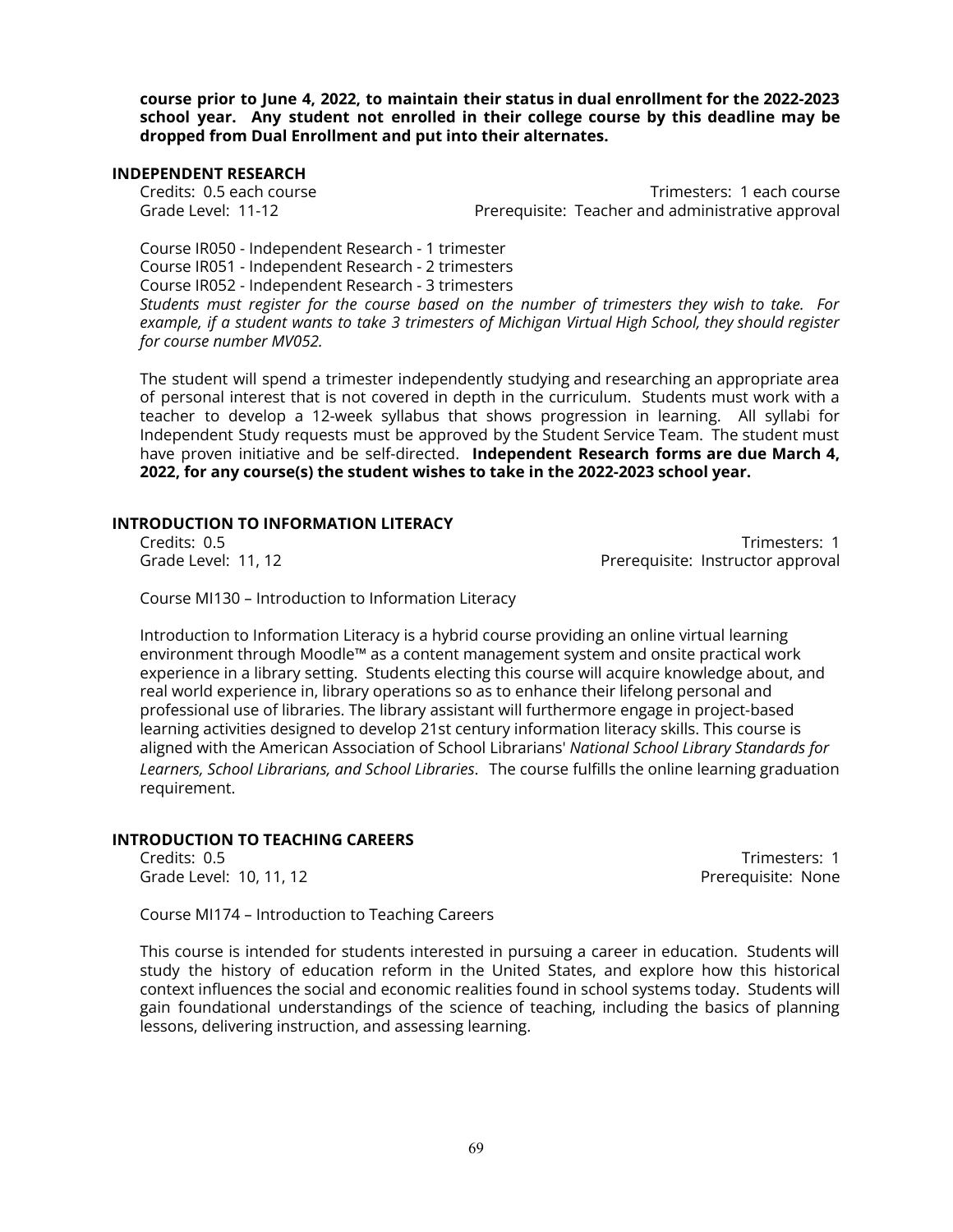#### **INTRODUCTION TO MEDICAL CAREERS**

Credits: 0.5 Trimesters: 1 Grade Level: 9, 10 **Preference Level: 9, 10** Prerequisite: None Course MI173 – Introduction to Medical Careers

This course is for students interested in learning about over 300 different careers in medicine and health science. This class will examine the history of medicine and explore the five health career pathways. Introduction to Medical Science is the first class in a series of classes designed to prepare the high school student for a successful transition into a college or university health science program.

#### **MICHIGAN VIRTUAL HIGH SCHOOL**

Credits: .5 per course Credits: .5 per course Grade Level: 9-12 *Students must register for the course based on the number of trimesters they wish to take. For example, if a student wants to take 3 trimesters of Michigan Virtual High School, they should register for course number MV052.*

Course MV050 - MiVHS - 1 trimester Course MV051 - MiVHS - 2 trimesters Course MV052 - MiVHS - 3 trimesters

Michigan Virtual High School provides online high school courses taught by Michigan certified teachers. These courses meet the standards for the Michigan Merit Curriculum. Students registering for MiVHS classes should be self-motivated learners who are proficient at time management and comfortable with computers and the Internet. Students must complete an application and sign a contract in order to be enrolled in MiVHS courses. Available courses can be found at mivhs.org. Please see your counselor for further information. **Applications and contracts are due March 4, 2022, for any course(s) the student wishes to take in the 2022-2023 school year.**

#### **MICHIGAN VIRTUAL HIGH SCHOOL - ADVANCED PLACEMENT**

Credits: 1.5 Trimesters: 3 Grade Level: 10-12 *Students must register for all three courses.*

Course MV053 - AP MiVHS A Course MV054 - AP MiVHS B Course MV055 - AP MiVHS C

Michigan Virtual High School provides online high school courses taught by Michigan certified teachers. AP courses are challenging courses that prepare students for the College Board exams. AP MiVHS courses are year-long, offered as two semester-long courses, with the exception of AP Psychology and AP US Government, which are only one semester each. These courses meet the standards for the Michigan Merit Curriculum. Students registering for MiVHS classes should be self-motivated learners who are proficient at time management and comfortable with computers and the Internet. Students must complete an application and sign a contract in order to be enrolled in MiVHS courses. Available courses can be found at mivhs.org. Please see your counselor for further information. **Applications and contracts are due March 4, 2022, for any course(s) the student wishes to take in the 2022-2023 school year.**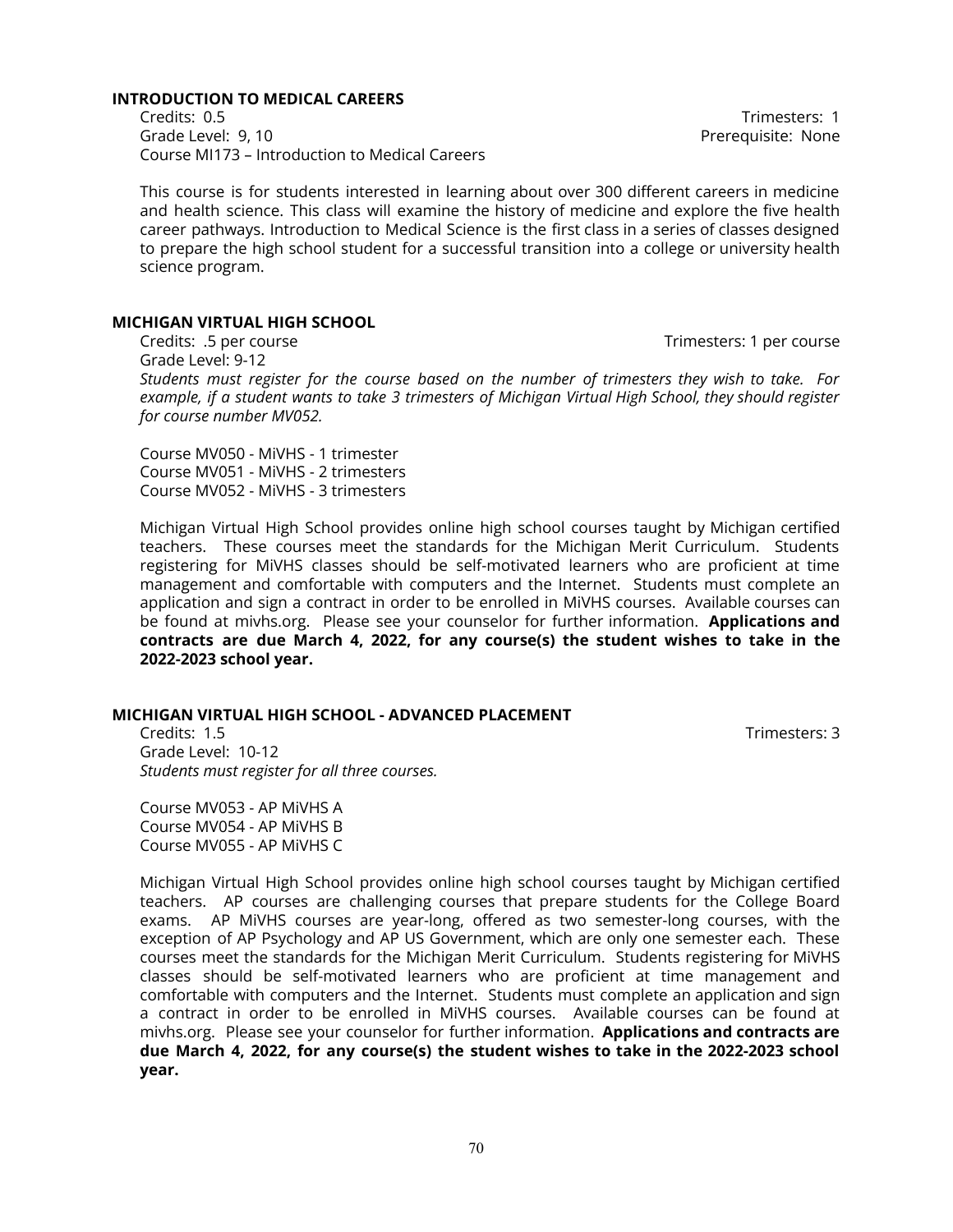#### **SERVICE LEARNING**

Credits: 0.5 per course Trimesters: 1 per course Grade Level: 9-12 **Preference Controller Serverse Controller** Prerequisite: None *Students may register for either A (one trimester), or both A and B (two trimesters)*

Course MI170 - Service Learning A Course MI171 - Service Learning B

This course is designed for individuals who appreciate serving others. Service learning takes volunteer work a step further, incorporating project-based study. In addition to just showing up to work at the food bank, for example, find out what the root causes of hunger are in the community and how food banks are organized to address the problem. Students will participate in at minimum two fully developed service learning projects and two off-campus trips per trimester. In addition, students will hear from various community members who use their passion for service in their careers.

Course A introduces students to the concept of service learning through teacher-guided units and a final student-organized project. Course B will allow students to apply their knowledge of the service-learning process. They will create and present their own service-learning projects in areas of personal interest under mentorship of the teacher. Course B is intended for self-directed learners willing to do the work needed to gain deep knowledge of their areas of interest and make a real difference in their communities.

# **STUDY SKILLS**

Credit: 1.5 Trimesters: 3 Grade Level: 9-12 Prerequisite: None *Students will be enrolled based on need as determined by departments.*

Course MI200 - Study Skills A Course MI201 - Study Skills B Course MI202 - Study Skills C

This class is intended to help students build on strategies for studying for other classes, organizing their work, and being independent learners.

# **AVID – 9 TH GRADE**

Credit: 1.5 Trimesters: 3 Grade Level: 9 **Prerequisite: Administrator Consent Required** 

Course MI250 - AVID 9A Course MI251 – AVID 9B Course MI252 – AVID 9C

This course is the first step of a four-year college preparatory program. Students will learn AVID basics: WICR (writing, inquiry, collaboration & reading), time management, tutorials, Socratic seminars, academic goal-setting & motivation.

**AVID – 10 TH GRADE**

Credit: 1.5 Trimesters: 3 Grade Level: 10 **Prerequisite: Administrator Consent Required** 

Course MI260 - AVID 10A Course MI261 – AVID 10B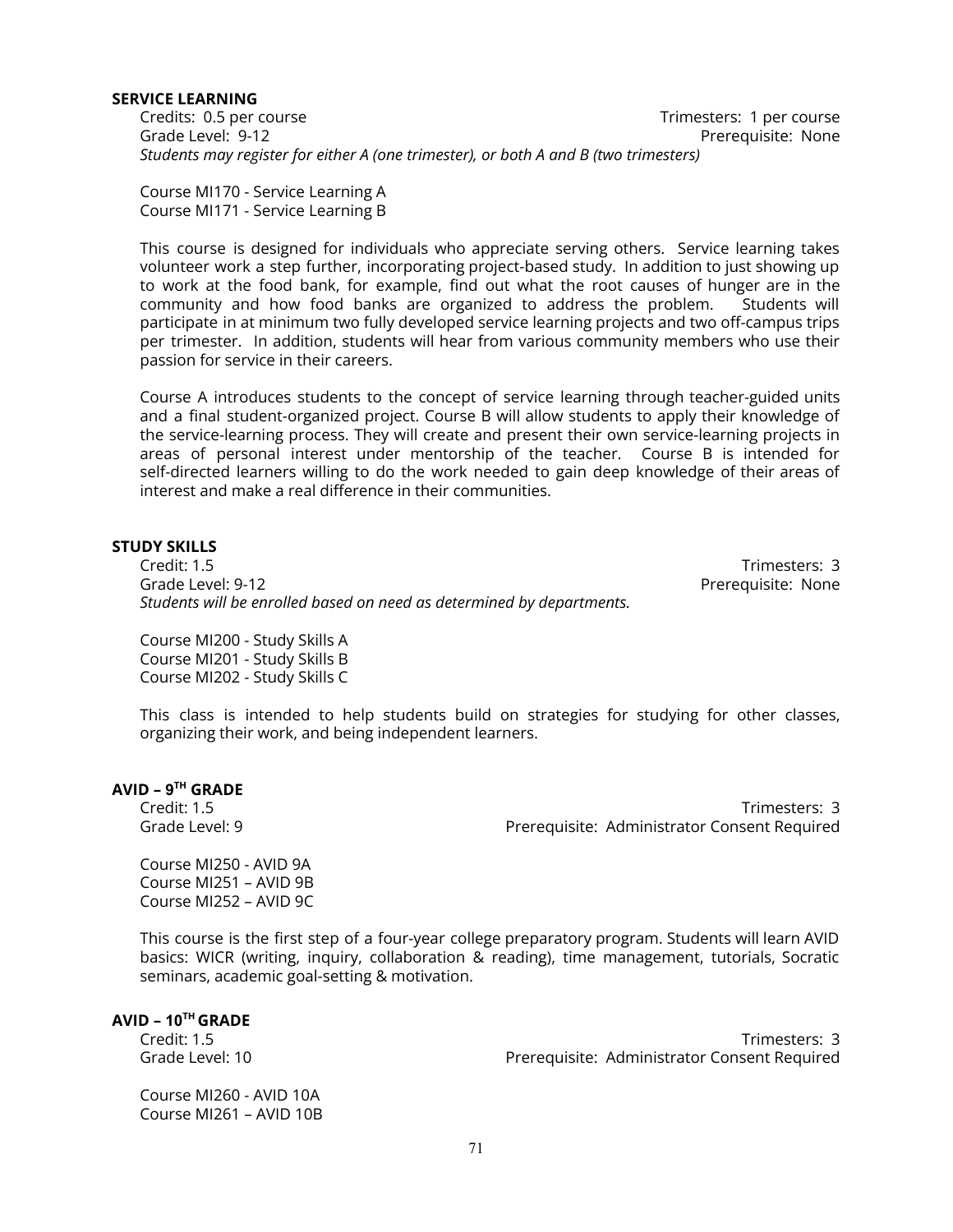### Course MI262 – AVID 10C

This course is the second step of a four-year college preparatory program. Students will build upon AVID basics, research colleges & careers, and work on self-awareness and personal development.

**AVID – 11<sup>TH</sup> GRADE**<br>Credit: 1.5

Not Offered for 2022-23 Trimesters: 3 Grade Level: 11 **Prerequisite: Administrator Consent Required** 

Course MI270 – AVID 11A Course MI271 – AVID 11B Course MI272 – AVID 11C

This course is the third step of a four-year college preparatory program. Students will build upon and refine AVID basics, choose colleges, and begin gathering documents for the impending college and financial aid application process.

# **AVID – 12<sup>TH</sup> GRADE**<br>Credit: 1.5

Not Offered for 2022-23 Trimesters: 3 Grade Level: 12 **Prerequisite: Administrator Consent Required** 

Course MI280 – AVID 12A Course MI281 – AVID 12B Course MI282 – AVID 12C

This course is the fourth step of a four-year college preparatory program. Students will refine AVID basics, write college admissions essays, take college placement examinations, apply for financial aid, and apply to colleges.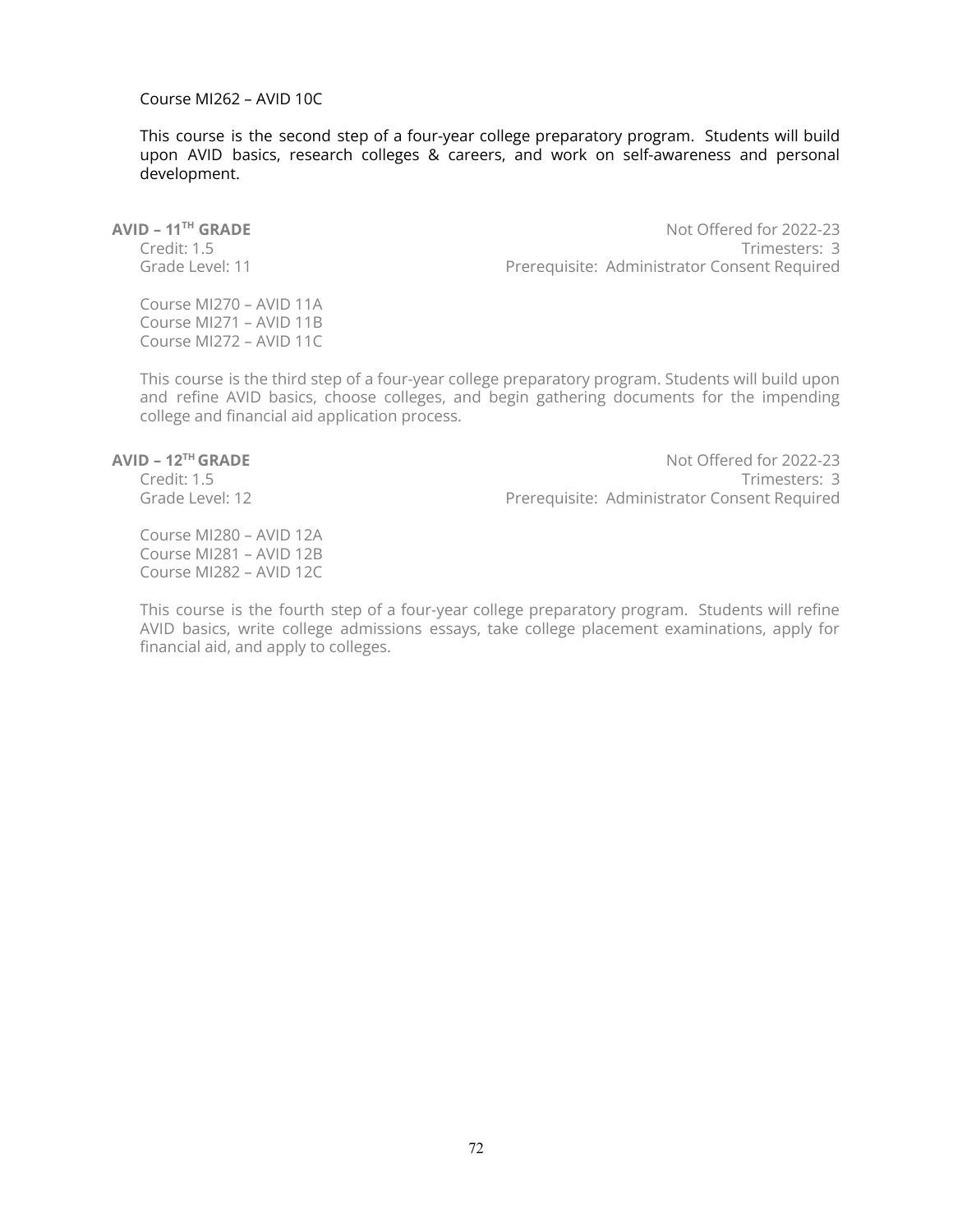# **BATTLE CREEK AREA MATHEMATICS AND SCIENCE CENTER**

Students interested, qualified, and accepted may attend the Battle Creek Area Mathematics and Science Center each year of attendance at Lakeview High School. Students attending the center do so for ½ of their school day each year. 9<sup>th</sup> and 10<sup>th</sup> grade students attend during the morning, while  $11<sup>th</sup>$  and  $12<sup>th</sup>$  grade students attend in the afternoon. For more information contact the Math and Science Center at 965-9440.

# **BATTLE CREEK AREA MATHEMATICS AND SCIENCE CENTER**

Credits: 4.5 Trimesters: 3, for ½ of school day Grade Level: 9-12 **Preferent Acceptance by the BCAMSC** *Students who have been accepted by the Battle Creek Area Mathematics and Science Center should* register for the MSC Math and MSC Science course for their appropriate grade level next year to hold *the appropriate spot in their schedule. Once schedules at the MSC have been finalized, they will be imported into students' Lakeview High School schedule in Skyward.*

Course MSC001 - MSC Math 9 Course MSC002 - MSC Science 9 Course MSC003 - MSC Math 10 Course MSC004 - MSC Science 10 Course MSC005 - MSC Math 11 Course MSC006 - MSC Science 11 Course MSC007 - MSC Math 12 Course MSC008 - MSC Science 12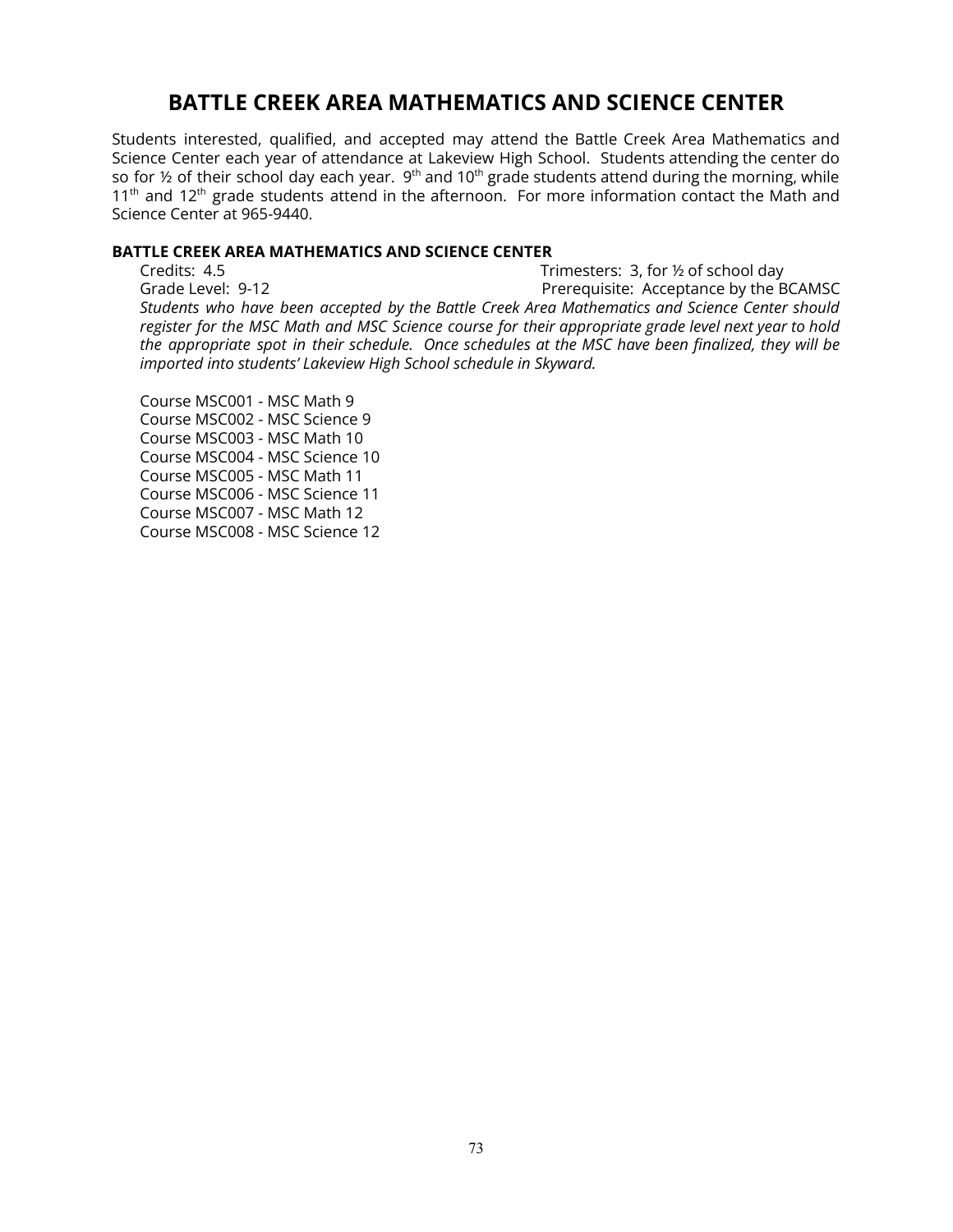# **CALHOUN AREA CAREER CENTER**

# **GENERAL NOTES**

- Juniors and seniors may choose from over twenty programs at the Calhoun Area Technology Center. Students attend CACC for half their school day and may receive a total of 4.5 credits for each school year.
- All Career Center courses, when successfully completed at the 80% level, earn college credit at either or all of Kellogg Community College, Ferris State University, Western Michigan University, and Davenport University.
- Students who are interested in a CACC program should simply enter that into their Xello course planner as they would any other course
- When taken during the senior year, all CACC programs satisfy the senior year math-related course graduation requirement.

# **21ST CENTURY HEALTH CAREERS**

Credits: 4.5 - KCC, Ferris, and Davenport Articulated Course Trimesters: 3, for ½ of school day Grade Level: 11-12

Course CAT35 - 21<sup>st</sup> Century Health Careers Yr1 Prerequisite: B- or better in Biology Course CAT36 - 21<sup>st</sup> Century Health Careers Yr2 AND qualifying placement test score

The 21st Century Health Careers Program is designed to introduce high school juniors and seniors to potential career paths in the healthcare industry. The program is a partnership between Battle Creek Health System, Kellogg Community College, and the Calhoun Area Career Center. Students will receive an introduction to a variety of health career skills including: clinical skills, medical ethics, human anatomy, communication, medical terminology, emergency procedures, and many more. During the two years in the program, students will take three Kellogg Community College classes, for a potential total of 11 credits. Following the introduction, students spend a portion of each month in a hospital or other medical setting. Students become part of an interesting and challenging team, learning new skills with professionals in the medical field.

# **AUTOMOTIVE SERVICE TECHNOLOGY**

| Credits: 4.5 - Davenport Articulated Course<br>Grade Level: 11-12                                    | Trimesters: 3, for 1/2 of school day |
|------------------------------------------------------------------------------------------------------|--------------------------------------|
| Course CAT13 - Automotive Service Technology Yr1<br>Course CAT14 - Automotive Service Technology Yr2 | Prerequisite: None                   |

The Auto Service Technology (AST) Program prepares students for entry-level positions in the automotive industry. The automotive areas of brakes, steering and suspension, and electricity/electronics are emphasized. Instruction is also provided in the engine repair and engine performance areas. In addition, extensive instruction is given on basic automotive skills such as hand tools, power tools, oxygen/acetylene torch operation, and shop safety. AST utilizes the National Automotive Education Foundation (NATEF) program standards.

#### **AVIATION EXPLORATION**

Credits: 4.5 - KCC and WMU Credit, and Davenport Articulated Course Trimesters: 3, for ½ of school day Grade Level: 11-12

Course CAT57 - Aviation Exploration Yr2

Course CAT56 - Aviation Exploration Yr1 Prerequisite: Qualifying placement test score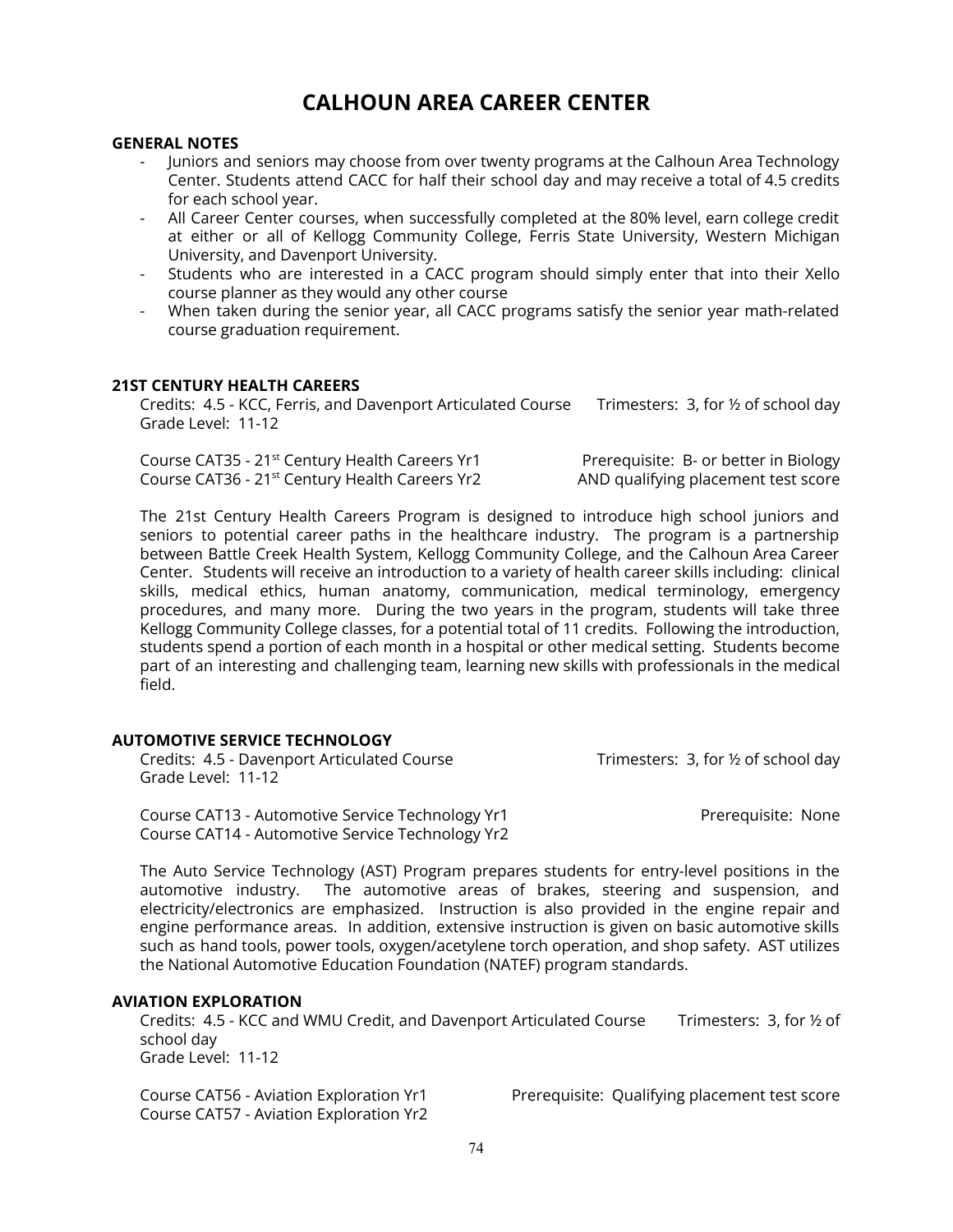Aviation Exploration is designed for students interested in any career in the aviation industry, and offers college credit for their work. The program exposes students to multiple aspects of the industry, whether they want to be an aircraft mechanic, a pilot, air traffic controller, or work in aviation administration. This broad survey course is their passport into the industry. Additionally, students will be taking the equivalent of three (3) Western Michigan University courses for a total of 7 transferrable credits: Course 1200 – Introduction to Aviation (2 credits); Course 1220 – Aircraft Systems (3 credits); and Course 1230 – Aircraft Systems Lab (2 credits). The program is designed to guide successful students into the joint enrollment program with Kellogg Community College and Western Michigan University College of Aviation for their specific technical studies.

# **INTRODUCTION TO ROBOTICS AND ENGINEERING**

Credits: 4.5 - KCC, Ferris, and Davenport Articulated Course Trimesters: 3, for ½ of school day Grade Level: 11-12

Course CAT44 - ROBOTICS Yr1 **Preferent State of AT44 - Report State State State State State State State State State State State State State State State State State State State State State State State State State State Stat** Course CAT45 - ROBOTICS Yr2

This program combines robotics and engineering. Students will learn electrical, mechanical and fluid power principles. They will then apply those principles to hands-on projects in the lab. Students will receive safety training in the following areas: general safety, basic electrical safety, basic robot safety and basic lockout-tagout safety. Students will learn to sketch ideas, prepare a project proposal, and do project presentations. During this program, students will create their own portfolio, which will include; a resume, letter of introduction, certificates of completion, awards received, and various student accomplishments. Students will learn how to write robot programs, enter and simulate the program in the software and download and run the program on a robot. Students will also learn to use various types of sensors and end of arm tooling. CACC robots are the same robots used in industries such as food processing, welding, manufacturing, logistics and medical research. Students have the opportunity to earn the following industry-recognized certificates: OSHA-10 general safety, FANUC CERT (Certified Education Robot Training).

#### **COLLISION REPAIR TECHNOLOGY**

| Credits: 4.5 - Davenport Articulated Course<br>Grade Level: 11-12                                    | Trimesters: 3, for 1/2 of school day |
|------------------------------------------------------------------------------------------------------|--------------------------------------|
| Course CAT10 - Collision Repair Technology Yr1<br>Course CAT11 - Collision Repair Technology Yr2     | Prerequisite: None                   |
| $C$ tudenta legun legela legula de altila inducidad alegat metal pengin. MILC, colalina alegana deng |                                      |

Students learn basic hands-on skills including sheet metal repair, M.I.G. welding, plasma arc cutting, uni-body repair, sanding techniques, plastic repair, refinishing techniques, and other related tasks. Students will specialize in painting and refinishing using NATEF program standards. Emphasis is placed on the repair of damaged vehicle exteriors.

# **COMPUTER NETWORKING**

| Credits: 4.5 - KCC and Davenport Articulated Course<br>Grade Level: 11-12        | Trimesters: 3, for $\frac{1}{2}$ of school day |
|----------------------------------------------------------------------------------|------------------------------------------------|
| Course CAT31 - Computer Networking Yr1<br>Course CAT32 - Computer Networking Yr2 | Prerequisite: None                             |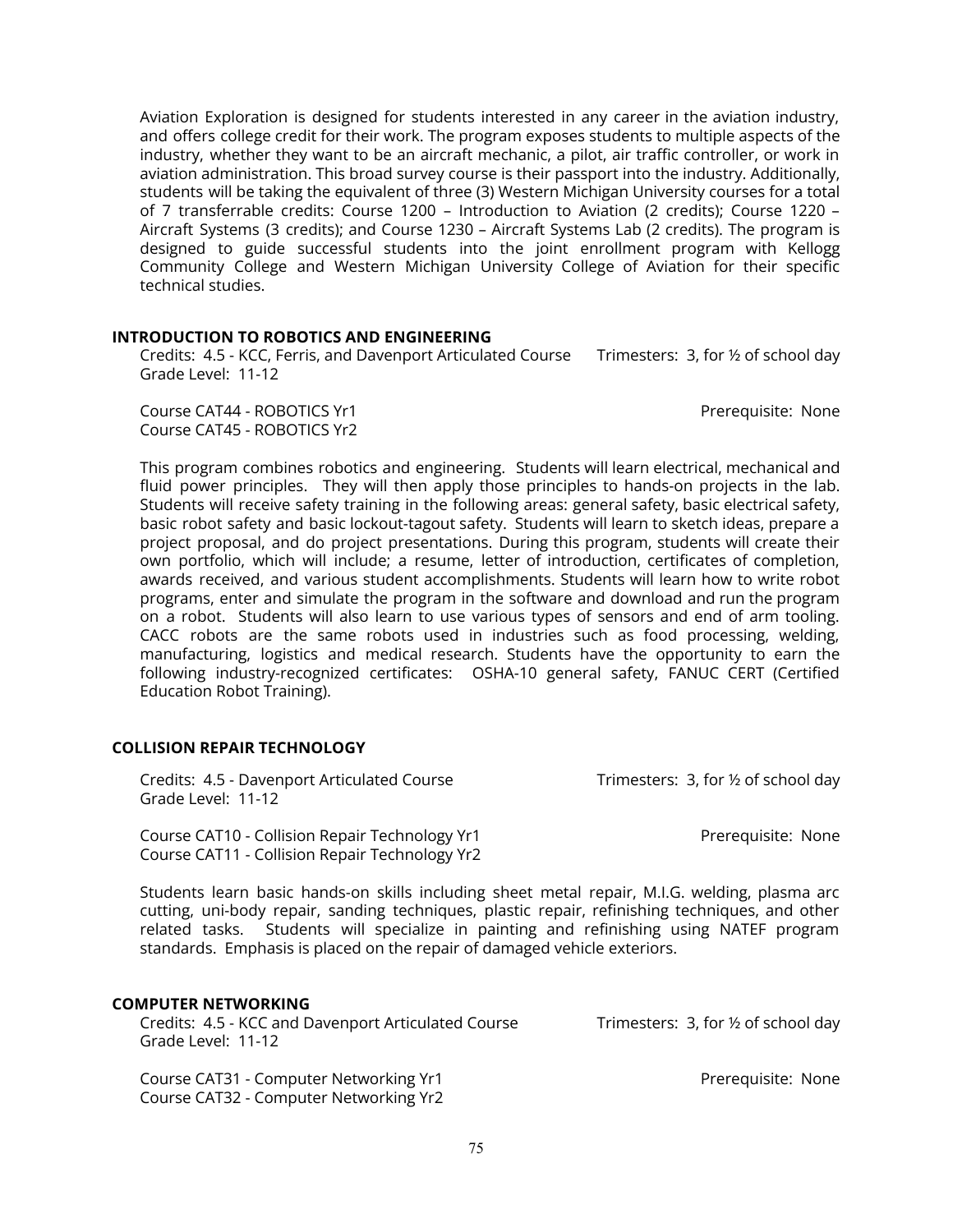Computer Networking is a two-year program focused on network hardware and servers in alternating years. The hardware portion of the class teaches students how to repair computers, pull network cables, program Cisco routers and switches, and configure client computers. The server portion of the class teaches students how to manage Linux servers and program them using C++. Successful students will have the opportunity to take the following industry tests: Cisco Certified Network Associate, CompTIA Linux+, A+, and Network+.

# **CONSTRUCTION TECHNOLOGY**

Credits: 4.5 - Davenport Articulated Course Trimesters: 3, for ½ of school day Grade Level: 11-12

Course CAT22 - Construction Technology Yr1 **Premium Course CAT22 - Construction Technology Yr1** Prerequisite: None Course CAT23 - Construction Technology Yr2

Students develop practical and intellectual skills needed in construction trades. Through the building of a new house, students demonstrate skill mastery in most aspects of construction. Students learn the fundamental components of the following systems: drywall, painting, framing, roofing, and roof coverings. In addition, students will install floors, walls, partitions, siding, cabinetry, and trim in a practical, hands-on laboratory and school-supervised job site environment.

# **CULINARY ARTS/HOSPITALITY**

Credits: 4.5 – KCC, Ferris, and Davenport Articulated Course Trimesters: 3, for ½ of school day Grade Level: 11-12

Course CAT50 - Culinary Arts/Hospitality Yr1 **Premium Course CAT50 - Course CAT50** - Culinary Arts/Hospitality Yr1 Course CAT51 - Culinary Arts/Hospitality Yr2

The Culinary Arts/Hospitality Program is designed to be a two-year program that incorporates the National Restaurant Association's "ProStart" curriculum. Students will explore potential career paths in the food service industry, with emphasis on technical skills, customer relations, restaurant organization, and the ServSafe sanitation program. Students will complete career exploration and study projects in the hospitality industry, which includes lodging and travel and tourism. Students who successfully complete the program will receive a nationally recognized certificate.

#### **EARLY CHILDHOOD EDUCATION**

Credits: 4.5 - KCC and Davenport Articulated Course Trimesters: 3, for 1/2 of school day Grade Level: 11-12

Course CAT25 - Early Childhood Education Yr 1 Prerequisite: None Course CAT26 - Early Childhood Education Yr 2

The Early Childhood Education Program provides students an opportunity to explore education as a career field. It prepares students to work with and educate children from birth through eight years of age. Students will gain skills and knowledge in development, discipline, health, safety, communication, planning, preparing, and presenting activities. The program also provides the students with practical work experience in our preschool and various programs in the community. Upon successful completion of the program, students can earn articulation credits (free college credits) at a local college and university in Michigan.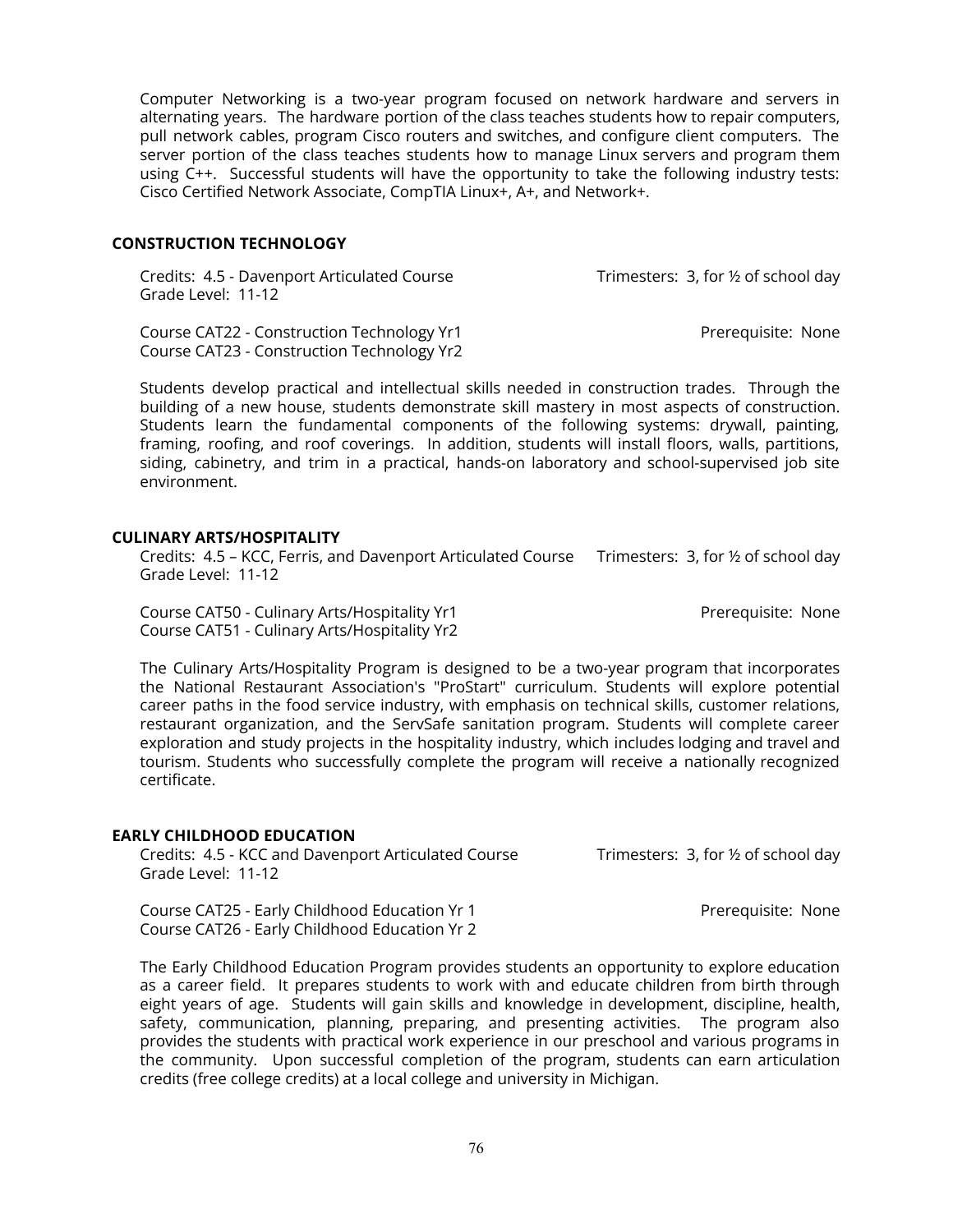#### **EDUCATION ACADEMY**

Credits: 4.5 - KCC and Davenport Articulated Course Trimesters: 3, for 1/2 of school day Grade Level: 11-12

Course CAT04 - Education Academy Yr1 **Premium Academy Yrn** Prerequisite: None Course CAT05 - Education Academy Yr2

The Education Academy Program provides students an opportunity to explore education as a career field. In addition to coursework at CACC, students will cadet teach at various K-12 education sites within the Calhoun Intermediate School District. Local educators will act as mentor teachers. Students will examine the multiple responsibilities and roles of K-12 teachers, classroom management, learning styles, instruction, curriculum, and professional skills. This program will assist students with college and career planning. Upon successful completion of the program, students can earn articulation credits (free college credits) at local colleges and universities in Michigan.

#### **AGRISCIENCE**

Credits: 4.5 - Davenport Articulated Course Trimesters: 3, for 1/2 of school day Grade Level: 11-12

Course CAT28 - Food Science Yr1 **Premiers and Science Yrange CAT28** - Prerequisite: None Course CAT29 - Food Science - Yr2

Agriscience is designed for students to develop fundamental knowledge and explore opportunities within the Agriculture, Food and Natural Resources Pathway. The program curriculum includes: Animal Systems, Plant Systems, Food Science and Environmental Science. In addition to receiving training in the above areas, the following content will be taught: Leadership, Lab Safety and Protocol and Business Management & Entrepreneurship. Included in this program are hands-on activities, academics, leadership opportunities, work-based learning and career planning. Students will have the opportunity to participate in the FFA Organization on local, state and national levels. Furthermore, students will travel to various agricultural industries throughout the year. Upon completion students will have gained a basic awareness of agricultural sciences.

# **GRAPHIC COMMUNICATIONS TECHNOLOGY**

Credits: 4.5 - KCC and Davenport Articulated Course Trimesters: 3, for ½ of school day Grade Level: 11-12

Course CAT68 - Graphic Communications Tech Y1 Prerequisite: None Course CAT69 - Graphic Communications Tech Y2

Students explore and develop skills in all aspects of the graphics industry, from design to completion of printed media in this two-year class. Students use professional graphic software programs to design media, such as brochures, posters, and other printed messages. Students also learn skills in the production printing stages of pre-printing, printing, and finishing. Successful students will be prepared to enter careers in most areas of the Graphics field as well as obtain advanced placement in related college programs.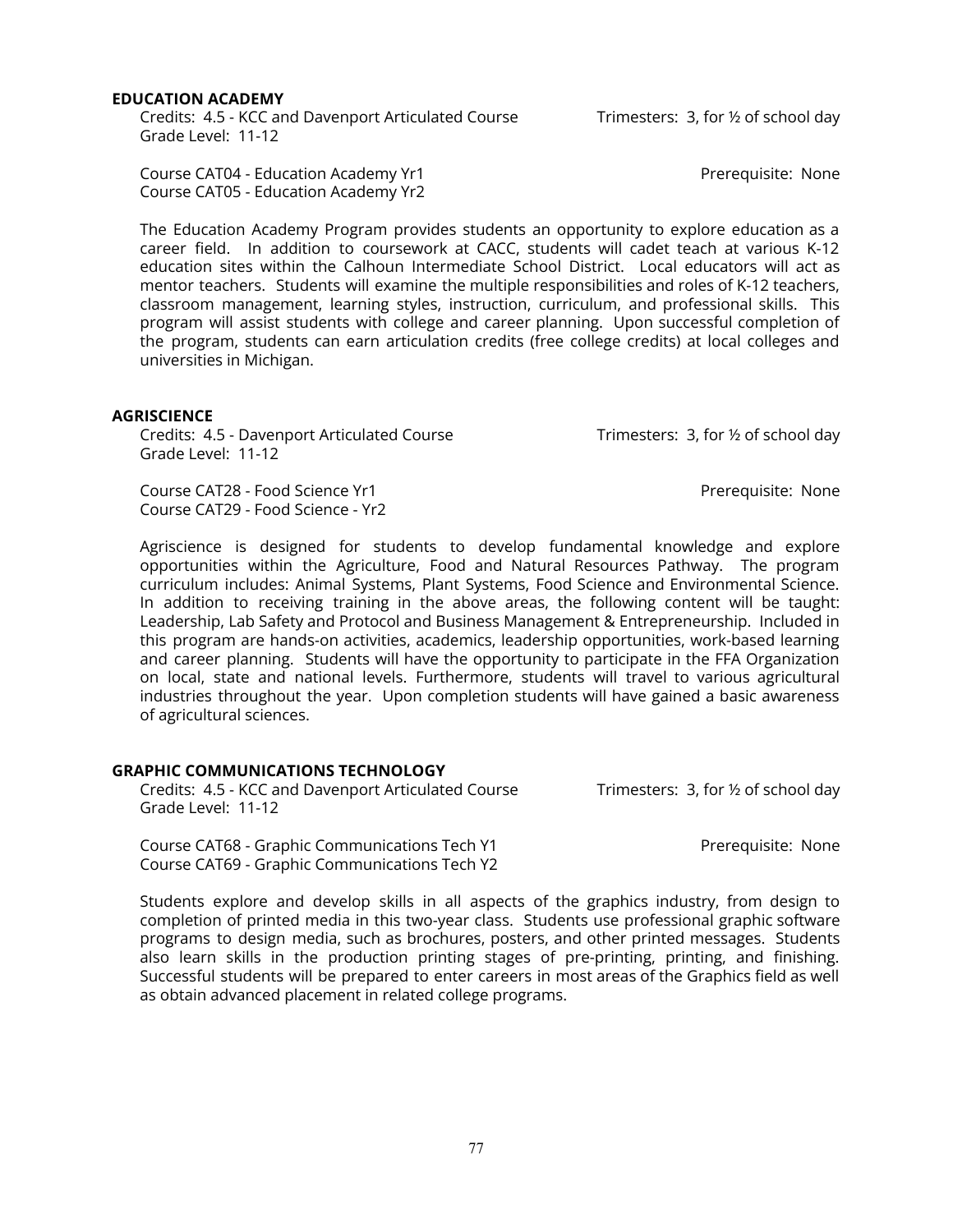#### **HEALTH CAREERS PREP**

Credits: 4.5 - Ferris and Davenport Articulated Course Trimesters: 3, for 1/2 of school day Grade Level: 11-12

Course CAT90 - Health Careers Prep Yr1 Prerequisite: None Course CAT91 - Health Careers Prep Yr2

Health Careers Prep is designed for those students who have an interest in health careers but are looking for something less traditional. The program offers a wide range of experiences which include exposure to college level course work with the opportunity to obtain college credit. A course in medical assisting will provide students with basic medical skills in patient care, records management, and medical communication. Students will explore careers such as athletic training, substance abuse counseling, dietary science, and forensic science. The area of study will vary from year to year based on student interest and the job market which is unique to this program.

# **HEALTH OCCUPATIONS**

Credits: 4.5 - Ferris and Davenport Articulated Course Trimesters: 3, for 1/2 of school day Grade Level: 11-12

Course CAT53 - Health Careers Occupations Yr1 Prerequisite: None Course CAT54 - Health Careers Occupations Yr2

The Health Occupations Program offers courses to students who are interested in exploring careers in the health career field. This program integrates anatomy and physiology, body systems and their respective diseases and disorders, medical terminology and abbreviations, CPR and First Aid certification, and many more entry-level skills to work in a variety of health care settings. The classroom structure includes lectures, laboratory experiences (hands on), field trips to various health career venues, and an opportunity for job shadowing. Unique to this program is the opportunity for students to be exposed to medical assisting, dental assisting, veterinary assisting, nursing assisting, pharmacology, and physical therapy with an emphasis in sports medicine. All areas of study in this program conform to the Michigan Department of Education guidelines for health studies.

# **EMERGENCY MEDICAL TECHNICIAN (BASIC)**

Credits: 4.5 - KCC Dual Enrollment Course Trimesters: 3, for 1/2 fo the school day Grade Level: 11-12

Course CAT 47 - EMERGENCY MEDICAL TECHNICIAN Prerequisite: qualifying placement score

The EMT Basic Program, offered in collaboration with Kellogg Community College (KCC), is the entry point for individuals who are interested in working on the ambulance in the pre-hospital setting, those interested in a career where they need to be trained as a first responder, or students that may have an interest in becoming a paramedic. Students will learn immediate medical care techniques for the critically ill/injured person, including Airway Management, CPR, AED Auto Rescue/Extrication, Water Rescue and Emergency Childbirth. CPR Certification and EMT Certification are available for students who successfully complete the program and pass the state exams. In addition to classroom and lab time, students will be required to complete the following out of school hours: 40 clinical hours, basic water rescue and extrication training. This program has prerequisites.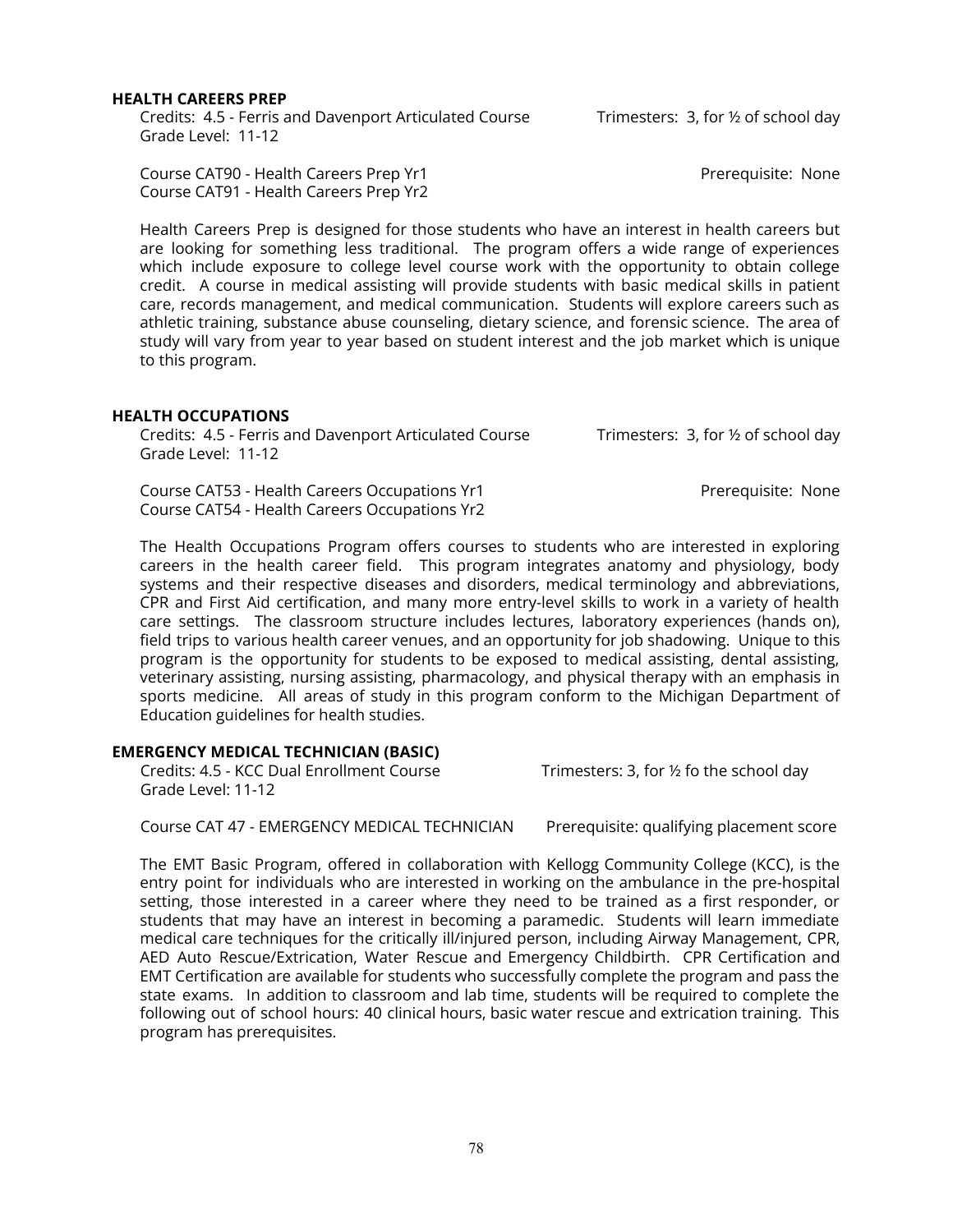#### **LAW ENFORCEMENT/CRIMINAL BEHAVIORS**

Credits: 4.5 - KCC and Davenport Articulated Course Trimesters: 3, for 1/2 of school day Grade Level: 11-12

Course CAT87 - Law Enforcement **Premium Enforcement** Prerequisite: None Course CAT88 - Criminal Justice **Premission Course CAT88** - Criminal Justice **Premission** 

Law Enforcement students will explore and prepare for careers in criminal justice, corrections, and related fields. Major areas of study include: Police investigation, crime scene investigation (CSI), corrections, legal issues, security, human relations, police operations, and administration.

Criminal Justice students will be taken on a journey through the Criminal Justice process. Students will read and write crime reports and learn about a variety of disciplines that make up the criminal investigation response to crimes. Students will be exposed to law enforcement investigations, including specialty areas within police work, crime scene investigations, forensic science, expert witness, and the victim advocate. The role of courts, probation, and parole agents in their efforts to modify behavior and deter crime. This program is very interactive with a variety of teaching tools. Upon completion students will have a solid foundation on which to consider pursuing one of the many rewarding and satisfying careers in Criminal Justice.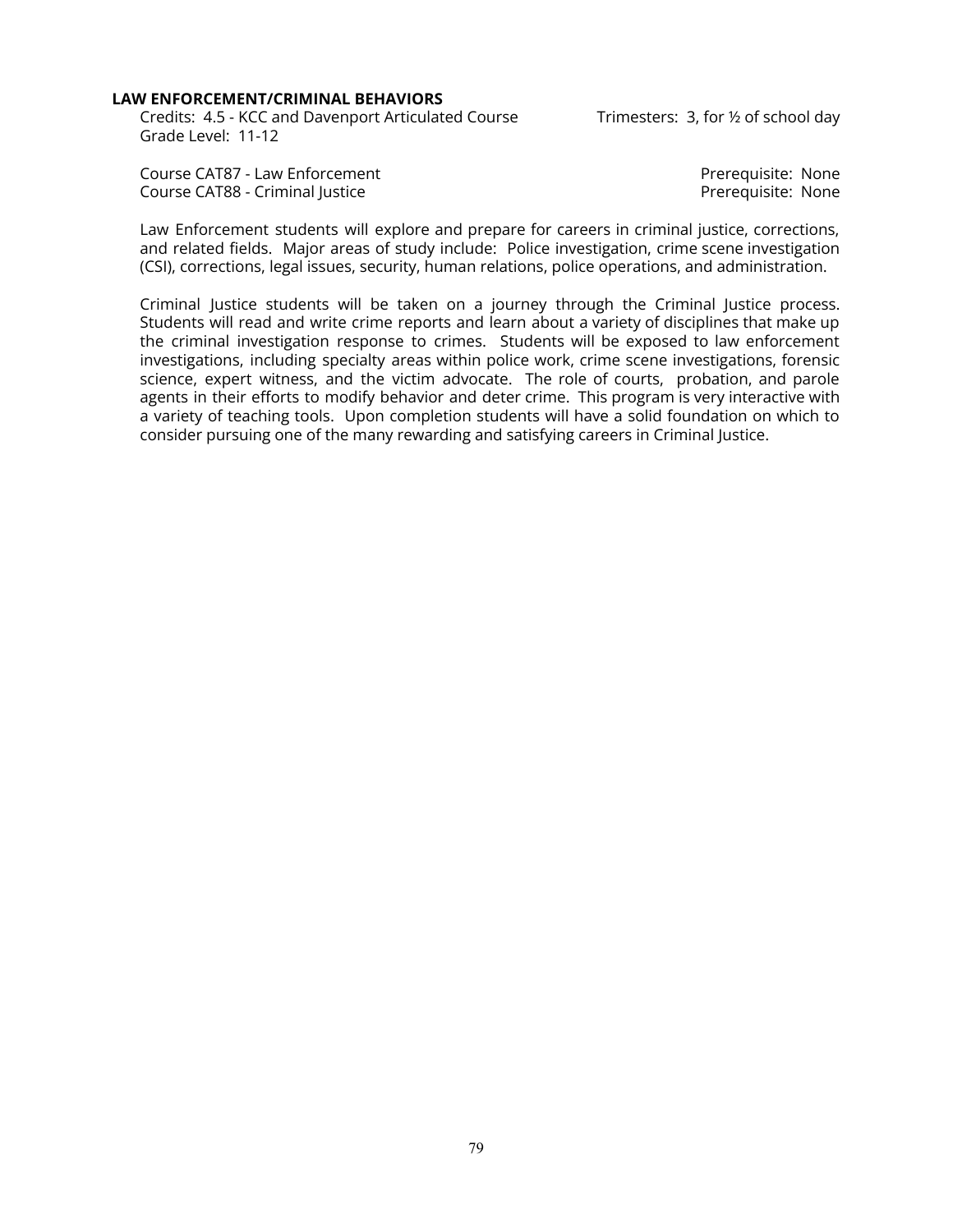#### **POWER EQUIPMENT TECHNOLOGY**

Credits: 4.5 - Davenport Articulated Course Trimesters: 3, for ½ of school day Grade Level: 11-12

Course CAT07 - Power Equipment Technology Yr1 Prerequisite: None Course CAT08 - Power Equipment Technology Yr2

This program introduces students to the fundamental skills required to enter the exciting field of repairing powered equipment, beginning with an introductory to basic fabrication skills, including welding, soldering, plasma cutting and precision measuring. Students learn to troubleshoot and repair all types of equipment from weed whackers to generators, to riding mowers and semi-trucks. This NATEF certified medium and heavy truck repair program covers five key areas of repair: electrical systems, engine repair, steering and wheel alignment, preventive maintenance and inspection, and brake systems (air and hydraulic).

#### **WELDING TECHNOLOGY**

Credits: 4.5 – KCC, Ferris, and Davenport Articulated Course Trimesters: 3, for ½ of school day Grade Level: 11-12

Course CAT81 - Welding Technology Yr1 **Premium Course CAT81** - Welding Technology Yr1 Course CAT82 - Welding Technology Yr2

The Welding Technology Program prepares students for skills in stick-arc, Metal Inert Gas, Tungsten Inert Gas, and oxy-fuel welding. Students spend time in welding booths and transfer learned skills doing repairs and projects. Students will also be involved in regional and state competitions in metalworking and welding competitions in competing against other schools and career centers throughout the state. Also, students can earn articulation credits (free college credits) at local colleges and universities in Michigan for tasks completed here at CACC.